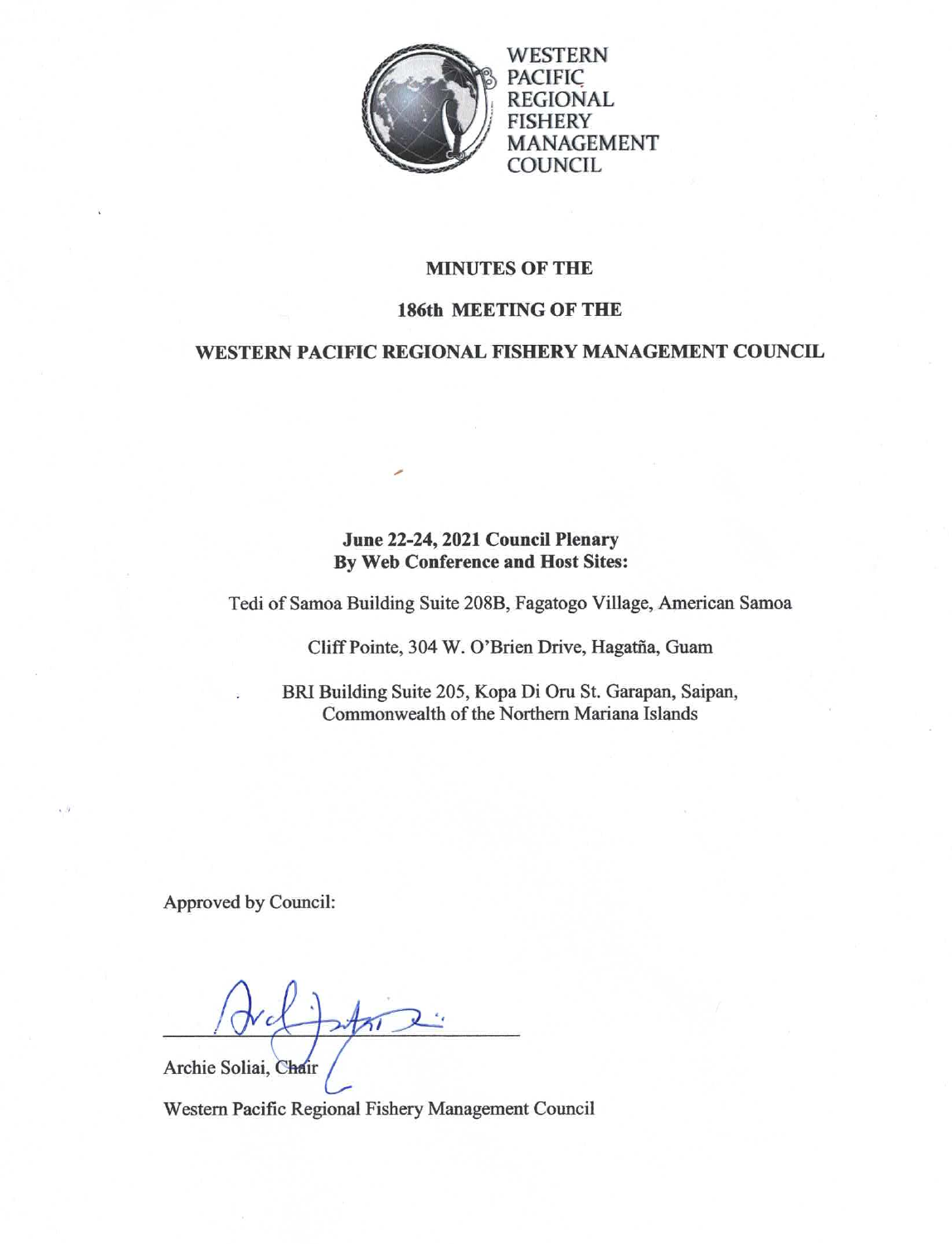# **Table of Contents**

| $I_{\cdot}$ |                 |                                                                            |                                                                                                                                         |  |  |  |
|-------------|-----------------|----------------------------------------------------------------------------|-----------------------------------------------------------------------------------------------------------------------------------------|--|--|--|
| II.         |                 |                                                                            |                                                                                                                                         |  |  |  |
| Ш.          |                 |                                                                            |                                                                                                                                         |  |  |  |
| IV.         |                 |                                                                            |                                                                                                                                         |  |  |  |
| V.          |                 |                                                                            |                                                                                                                                         |  |  |  |
|             | A <sub>1</sub>  |                                                                            |                                                                                                                                         |  |  |  |
|             |                 | 1.                                                                         |                                                                                                                                         |  |  |  |
|             |                 | 2.                                                                         |                                                                                                                                         |  |  |  |
|             | <b>B.</b>       |                                                                            |                                                                                                                                         |  |  |  |
|             | $\mathcal{C}$ . |                                                                            |                                                                                                                                         |  |  |  |
|             |                 | 1.                                                                         |                                                                                                                                         |  |  |  |
|             |                 | 2.                                                                         |                                                                                                                                         |  |  |  |
|             |                 | 3 <sub>1</sub>                                                             |                                                                                                                                         |  |  |  |
|             | D.              |                                                                            |                                                                                                                                         |  |  |  |
|             | E.              |                                                                            |                                                                                                                                         |  |  |  |
|             | $F_{\cdot}$     |                                                                            |                                                                                                                                         |  |  |  |
|             | G.              |                                                                            |                                                                                                                                         |  |  |  |
| VI.         |                 |                                                                            |                                                                                                                                         |  |  |  |
|             | A.              |                                                                            |                                                                                                                                         |  |  |  |
|             |                 | 1.                                                                         | Oceanic Whitetip Shark Working Group Update and Monte Carlo                                                                             |  |  |  |
|             |                 | 2.                                                                         | Regulatory Amendment: Gear and Release Requirements to Improve Post-<br>Hooking Survivorship of Oceanic Whitetip Sharks in the Longline |  |  |  |
|             | <b>B.</b>       |                                                                            |                                                                                                                                         |  |  |  |
|             |                 | 1.                                                                         | 2022 U.S. Territorial Bigeye Tuna Catch/Effort Limit and Allocation                                                                     |  |  |  |
|             |                 | 2.                                                                         | Multi-Year U.S. Territory Longline Bigeye Catch and Allocation Limits                                                                   |  |  |  |
|             | $\mathcal{C}$ . | Potential Management for the Western and Central Pacific Ocean Silky Shark |                                                                                                                                         |  |  |  |
|             | D.              | Monterey Bay Aquarium Seafood Watch Assessment of the Hawai'i Longline     |                                                                                                                                         |  |  |  |
|             | E.              |                                                                            |                                                                                                                                         |  |  |  |
|             |                 | 1.                                                                         |                                                                                                                                         |  |  |  |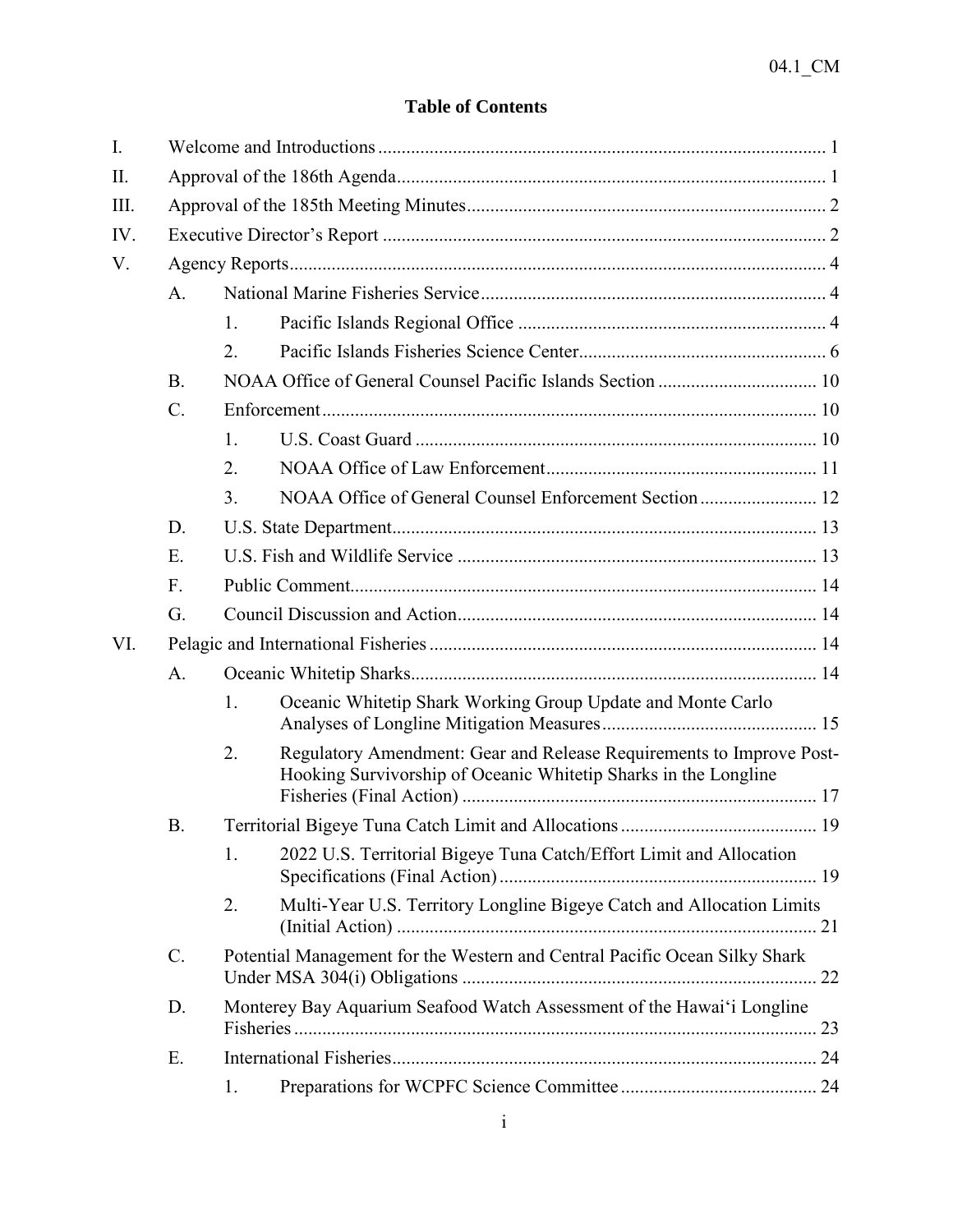|       |           | 2.                                                                                                                                              |                                                                             |  |  |  |  |
|-------|-----------|-------------------------------------------------------------------------------------------------------------------------------------------------|-----------------------------------------------------------------------------|--|--|--|--|
|       | F.        |                                                                                                                                                 |                                                                             |  |  |  |  |
|       |           | 1.                                                                                                                                              |                                                                             |  |  |  |  |
|       |           | 2.                                                                                                                                              |                                                                             |  |  |  |  |
|       |           | 3.                                                                                                                                              |                                                                             |  |  |  |  |
|       |           | 4.                                                                                                                                              |                                                                             |  |  |  |  |
|       |           | 5.                                                                                                                                              |                                                                             |  |  |  |  |
|       | G.        |                                                                                                                                                 |                                                                             |  |  |  |  |
|       | H.        |                                                                                                                                                 |                                                                             |  |  |  |  |
|       | I.        |                                                                                                                                                 |                                                                             |  |  |  |  |
| VII.  |           |                                                                                                                                                 |                                                                             |  |  |  |  |
| VIII. |           |                                                                                                                                                 |                                                                             |  |  |  |  |
|       | A.        |                                                                                                                                                 | Developing Draft Tori Line Specifications for the Hawai'i Deep-Set Longline |  |  |  |  |
|       | <b>B.</b> |                                                                                                                                                 | SSC Working Group Issues Paper on Alternative Approaches to Reduce Impacts  |  |  |  |  |
|       | $C$ .     | Integration of the Endangered Species Act Section 7 Under the Magnuson-                                                                         |                                                                             |  |  |  |  |
|       | D.        | Endangered Species Act Consultations for the Hawai'i Deep-Set Longline<br>Fishery, American Samoa Longline Fishery and Bottomfish Fisheries  35 |                                                                             |  |  |  |  |
|       | E.        | Endangered Species Act and Marine Mammal Protection Act Updates  36                                                                             |                                                                             |  |  |  |  |
|       | F.        |                                                                                                                                                 |                                                                             |  |  |  |  |
|       | G.        |                                                                                                                                                 |                                                                             |  |  |  |  |
|       |           | 1.                                                                                                                                              |                                                                             |  |  |  |  |
|       |           | 2.                                                                                                                                              |                                                                             |  |  |  |  |
|       |           | 3.                                                                                                                                              |                                                                             |  |  |  |  |
|       |           | 4.                                                                                                                                              |                                                                             |  |  |  |  |
|       | Η.        |                                                                                                                                                 |                                                                             |  |  |  |  |
|       | I.        |                                                                                                                                                 |                                                                             |  |  |  |  |
| IX.   |           |                                                                                                                                                 |                                                                             |  |  |  |  |
|       | A.        |                                                                                                                                                 |                                                                             |  |  |  |  |
|       | <b>B.</b> |                                                                                                                                                 |                                                                             |  |  |  |  |
|       | $C$ .     |                                                                                                                                                 |                                                                             |  |  |  |  |
|       | D.        |                                                                                                                                                 |                                                                             |  |  |  |  |
|       |           | 1.                                                                                                                                              | American Samoa Bottomfish Rebuilding Plan (Final Action)  47                |  |  |  |  |
|       |           | 2.                                                                                                                                              | American Samoa Bottomfish Community Development Program Request . 48        |  |  |  |  |
|       |           |                                                                                                                                                 |                                                                             |  |  |  |  |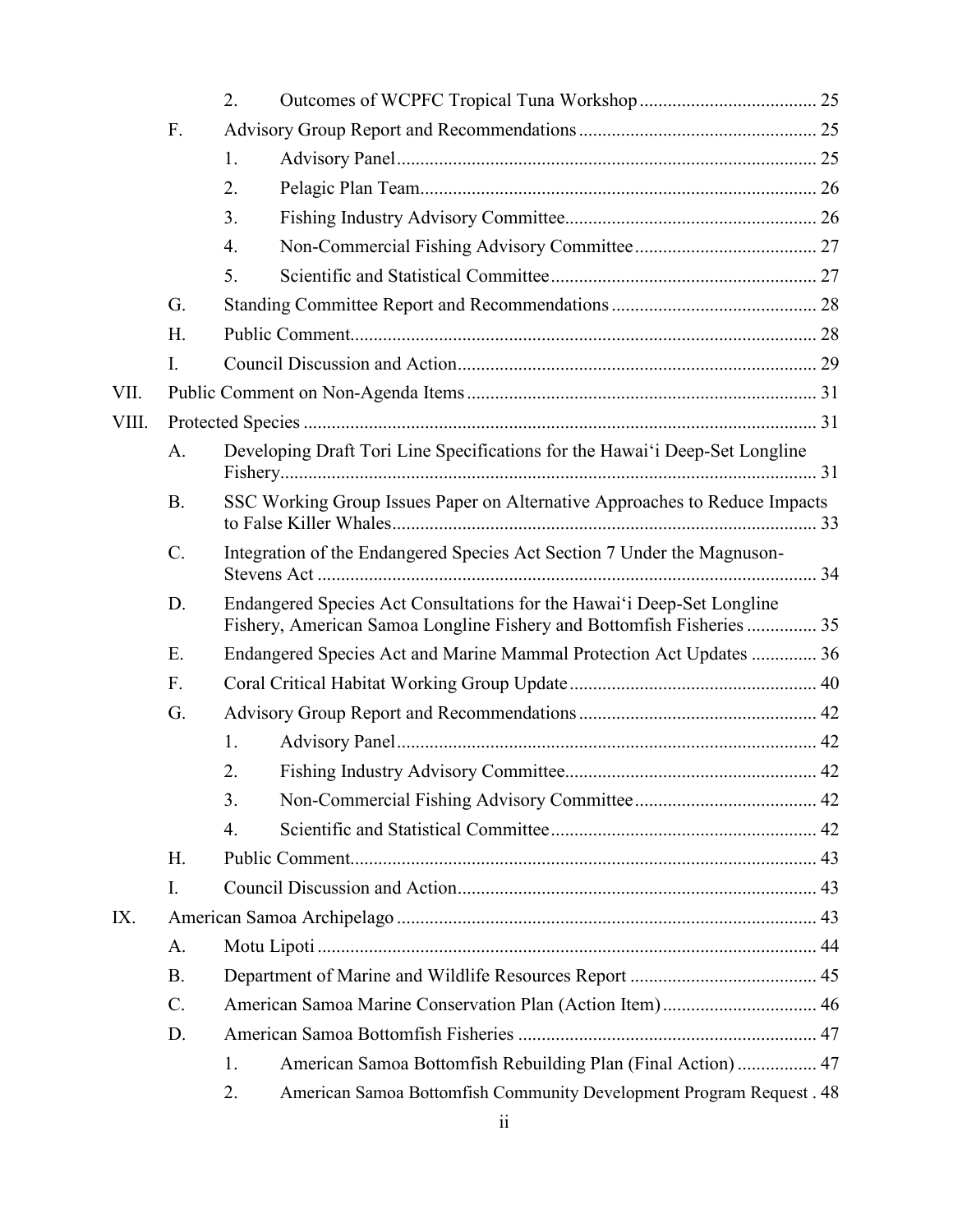|     | Ε.              |                                                                                                                                           |                                                                         |  |  |  |  |
|-----|-----------------|-------------------------------------------------------------------------------------------------------------------------------------------|-------------------------------------------------------------------------|--|--|--|--|
|     |                 | 1.                                                                                                                                        |                                                                         |  |  |  |  |
|     |                 | 2.                                                                                                                                        |                                                                         |  |  |  |  |
|     |                 | 3.                                                                                                                                        |                                                                         |  |  |  |  |
|     |                 | $\overline{4}$ .                                                                                                                          |                                                                         |  |  |  |  |
|     | $F_{\cdot}$     |                                                                                                                                           |                                                                         |  |  |  |  |
|     | G.              |                                                                                                                                           |                                                                         |  |  |  |  |
| X.  |                 |                                                                                                                                           |                                                                         |  |  |  |  |
|     | A.              |                                                                                                                                           |                                                                         |  |  |  |  |
|     |                 | 1.                                                                                                                                        |                                                                         |  |  |  |  |
|     |                 | 2.                                                                                                                                        | Department of Agriculture / Division of Wildlife and Aquatic Resources  |  |  |  |  |
|     |                 | 3.                                                                                                                                        |                                                                         |  |  |  |  |
|     |                 |                                                                                                                                           | a)                                                                      |  |  |  |  |
|     |                 |                                                                                                                                           | Guam Territorial Bottomfish Fishery Management Plan  57<br>b)           |  |  |  |  |
|     | <b>B.</b>       |                                                                                                                                           |                                                                         |  |  |  |  |
|     |                 | 1.                                                                                                                                        |                                                                         |  |  |  |  |
|     |                 | 2.                                                                                                                                        | Department of Lands and Natural Resources/Division of Fish and Wildlife |  |  |  |  |
|     | $\mathcal{C}$ . |                                                                                                                                           |                                                                         |  |  |  |  |
|     |                 | 1.                                                                                                                                        |                                                                         |  |  |  |  |
|     |                 | 2.                                                                                                                                        |                                                                         |  |  |  |  |
|     |                 |                                                                                                                                           |                                                                         |  |  |  |  |
|     |                 | 3.                                                                                                                                        |                                                                         |  |  |  |  |
|     |                 |                                                                                                                                           |                                                                         |  |  |  |  |
|     |                 | 4.                                                                                                                                        |                                                                         |  |  |  |  |
|     | D.              |                                                                                                                                           |                                                                         |  |  |  |  |
|     | Ε.              |                                                                                                                                           |                                                                         |  |  |  |  |
| XI. |                 |                                                                                                                                           |                                                                         |  |  |  |  |
|     | A.              | National Standard 1 Technical Guidance Memorandum on Data-Limited Stocks 61                                                               |                                                                         |  |  |  |  |
|     | <b>B.</b>       | Draft Electronic Monitoring Procedural Directive on Applying Information Law  63                                                          |                                                                         |  |  |  |  |
|     | $C$ .           |                                                                                                                                           |                                                                         |  |  |  |  |
|     |                 | 1.                                                                                                                                        |                                                                         |  |  |  |  |
|     |                 | 2.                                                                                                                                        |                                                                         |  |  |  |  |
|     |                 | Executive Order 14008 – National Marine Fisheries Service Report<br>a)<br>and Council Coordination Committee Area-Based Management<br>111 |                                                                         |  |  |  |  |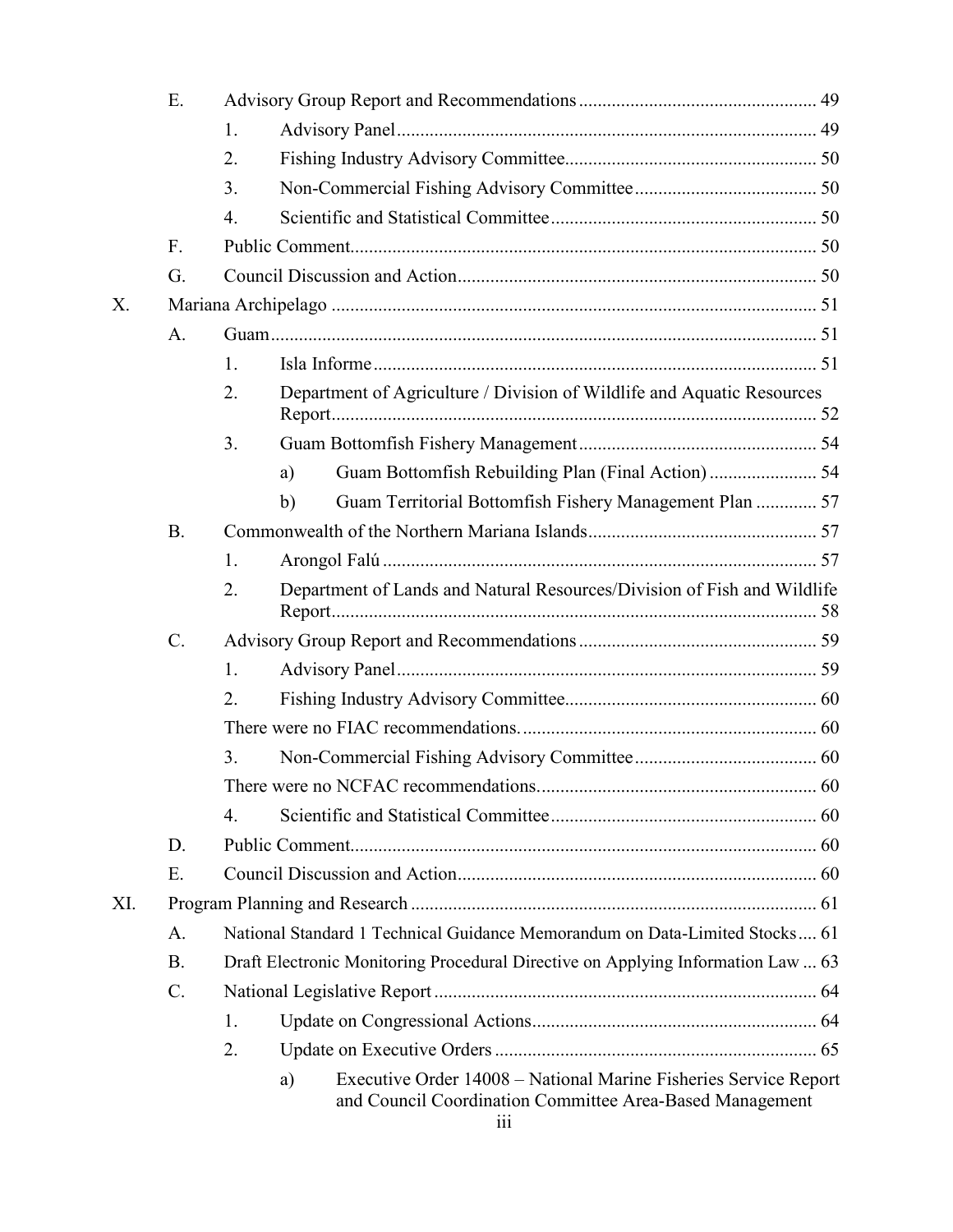|      |           |                                                                              |    | Working Group *This item will be taken up as the first item on          |  |  |  |
|------|-----------|------------------------------------------------------------------------------|----|-------------------------------------------------------------------------|--|--|--|
|      |           |                                                                              | b) | Executive Order 13985 - Advancing Racial Equity and Support for         |  |  |  |
|      | D.        | Standardized Bycatch Reporting Methods and Fishery Ecosystem Plan            |    |                                                                         |  |  |  |
|      | Ε.        |                                                                              |    |                                                                         |  |  |  |
|      |           | 1.                                                                           |    |                                                                         |  |  |  |
|      |           | 2.                                                                           |    |                                                                         |  |  |  |
|      | F.        | Update on Aquaculture Management Programmatic Environmental Impact           |    |                                                                         |  |  |  |
|      | G.        | Endorsement of the Scientific and Statistical Committee Three-Year Plan  75  |    |                                                                         |  |  |  |
|      | H.        |                                                                              |    |                                                                         |  |  |  |
|      | I.        |                                                                              |    |                                                                         |  |  |  |
|      |           | 1.                                                                           |    |                                                                         |  |  |  |
|      |           | 2.                                                                           |    |                                                                         |  |  |  |
|      |           | 3.                                                                           |    |                                                                         |  |  |  |
|      |           | 4.                                                                           |    |                                                                         |  |  |  |
|      |           | 5.                                                                           |    |                                                                         |  |  |  |
|      |           | 6.                                                                           |    |                                                                         |  |  |  |
|      |           | 7.                                                                           |    |                                                                         |  |  |  |
|      |           | 8.                                                                           |    | Fishery Data Collection and Research Committee Technical Committee  79  |  |  |  |
|      | J.        |                                                                              |    |                                                                         |  |  |  |
|      | K.        |                                                                              |    |                                                                         |  |  |  |
| XII. |           |                                                                              |    |                                                                         |  |  |  |
|      | A.        |                                                                              |    |                                                                         |  |  |  |
|      | <b>B.</b> |                                                                              |    | Department of Land and Natural Resources/ Division of Aquatic Resources |  |  |  |
|      | $C$ .     | Main Hawaiian Islands Deep-Seven Bottomfish Fishery Annual Catch Limits for  |    |                                                                         |  |  |  |
|      | D.        |                                                                              |    |                                                                         |  |  |  |
|      | Ε.        | Proposed National Marine Sanctuary for the Northwestern Hawaiian Islands  89 |    |                                                                         |  |  |  |
|      | F.        |                                                                              |    |                                                                         |  |  |  |
|      |           | 1.                                                                           |    |                                                                         |  |  |  |
|      |           | 2.                                                                           |    |                                                                         |  |  |  |
|      |           | 3.                                                                           |    |                                                                         |  |  |  |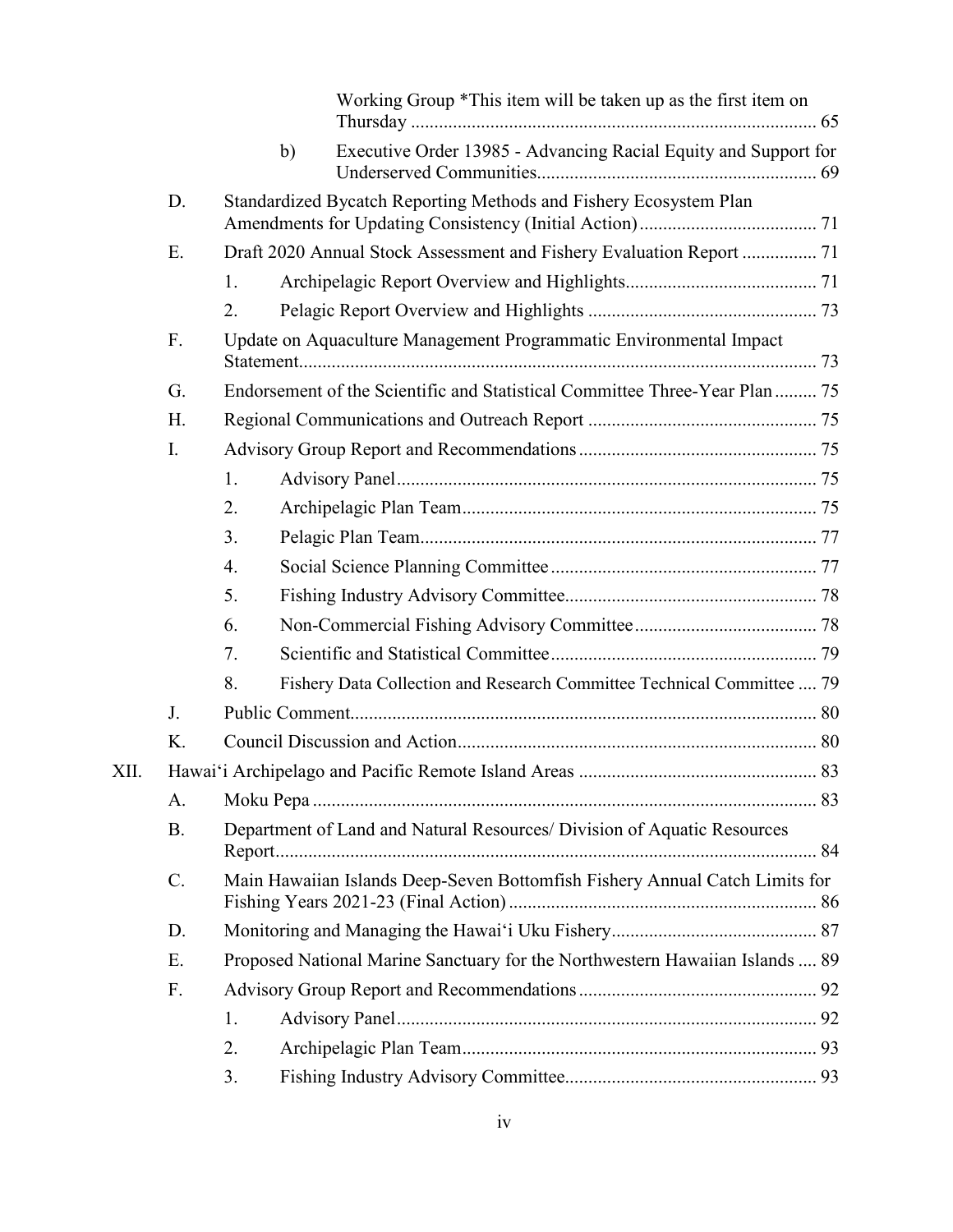|       |                 | $\overline{4}$ . |  |
|-------|-----------------|------------------|--|
|       |                 | 5.               |  |
|       | G.              |                  |  |
|       | H.              |                  |  |
| XIII. |                 |                  |  |
|       | A.              |                  |  |
|       | <b>B.</b>       |                  |  |
|       | $\mathcal{C}$ . |                  |  |
|       | D.              |                  |  |
|       | Ε.              |                  |  |
|       | $F_{\cdot}$     |                  |  |
|       | G.              |                  |  |
|       | $H_{\cdot}$     |                  |  |
| XIV - |                 |                  |  |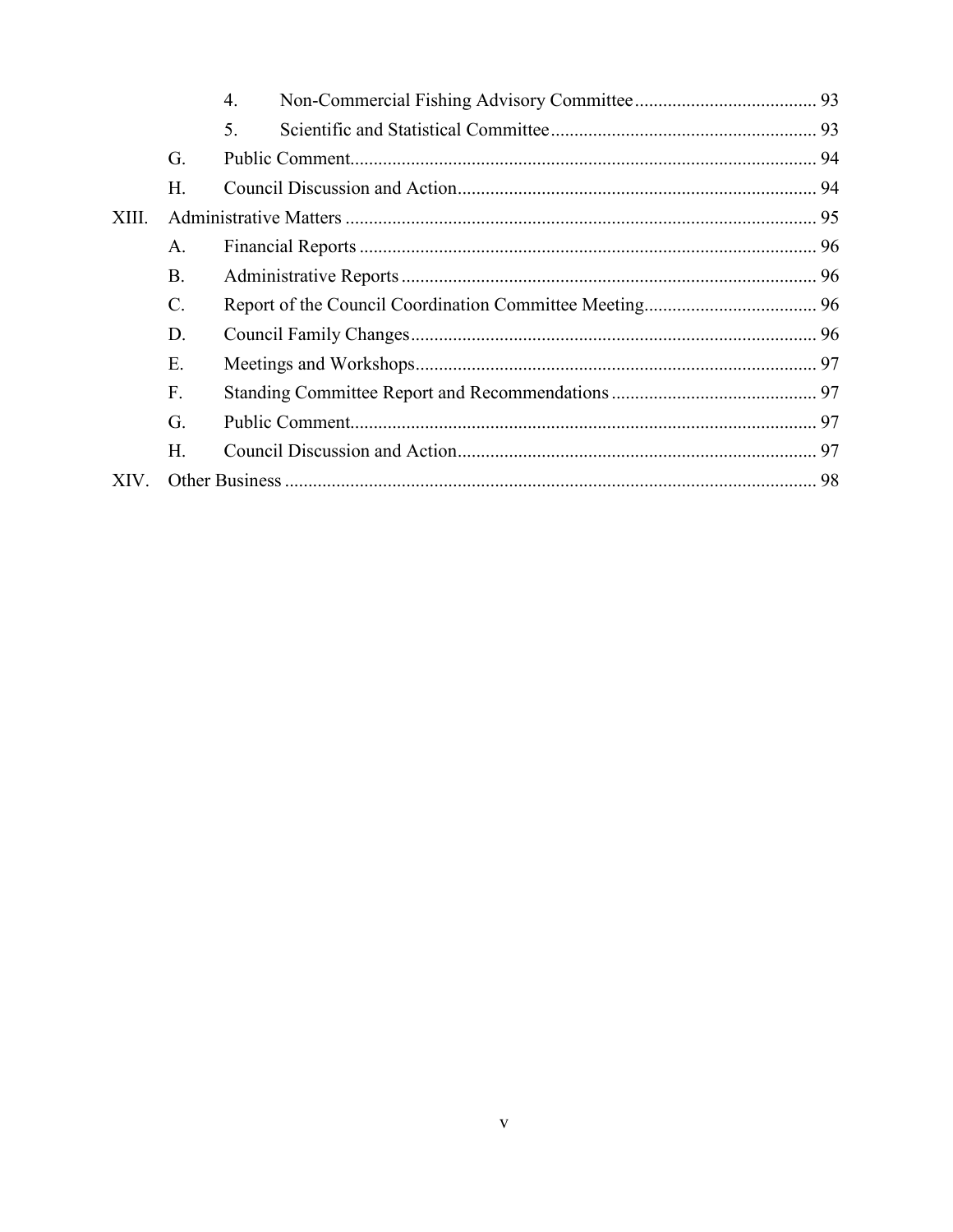# **I. Welcome and Introductions**

The following members of the Western Pacific Regional Fishery Management Council were in attendance:

- Taotasi Archie Soliai, chair (American Samoa) and American Samoa Department of Marine and Wildlife Resources (DMWR)
- John Gourley, vice chair (Commonwealth of the Northern Mariana Islands [CNMI])
- Michael Dueñas, vice chair (Guam)
- Howard Dunham, vice chair (American Samoa)
- Ed Watamura, vice chair (Hawai'i)
- Roger Dang (Hawai'i)
- Monique Amani (Guam)
- McGrew Rice (CNMI)
- David Sakoda, Hawai'i Department of Land and Natural Resources (Hawai'i DLNR) (designee for Suzanne Case)
- Michael Tenorio, CNMI Department of Lands and Natural Resources (CNMI DLNR) (designee for Anthony Benavente)
- Chelsa Muña-Brecht, Guam Department of Agriculture (DOAG)
- Michael Tosatto, National Marine Fisheries Service (NMFS) Pacific Islands Regional Office (PIRO)
- Brian Peck, U.S. Fish and Wildlife Service (USFWS)
- Maile Norman, U.S. Coast Guard (USCG) (designee for Rear Adm. Matthew Sibley, commander for USCG District 14)

Also in attendance were Council Executive Director Kitty M. Simonds; Fred Tucher, Elena Onaga, Kristen Johns, and Laurie Beale from NOAA Office of General Counsel Pacific Islands (GCPI); and the Scientific and Statistical Committee (SSC) Chair James Lynch. Council member David Hogan, U.S. Department of State, was absent.

Soliai opened the 186th Council meeting with a prayer.

# **II. Approval of the 186th Agenda**

Soliai announced that agenda item 10.C.2 on Executive Order (EO) 14008, will be taken up as the first item.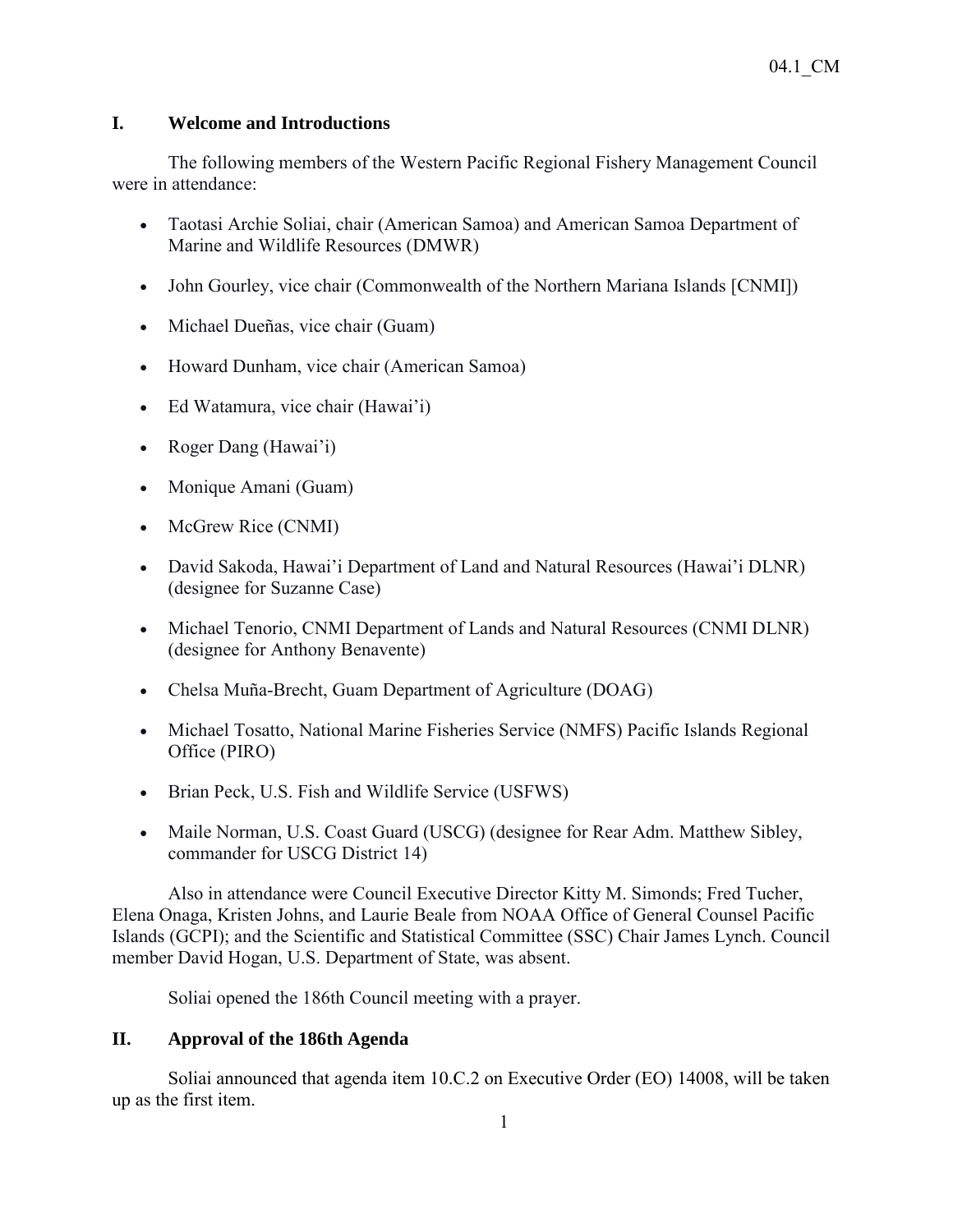Gourley announced that agenda item 10.I.8 Fishery Data Collection and Research Committee Technical Committee (FDCRC-TC) Report will be added to the agenda.

The 186th meeting agenda was approved by general consent.

#### **III. Approval of the 185th Meeting Minutes**

The 185th meeting minutes was approved by general consent.

### **IV. Executive Director's Report**

Simonds reported that more than 50% of Hawaiʻi's population has been vaccinated and O'ahu has entered tier 4 of their restriction plan. Tourism is up, and the outdoor mask requirement has come down for those vaccinated. The State of Hawai'i has also lifted the quarantine restriction for vaccinated individuals, which allows interisland families to reconnect. Pacific-wide COVID-19 travel protocols have continued to change, but American Samoa's borders have remained closed. American Samoa is considering double quarantine guidelines for visitors, while Guam has eliminated the need for traveler's quarantine.

President Biden appointed Hawai'i's Krystal Ka'ai as the executive director for the White House Initiative on Asian Americans, Native Hawaiians and Pacific Islanders (AA and NHPI). The Biden Administration has tasked the initiative to coordinate the federal government's response to the spike in anti-Asian violence, improve access to funding and resources, increase participation in federal programs and encourage these groups to pursue public service. They previously established the White House initiative in 1999 and only included Asian Americans and Pacific Islanders. Native Hawaiians have now been included.

Erika Moritsugu, born in California and raised in Hawaiʻi, was appointed as the deputy assistant to the president and Asian American and Pacific Islander senior liaison. She has a background in social justice and the empowerment of communities and individuals. She has served as the deputy legislative director for the late Daniel K. Akaka, focusing on economic policy and health issues.

Rick Spinrad was nominated as the NOAA administrator. He previously served as the chief scientist and other positions in NOAA.

Janet Coit was appointed as the assistant administrator for fisheries. She previously served as the acting assistant secretary of commerce for oceans and atmosphere and acting deputy NOAA administrator. Before working with the administration, she served at the Rhode Island Department of Environmental Management for ten years under then-Governor Gina Raimondo, the current secretary of commerce. Coit previously served as the director of the Providence, Rhode Island chapter of The Nature Conservancy, and worked for Senator Chaffee and his son, Lincoln, who later became the governor of Rhode Island.

Monica Medina was appointed as the assistant secretary of state for International Environmental and Science Affairs in the U.S. State Department. She served as the principal deputy undersecretary of commerce for oceans and atmosphere. Jane Lubchenco, a former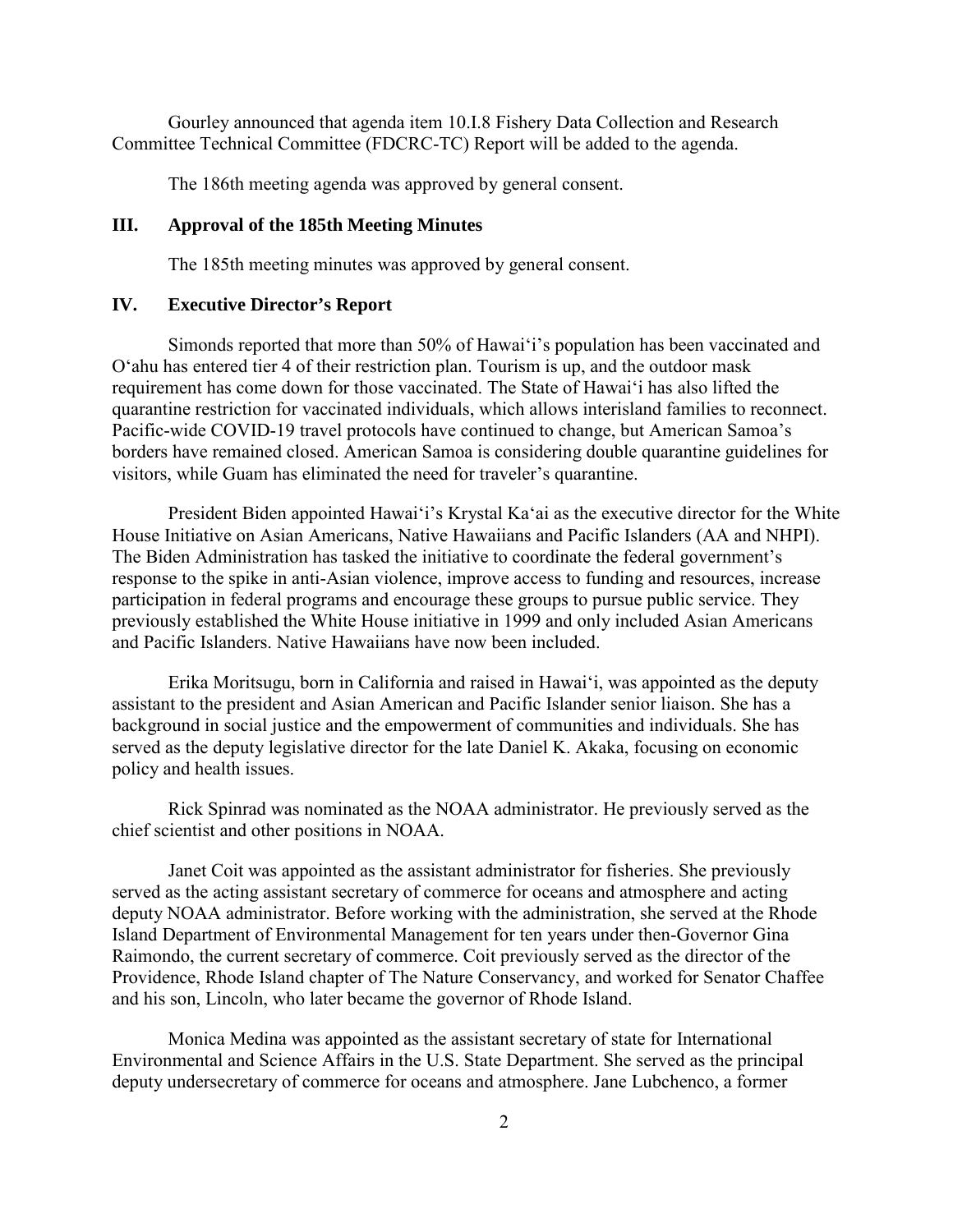NOAA administrator, was appointed as the first deputy director of climate and environment in the White House Office of Science and Technology.

Simonds reported that a House Committee on Natural Resources hearing on a long list of fisheries, ocean and natural resource bills was ongoing. Hawaiʻi State Senator Chris Lee testified at the hearing on how climate change affects Hawaiʻi. The Magnuson-Stevens Fishery Conservation and Management Act (MSA) reauthorization bill is expected to come out soon, and House Committee on Natural Resources members Jared Huffman and Ed Case, virtually, and Don Young, via video, provided a briefing on their plans at the May Council Coordination Committee (CCC) meeting.

At the Council's March 2021 meeting, Sam Rauch, NMFS deputy assistant administrator for regulatory programs, reviewed the various EOs that the Biden Administration proclaimed. Simonds noted that Rauch planned to update the Council on EO 14008, the 30x30 goal of the president on day 3 of the meeting. The Council's comments were quoted in the summary report, "Conserving and Restoring America the Beautiful."

A review on EO 14031 Advancing Equity, Justice and Opportunity for AA and NHPI will be presented to the Council at this meeting. Simonds reminded the Council that their mantra for the last 40 years has been, "We are not asking for more, we are asking for different." This EO established the Presidential Advisory Commission on AA and NHPI to deliver key policy directives. This EO also identifies focus areas of language, education, housing, economic opportunity, civic engagement, public health and environmental justice. The Council's interest remains in advancing racial equality and supporting underserved communities through the federal government. The Pacific Islands fishing communities, as defined under the MSA, fit in this category as an underserved community. The proportion of the population living under poverty level is 9.3% in Hawaiʻi, 57.8% for American Samoa, 22.9% for Guam, and 52.3% in the CNMI, compared to 12.3% nationally. The Biden Administration, through the EO, tasked the heads of federal agencies to identify systemic barriers in accessing benefits and opportunities available for policies and programs. Examples in the Western Pacific Region include the datapoor annual catch limit (ACL) and the unfunded MSA Community Demonstration Project Program mandate that need remedies.

The CCC also received briefings on the EOs, and in response, the committee established a working group to support decision-making and implementation of the 30x30 goal of the president. Simonds also highlighted a publication resulting from the 2020 International Area-Based Management Workshop on Blue Water Ecosystems, which was peer-reviewed and submitted for publication in *Fish and Fisheries*.

The Council's goal is a coordinated, responsive, meaningful approach when working with PIRO and the Pacific Islands Fisheries Science Center (PIFSC) to deliver public services, quality research and ecosystem-based fisheries management. Simonds noted progress on the wire leader prohibition amendment, which helps to satisfy the Council's MSA obligation for oceanic whitetip sharks.

The CCC discussed the NMFS's Policy Directive on the Integration of Endangered Species Act (ESA) Section 7 with MSA Processes. Five of the regional fishery management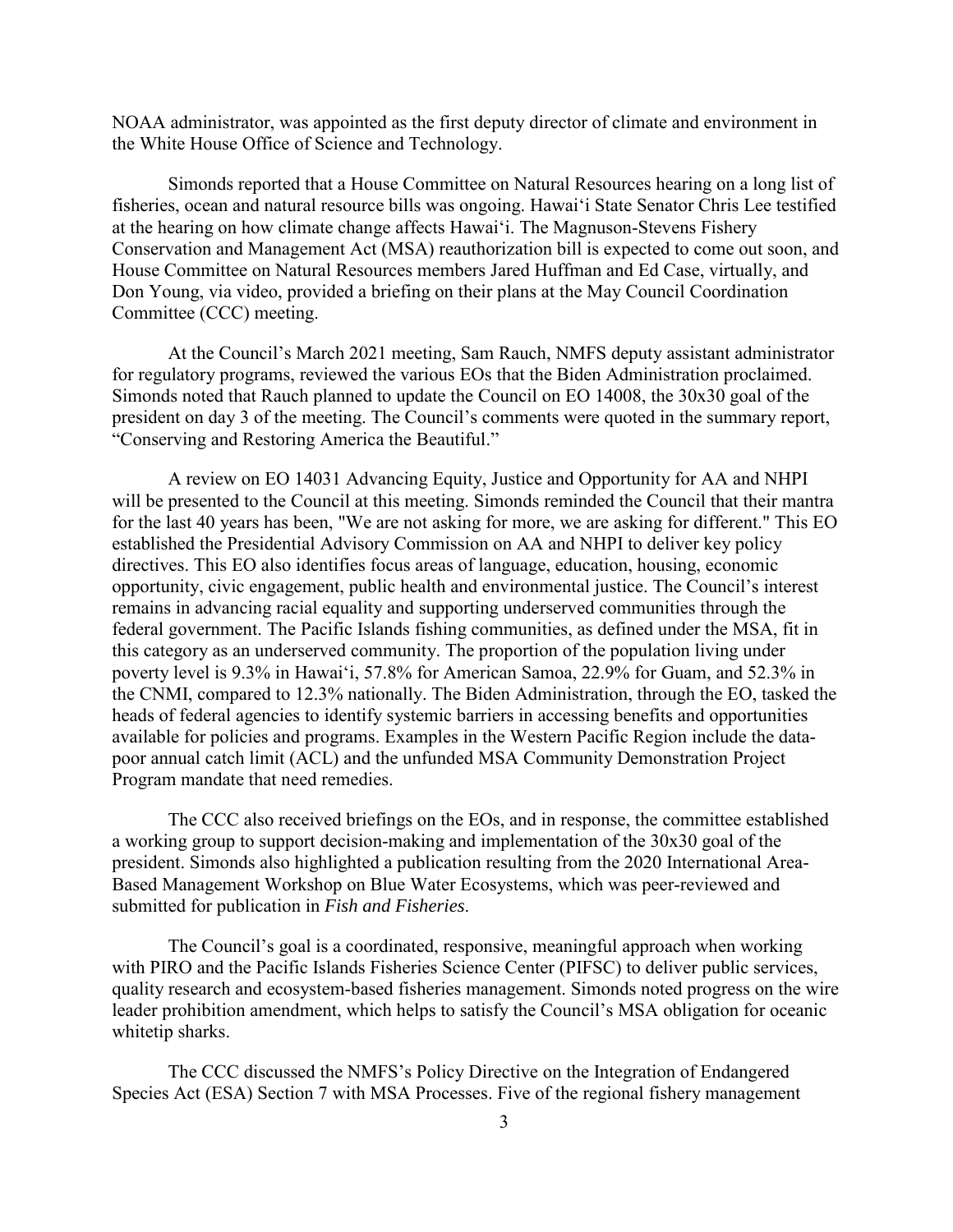councils (RFMCs) have experienced issues. The ESA policy directive may benefit from an update based on the Council's experiences dating back to 2015. The Council will hear more about this issue during the meeting. Simonds noted that the Council continues to seek ways that it can provide meaningful input on the consultation process before biological opinions (BiOps) become available to the public.

NMFS and the Office of National Marine Sanctuaries (ONMS) will brief the Council on the congressional mandate to include Papahanaumokuakea Marine National Monument (PMNM) in the NOAA sanctuary program. There were proposals for a sanctuary in the early 2000s, but the Bush Administration instead established a monument over the Council's 1991 Northwestern Hawaiian Islands (NWHI) 50-mile protected species zone.

The Council and territory governments have submitted their comments on coral critical habitat designation. According to the ESA, the next step is for NMFS to issue the final rule at the one-year mark. The Council looks forward to hearing how NMFS plans to address its comments, along with those of the territory governments.

A presentation was given on NMFS's National Standard (NS) 1 Technical Guidance Memorandum on data-limited stocks at both the May 2021 CCC meeting and the last SSC meeting. The Council continues to believe this guidance does not consider the Western Pacific's situation, and asks if a stock assessment is appropriate for management decisions if the data is too poor. As NMFS tries to figure out the answer, the Western Pacific Region's underserved communities suffer from data-poor scenarios.

There will be more discussion on the ACLs for the territories and the associated rebuilding plans. The Council also looks forward to working with PIFSC staff on future rebuilding analyses for the 2022 North Pacific striped marlin assessment. The Council and the SSC plan to host a workshop during summer 2021 for the advisers and fishermen to provide input on the NS1 guidance memo and bottomfish management unit species (BMUS) rebuilding plans.

The Council expects to hear a report from the Western and Central Pacific Fisheries Commission (WCPFC) Tropical Tuna Workshop held in April 2021. The next workshop has been scheduled for September 2021. Simonds reiterated that the Council's goal has been to increase the U.S. bigeye quota from 3,500 metric tons (mt) to 6,500 mt. This goal will require working with all the countries in the commission.

#### **V. Agency Reports**

#### **A. National Marine Fisheries Service**

#### **1. Pacific Islands Regional Office**

Tosatto presented the PIRO report. He noted that several items in his report will be discussed in other parts of the agenda, so he would be brief and highlight those that remained.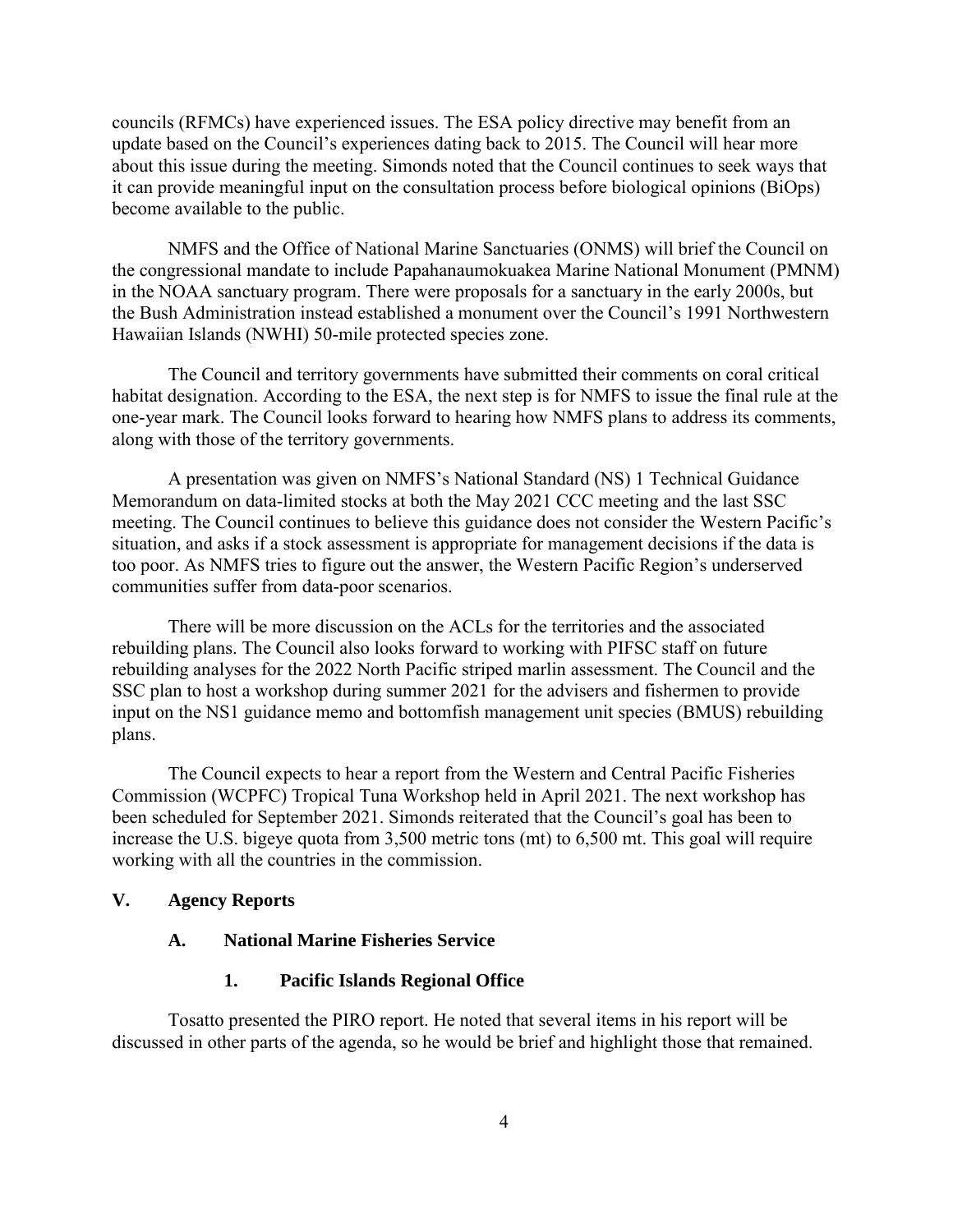The comment period for the draft Marianas Trench Marine National Monument (MTMNM)'s Management Plan and Environmental Assessment (EA) was extended until July 25, 2021. PIRO is also working to obtain nominations for the Marianas Trench Monument Advisory Council (MTMAC). NMFS is working on the secretarial nominations from the Departments of Commerce and the Interior, the governor's office, the Department of Defense (DOD) and USCG. Tosatto noted that while he was hopeful these tasks could be completed before the end of the public comment period, the MTMAC would have the ability to provide advice to both NMFS and the USFWS outside of any public comment period.

The Habitat Conservation Division, aside from Monument Program's work, consults on proposed activities occurring within essential fish habitat (EFH) areas that have the potential to adversely affect that habitat. In doing so, NMFS provides conservation measures for the activity. Tosatto said that although conservation measures were in place for a recent Army Corps of Engineer's dredging project, 17,000 square yards of damage occurred in Honolulu Harbor. NOAA and other affected agencies are a part of the response to this action.

PIRO is supporting American Samoa and Guam agencies in the development of their Coral Reef Fishery Management Plans (FMPs) and will also assist the CNMI. NMFS is also supporting a coral nursery project in the CNMI, which started in the aftermath of Super Typhoon Yutu. PIRO provided funding and two Hollings Scholars for this project, which is focused on testing various coral propagation techniques. He explained that having coral in local nurseries will aid in future disaster recovery efforts.

Gourley thanked NOAA for the public meetings regarding the draft MTMNM Management Plan and EA. He noted a concern over the lack of overlap between the timing of the first MTMAC meeting and the public comment period. Gourley requested that the public comment period be extended again to account for this discrepancy and noted that the management plan was already nine years overdue. He thought this approach would position the MTMAC best in their role as liaison between the community and the federal managers. He offered that the MTMAC is the only official body in place that the CNMI and Guam have to provide input into the management of the monument.

Tosatto said that the comment period was open to get input from members of the public, whereas the MTMAC is not considered the general public per the proclamation. PIRO intends to meet with the MTMAC during the public comment period, or after the public comment period closes and well into the plan implementation. The proclamation also stated that NOAA should operate in cooperation with local government, so they will be included in partnership with NOAA and USFWS in considering, finalizing and implementing the management plan. Tosatto explained that there would be ample opportunities within the process for the CNMI government, including the MTMAC members, to engage with the public and obtain public comment on the work. Tosatto noted that the MTMAC is an enduring body and their meetings would not be dependent on public comment periods.

Gourley noted that when the federal government holds hearings, the public often have misunderstandings. He said the MTMAC would serve as local, involved community members to explain the issues. Gourley said that the CNMI government, while a partner, was not a site comanager, so the MTMAC plays a important role in his view.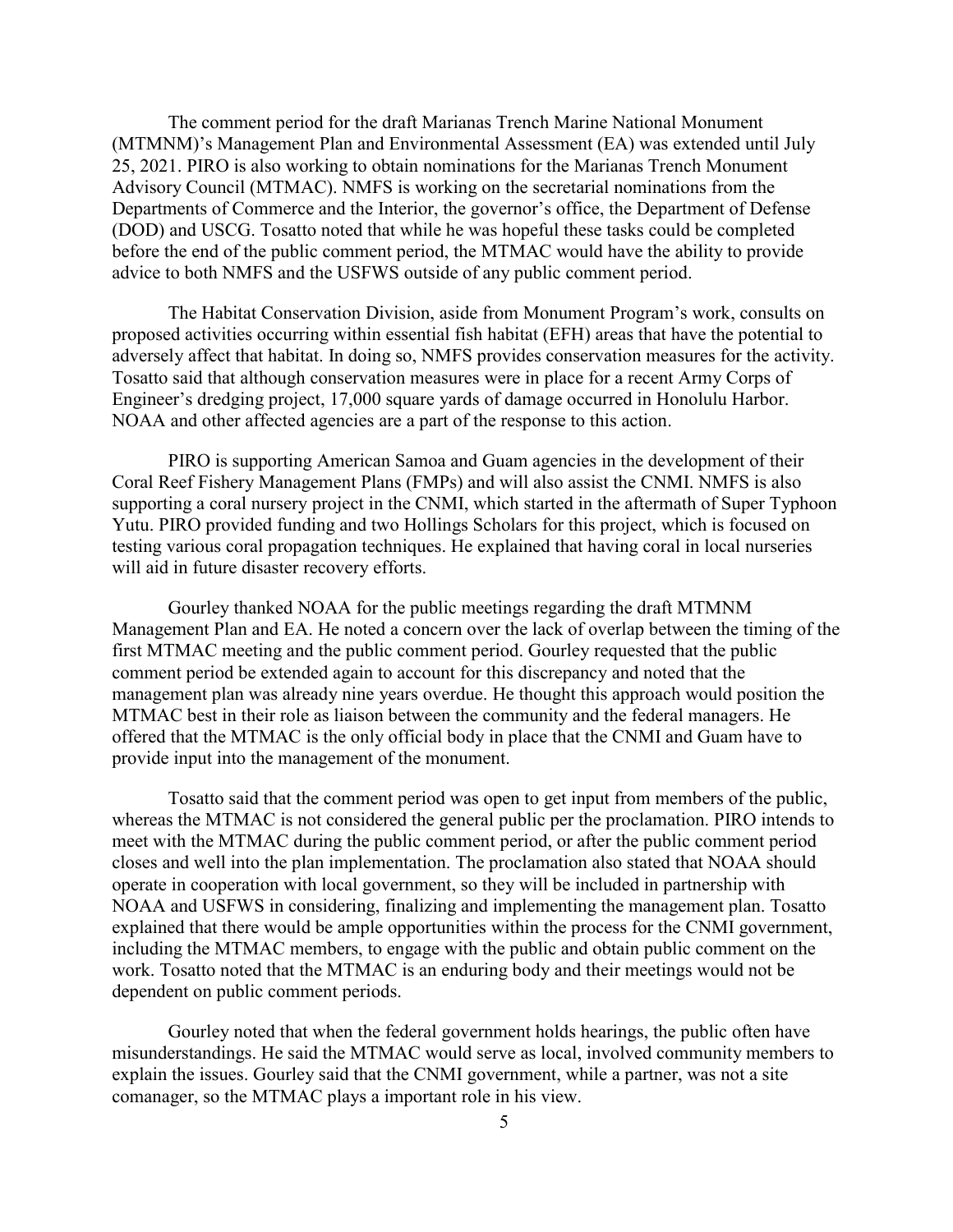Tosatto offered that the MTMAC could potentially hold public meetings after the current comment period to solicit public comment during the draft finalization time period. He also explained that the MTMAC is advisory to the federal managers and is comprised of members of the CNMI government. Tosatto said that PIRO's intent is for the CNMI government, through their representatives, to provide advice and guidance to the monument managing agencies through their membership on the MTMAC.

Soliai thanked Tosatto for agency support in developing the American Samoa Coral Reef FMPs. He asked about the criteria for assessing the qualification of a vessel for an American Samoa longline fishery permit, noting that some of the permitted vessels do not deliver fish to American Samoa.

Tosatto said that the process for the American Samoa longline permit was evolving, noting that the rule package development for Council recommendation regarding vessel size classes and permit qualification was ongoing. He explained that initially the permittees had to demonstrate that they had been in the fishery for some time and maintain landings to retain those permits. He acknowledged that slight changes had occurred with this qualification process and a few more changes were planned.

Soliai expressed interest in further information and a process that would include local government input on the matter.

Tosatto said his staff and Council staff could pull together some of the history on this topic. He said the Council recommendations on the vessel size class have not yet been implemented and some changes are anticipated in the near future. Tosatto wanted Soliai to have a thorough understanding in order to better support industry and community engagement.

Tosatto committed to providing the history of the criteria for assessing the qualification of a vessel for an American Samoa longline fishery permit.

#### **2. Pacific Islands Fisheries Science Center**

Michael Seki, PIFSC director, provided the PIFSC report. Reduction in white ship access has led many activities to instead use small-boat support and/or be shore-based when possible. While the NOAA ship *Rainier* efforts in the CNMI did not occur, some Coral Reef Conservation Program sites on O'ahu were surveyed. June 7, 2021, marked the start of small-boat based benthic and fish monitoring around O'ahu. This fixed site monitoring effort will last about six weeks in support of the annual National Reef Monitoring Program.

Electronic reporting and electronic monitoring (EM) training activities continued. Some vessels assisted with the High-Frequency Acoustic Recording Package (HARP) deployments intended to collect ambient sound for marine mammal studies.

Marine turtle field research occurred on O'ahu, given some novel nesting that occurred. A Hawaiian monk seal (HMS) gave birth at Kaimana Beach in Waikiki on O'ahu. After a risk evaluation process, NMFS determined it was best to translocate the pup to an undisclosed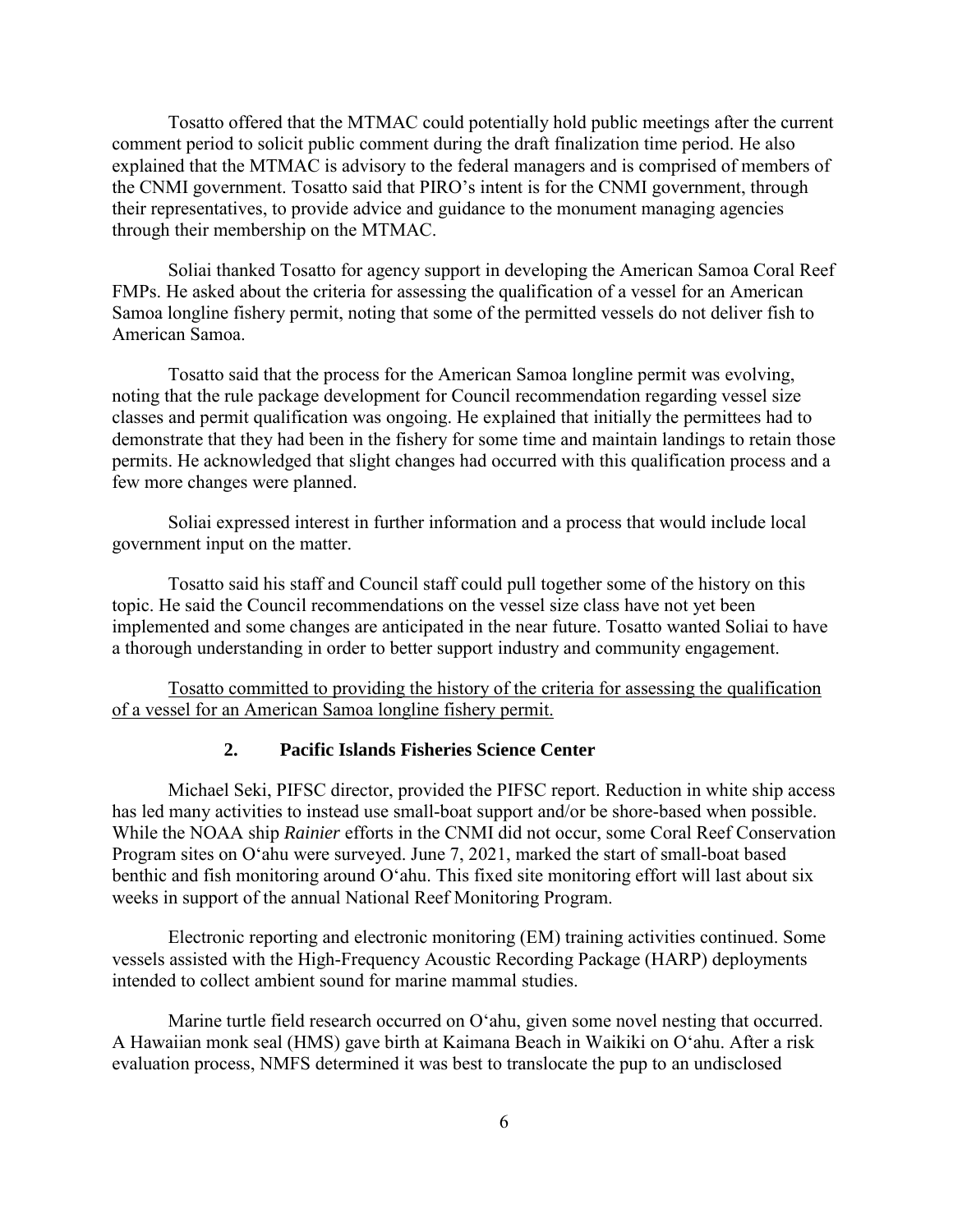location on O'ahu. PIFSC staff, partners and PIRO staff conducted the translocation and the pup reportedly remained at the new location.

The NOAA ship *Oscar Elton Sette* conducted cetacean surveys in the Mariana Archipelago after many months of careful COVID-19 protocol planning. The team retrieved a stationary acoustic recorder that had been deployed for three years off Wake Atoll on their initial transit from Pearl Harbor to Guam. In Guam, the team began their first leg May 3, 2021. The team deployed and recovered stationary acoustic recorders, and deployed 15 acoustic spar buoy recorders. Between survey legs, the team conducted a shelter-in-place in Guam for one week. On the second leg, intended to conclude July 14, 2021, the team surveyed whales, dolphins and seabirds throughout the U.S. exclusive economic zone (EEZ) around Guam and the CNMI.

PIFSC received external review comments and recommendations on the Main Hawaiian Islands (MHI) Deep-Seven Stock Assessment. PIFSC incorporated these comments into the assessment and the assessment is moving through final documentation.

Another agenda item that will be covered during the Council meeting details the Monte Carlo Analysis that PIFSC staff used to examined the take and mortality of oceanic whitetip sharks.

Fisheries program efforts are long-term. The current goal is to modernize and validate data collection processes while coordinating with the Western Pacific Fisheries Information Network (WPacFIN) partner agencies in the territories. PIFSC will begin a reassessment and potential redesign of their creel surveys this fall. The intent is to best meet the needs of the assessment, while also contributing to the Marine Recreational Information Program (MRIP) review and certification.

The sample collection for life history information is an ongoing effort. In the Mariana Archipelago, collection was restructured to target BMUS, and in American Samoa meetings are taking place to best determine a shore-based research approach. Sampling is planned for the fall around Tutuila and Manu'a Islands.

PIFSC will hold data workshops with the fishing communities as a new step before finalizing the data input for the territorial bottomfish assessments. The data workshop for the 2023 American Samoa stock assessment is planned for November 2021. PIFSC staff is finalizing a descriptive analysis of all American Samoa bottomfish fishery data, which will be available as a technical memorandum in October 2021.

WPacFIN is continuing the multi-year process of modernizing the creel survey and commercial landings data collection systems. The program has submitted funding proposals to support the territorial database modernization, creel survey electronic reporting application development and enhancement to the Catchit Logit app.

The Archipelagic Plan Team (APT) explored the use of hierarchical cluster analyses to develop a better understanding of fishery species associations in territorial waters and evaluate the composition of the complexes. Preliminary results were completed for the American Samoa boat-based creel survey. PIFSC staff also plan to join the Guam Division of Aquatic and Wildlife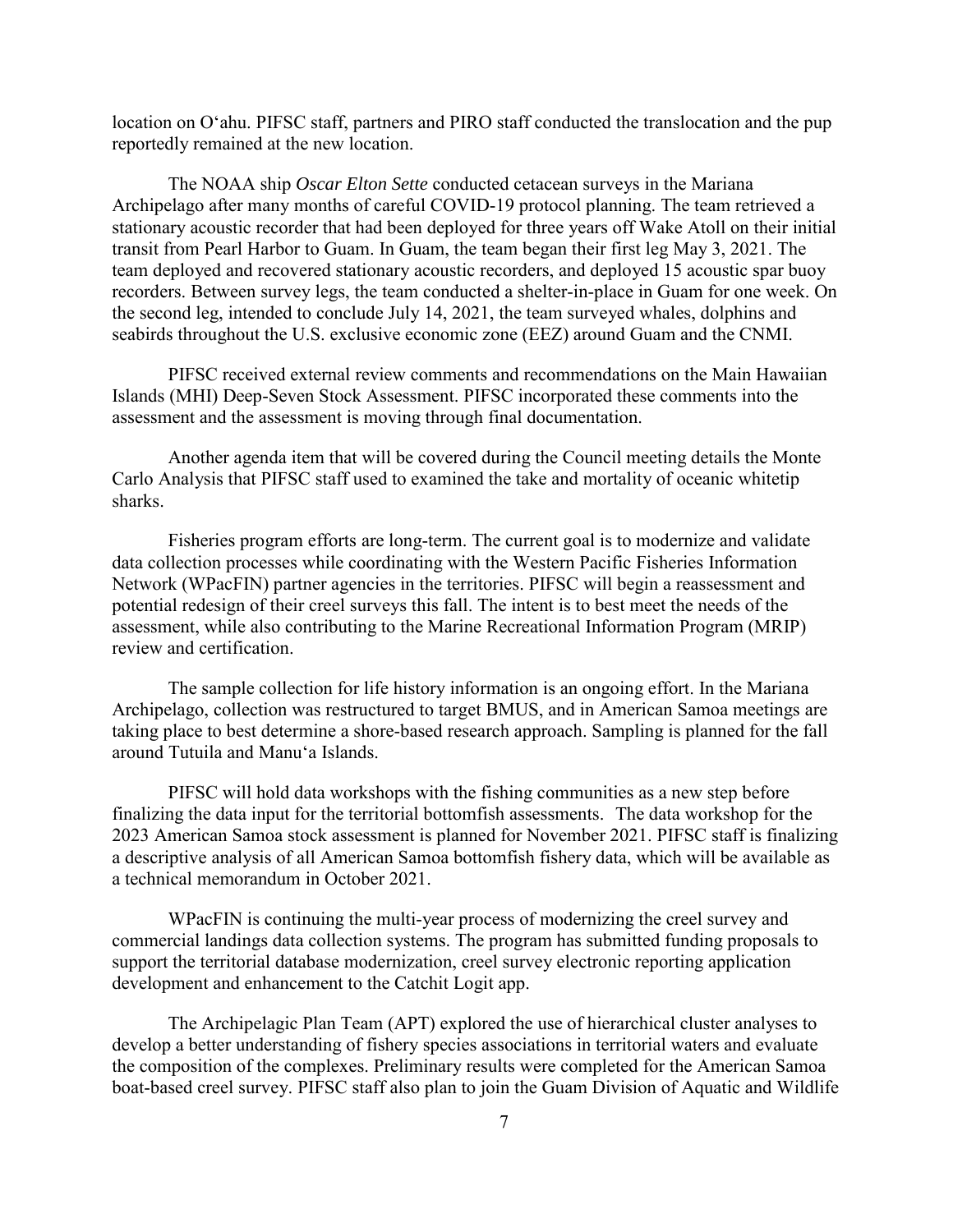Resources (DAWR) Fishery Management Plan Team to provide data and conduct the hierarchical cluster analysis for Guam fisheries.

The Pacific Islands Benthic Habitat Mapping Center is the best available information source for high-quality bathymetric backscatter data for the development of fishery-independent surveys.

The Bottomfish Fishery-Independent Survey effort in Hawaiʻi is being conducted by local cooperative research fishers. Given data variants, PIFSC will expand the number of sampling grids to optimize these efforts. The Modular Optical Underwater Survey System camera system was deployed at six of the eight MHI and, in doing so, increased spatial area distribution of sampling.

PIFSC expanded OceanEYEs Project, a crowd sourcing application wherein the public can get involved in annotating Hawaiʻi's deep-seven bottomfish underwater videos. The project produced nearly two million annotations across approximately 200,000 images. Project goals include providing an opportunity for the public to engage and learn as well as training data, and improve automated machine learning algorithms.

The Cetacean Research Program conducted research and development to improve the precision and accuracy of abundance estimates for false killer whales. The program adopted BANTER, an automated acoustic classification algorithm that classifies false killer whale encounters.

The HMS Research Program staff continued to explore the relationship between toxoplasmosis-related HMS strandings and rainfall patterns on O'ahu. They attributed 13 deaths directly to toxoplasmosis and analyzed a correlation between incidence timing and rain events. Program staff is using a charter vessel to deploy the 2021 field camps to the NWHI. Since there was no 2020 field season, the priorities for the 2021 season also include tagging and vaccinating the 2020 cohort.

The Marine Turtle Biology and Assessment Program transited to the NWHI via a charter vessel in March 2021, the earliest calendar start for a French Frigate Shoals population assessment since the surveys began in 1973. Program staff also established an exploratory Steering Committee for the Asia-Pacific Marine Turtle Genetic Working Group. The goals are to standardize methodologies, to identify the research priorities and to establish a regional collaborative network to facilitate turtle genetic studies.

Marine debris removal efforts occurred in spring 2021 with nongovernmental organization partners. Via the M/V *Imua*, the group brought back approximately 95,000 pounds of debris from the NWHI to Honolulu. The organizations also conducted shoreline marine debris accumulation rate surveys on the beaches of the various islands that they monitored.

Rice asked how the staff identifies false killer whales, as opposed to another species, from the acoustic surveys.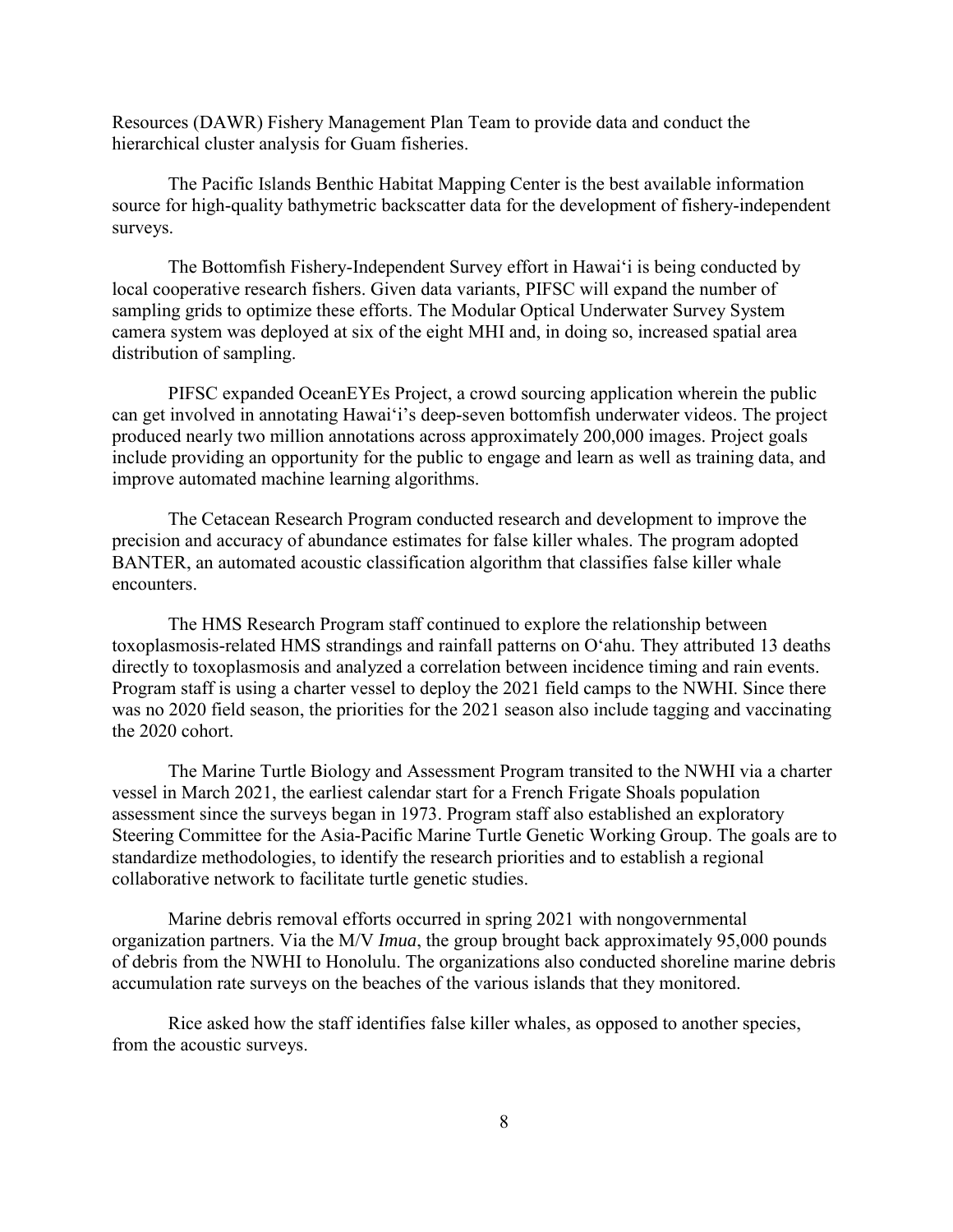Seki said that cetaceans all have unique sound signatures and provided an overview of the various moored or towed listening arrays that PIFSC staff use to gather acoustic data.

Dueñas asked if the HARP recordings would be able to record any spikes or the frequency of military-type sonars.

Seki said in short, yes. He added that passive acoustics collect ambient noise. They have been used in some areas to monitor vessel traffic and in others to decipher manmade noise from reef organism or marine mammal noise. He noted the utility of machine learning and the capability of passive auditory systems supporting more than marine mammal research.

Watamura requested more information regarding modernizing the Territorial Creel Survey Program, in particular how many bottomfishers there are in American Samoa. Watamura thought there were only 12 or 13 fishers.

Seki could not confirm the number offhand, but thought 12 fishers was in the right range.

Watamura asked whether the methodologies would include going directly to the fishers for information, given the low number of fishers.

Seki said that the need to know what is being extracted from the fishery is also coupled with the abundance estimate for the data-limited fishery. Seki also said that there are many approaches for the stock assessment itself, and PIFSC is discussing which approach is best. Seki explained life history approaches and the related data workshops.

Watamura said that it seemed counterintuitive to put all that effort into such a small amount of fishers when PIFSC could go directly to the fishers and get all their data needs met.

T. Todd Jones, PIFSC, referred to his presentation on the Catchit Logit application from the previous Council meeting. Jones described the application system's utility in capturing anywhere from 10 to 20% of the commercial catch. He then pointed out the noncommercial aspect of the fishery and the need for creel surveys to get to the total catch-and-effort and removals. Jones offered to summarize further from his last Council presentation.

Watamura expressed a desire for that summary as well as a way to characterize the composition of the noncommercial fishers. Watamura mentioned the Hawaiʻi bottomfish registration for vessels and similar issues in American Samoa, and suggested a similar bottomfish registry as another data option.

Jones reiterated the focus on increased communication and collaboration with the territorial agencies, NMFS and the Council for these issues. Jones described this modernization and referred to the efforts of the APT, refining and aligning the BMUS list to focus on the current fishery and fishery planning efforts and focusing the creel survey in all aspects. Jones relayed it as a multi-faceted informational approach that includes looking at biosampling, any gaps in bio sampling and the Catchit Logit app.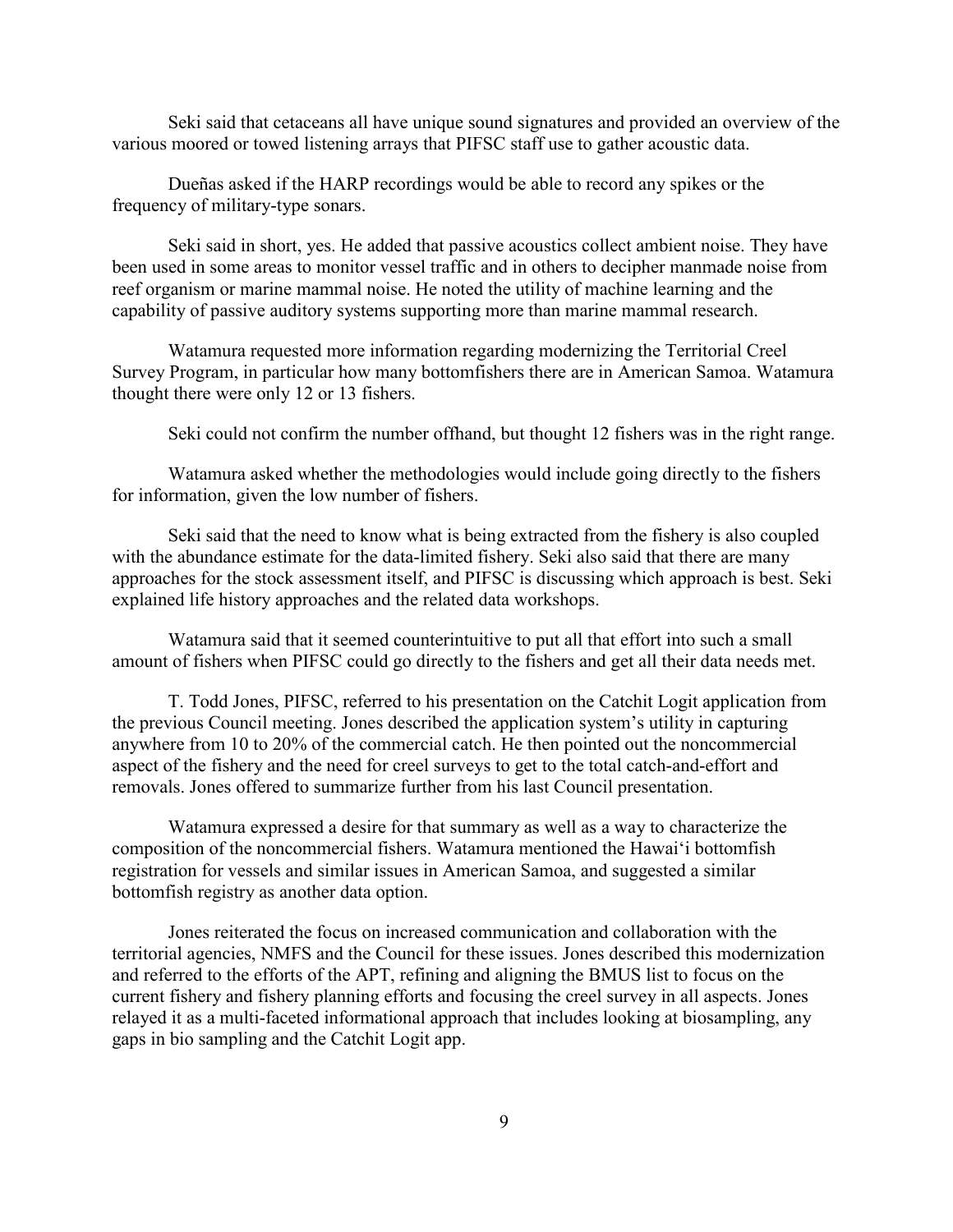Seki said the importance of the noncommercial catch is a critical element across all of the fisheries in all the island locations. He noted the challenges of needing to rely on partner agencies for this noncommercial aspect of the fishery to fill data gaps and improve stock assessments moving forward.

Soliai had a follow up question on the timing of the descriptive analysis of all the American Samoa bottomfish data.

Jones clarified that the technical report would be coming out this fall, but would be shared with Soliai, the APT members and anyone else from DMWR prior to release.

### **B. NOAA Office of General Counsel Pacific Islands Section**

Onaga provided the report from GCPI.

Regarding the Territory of American Samoa v. NMFS court case, the Supreme Court denied the appeal filed by American Samoa Feb. 22, 2021. American Samoa filed the petition for a writ of certiorari with the U.S. Supreme Court, seeking a review of the Ninth Circuit's decision and whether it failed to address if the Deeds of Cession establishes binding and enforceable U.S. obligations.

NMFS received a new Notice of Intent to Sue May 17, 2021, from the Center of Biological Diversity alleging that NMFS and the U.S. Navy violated the ESA Section 7, for failing to reinitiate and complete consultation relating to the impacts of U.S. Navy training in the Hawaiʻi-Southern California Training and Testing Study Area. The Notices of Intent to Sue also alleges that NMFS should reexamine determinations under the Marine Mammal Protection Act (MMPA) relating to endangered marine mammals in the area and supplement the National Environmental Policy Act (NEPA) document.

Onaga also reported on two continuing Notices of Intent to Sue, one from Conservation Council of Hawaiʻi and one from the Hawaii Longline Association (HLA). Both organizations are receiving periodic updates on the status of the various BiOps.

Soliai asked if the notice regarding the Supreme Court decision was released yet, and if it could be shared.

Onaga stated that she believed that it had been released and offered to send it to Council staff for distribution.

#### **C. Enforcement**

#### **1. U.S. Coast Guard**

Norman, USCG, presented an overview of the written report summarizing activities in the Western Pacific Region from March through May 2021. During this period, USCG District 14 noticed an increase in search and rescue, law enforcement, maritime environmental protection and ports, waterways and coastal security response missions. Norman reported that the agency believe this coincides with increased vaccination rates and an emergence out of the pandemic.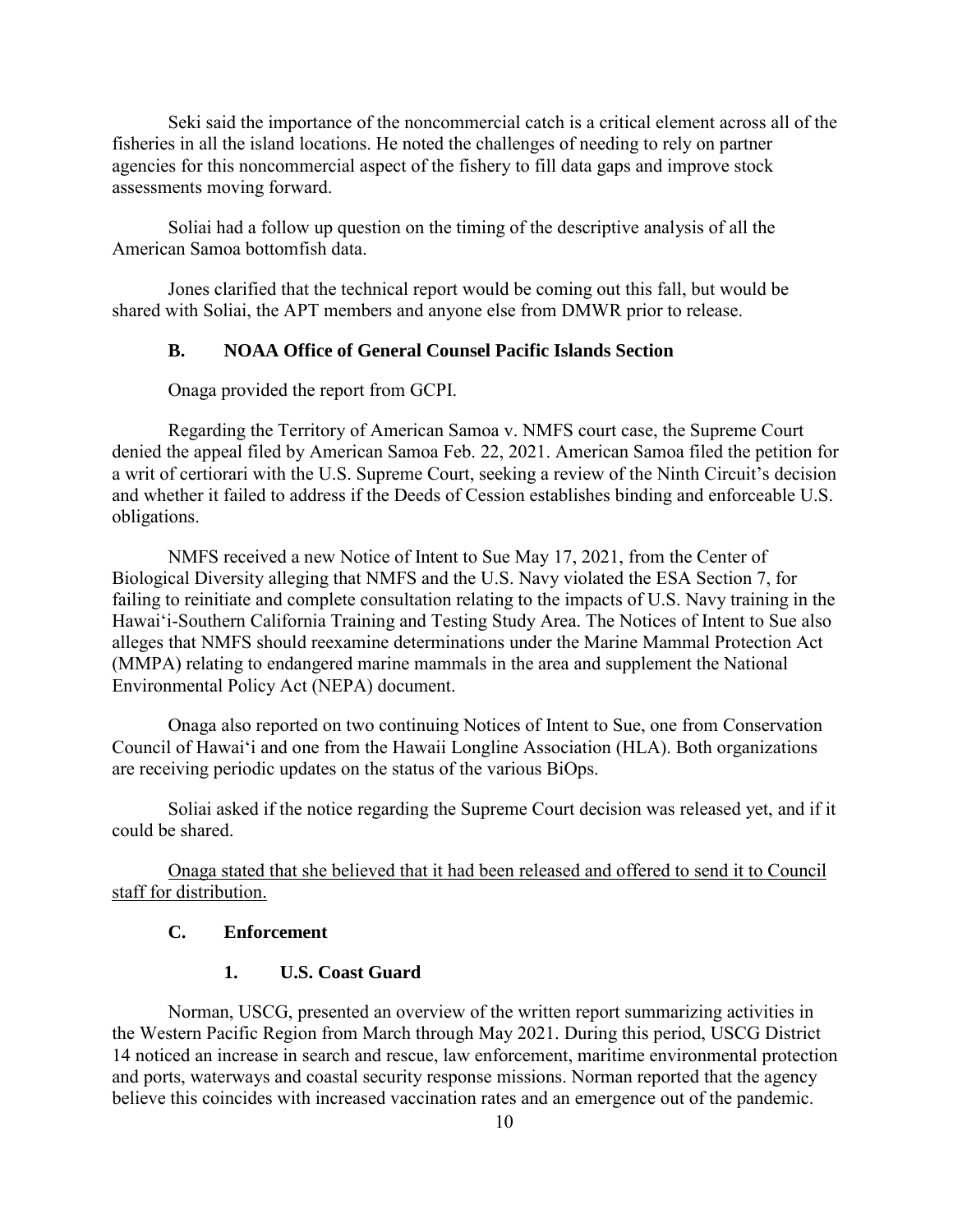A new USCG fast response cutter (FRC) *Frederick Hatch* began its transit from Key West, Florida, with its final destination being Apra Harbor, Guam. This will be the third FRC supporting sector Guam and is scheduled to arrive in July 2021. USCG Cutter *Myrtle Hazard*, an FRC based out of Guam, provided emergency supplies to areas in Palau that were impacted by Typhoon Surigae in April 2021. The *Myrtle Hazard* was also used to complete the Operation Blue Pacific patrol for high seas boarding inspections performed under the WCPFC's authority. Additionally, USCG provided support to the Forum Fisheries Agency's Operation Rai Balang. Along with USCG air crews, the agency provided a maritime security presence against illegal, unreported and unregulated fishing and focused on collaboration with Micronesia and Nauru. Another FRC based out of Guam, the USCG Cutter *Oliver Henry*, participated in Operation Blue Pacific and accomplished WCPFC high seas boardings and inspections.

The Oceania Maritime Security Initiative occurred during this period. This included embarking USCG Law Enforcement Detachment teams onboard U.S. Navy vessels to conduct maritime security throughout the Pacific. The USS *Tulsa*, a littoral combat ship from the U.S. Navy, housed the USCG Law Enforcement Detachment team, along with a liaison officer from the enforcement office at District 14. The team conducted WCPFC high seas boardings and inspections, as well as at-port inspections. Another initiative asset, the USS *Charleston*, also conducted WCPFC high seas boardings and inspections. The initiative allows USCG to increase the number of platforms and boardings throughout the Pacific.

Air crews from USCG Air Station Barbers Point conducted a repatriation flight in May from Guam to Micronesia for passengers that were stranded due to COVID-19 quarantine requirements. On another mission, air crews responded to a conservation assistance request from NOAA to transport two HMSs from The Marine Mammal Center in Kona on the Big Island back to their home islands of Kaua'i and O'ahu. In February, USCG supported the transport of each seal on separate occasions for care in Kona.

Watamura said he was interested in viewing video of the HMS transport.

Norman planned on following up with NOAA partners to see if that was possible.

## **2. NOAA Office of Law Enforcement**

Martina Sagapolu provided the NOAA OLE report.

From March 1, 2021, to May 31, 2021, there were 213 protected resource incidents, 54 fishery violations and zero sanctuary complaints. Sagapolu highlighted several incidents. OLE responded to numerous complaints received from several sources relating to recreational vessels approaching within 100 yards of a pod of humpback whales. The complainants provided photos. The operator of the vessel was interviewed and was issued a summary settlement for violations of the MMPA. OLE also responded to a report of a YouTube video that showed a scuba diver off of Maui interacting with juvenile HMSs. An MMPA level B harassment penalty was assessed for that incident.

Operation Marshall Law is focused on checking incoming cargo at the Honolulu Airport from the Marshall Islands in concert with Transportation Security Administration and the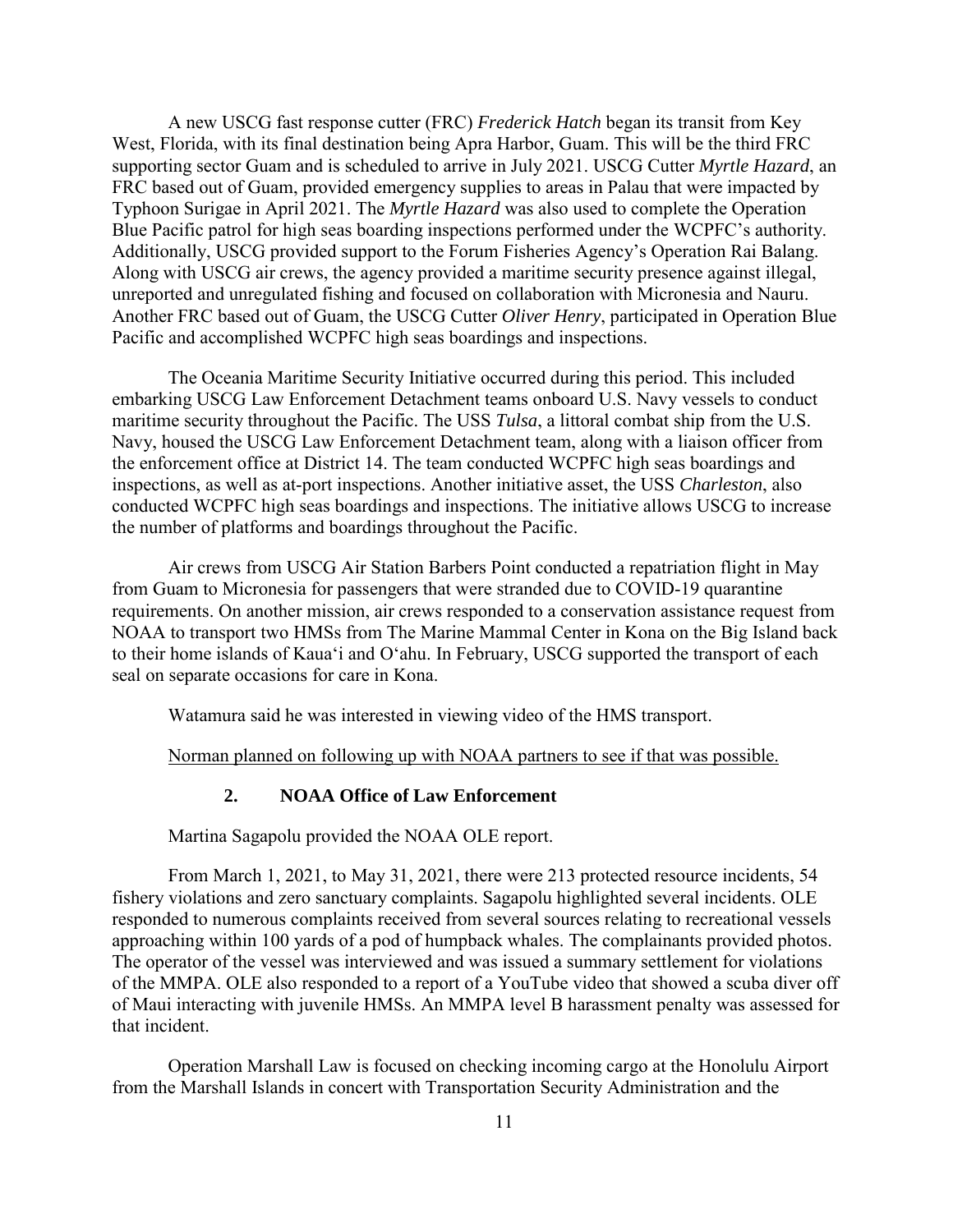Department of Homeland Security. The federal officers noted opihi, *Cellana sp.*, being transported by gallons and referred the matter to the Hawaiʻi DLNR/Division of Conservation and Resources Enforcement for prosecution. OLE moved to the Kona airport for Operation Marshall Law and intercepted different types of giant clams smuggled into the state in coolers. OLE is planning to continue these operations and has a special agent and enforcement officer assigned at the Kona airport location.

There was increased attention for the HMS mother and nursing pup pairing on a Waikiki beach. Hawai'i Police Department issued a local leash law ticket for an incident involving two corgis running on the beach. The owner of the second corgi is still being sought.

There are several patrol monitoring inspection efforts utilizing their vessel asset in Maui. The patrols are focused on protected species and have observed the increase in ocean user interactions as the state lifts COVID-19 restrictions. OLE will continue these neighbor-island patrols beyond humpback whale season. Also, OLE responded to a complaint involving a suspicious large vessel reportedly transshipping tuna off Hawaiʻi Island. This patrol was coordinated with USCG, and although they did not find their target, the patrols and monitoring will continue. Lastly, OLE has been working with partners to document commercial spinner dolphin violations. Once the final rule is issued, Sagapolu anticipates a switch from compliance documentation to the issuance of summary settlement notices.

Officer Lonetona Conaway will report to American Samoa at the end of boating school. Conaway brings experience as a federal air marshal and with conducting water patrols in Hawaiʻi.

Watamura said that many fishermen encounter spinner dolphins and asked for more details on the anticipated interaction final rule language.

Tosatto said his office is looking to add regulations through a proposed rule under the MMPA regarding spinner dolphins. Tosatto explained that the MMPA includes take and harassment prohibitions, level A and level B, and these provisions are difficult to enforce. The proposed rule puts forward more definitions for boaters, fishermen, swimmers, etc., describing what activities would not be allowed around the animals.

Watamura noted the vagueness regarding enforcement.

Tosatto agreed and said that the proposed regulations are intended to add clarity both for the public and for enforcement as they describe what specific activities would be prohibited and allowed when in the vicinity of the animals.

### **3. NOAA Office of General Counsel Enforcement Section**

Elizabeth O'Sullivan presented the GCES report. The F/V *Lomalo* case involved Pan Pacific RMI, a Republic of Marshall Islands-flagged vessel owned by a Chinese conglomerate that was fishing illegally in U.S. waters. The Notice of Violation and Assessment was issued for \$99,300, and settled relatively quickly with a standard 10% discount, for \$89,370. The F/V *Christine N* owners/operators were charged with fishing in a closed are in the MHI. They paid a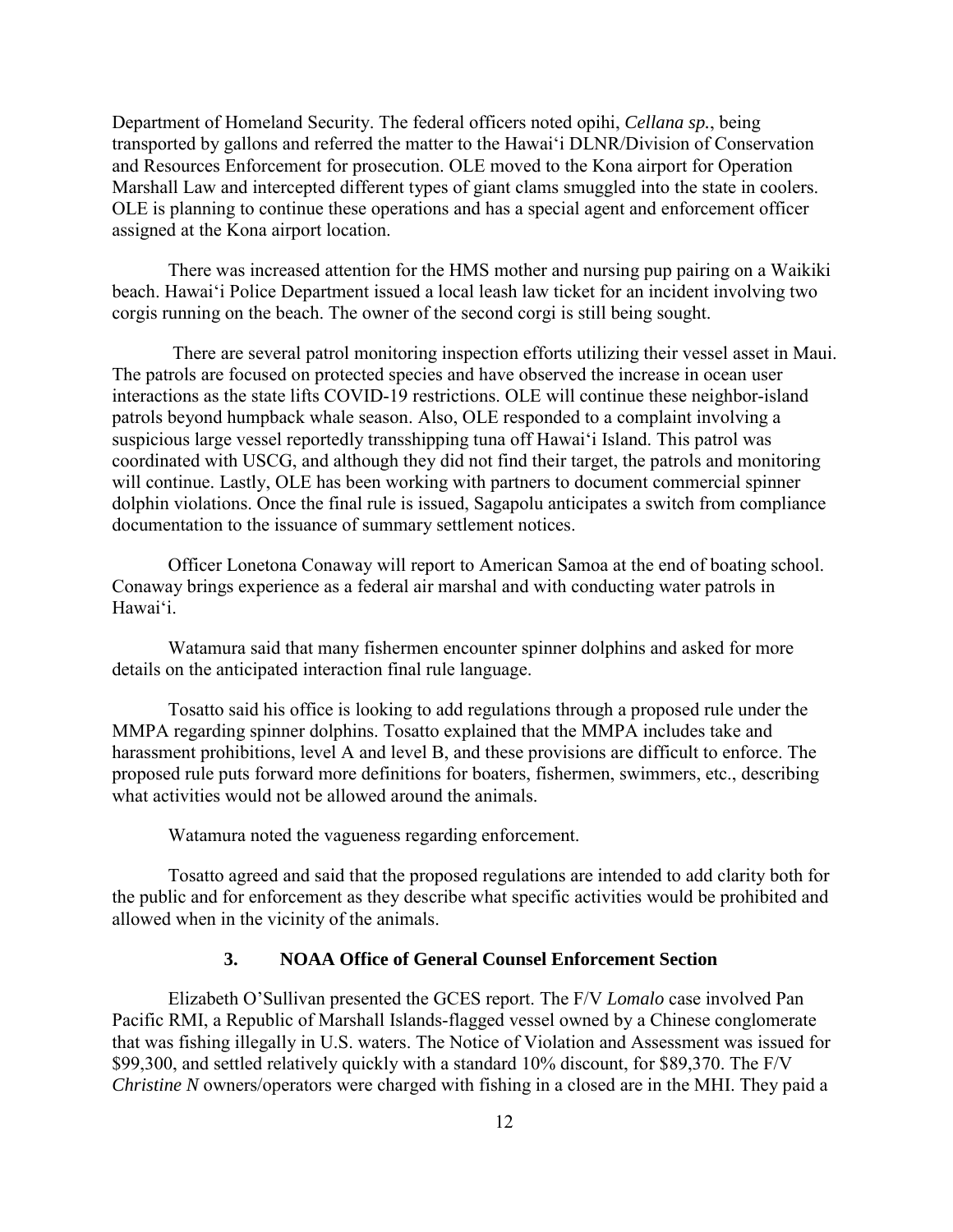reduced penalty of \$2,875. The owner/operator of the F/V *Queen Diamond* was charged with failure to submit logbooks under the MSA. It remains unsettled, in default, and has been referred to the NOAA Finance Office for collection.

Sakoda asked if the longline permittee could lose their permit if they fail to comply.

O'Sullivan said that there are opportunities for permit sanctions in a few ways. If the fee is not paid, then the respondent is a candidate for permit sanctions on the existing permit, and/or either a permit denial when requesting a future permit or when renewing an existing permit.

Simonds ask where the two foreign incursions occurred, as the Council receives fines and penalties for foreign incursions in the Pacific Remote Island Areas (PRIA).

O'Sullivan said that they occurred in the U.S. EEZ around Howland and Baker Islands. O'Sullivan noted some complexity given the vessels are owned by a Chinese company, and confirmed that GCES will redirect payment as appropriate.

Simonds requested that O'Sullivan check the payment status and follow up with the Council.

Tosatto confirmed that the penalties from encroachment cases around the PRIA go to the Western Pacific Sustainable Fisheries Fund (SFF). He said that the penalty payment may be directed by paper check, or even electronic, but the latter is more difficult. Tosatto offered to assist with how to get that penalty payment through the NOAA Finance Office and into the SFF explaining that his office executed a similar process for the territorial arrangements.

O'Sullivan said that she will work with the Council, PIRO and NOAA OLE regarding the disposition of those penalty payments.

#### **D. U.S. State Department**

No report was presented.

#### **E. U.S. Fish and Wildlife Service**

Peck presented the USFWS report. Peck, along with colleagues from DMWR, the Coral Reef Advisory Group and the American Samoa Visitors Bureau, visited Rose Atoll in May. The team conducted seabird and coral monitoring, videotaped segments for an upcoming outreach video and collected marine debris. The group collected two fish aggregating devices (FADs) and their associated gear from the reef, noting damage to coral. The USFWS is maintaining documentation on any FADs, provided that their buoy and associated identification is attached when found.

 There is a proposed communication cable right-of-way that would transverse the Rose Atoll National Wildlife Refuge and the MTMNM. The public comment period recently closed and the draft EA continues through the NEPA process. The U.S. is a party to an 1885 treaty that recognizes seafloor cables. As such, the USFWS role for the proposed cable projects is to provide mitigation measures and best management practices.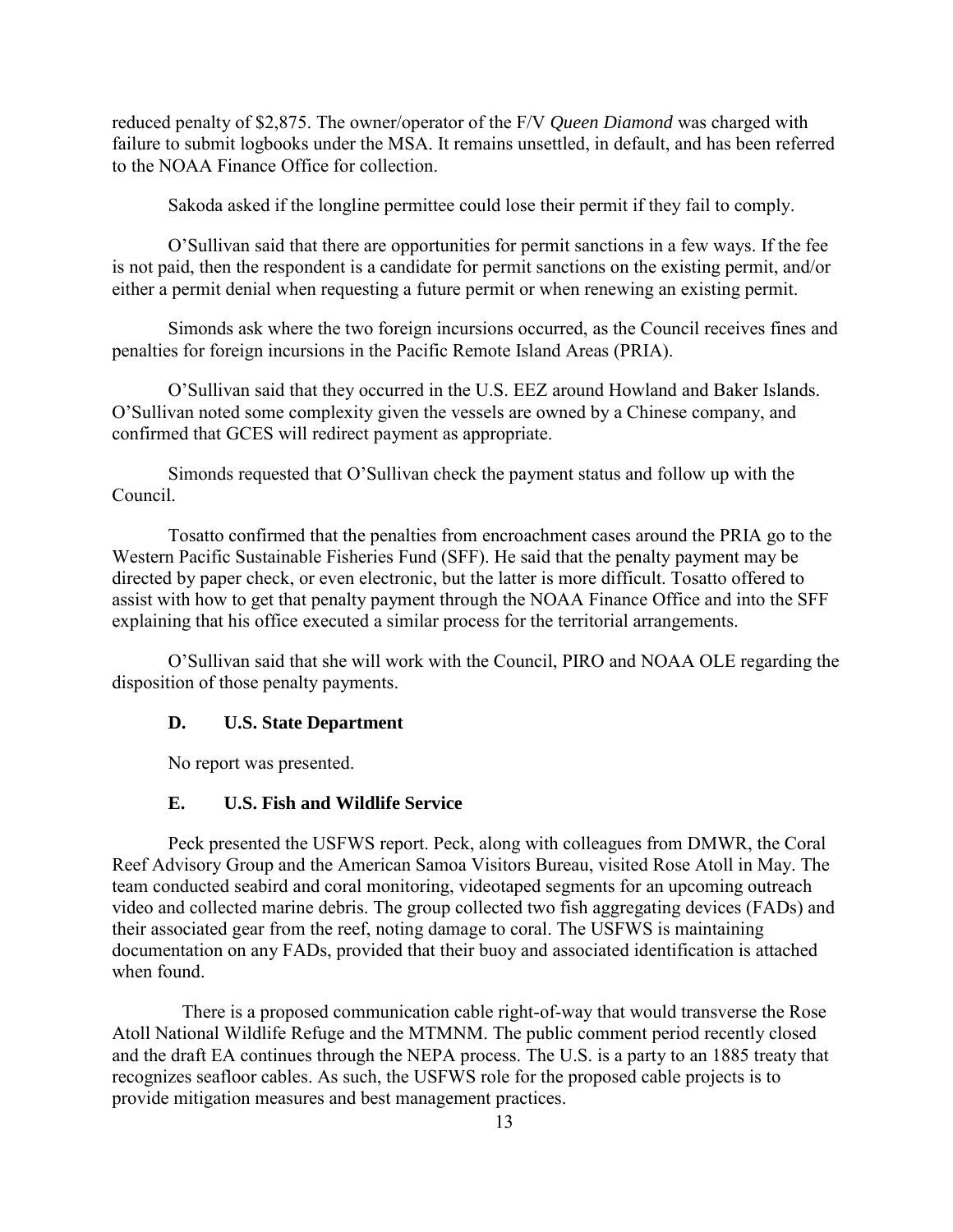The Friends of the MTMNM held a Healthy Ocean and People Empowerment outreach event that included science, technology, engineering and math principles, and traditional and cultural methodologies. This approach brought in local elders with a lifetime of ocean experience as part of the event.

Soliai asked Gourley if he was a part of this friends group.

Gourley said that he considers himself a "friend," and that even if the group doesn't consider him a friend, they are all working toward the same goal. He said that they all want the monument to succeed because it is already in place. Gourley said that there is shared desire for everyone to work together and get things moving.

Watamura said that Project HOPE sounded good and he would like to see it expand to Hawaiʻi.

Peck said that he would pass Watamura's comments regarding Project HOPE over to his Guam colleague.

Rice asked Tosatto and Peck if there were any fishing permit requests for the monument.

Peck said that he was not aware of any such requests.

# **F. Public Comment**

There were no public comments.

### **G. Council Discussion and Action**

### *Regarding the MTMAC, the Council* **requested USFWS and NMFS extend the public comment period on the MTMNM Management Plan until the MTMAC is reconstituted and reaches out to the community for comments.**

*Moved by Gourley; seconded by Dunham. Motion passed with Tosatto opposing.*

*Regarding the Enforcement report, the Council* **requested NMFS GCES follow up with the Council and NMFS PIRO on the status of settlement funds to be deposited into the Western Pacific SFF resulting from fines on a Republic of Marshall Islands vessel due to an illegal incursion inside the U.S. EEZ around Howland and Baker Islands.** 

*Moved by Rice; seconded by Dunham. Motion passed.*

#### **VI. Pelagic and International Fisheries**

**A. Oceanic Whitetip Sharks**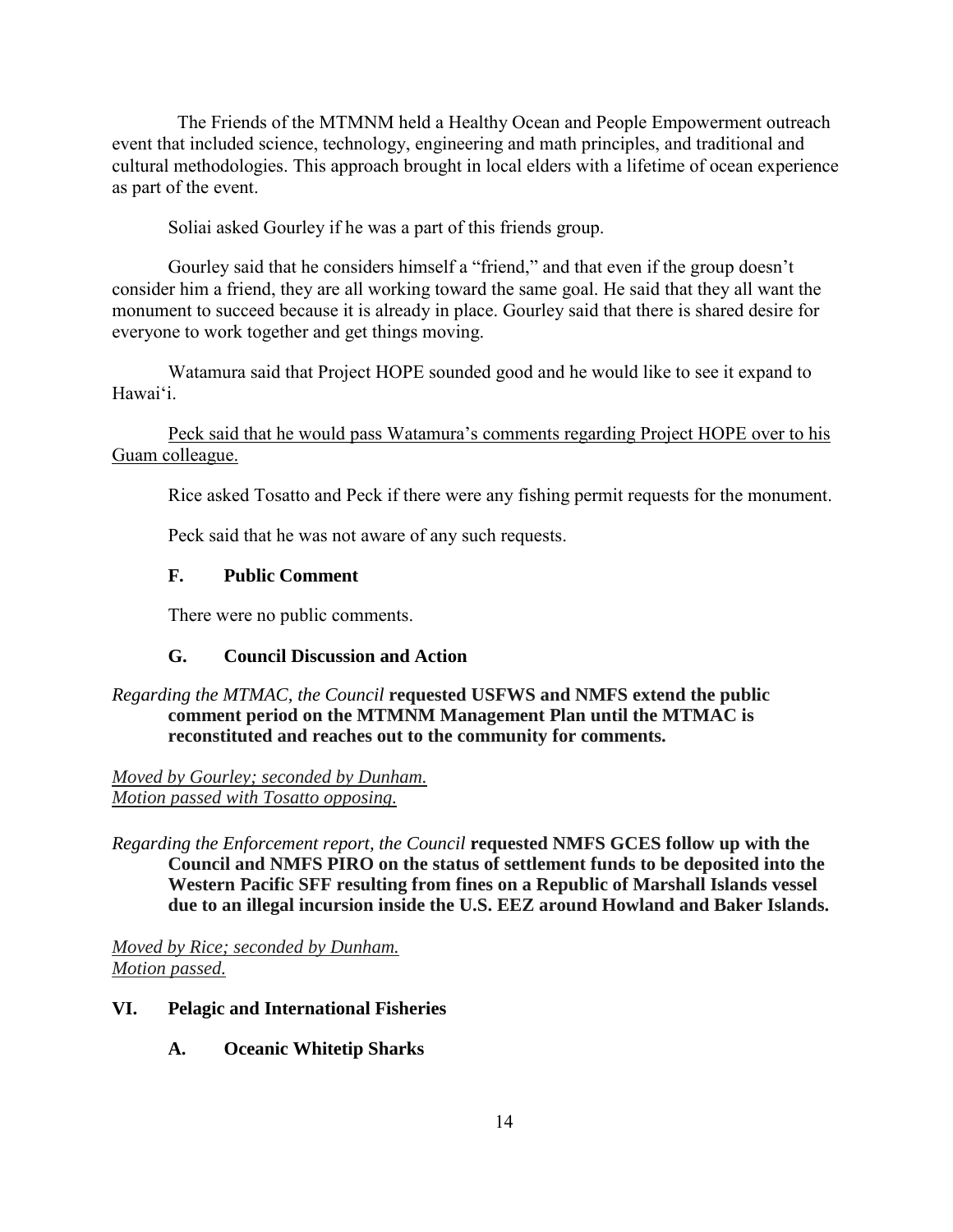#### **1. Oceanic Whitetip Shark Working Group Update and Monte Carlo Analyses of Longline Mitigation Measures**

Keith Bigelow, PIFSC, reported on Monte Carlo analyses of longline mitigation measures, including the removal of wire leaders to transition to monofilament nylon leaders, removal of surface hooks in longline fisheries and other measures. Bigelow and Felipe Carvalho, PIFSC, analyzed the Hawaiʻi deep-set fishery, which interacts with about 1,700 oceanic whitetip sharks each year. The purpose of this analysis is to estimate the mortalities of those interactions. The report was distributed to PIRO, PIFSC, Council and HLA May 12, 2021, in advance of the Council meeting.

Bigelow described the five-step process for the analyses. The first component was the number of interactions, which considered the status quo and reduction in shallow hooks. The second component was change in catchability for the species in the transition from wire leaders to monofilament. The third component was mortality at longline retrieval and the fourth is attribution of mortality to crew handling. The first four components are estimated from observer datasets. The final component is estimating post-release mortality, using data from Melanie Hutchinson's (PIFSC) tagging studies on oceanic whitetip sharks and other shark species.

Bigelow described the three scenarios analyzed for the Hawaiʻi deep-set longline fishery. The first scenario is status quo fishing operations in the deep-set fishery using wire leaders and shallow hooks. The second scenario is the conversion of wire leaders to monofilament nylon leaders. The third scenario is removal of wire leaders and the removal of the three shallowest hooks from longline sets. The effects of the leader material and shallow hook removal were estimated for a total of 15 pelagic management unit species (MUS).

Based on observer data, approximately 40% of oceanic whitetip sharks are caught on the initial three hooks surrounding the buoys—the shallow hooks represent six out of approximately 30 hooks between two floats. The removal of shallow hooks as considered in the analysis is a theoretical exercise because there has been no field research conducted on the effects of removing shallow hooks. Removal of the three shallowest hooks may result in the interaction being redistributed to the fourth hook, and there are economic implications to consider.

The effects of the leader material on the catchability were analyzed using a generalized linear model that considers and removes some of the spatial and temporal effects. Significant catchability changes were seen with albacore, skipjack, swordfish, mahimahi, blue shark and shortfin mako shark. Even with 15 years of observer data, sets with monofilament leaders only caught about 146 whitetip sharks, while sets with wire leaders caught several thousand. Due to this paucity in data for monofilament sets with oceanic whitetip interactions, Bigelow and Carvalho chose to assume a catchability reduction of 33% based on interactions with shortfin mako sharks to be representative of oceanic whitetips given similar dentation and activity levels. The mortality of oceanic whitetip sharks at retrieval based on observer data is about 19% of oceanic whitetip sharks, and a minimal handling mortality between retrieval and release of about 1.4%. The post-release survival after 60 days was estimated to be about 92% for wire leaders with 10 meters of trailing gear, and 97% for monofilament leaders with no trailing gear.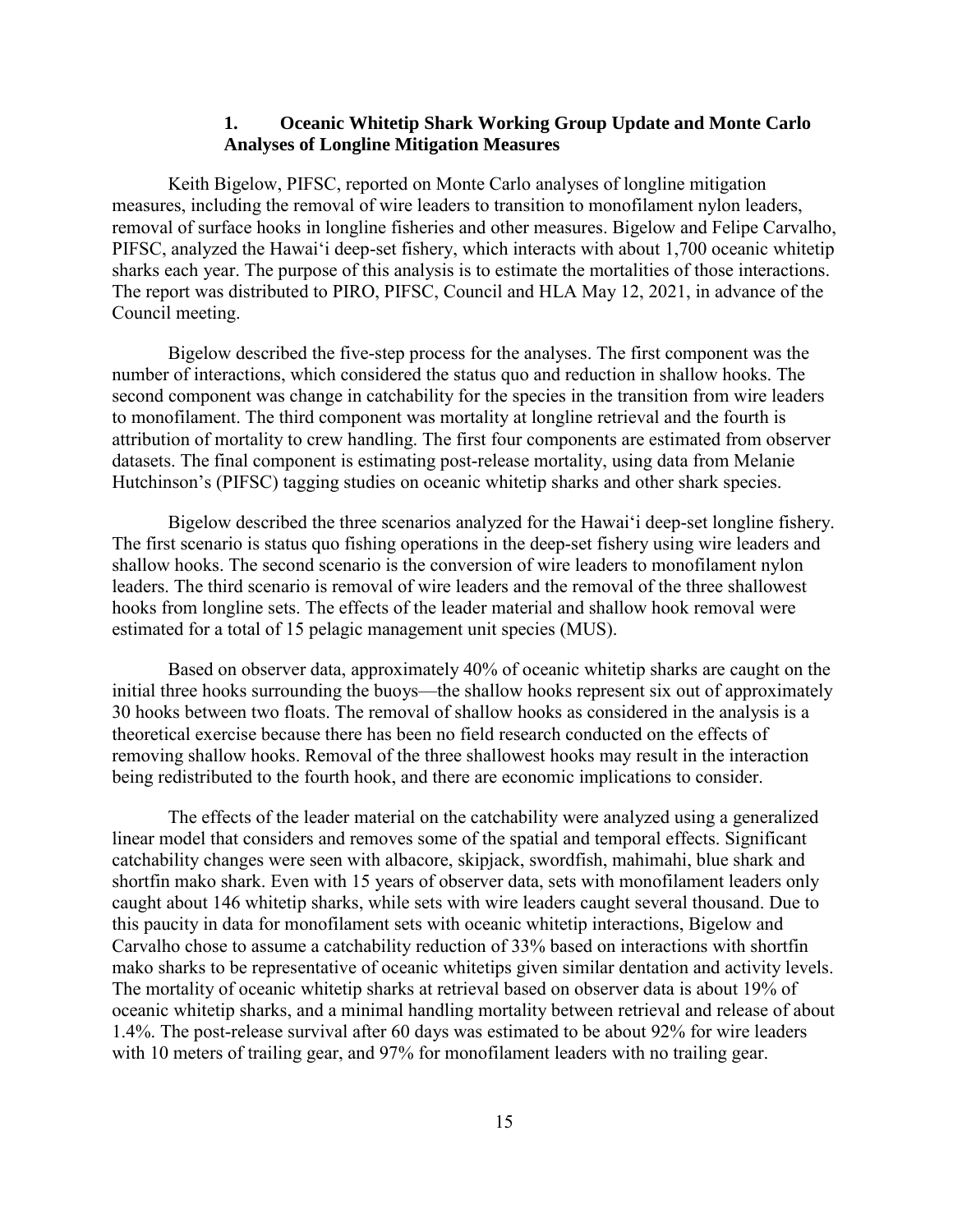The analysis results show that a transition from wire to monofilament leaders in the Hawaiʻi deep-set longline fishery is estimated to have a 32% and 30% reduction in catch and mortality of oceanic whitetip sharks, respectively, from a status quo of 362 mortalities per year to 255 mortalities per year. Removal of shallow hooks results in an estimated mortality of 150 oceanic whitetip sharks per year, but this also results in reduced catch of target and incidental species.

Based on a slight increase of bigeye tuna catch, revenues could increase by \$2.6 million per year by transitioning from wire to monofilament leaders. In contrast, the analyses estimate a decrease of about \$11.5 million if the fishery were to convert from wire to monofilament and not set the shallow hooks.

Bigelow and Carvalho also conducted a broader analysis of the Western and Central Pacific Ocean (WCPO) to update an earlier study conducted in 2015. If a prohibition of wire leaders is applied to all longline vessels operating in the WCPFC area, the reduction in oceanic whitetip shark mortality was estimated at 35% region-wide, compared to an earlier study that estimated the reduction to be around 23%. The difference is due to a greater proportion of fleets using wire leaders now compared to when the earlier analysis was conducted.

Watamura noted in the WCPO analysis that oceanic whitetip mortality would be reduced by 36% if wire leaders were banned internationally, and asked what percentage of that reduction would come from the Hawaiʻi deep-set fishery switching from monofilament.

Bigelow said the Hawaiʻi contribution to that stock-wide reduction would be small given the small proportion of Hawaiʻi longline effort in the preferred habit area for oceanic whitetip sharks.

Watamura asked how such a change would be accepted in the WCPO.

Bigelow said the current WCPFC management measure states that vessels can either use shark lines or wire leaders. The current analysis shows that shark lines are no longer prevalent in the WCPFC, but use of wire leaders may be increasing. However, the lack of information on gear characteristics of the distant water fleets tends to hamper the analysis.

Dang asked Bigelow to further explain the challenges of operationalizing a potential mitigation measure to remove shallow hooks.

Bigelow said that the analysis simply removes the shallowest hook and the corresponding fish catch, but it is unknown whether sharks and other species may be caught on the fourth hook if the first three hooks are removed. The larger issue is the difficulty of regulating and monitoring compliance with such a measure. The longline snap (that connects the branchlines to the main line) is not stationary and moves considerably during a set and with movement of the fish caught on the lines.

Dang asked if the American Samoa longline fishery sea turtle mitigation measure that basically removes the shallow hooks has resulted in any reduction in oceanic whitetip shark catch in that fishery and if that measure has been evaluated.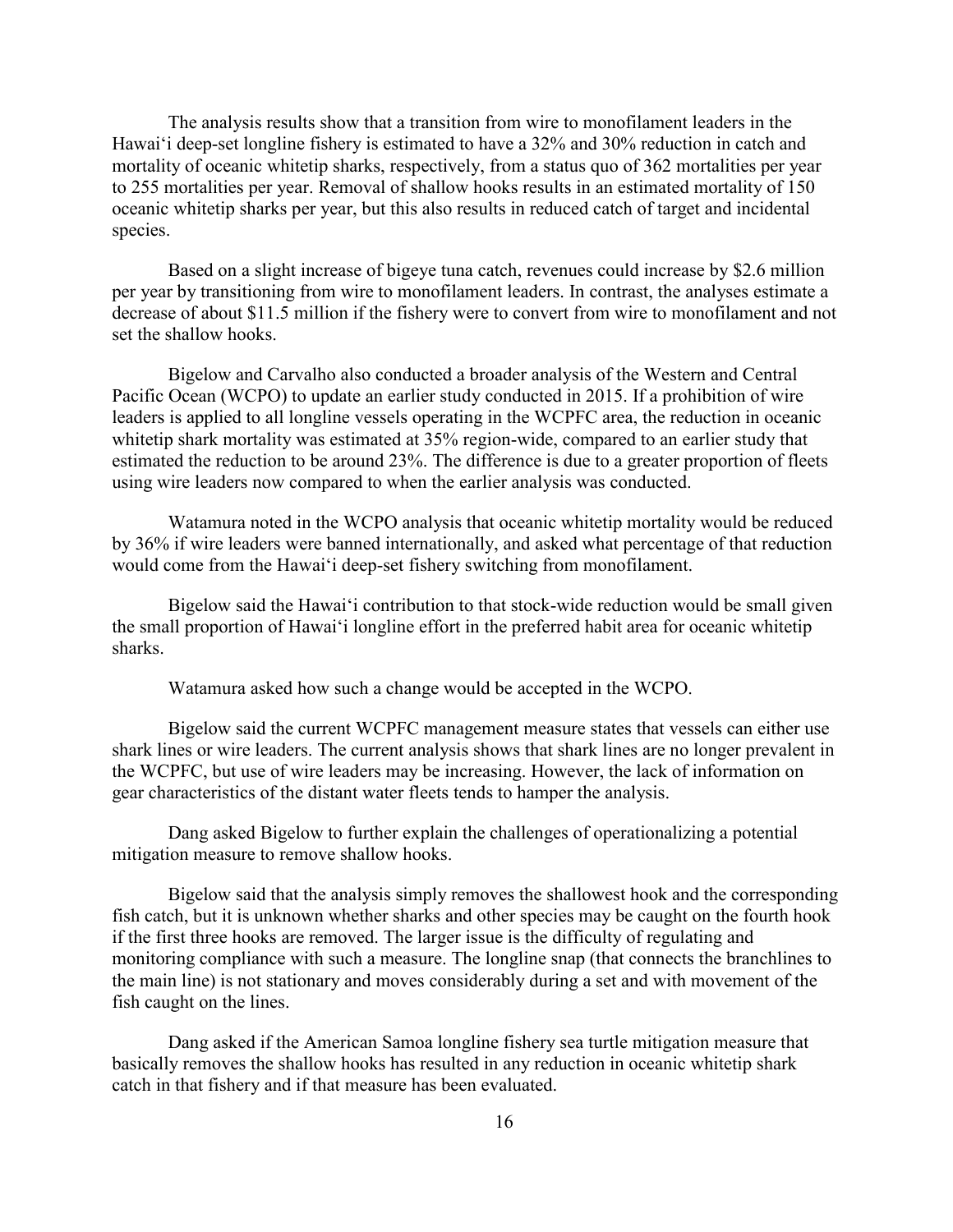Bigelow said that measure has not been fully evaluated due to several complexities, including uncertainties with how observers are identifying the hook position following the removal of shallowest hooks.

Dang asked Sakoda how many oceanic whitetip sharks are caught in the Hawaiʻi shortline and handline fisheries.

Sakoda said he does not know, stating there are depredations, but likely little take in terms of mortality.

### **2. Regulatory Amendment: Gear and Release Requirements to Improve Post-Hooking Survivorship of Oceanic Whitetip Sharks in the Longline Fisheries (Final Action)**

Asuka Ishizaki presented on a draft regulatory amendment on gear and release requirements to reduce mortality of oceanic whitetip sharks. Ishizaki provided a brief timeline of Council action to date, highlighting the initial action taken at the 185th meeting in March 2021 when the Council recommended including as part of the preliminarily preferred alternative a regulatory requirement to remove trailing gear from oceanic whitetip sharks. As part of the final action, the Council was asked to consider which longline sector the trailing gear removal requirement should apply, and to consider specifications for trailing gear removal. The purpose of the action is to increase post-hooking survival of oceanic whitetip sharks and potentially other ESA-listed species while minimizing negative economic impacts of the affected fishery. The action is needed to address impacts to the oceanic whitetip sharks, which was listed under the ESA as a threatened species since the WCPO stock is subject to overfishing and is overfished.

Ishizaki presented the three alternatives for Council consideration. Alternative 1 is the no action alternative, with no prohibition on leader material or requirement to remove trailing gear from oceanic whitetip sharks. The impacts analysis assumes that the deep-set longline fishery would continue to use mostly wire leaders, while all other longline fisheries would continue to use monofilament nylon leaders. Alternative 2 would prohibit wire leaders in the Hawaiʻi deepset longline fishery and require removal of trailing gear from oceanic whitetip sharks. Alternative 2 has two subalternatives with respect to the requirement to remove trailing gear, with subalternative 2A applying to the Hawaiʻi deep-set longline fishery only, and subalternative 2B applying to all Western Pacific pelagic longline fisheries operating under the Pelagic Fishery Ecosystem Plan (FEP). Based on the results of the Monte Carlo analysis, oceanic whitetip shark catch and mortality is expected to be reduced by approximately 30% as a result of the deep-set fishery's transition away from wire leaders, and the associated economic impact is expected to be minor. A small additional conservation benefit is expected from all longline fisheries removing trailing gear compared to the deep-set longline only subalternative. Alternative 3 would prohibit wire leaders and require removal of trailing gear from oceanic whitetip sharks in all Western Pacific pelagic longline fisheries.

Considerations for specifying the details of trailing gear removal include minimal difference in survival when comparing between one meter of trailing gear and none, presence of a weighted swivel within one meter of a hook for the deep-set fishery, existing regulations for sea turtle release not specifying length of gear removal and crew safety. Additionally,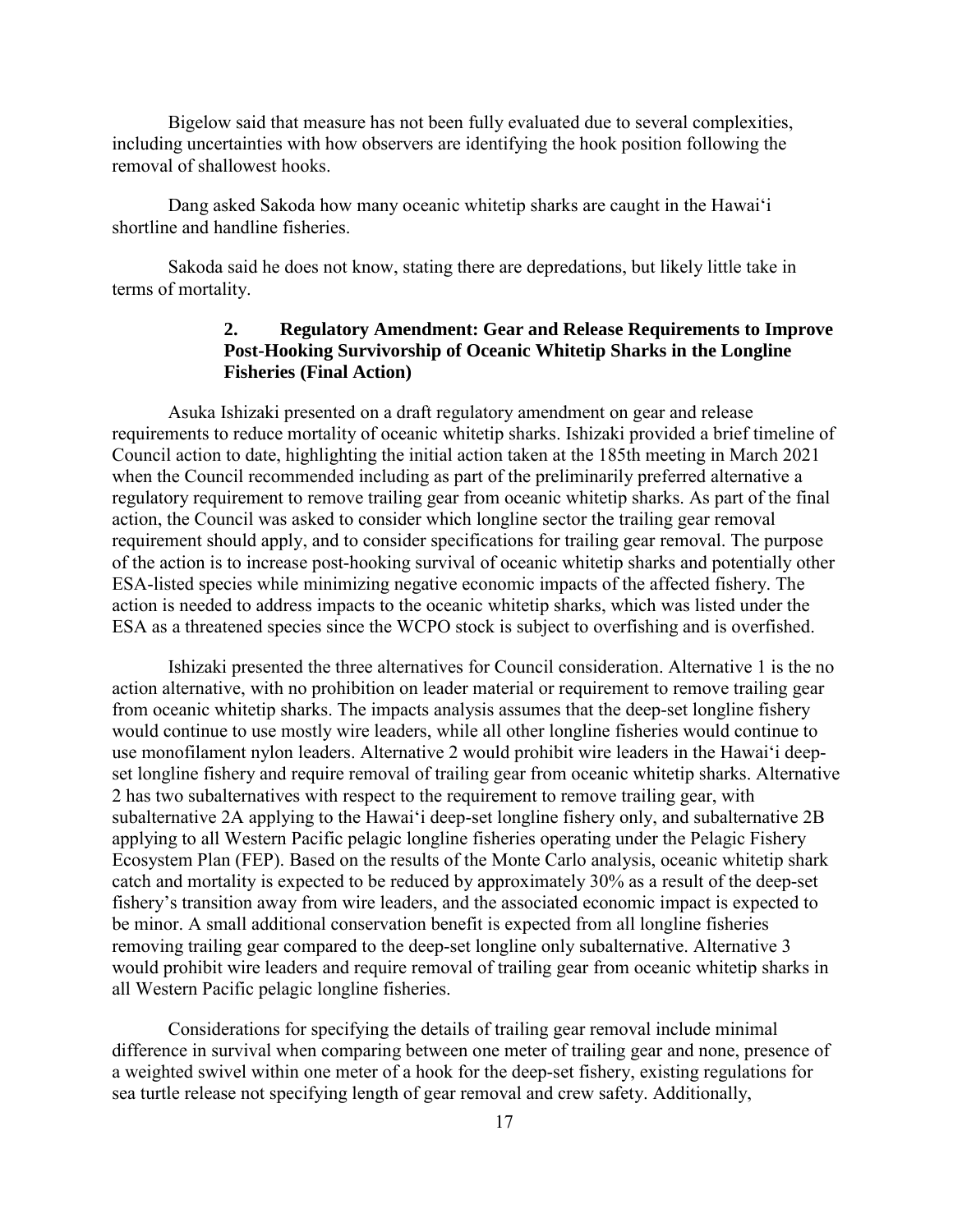compliance for this measure is likely to be monitored through observer reports. The preliminary draft regulatory language specifies leaving the animal in the water, using a dehooker or line clippers to remove trailing gear as safely as practicable, and additional optional language to specify target length of trailing gear removal.

Rice said that removing trailing gear "as close as possible" to the hook makes the most sense, noting crew safety concerns and that the extra handling to remove gear could result in further injury to the animal.

Watamura asked for clarification on the justification of not including the Hawaiʻi shallow-set longline fishery under the wire leader prohibition under alternative 2.

Ishizaki said that the Council selected alternative 2 as the preliminarily preferred alternative recognizing that the wire leader usage is only an issue in the deep-set longline fishery, and that a regulatory prohibition was not needed for sectors that already use monofilament nylon leaders.

Watamura said, from the general public's perspective, a prohibition of wire leaders for all longline sectors would be easier to understand if all of the U.S. longline fisheries would be using monofilament leaders, considering that the general public does not understand the difference between the deep-set and shallow-set sectors.

Dang acknowledged Watamura's comments and said that it takes some industry knowledge and experience to understand the differences between alternative 2B and 3. From his perspective, gradual and informed steps toward a goal is useful, and subalternative 2B provides an incremental step that achieves the necessary conservation goal without potential unintended consequences.

Rice said that specifying the amount of line still on a shark is problematic and cutting gear as close as possible to the animal would be a better requirement. He said that trying to remove the hook from a marlin has resulted in harming the fish more than cutting the line.

Dang said that Rice's comment is an important point for the Council to consider, and noted that safety is a paramount issue when he talks with the captain and crew.

Dunham said that a long-poled modified gaff could be used to cut line 2 to 3 inches near the hook.

Tosatto said his general approach is not to regulate something that does not need regulating. Regulations should be considered based on the purpose and need, but sending a message is not necessarily a need under the mandates. He reminded the Council that while it is true that the issue is in the deep-set fishery, the Council is required to look at bycatch in all of its fisheries and reduce that bycatch as much as possible. The ongoing ESA consultations are consulting on the fishery as they operate now in terms of wire leaders, but Tosatto noted that there is a difference between a fishery that generally uses monofilament nylon leaders but wire could be used, and one that generally uses monofilament leaders and must be used. Tosatto said regulatory certainty can be beneficial. He appreciates the Council keeping the shallow-set fishery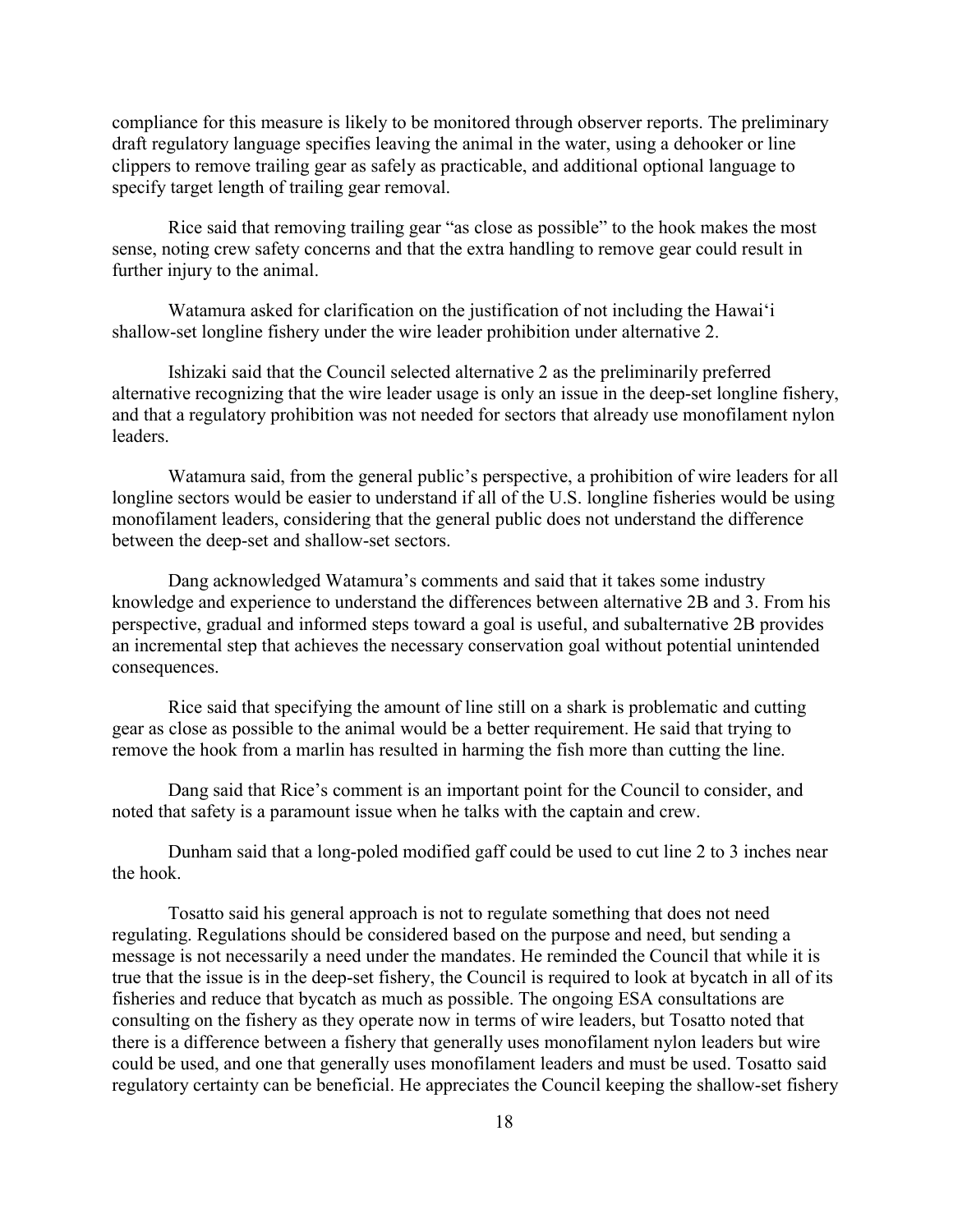as part of the consideration of measures to address the Incidental Take Statement for the shallowset fishery that requires NMFS to continue considering reducing oceanic whitetip sharks bycatch. He said that he could probably support alternative 3 to require removal wire leaders in all fisheries, but said that alternative 2 could be sufficient because the other fisheries already use monofilament leaders. Removal of trailing gear should be commensurate with the need across all longline fisheries, making sure that the language provides for a safe and meaningful measure that does not cause more damage to the animal.

### **B. Territorial Bigeye Tuna Catch Limit and Allocations**

### **1. 2022 U.S. Territorial Bigeye Tuna Catch/Effort Limit and Allocation Specifications (Final Action)**

Mark Fitchett, Council staff, presented on a single year specification for 2022 U.S. Territorial bigeye catch and effort limits. Amendment 7 to the Council's Pelagic FEP established a management framework to set catch or effort limits applicable to the U.S. Participating Territories. The amendment also authorized the U.S. Participating Territories to use, assign, allocate and manage catch and effort limits through Specified Fishing Agreements with U.S. vessels permitted under the Pelagic FEP for the purposes of responsible fisheries development. The amendment requires the Council to specify territorial catch limits on an annual basis. Not all U.S. Participating Territories have agreed to participate in specified fishing agreements in recent years, leaving the possibility of the U.S. fishery to close before the end of the year. Therefore the Council's actions for fishing years 2020 and 2021 under amendment 7 limited total transfers to 3000 mt for consistent impacts, but allowed territories to allocate up to 1500 mt per territory in case one territory cannot reach an agreement.

WCPFC conservation and management measure (CMM) 2020-01, like earlier conservation measures, does not establish an individual limit on the amount of bigeye tuna that may be harvested annually in the convention area by Small Island Developing States and U.S. Participating Territories, including American Samoa, Guam and the CNMI. The WCPFC recognizes the territorial agreements. CMM 2020-01 will expire at the end of 2021 with a possibility of new catch limits for fishery sectors and flag states under the WCPFC. The WCPFC may also decide to resume current catch limits for flag states and participating members through 2022. At present, the United States (U.S.) has the lowest catch rate of any nation with a specified catch limit under the WCPFC at 3,554 mt per year. In order to maintain the Hawaiʻi-based fishery operationally through the fishing year, territorial agreements are needed to be made so that catch allocations can be transferred from a U.S. Participating Territory to Hawaiʻi-permitted U.S. vessels. Such transfers are not unique by WCPFC members, including transfers from more than 325 charter arrangements and transfers of quota from Japan to other WCPFC members.

The Council's action at this meeting would be for a single year specification because the process for specifying multi-year limits is still pending implementation of amendment 11. Fitchett presented other considerations for the 2022 single year specification, including the potential reduced fishing impacts on nontarget species due to the removal of wire leaders in the deep-set longline fishery, and potential displacement of deep-set fishing effort by shallow-set fishing in the near future under the status quo condition. Food security is another consideration for Hawaiʻi, given the seafood trade deficit and the reliance on foreign products which have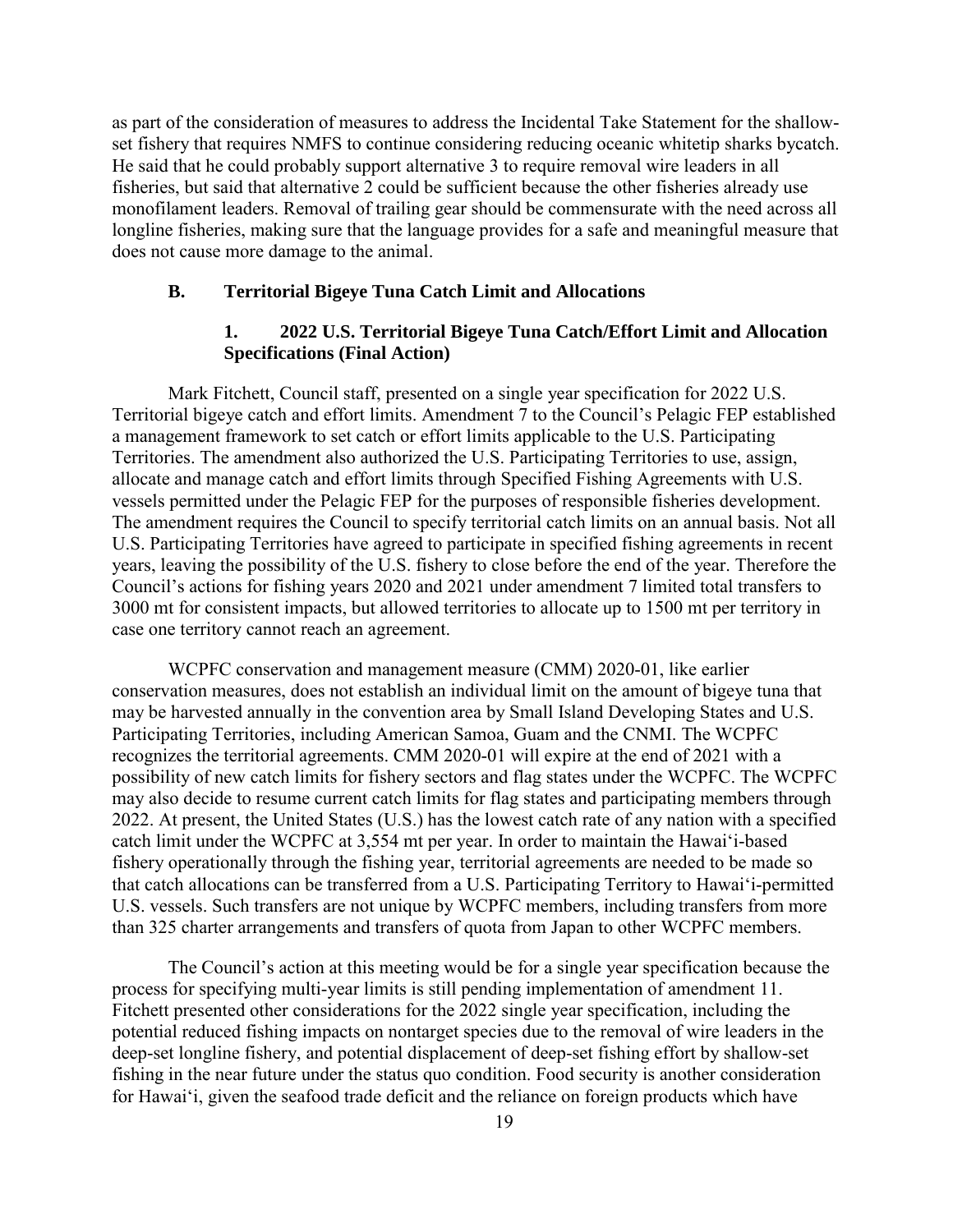negative impacts on the environment. The U.S. may have a new catch limit in 2022 if there is progress on revisions to the current tropical tuna measure.

Options for the 2022 territorial catch and effort limits were as follows: 1) no management action - no specification of catch or allocation limits; 2) status quo - specify a 2,000-mt catch limit for each U.S. Participating Territory and allocation limits that do not collectively exceed 3,000 mt among all Participating Territories, similar to fishing years 2020 and 2021; and 3) specify a 2,000-mt catch limit and up to a 2,000-mt allocation limit for each U.S. Participating Territory with no limits in total allocation transfers. Since 2014, U.S. Participating Territories have agreed to limit catches to 2,000 mt per territory with up to 1,000 mt transfers per territory. Past Council actions have permitted a potential of 3,000 mt of transfers from U.S. Participating Territories to augment the U.S. fleet. This level of catch has been thoroughly analyzed under the EA and commensurate to expected protected species interactions. The analyses presented considered impacts of up to 2,000 mt transferred per U.S. Participating Territory (6,000 mt total transfers), which would not lead the WCPO bigeye tuna stock to an appreciable overfishing risk. Territorial agreements allow for fishery development funds for the U.S. Participating Territories and allow the U.S. fishery to maintain operations through the year, especially in the culturally important holiday seasons. Economically, it allows the U.S. fishery to main profitability and reduce the reliance on imported tuna products.

Rice asked Soliai if American Samoa could agree with the total allocations limited to 3,000 mt.

Soliai asked Fitchett to clarify the potential issues with the territories competing under option 3.

Fitchett said option 3 would specify a 2,000 mt limit with the flexibility of increasing the amount of total transfers per territory up to 2,000 mt. The American Samoa fleet has historically caught 500 mt or less of bigeye, and thus would still be able to transfer up to about 1,500 mt out of the 2,000 mt limit. CNMI and Guam would not have any conflict as there are no longline fisheries currently operating in those waters.

Muña-Brecht said that the Guam Advisory Panel (AP) wanted to consider option 2, but limiting the allocation limit to 1,000 mt for each territory. Regarding option 3 with the allocation of up to 2,000 mt per territory, she asked if the Hawaiʻi fishery has ever needed that fulfillment in addition to the 3,554 mt quota.

Fitchett said catches have historically been up to about 8,000 mt and the Hawaiʻi fishery would likely not need a full 6,000 mt from territorial agreements in addition to the WCPFC limit. There is also catch coming from the east within the Inter-American Tropical Tuna Commission (IATTC) convention area.

Rice said the disadvantage of limiting transfers to 1,000 mt per territory is that the Hawaiʻi longline fleet would be limited to about 5,000 mt if one territory does not participate, and thus the 1,500 mt option makes more sense.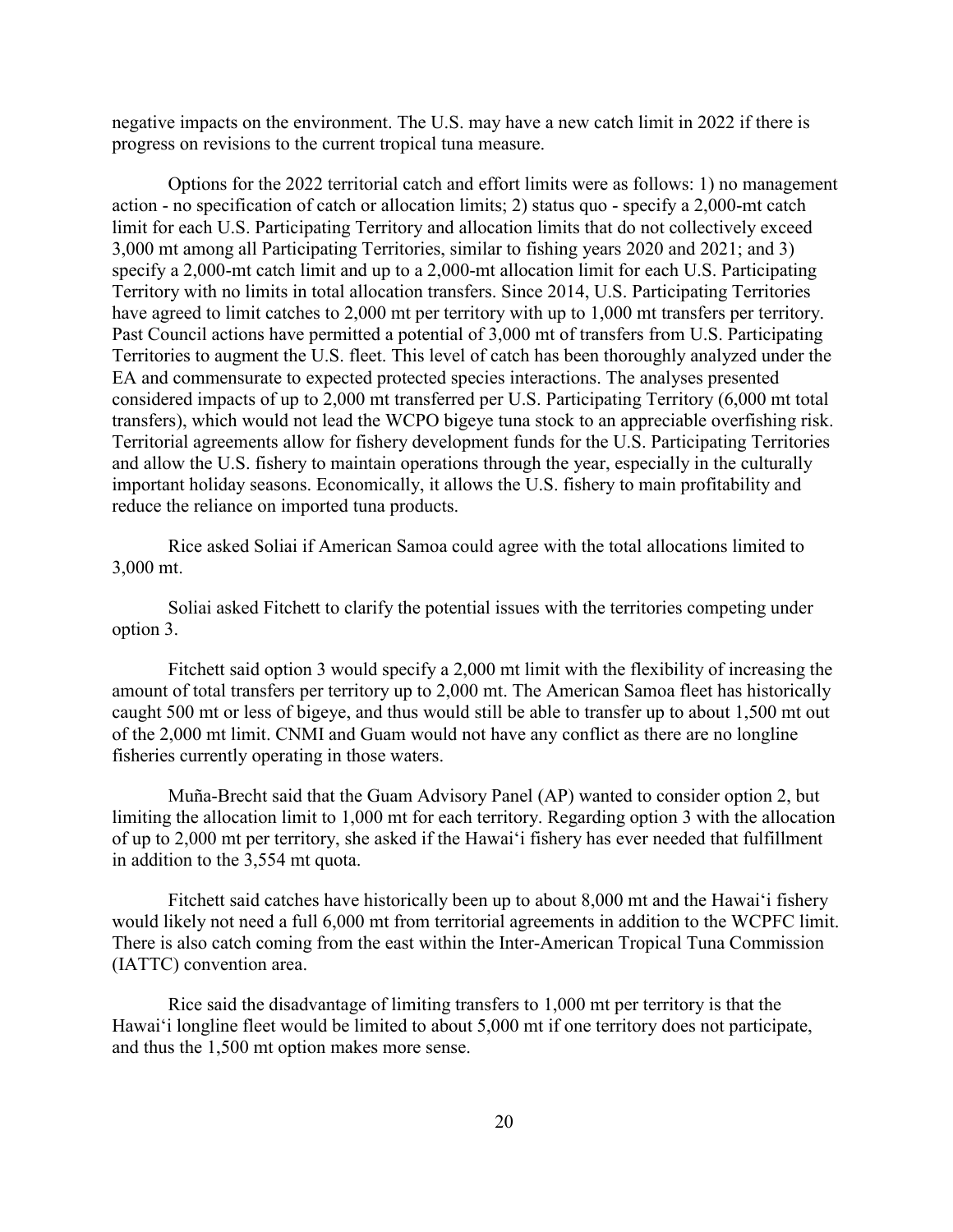Soliai asked for confirmation that the situation that Rice referred to has occurred in the past.

Fitchett confirmed, noting that the Hawaiʻi-based longline fishery has not been able to make a third agreement with the third territory since 2019, and thus the Hawaiʻi fishery was only able to make agreements with two of the territories in 2019-2021.

Muña-Brecht suggested a consideration for specifying an allocation limit of up to 1,500 mt per territory, with a total limit on transfers of 4,500 mt.

Fitchett said the EA for this action does account for catches that exceed 4,500 mt in transfers. He said he would need to check to see if there may be other obstacles for that potential option, which would be a hybrid of options 2 and 3.

Tosatto said that while the question at hand is whether the hybrid option would be compliant with current analysis to make the processing of the action easy, the Council can and should consider the management needs commensurate with the status of the stocks and needs of the fisheries. Whether the supporting analysis will be difficult is something that PIRO and Council staff would work through, which could result in a delay of the action. He added that the ESA coverage along with the current analysis will need to be considered in detail for this action.

Onaga said that the Council final action needs to be based on information presented at the meeting and documented, and asked if there is sufficient information to make the decision at this time.

Soliai said that option 2 is the best way forward.

### **2. Multi-Year U.S. Territory Longline Bigeye Catch and Allocation Limits (Initial Action)**

Fitchett presented on the modification of the multi-year catch/effort and allocation limits for U.S. Participating Territories. The Council previously took final action to amend the Pelagic FEP to remove the requirement for establishing separate total catch or effort limits for the U.S. Participating Territories prior to establishing an allocation limit, and allowing specification of multi-year limits. At its 178th meeting in June 2019, the Council had recommended removing catch limits for the U.S. Participating Territories and establishing allocation limits for 1,500 mt per territory for 2020 through 2023, based on the marginal impact on the bigeye tuna stock. Implementation of this amendment and associated multi-year allocation limits have been delayed due to administrative prioritization and anticipation of a BiOp, thus the Council has continued to rely on the existing single-year specification process under amendment 7. The current action considers the modification of the previously recommended limits under the new amendment, taking into account new information and an updated timeframe.

Fitchett presented potential options for the Council to revisit the multi-year framework, and to recommend territorial bigeye tuna catch and/or allocation limits to take effect beginning no earlier than 2022, taking into account the Council's action for a 2022 single year specification under the existing amendment 7. The Council was also asked to consider the fishing years in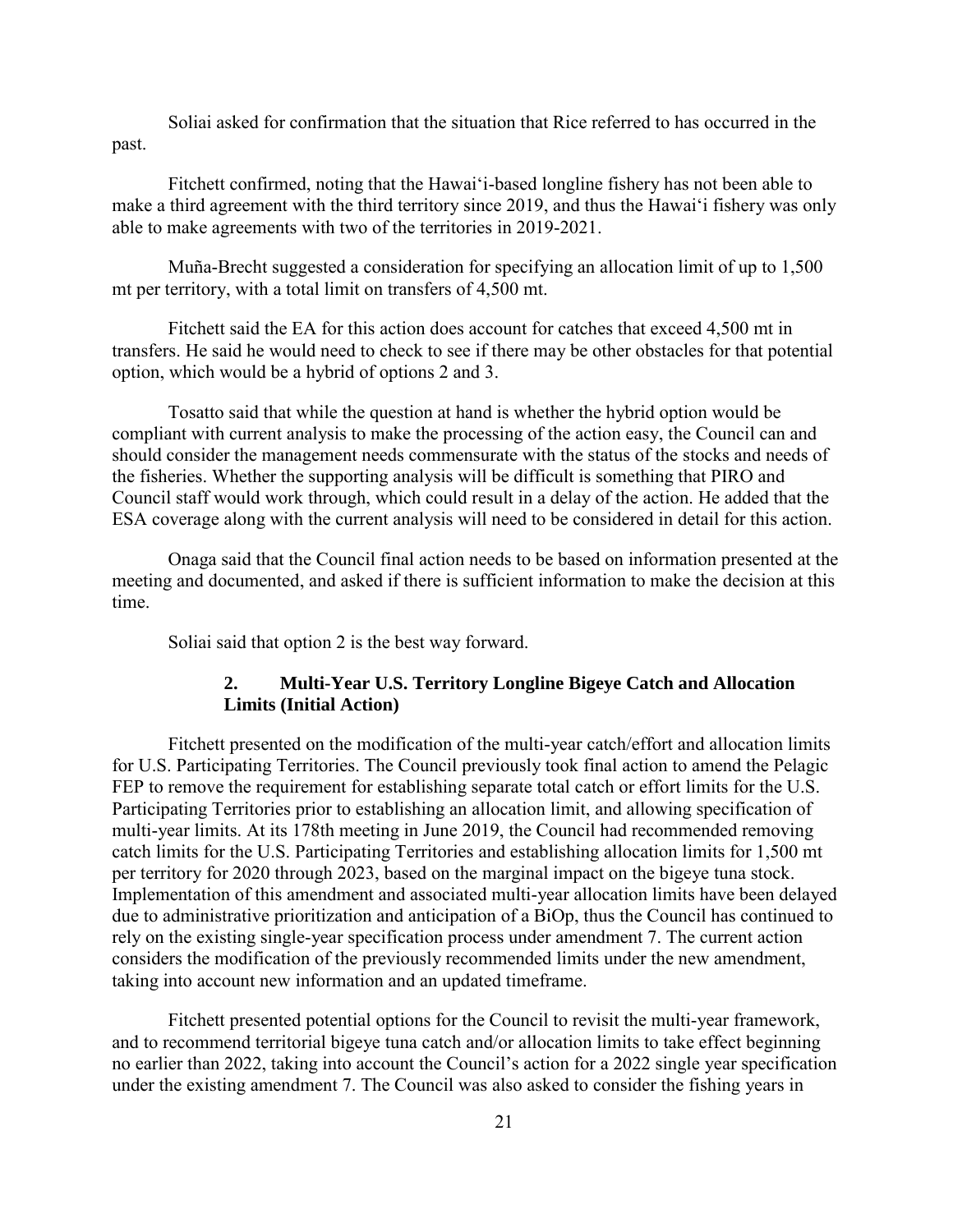which the limits will take effect and expire. Stock assessments are planned for the WCPO bigeye tuna stock in 2023 and 2026. The Council may indicate a preferred alternative for final action at a later date, specifically for WCPO bigeye tuna. Options presented were: 1) no action toward modifying catch or allocation limits for U.S. Participating Territories; 2) 2,000 mt catch limit and up to 2,000 mt allocation limits; or 3) no catch limit and up to 2,000 mt allocation limits.

Fitchett noted that a WCPFC tropical tuna measure may be developed at the 2021 annual meeting in December 2021, rendering a possibly new U.S. catch limit. Removal of wire leaders in the deep-set longline fishery may also reduce fishing impacts on nontarget species, and some deep-set fishing effort under the status quo condition may be displaced by shallow-set fishing in the near future. The Council and NMFS are also awaiting an overdue BiOp for the deep-set fishery, which may necessitate analyses updates prior to rulemaking. Lastly, the Council may consider the applicability of the measure to other pelagic MUS, aside from bigeye tuna.

Rice asked Tosatto for his opinion on a three-year allocation limit.

Tosatto said he supports the framework for multi-year specifications and allocations for three years, possibly longer. He added that there is a difficult dynamic to manage multi-year specifications in concert with the WCPFC, noting that while the territories do not have a limit under the WCPFC, there may be one in the future. Tosatto said there is a need to be more effective with WCPFC management, and it would be more efficient to have a multi-year limit instead of a single year, now that the bigeye tuna stock is no longer subject to overfishing.

### **C. Potential Management for the Western and Central Pacific Ocean Silky Shark Under MSA 304(i) Obligations**

Fitchett presented on the MSA 304(i) obligations for WCPO silky sharks. The range of the species is through the tropical oceans, similar to oceanic whitetip sharks, with most of the abundance appearing to be in the tropical belt between 10 degrees S and 10 degrees N throughout the WCPO. WCPFC endorsed a WCPO-wide stock assessment and noted limitations with a Pacific-wide assessment. PIFSC deemed the 2018 WCPO stock assessment to be the best scientific information available (BSIA). The WCPO stock was deemed not overfished according to the Pelagic FEP minimum stock size threshold. However the stock was considered to be experiencing overfishing according to the Pelagic FEP maximum fishing mortality threshold. NMFS developed a Status Determination Memorandum in the beginning of October 2020. PIRO sent a letter Oct. 20, 2020, notifying the Council of its obligations to develop recommendations under MSA 304(i) within one year.

Fitchett presented background information for the Council's recommendations to address 304(i). The silky shark is listed as a vulnerable species by the International Union for the Conservation of Nature. There are also nonretention measures for the WCPO stock under a WCPFC CMM, and a domestic nonretention measure has been in place since 2015. U.S. fisheries managed by the Council only account for 0.2 to 2% (on average 0.8%) of the total WCPO silky shark catch.

Due to the similarities between oceanic whitetip sharks and silky sharks, the Council may consider applying its previous recommendations made to satisfy MSA 304(i) obligations for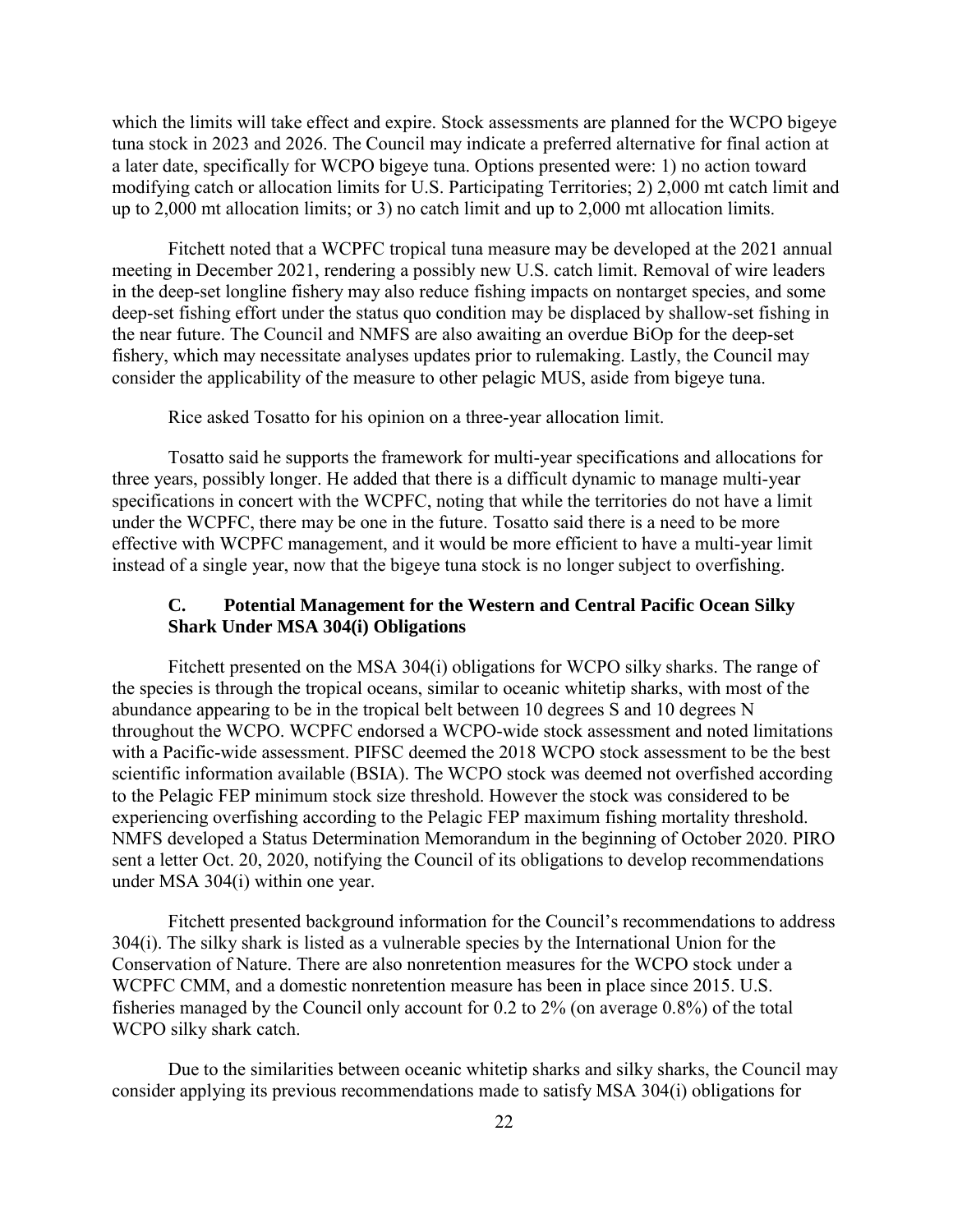oceanic whitetip sharks to the current silky shark issue. These previous recommendations included a domestic recommendation for a regulatory amendment to remove wire leaders in Hawaiʻi tuna longline fisheries, and international recommendations for increasing observer coverage in waters from 10 degrees S to 10 degrees N, reduction of wire leaders, use of circle hooks and binding measures for the improved handling of captured sharks. The Pelagic Plan Team (PPT) endorsed that the Oceanic Whitetip Shark Working Group's recommendations be applicable to silky sharks, and also suggested that the Council recommend NMFS and the U.S. State Department work toward reducing impacts of FAD-associated purse seine fishing on juvenile mortality. The Council was asked to consider whether the low U.S. relative impact warrants a domestic MSA 304(i) action, and what international recommendations could be applicable for silky sharks.

Watamura said that the impact of U.S. fisheries is pretty low, but he would like to see the Council adopt the prior recommendations for the oceanic whitetip sharks to silky sharks, and adopt the PPT's recommendation.

Tosatto said he supports Watamura's comments. He added that the MSA does not set a level of relative impact that would trigger the Council's obligation to address overfishing, but rather what the Council can recommend to address its relative impact. The MSA does envision the Council as a key stakeholder in the development of the U.S. positions, and the agency should be looking at the variety of issues and making salient recommendations, including considerations for the U.S. purse seine fishery in the WCPO that has a greater impact than the Council-managed longline fishery.

### **D. Monterey Bay Aquarium Seafood Watch Assessment of the Hawaiʻi Longline Fisheries**

Fitchett presented on the evaluation of the Hawaiʻi longline fishery by the Monterey Bay Aquarium Seafood Watch program released in early 2021. The best choice and good alternative ratings indicate that these species are well managed and caught in ways that cause little harm to habitats or other wildlife. Target species evaluated for the Hawaiʻi longline fisheries, including bigeye, yellowfin, swordfish and albacore, were rated positively with little concern for their sustainability. The biggest issues were with scoring pertaining to bycatch due to the apparently high ratio of discards to landings. All fisheries receive a moderate concern score for ecosystembased management because of the policies that are in place to protect ecosystem function, such as area closures and turtle and marine mammal bycatch limits. But the efficacy of these ecosystem-based measures is unknown for a number of vulnerable species and apex predators, including sharks, turtles and some finfish and baitfish species. All fisheries reviewed in this assessment, including the Hawaiʻi longline fishery, received a "good alternative" rating under the Seafood Watch criteria.

Gourley asked what role Monterey Bay Aquarium has in disseminating this information in the Western Pacific Region and how actively it disseminates information.

Fitchett said they do have a program, which had invited the Council to review the Seafood Watch evaluation in 2014, but not in this most recent evaluation.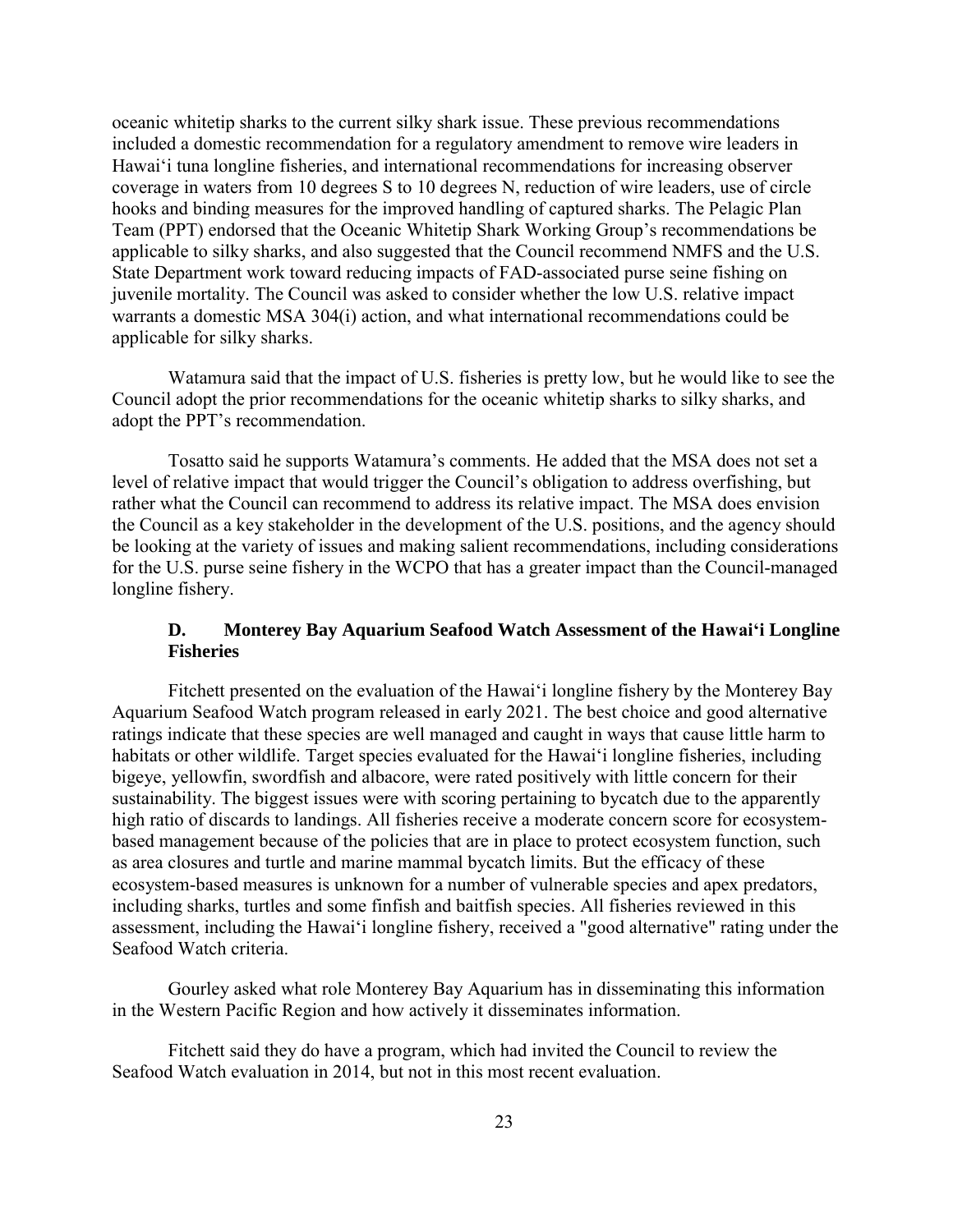Gourley said it was a little disturbing that the Seafood Watch Program did not coordinate with the local RFMC. Gourley asked if there is a way that the Council can offer input before the final reports are published for the general public.

Fitchett said the Monterey Bay Aquarium may be receptive to having the Council be a participant in the process if that is requested.

Gourley asked how responsive the Monterey Bay Aquarium is in updating their classification in response to management changes, such as when a fishery is no longer overfished or experiencing overfishing.

Fitchett said Monterey Bay Aquarium did change their rating quickly for yellowfin tuna in the eastern Pacific following an IATTC stock assessment that no longer indicated overfishing.

Simonds said the Monterey Bay Aquarium could pay closer attention to data that are available because Seafood Watch has such a broad reach for the public. She said the Council can continue to reach out with a letter and ask to be involved in the review process.

Gourley agreed that the Council should write a letter to Seafood Watch and be involved in the process to ensure that the correct information is put out to the public.

Fitchett said that the Hawaiʻi longline fishery is also seeking Marine Stewardship Council certification, which is a group that does seafood product labeling.

Soliai asked if Seafood Watch also evaluates foreign fisheries.

Fitchett said it does evaluations for many sources, but said he would check to see if it does similar evaluations by fishery for foreign fisheries as the U.S. fisheries.

Watamura said that the Monterey Bay Aquarium was held in high regard at the Capitol Hill Ocean Week.

### **E. International Fisheries**

### **1. Preparations for WCPFC Science Committee**

Fitchett presented on upcoming issues at the 17th WCPFC Science Committee which will be held virtually in August 2021. A new South Pacific albacore stock assessment is expected, and while the 2018 stock assessment for South Pacific albacore stated that the stock is healthy and in good shape, the American Samoa longline fishery remains in poor condition. Alex Kahl, PIRO International Fisheries Division, is leading an intersessional working group for the albacore stock. The stock was assessed to be approximately 52% spawning stock biomass in the absence of fishing and a target reference point is at 56% so that catch per unit effort (CPUE) can increase for small island fisheries such as American Samoa. The peak years for American Samoa in terms of CPUE and performance were 2006 to 2008, and since then it has been a downward trend, noting that some other fleets, such as Japan, have also experienced a decline in their longline fishery CPUE. The proposed model alternative for the 2021 stock assessment this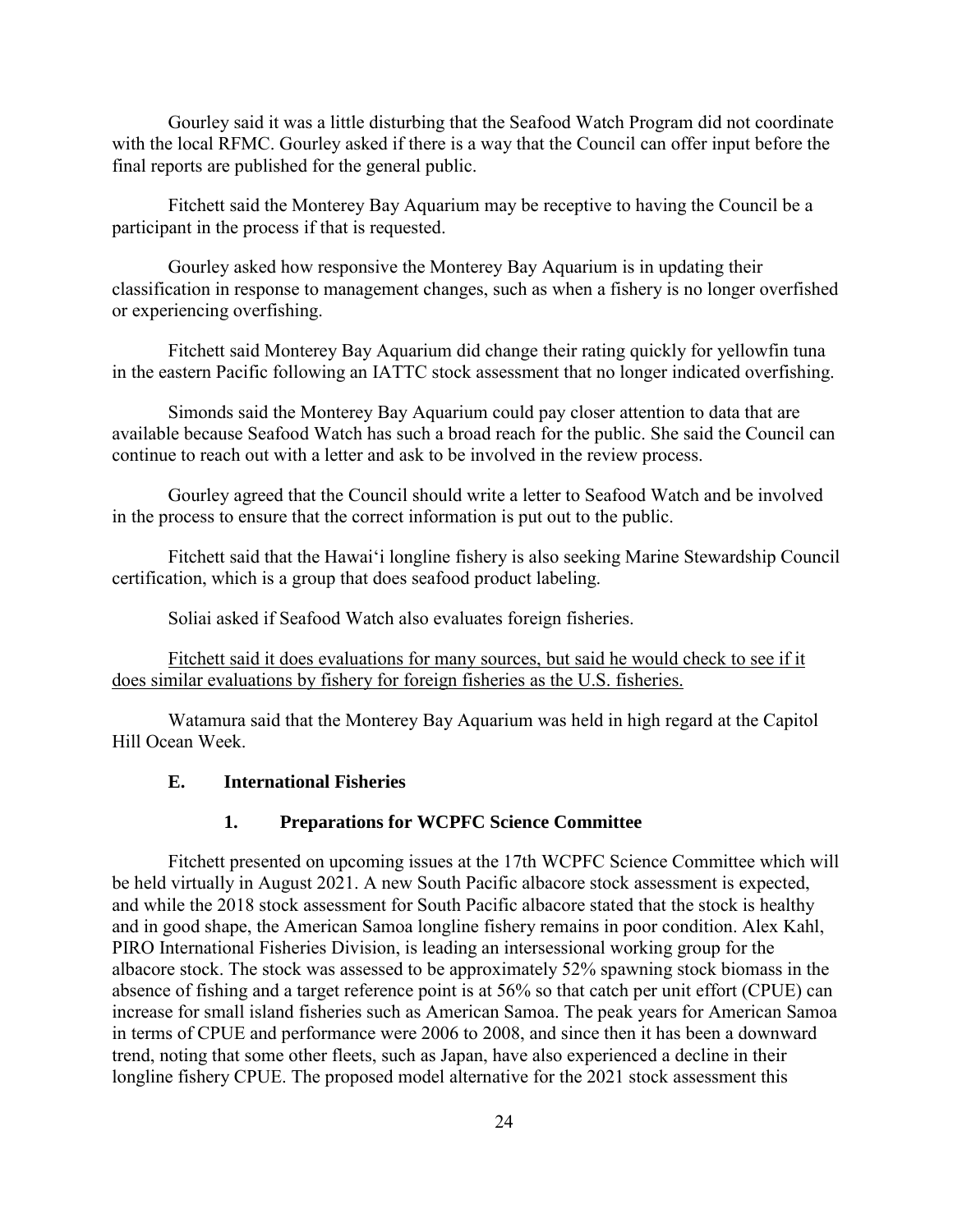summer is a four-region assessment grid that will include all of the South Pacific, including IATTC waters.

Fitchett also discussed necessary analyses to inform the WCPFC Tropical Tuna Workshop. Bigeye tuna catch and effort limits may also be related to skipjack tuna and associated fishing levels to achieve candidate target reference points for skipjack. Council staff is proposing a separate tropical tuna and temperate longline catch limit, which would provide the opportunity to augment catches relative to the historical baseline based on the level of observer coverage. Risk levels of breaching limit reference points under varying levels of fishing mortality for longline and purse seine sectors will be discussed at the 17th WCPFC Science Committee, along with candidate target reference points for bigeye tuna.

#### **2. Outcomes of WCPFC Tropical Tuna Workshop**

Tom Graham, PIRO International Fisheries Division, presented on the outcomes of the First WCPFC Tropical Tuna Workshop and U.S. positions for the second workshop to be held in July 2021. The first workshop, which was held in late April 2021, covered the scope of the tropical tuna measure, stock-specific management objections, which will drive the specific fishery controls and potential allowable exploitation levels relative to limits in particular fisheries. Many members made it clear they do not want much change from the status quo fishing levels and arrangements with purse-seine fisheries with respect to the vessel-day scheme. For bigeye and yellowfin, which are more important for the longline sector, most of the members are comfortable with a status quo approach. Current objectives are based on specific historical spawning stock sizes, specifically 2012 to 2015 biomass levels. The U.S. supported a risk-based target reference point with upward of a 20% risk of breaching the limit reference point. This would result in an approximately 100,000 mt total allowable catch for bigeye, and an increase in the U.S. catch limit. The U.S.-proposed longline sector increase did not get much support. Regarding the purse-seine sector—the FAD-set fishery—the country's position has been to keep the status quo because of the fisheries' relatively high impact on juvenile fish.

### **F. Advisory Group Report and Recommendations**

#### **1. Advisory Panel**

Richard Farrell, CNMI AP vice chair, presented the AP report and recommendations.

- *Regarding improving the survivability of oceanic whitetip sharks*, the American Samoa AP deferred to the Hawaiʻi AP position on this issue since it mainly affects the Hawaiʻi fishery and recommended the Council encourage the use of this measure by the international fleets.
- *Regarding improving the survivability of oceanic whitetip sharks*, the Hawaiʻi AP recommended the Council select alternative 2B and suggested that regulatory language on trailing gear removal should prioritize crew and observer safety while having a target of less than one meter from the hook.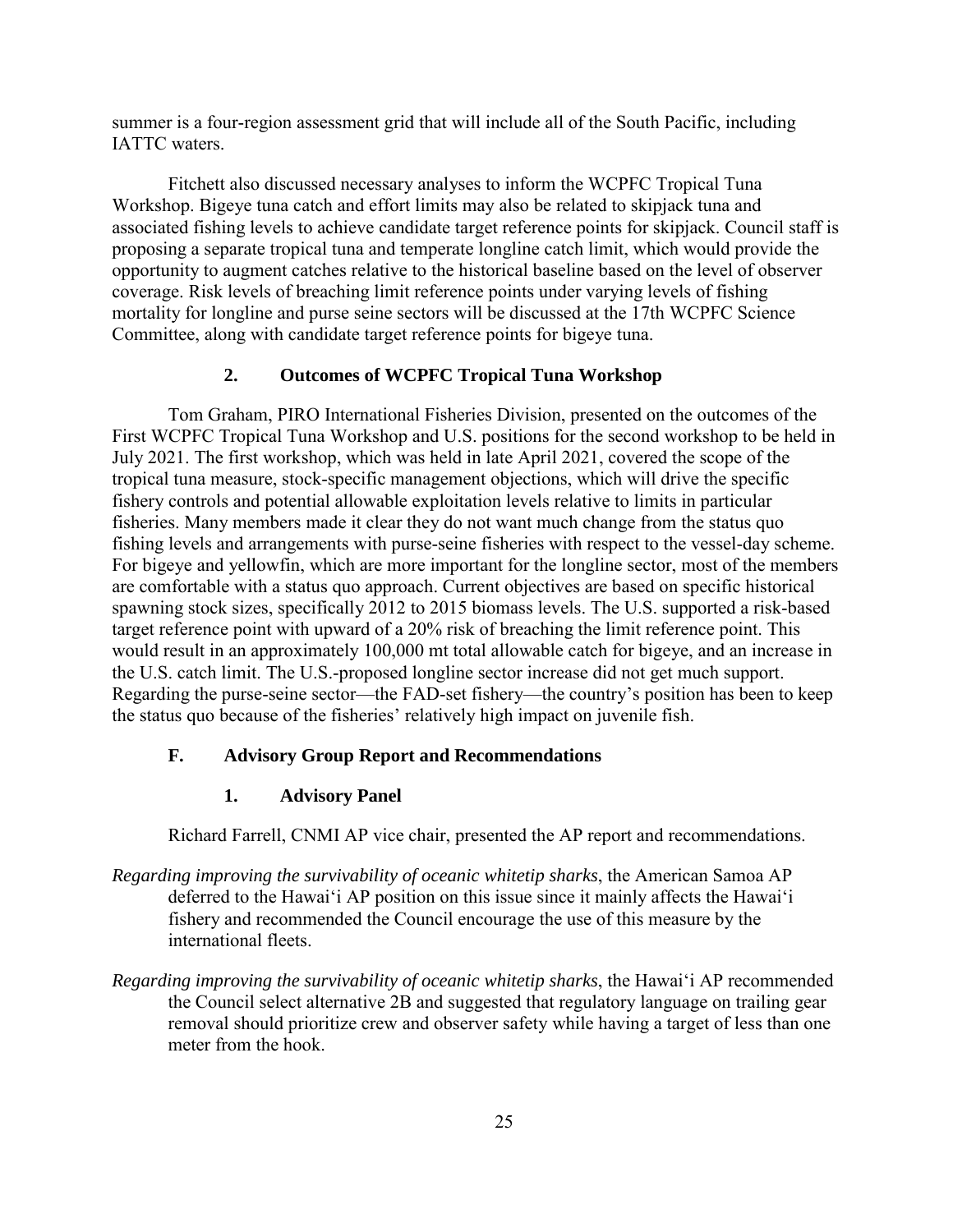- *Regarding the 2022 territory bigeye specification*, the American Samoa AP recommended the Council select alternative 2.
- *Regarding the 2022 territory bigeye specification*, the CNMI AP recommended the Council maintain the status quo and select alternative 2.
- *Regarding the 2022 territory bigeye specification*, the Guam AP recommended the Council select alternative 2, but with an allocation limit for each territory of 1,000 mt to allow Guam a chance to participate in the agreements.

# **2. Pelagic Plan Team**

Don Kobayashi, PPT chair, presented the PPT report and recommendations.

- *Regarding the regulatory amendment to prohibit wire leaders and require removal of trailing gear from oceanic whitetip sharks,* the PPT recommended the Council consider applying the requirement to remove trailing gear to all U.S. longline vessels operating under the Pelagic FEP. This would provide a strong basis for the U.S. to promote similar measures at the regional fishery management organizations (RFMOs) to address impacts in foreign fleets.
- *Regarding the regulatory amendment to prohibit wire leaders and require removal of trailing gear from oceanic whitetip sharks,* the PPT recommended the Council consider specifying a target length of trailing gear removal as part of the requirement to be less than one meter, while not impeding crew safety. For the deep-set fishery, the PPT recommended that the line be cut as safely as possible below the weighted swivel.
- *Regarding the regulatory amendment to prohibit wire leaders and require removal of trailing gear from oceanic whitetip sharks,* the PPT recommended Pacific Island Regional Observer Program (PIROP) consider recording data on bite-offs. At minimum, branchlines with missing hooks should be recorded. The PPT further recommended the Council and PIFSC support improving research to determine sources of bite-offs in collaboration with the fishing community and PIROP.
- *Regarding addressing the Council's MSA304(i) obligations on WCPO silky sharks,* the PPT recommended the Council adopt its previous domestic and international recommendations to address MSA 304(i) obligations on oceanic whitetip sharks as applicable to its obligations to address the overfishing status of WCPO silky sharks.
- *Regarding addressing the Council's MSA304(i) obligations on WCPO silky sharks, the PPT* recommended the Council work with NMFS and the U.S. State Department to encourage the reduction of fishing mortality of silky sharks, especially juveniles, resulting from object-associated purse-seine fishing effort.
	- **3. Fishing Industry Advisory Committee**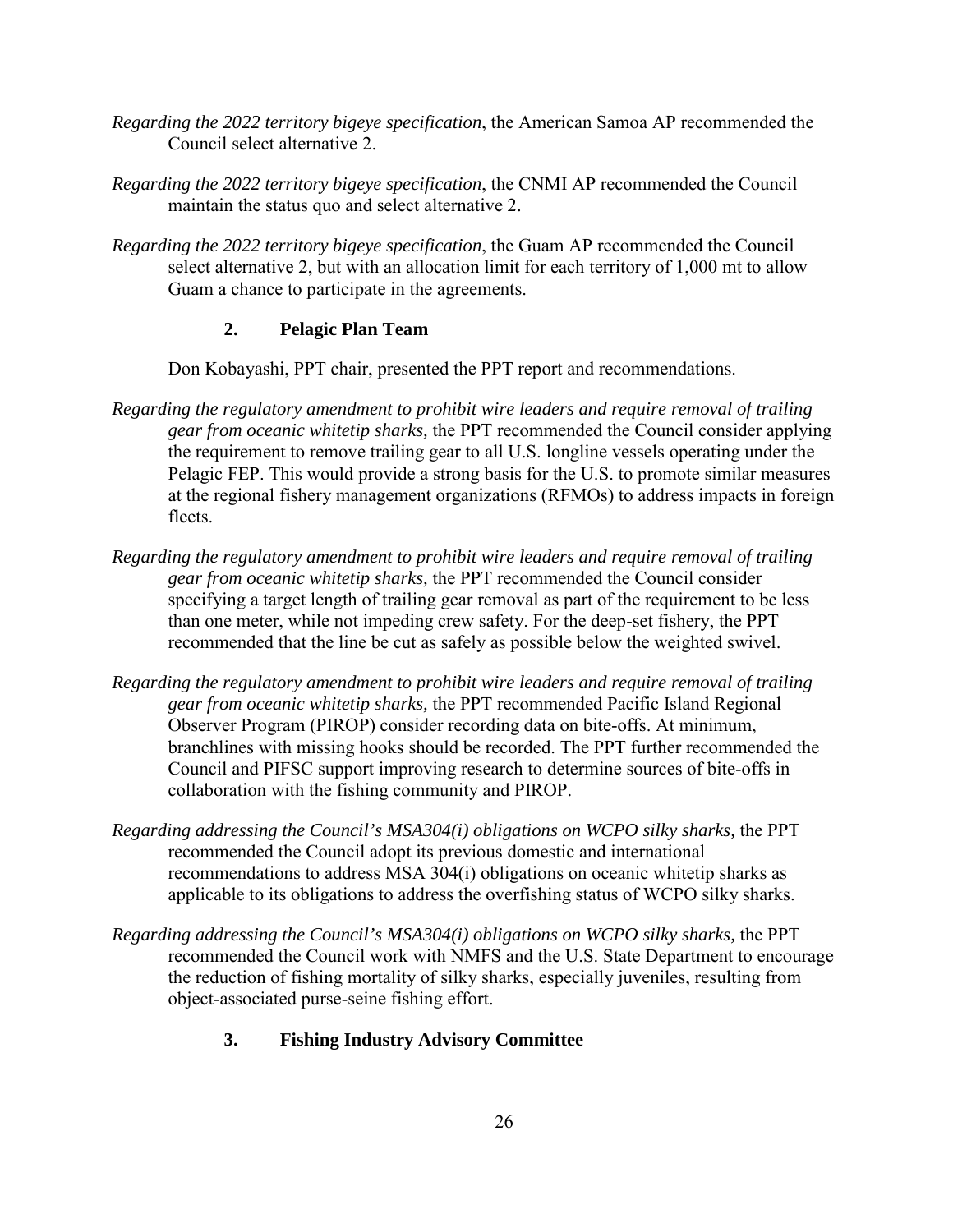Michael Goto, Fishing Industry Advisory Committee (FIAC) chair, presented the FIAC report and recommendations.

- *Regarding gear and release requirements in longline fisheries,* the FIAC recommended that the Council adopt alternative 2B, prohibition of wire leaders in the Hawaiʻi deep-set longline fishery, and requirement to remove trailing gear from oceanic whitetip shark in all longline fisheries operating under the Pelagic FEP. FIAC supported regulatory language that would prioritize crew safety when removing trailing gear, with a target of removing line as much as practicable to below the weighted swivel in the Hawaiʻi deep-set longline fishery or to less than 1 meter of the hook.
- *Regarding U.S. Participating Territories bigeye tuna catch and allocation specifications for 2022,* the FIAC recommended the Council proceed with option 2 - setting a catch limit of 2,000 mt for each U.S. Participating Territory, with a 1,500 mt transfer limit from any U.S. Participating Territory to U.S.-permitted vessels, and limiting total transfers to 3,000 mt total.

### **4. Non-Commercial Fishing Advisory Committee**

There were no recommendations from the Non-Commercial Fishing Advisory Committee (NCFAC).

### **5. Scientific and Statistical Committee**

Justin Hospital, PIFSC member on the SSC, presented the SSC report and recommendations.

- *Regarding gear and release requirements for oceanic whitetip sharks,* the SSC found that the available scientific information, including PIFSC's Monte Carlo Analysis, provide support for prohibiting wire leaders and requiring the removal of trailing gear under either alternative 2 or 3. The SSC recognized the importance of addressing fishery impacts to oceanic whitetip sharks at the international level due to the small relative impact from U.S. longline fleets. Members expressed varying level of support for alternatives 2A, 2B and 3, with some members supporting an incremental approach of applying requirements to the deep-set longline fishery only at this time, and others supporting consistent requirements across all longline fleets operating under the Pelagic FEP to help facilitate similar changes at the RFMOs. Available scientific information provides support for removing as much trailing gear as possible, including the weighted swivel. The SSC recommended the Council continue to work with NMFS and the industry to research methods and practices that facilitate additional safety measures in preventing fly-back. The SSC also noted the importance of bringing the animal alongside the vessel to facilitate removal of trailing gear from oceanic whitetip sharks, and for ensuring species identification.
- *Regarding 2022 bigeye tuna territorial specifications,* the SSC found that options 2 and 3 appear to be the primary candidates for the 2022 bigeye tuna U.S. Participating Territory specification. The SSC supports these levels of allocation and notes the current scientific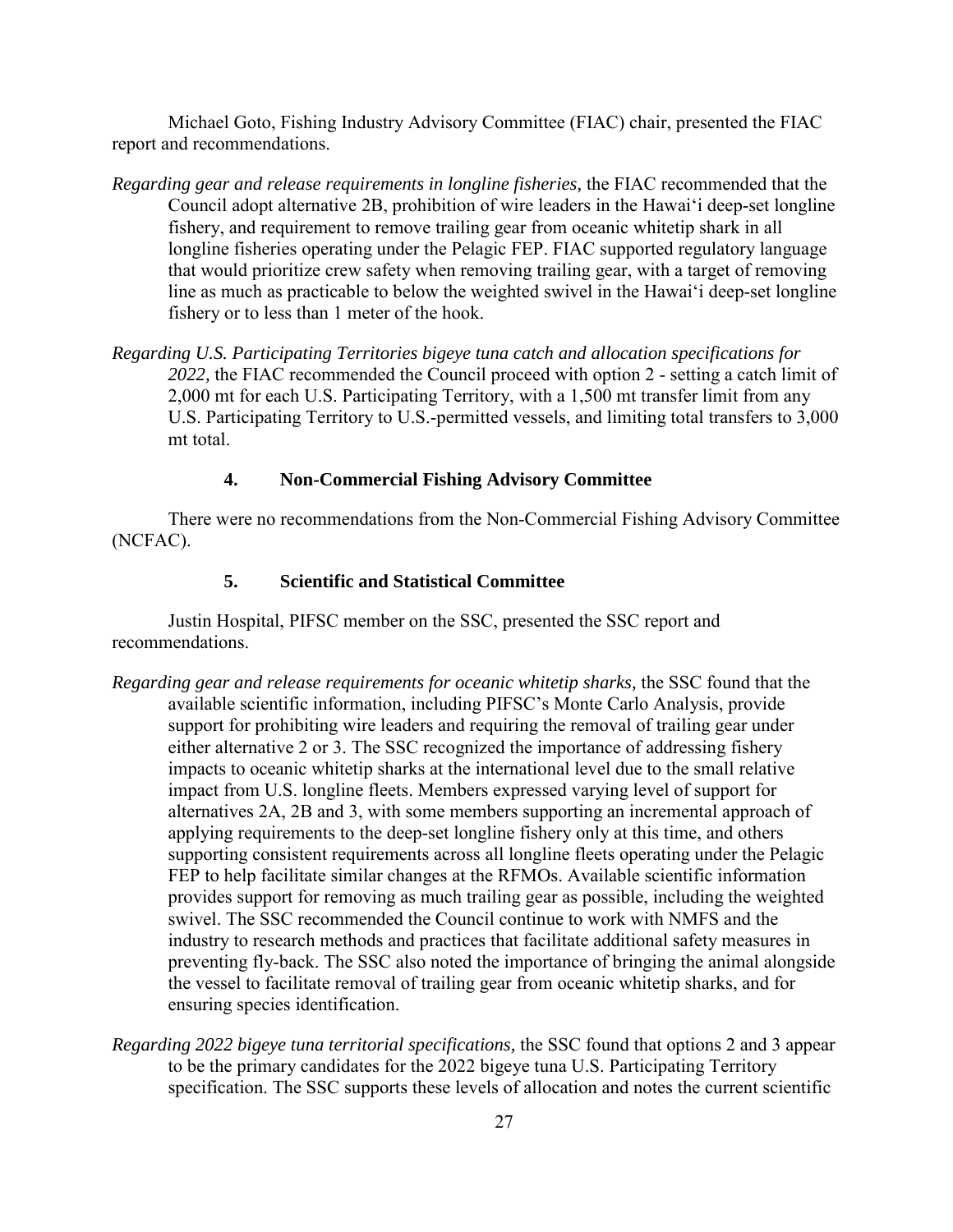information indicates that territorial allocations are appropriate given the latest WCPFC stock assessment.

#### **G. Standing Committee Report and Recommendations**

Dang, Pelagic and International Standing Committee chair, reported that the committee met to discuss pelagic agenda items and deferred recommendations to the full Council.

#### **H. Public Comment**

David Gershman, Ocean Foundation, provided comments regarding oceanic whitetip sharks. He urged the Council to adopt alternative 3, prohibit use of wire leaders and require trailing gear to be removed for all of the U.S. fisheries in the Western Pacific Region. Gershman said it is important to apply these regulations consistently across the U.S. longline fleet in the Western and Central Pacific Region; that would give the U.S. the best possible platform to then champion an action internationally to conserve oceanic whitetip shark. The largest source of fishing mortality on the shark comes from the combined impact of the international fleets, and less than five percent of the population of oceanic whitetip sharks is left in the U.S. Central Pacific. U.S. leadership is critical for international cooperation. With respect to the length of trailing gear, Gershman recommended requiring less than one meter of the line remain attached to the hook in the shark, rather than using language that is vague. Gershman also urged the Council to consider incorporating impacts of other species such as manta rays and silky sharks with respect to trailing gear removal.

Connor Lie-Spahn, Earthjustice, provided comments on oceanic whitetip sharks and silky sharks. Regarding the regulatory amendment for gear and release requirements, Lie-Spahn supports the Council's adoption of the monofilament leader requirement and urged the Council to choose alternative 3. The amendment will be important to provide protections for oceanic whitetips in U.S. fisheries and also to provide the U.S. with a stronger position to advocate for similar protections at the international level. Lie-Spahn said the Council should consider the results of the recent Monte Carlo analysis, which showed that while a monofilament requirement could decrease post-release mortality of oceanic whitetips by 30%, that decrease doubled when combined with the elimination of shallow hooks and the Council should not prematurely reject alternatives to remove shallow hooks. Lie-Spahn also supported leaving no more than one meter of trailing gear on released animals to specifically reduce mortality. Regarding recommendations for addressing the overfishing of silky sharks, Lie-Spahn said the Council should adopt all of the same recommendations that it made to address oceanic whitetip sharks for the purposes of protecting silky sharks. Lie-Spahan also urged the Council to recommend the reduction of the impact from U.S. purse-seine fisheries on the species, noting it was estimated that nearly 113,000 silky sharks were caught in purse-seine fisheries with more than 36,000 of them dying at vessel, and many more dying post-release with up to 80% post-release mortality.

Eric Kingma, HLA, provided comments on gear and handling regulations affecting oceanic whitetip sharks. Kingma said the transition to monofilament leaders and the requirement to use them in the Hawaiʻi fleet is the right step and sufficient to address the fishery's relative impact, as well as any of the ESA conservation requirements. In the absence of the Hawaiʻi longline fleet, the WCPO stock of oceanic whitetip sharks would only see a minor increase of 2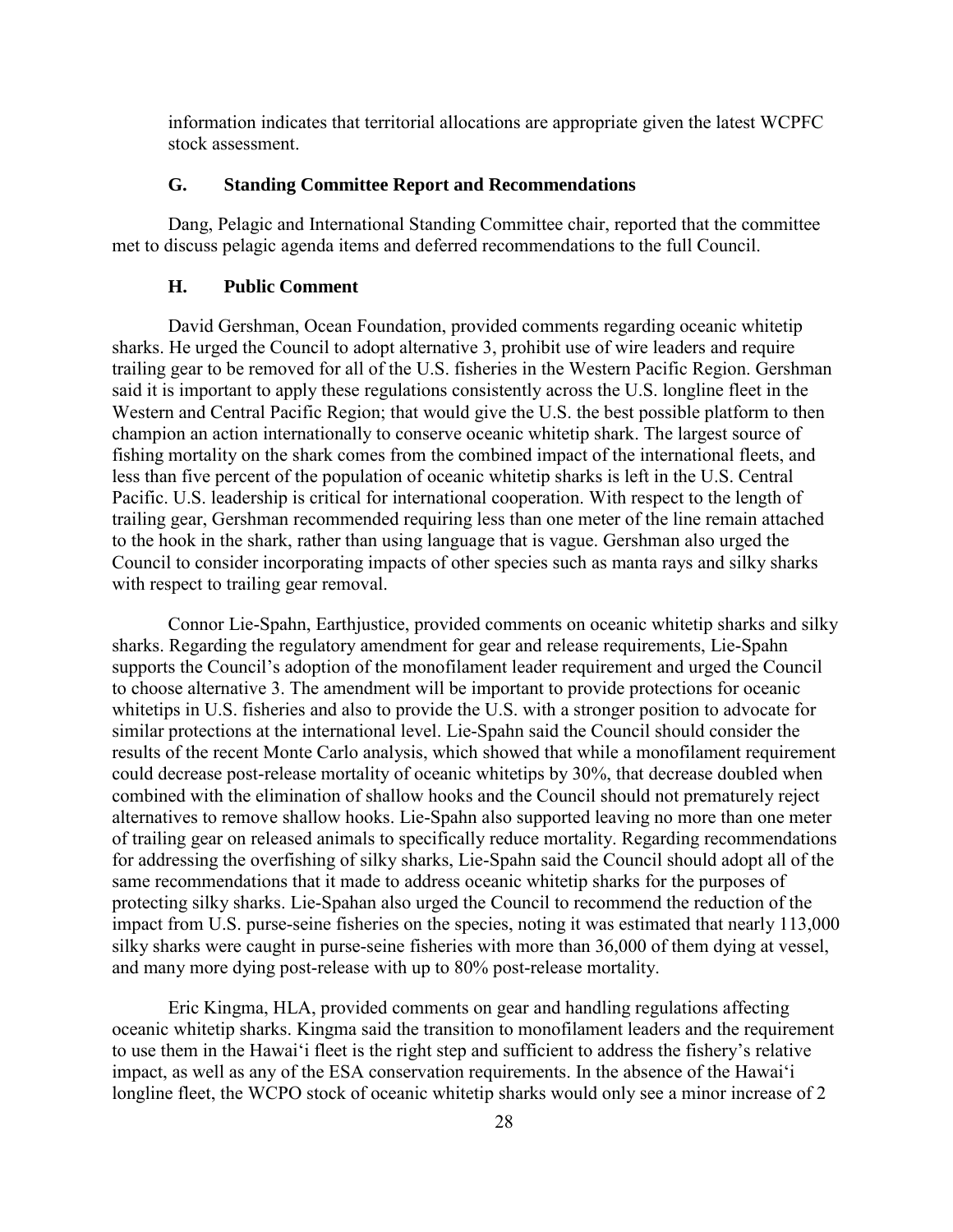to 4% in terms of stock rebuilding in the next 20 or 30 years, which is indicative of the small impact the Hawaiʻi fishery is having in a much larger Pacific Ocean. Kingma said the Hawaiʻi fleet is a global leader in marine conservation and fisheries mitigation. Kingma said that the removal of shallowest hooks is a tough issue and HLA does not support it. The fleet is the largest food producer in Hawaiʻi and removing shallowest hooks reduces food security by reducing catches of other species of market value. There is also much-needed research on the removal of shallow hooks. Kingma also said the HLA is fully engaged in crew training and presented a video for the Council to view.

#### **I. Council Discussion and Action**

# *Regarding 2022 U.S. Participating Territory bigeye specifications, the Council recommended* **setting a catch limit of 2,000 mt for each U.S. Participating Territory, with a 1,500 mt transfer limit from any U.S. Participating Territory to U.S. vessels permitted under the FEP and operating under approved specified fishing agreements, and limiting total transfers to 3,000 mt.**

Dueñas said Guam has not been able to participate in any of the quota transfers and the Guam Council members and AP members have tried to push the Guam governor to assist and participate. He said that it is sad to see American Samoa and CNMI benefitting from the funding while Guam does not, despite the work that has gone in to develop projects for the marine conservation plan (MCP). He said that given his start in the Council family as an AP member, he will be supporting their recommendation. Aside from loss of developing funding, Guam is not going to have a historic catch attributed to it, which is a concern for what may happen in the future.

Muña-Brecht said she and others pushed to get Guam to participate and they lost an opportunity due to bureaucracy timing. She also supports the Guam AP recommendation so that Guam is not excluded again.

Tosatto said that he would abstain because it is a final action that will come before him for a decision.

### *Moved by Rice; seconded by Dunham. Motion passed with Dueñas, Amani and Muña-Brecht opposing and with Tosatto abstaining.*

*Regarding multi-year U.S. Participating Territory specifications, the Council* **directed staff to proceed with finalizing an FEP amendment framework setting multi-year U.S. Participating Territory catch and allocation specifications for pelagic MUS.** 

**The Council directed staff to develop a preliminary preferred alternative requiring no catch limits of bigeye tuna for U.S. Participating Territories and allowing each territory to specify up to 1,500 mt of bigeye tuna to be allocated from each U.S. Participating Territory to U.S. vessels permitted under the FEP and operating under specified fishing agreements, for fishing years 2023 to 2026. This is**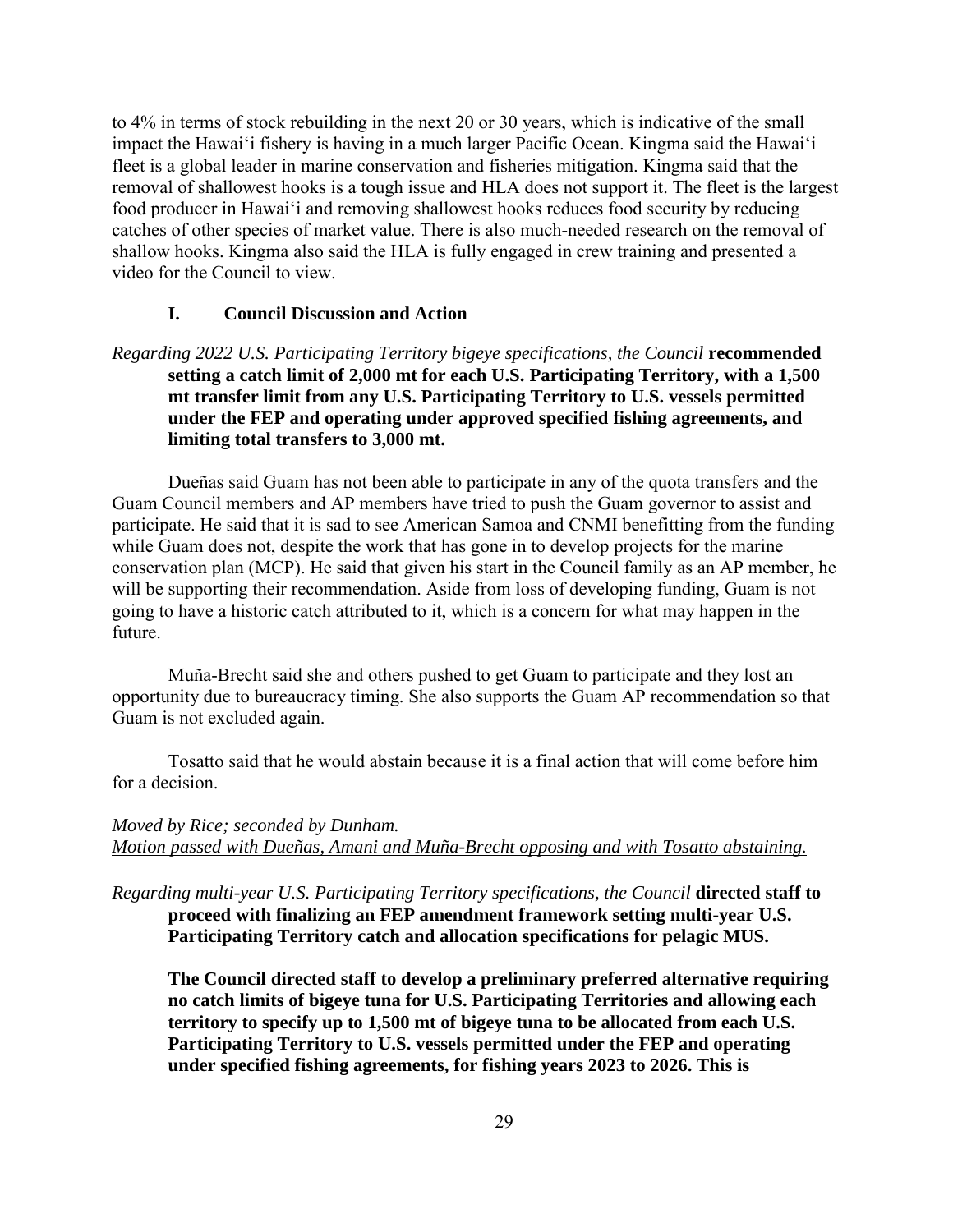**recognizing a new WCPFC CMM for tropical tunas is likely beginning in 2022 and stock assessments for WCPO bigeye tuna are expected in 2023 and 2026.** 

#### *Moved by Dunham; seconded by Rice Motion passed.*

*Regarding gear and release requirements in the longline fisheries, the Council recommended* **the following regulatory amendments to improve post-hooking survivorship of oceanic whitetip sharks:**

> **a. Prohibit wire leaders in the Hawaiʻi deep-set longline fishery; and b. Require removal of trailing gear from oceanic whitetip sharks for all longline vessels operating under the Pelagic FEP. To remove trailing gear, vessel owners and operators should leave the animal in the water, use a dehooker or line clipper or cutters to remove trailing gear from the animal as safely as practicable, and if using a line clipper or cutter, the line should be cut as close to the hook as possible. The target for removing trailing gear, if safe to do so, is less than one meter from the hook on any longline vessel, or below the weighted swivel in the Hawaiʻi deep-set longline fishery.**

**Further, the Council deems that the regulations implementing the recommendations are necessary or appropriate in accordance with Section 303(c) of the MSA. In doing so, the Council directs Council staff to work with NMFS to complete regulatory language to implement the Council's final action. Unless otherwise explicitly directed by the Council, the Council authorizes the executive director and chair to review the draft regulations to verify that they are consistent with the Council action before submitting them, along with this determination, to the commerce secretary on behalf of the Council. The executive director and chair are authorized to withhold submission of the Council action and/or proposed regulations and take the action back to the Council if, in their determination, the proposed regulations are not consistent with the Council action.** 

#### *Moved by Rice; seconded by Dunham. Motion passed with Tosatto abstaining.*

*Regarding gear and release requirements in the longline fisheries, the Council recommended* **that observer data on leader material used in the Hawaiʻi deep-set longline fishery be reported in the Annual Stock Assessment and Fishery Evaluation (SAFE) Report to track proportion of effort using leader material other than monofilament nylon.** 

**The Council recommended PIROP consider recording data on bite-offs, with the number of branchlines with missing hooks recorded at minimum. The Council further recommends that PIFSC support improving research to determine sources of bite-offs in collaboration with the fishing community and PIROP.**

 Sakoda asked why the recommendation on the leader material is only looking at the Hawaiʻi deep-set longline fishery and not all of the longline fisheries.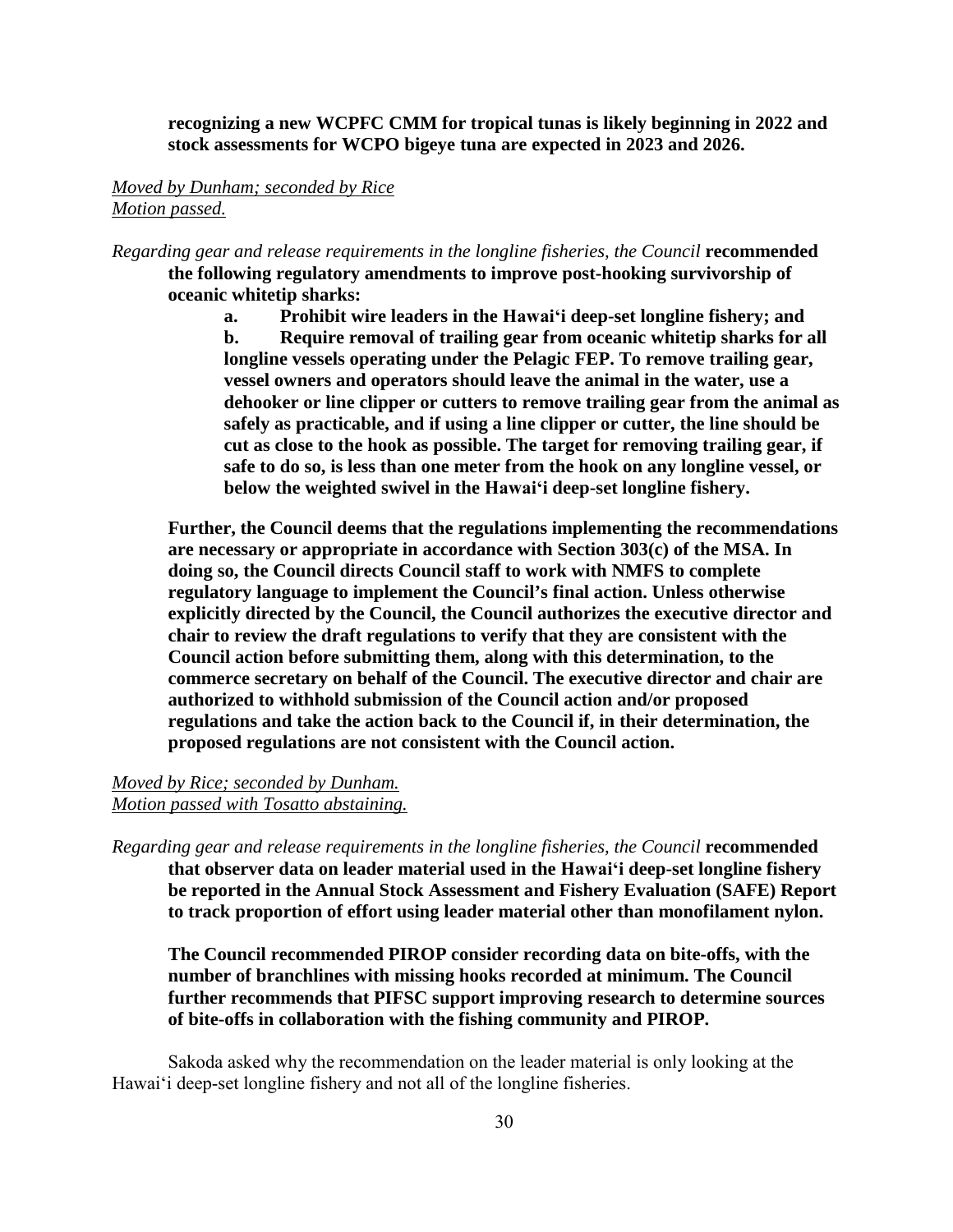Fitchett said the Hawaiʻi deep-set fishery has used the mixed leader material while the American Samoa fishery has historically been using monofilament nylon. So the idea was not to further burden the staff compiling the SAFE report with including data on fisheries that only use nylon leaders.

# *Moved by Dunham; seconded by Rice Motion passed.*

*Regarding potential management for the WCPO silky shark under MSA 304(i) obligations, the Council* **recognized that the prohibition of wire leaders in the Hawaiʻi deep-set fishery will help to address the low relative impact of U.S. fishing vessels, estimated at 0.8% of total WCPO catches, and that no additional domestic measures specific to silky sharks are necessary to address this level of impact.**

**The Council directed staff to write a letter to NMFS and the U.S. State Department notifying its previous domestic and international recommendations to address MSA 304(i) obligations on oceanic whitetip sharks are applicable to its obligations to address the overfishing status of WCPO silky sharks.** 

**The Council recommended NMFS and the U.S. State Department encourage the reduction of fishing mortality of silky sharks, especially juveniles, resulting from object-associated purse-seine fishing effort.**

*Moved by Rice; seconded by Dunham. Motion passed.* 

*Regarding Monterey Bay Aquarium Seafood Watch evaluation of Hawaiʻi longline fisheries, the Council* **directed staff to write a letter to the Monterey Bay Aquarium Research Institute asking for an opportunity to evaluate the current Seafood Watch scoring for the fishery, noting some of the scores pertaining to nontarget catch and management may not reflect the fishery accurately, as well as opportunities for advance review of any future evaluations of Council-managed fisheries.**

*Moved by Rice; seconded by Dunham. Motion passed.* 

#### **VII. Public Comment on Non-Agenda Items**

There was no public comment on nonagenda items.

#### **VIII. Protected Species**

**A. Developing Draft Tori Line Specifications for the Hawaiʻi Deep-Set Longline Fishery**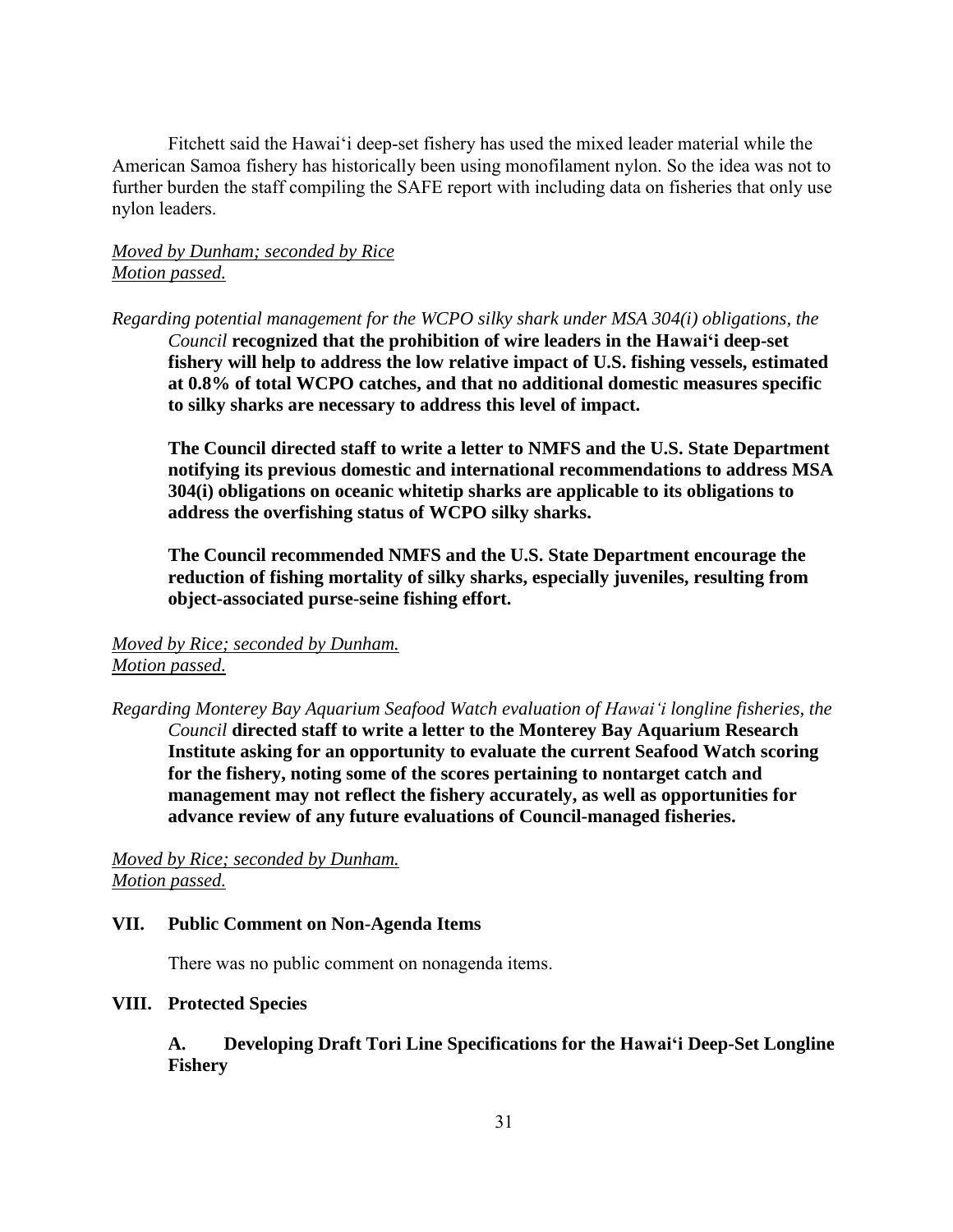Ishizaki presented the development of draft tori line specifications for the Hawaiʻi deepset longline fishery, initiated in response to the Council's December 2020 directive and as part of the consideration for revising seabird mitigation measures. Ishizaki asked the Council to provide further direction in refining the draft specifications taking into account advisory body recommendations. Refined specifications based on Council direction will be considered again by the Council at a later time when it takes up the action on modifying the mitigation measures.

The tori line design used in the ongoing experimental fishing permit (EFP) study is the same design developed during the 2019-2020 cooperative research project, and is a short streamer design with a 50-meter aerial section and a 55-meter drag section. A portion of the aerial section does not have any streamers attached to minimize entanglements with fishing gear. The design was based on existing research from similar fisheries with similar vessel sizes such as those in Japan and New Zealand, and generally meets the WCPFC and IATTC standards for tori lines. Fishermen participating in the EFP study continue to provide positive feedback on this design.

The draft specifications were developed based on the experience from the recent and ongoing tori line studies, and focused on minimum standards for the tori line length and height of the attachment point to achieve the necessary aerial extent, and the length and spacing of the streamers. Considerations for the specifications include compliance monitoring, which are likely to be conducted through dockside inspections, and additional nonregulatory design guidance that may supplement the regulatory specifications.

The preliminary draft specification includes: 1) a minimum aerial section length of 40 or 50 meters coupled with either a minimum drag length or minimum total length of three times the vessel length; 2) an attachment point at minimum five meters above water if attachment point is within two meters of the vessel stern—if attachment point is more than two meters from stern, add one-half meter for every five-meter distance from the stern; and 3) a streamer length of at least 30 cm placed less than one meter apart, with streamers not being required for the last 20 meters of the aerial section. The draft design guidance includes materials for the main design components, additional guidance on the attachment point, alternative streamer configurations and safety considerations, such as a breakaway mechanism and safety line.

Sakoda asked for clarification on the discrepancy in the streamer length between the draft specifications (30 cm) and the design used in the studies (one meter).

Ishizaki clarified that the tori line used in the study used a one-meter streamer material woven into the tori line, making two 50-cm segments. The 30-cm streamer length in the draft specifications is based on the international standards, which should be sufficient for the specifications.

Sakoda asked if tori lines with 30-cm and 50-cm streamers have been shown to have the same effect.

Ishizaki said that she is not aware of any studies that have evaluated the effectiveness of streamer lengths in 10-cm increments, but did not think that such minimal length difference would affect the mitigation effectiveness. She added that it would be important to keep the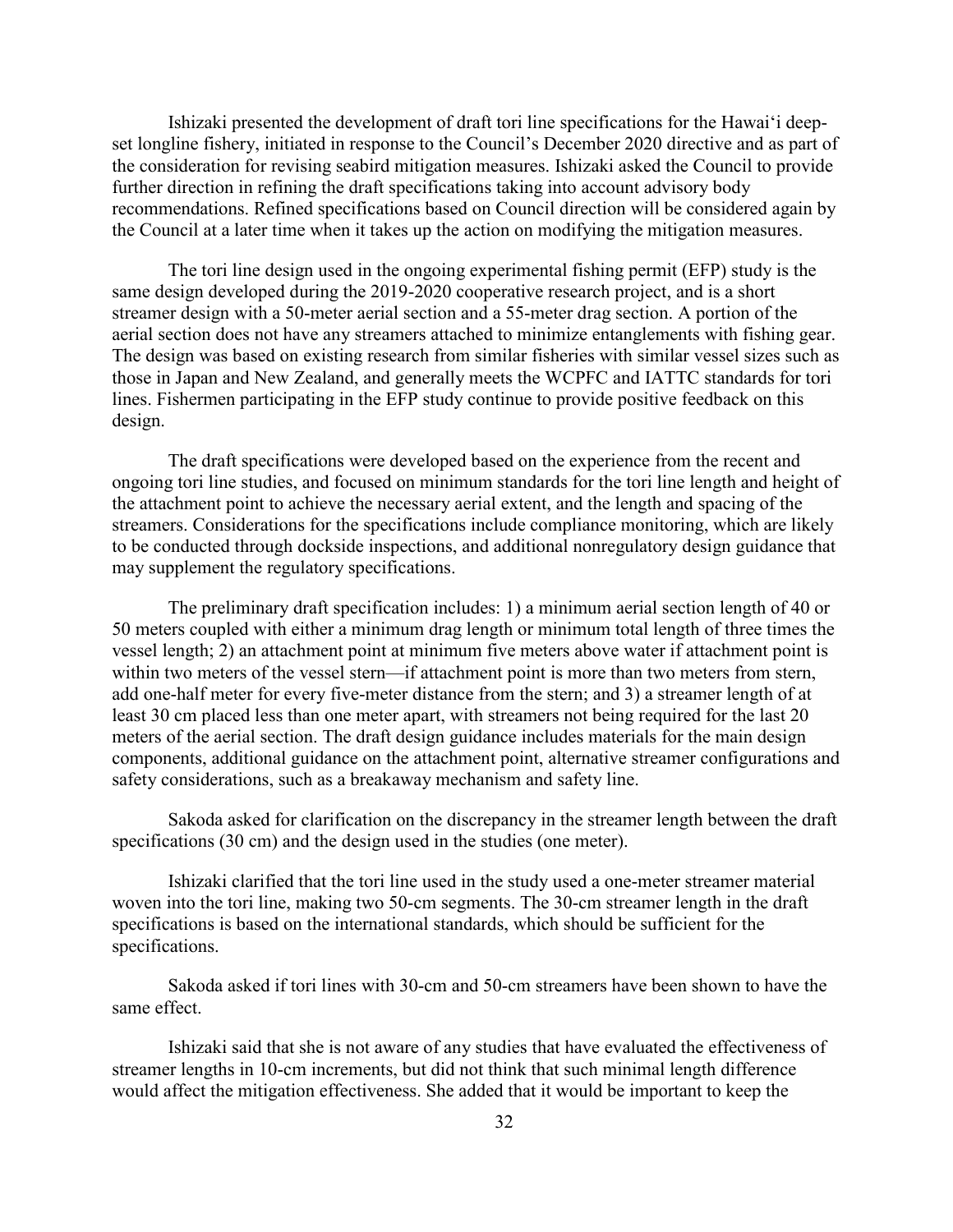Hawaiʻi fishery's standards consistent with those for the RFMOs so that the Hawaiʻi fishery is not being overregulated.

Rice asked if data from the study evaluating blue-dyed bait are available.

Ishizaki said that the results of the EFP study are expected at the September 2021 Council meeting.

### **B. SSC Working Group Issues Paper on Alternative Approaches to Reduce Impacts to False Killer Whales**

Lynch provided a report of the SSC working group, comprised of SSC members Lynch, Craig Severance, David Itano and Milani Chaloupka. The goal of the working group was to review the work of the False Killer Whale Take Reduction Team (FKWTRT) and to try to advance the work, acknowledging that there has been a lack of consensus within the process. The working group has developed a draft issues paper to assist the SSC with playing a more meaningful role in discussions about measures to reduce the take of false killer whales and the associated science. The draft paper is under review with the SSC members, following a presentation to them at their meeting the prior week. The working group plans to have a complete version of the paper ready for the Council at the September 2021 meeting.

The draft issues paper reviews existing methods to reduce interactions, including acoustic deterrents, move-on strategies, catch shielding gears, weak hook and reducing trailing gear and line cutting devices. The draft paper also reviews the available science on whether data exist to support the premise that the fishery is causing adverse impacts to false killer whales. The working group's preliminary conclusion thus far is that data are lacking.

Lynch summarized the draft recommendations under review by the SSC, which is expected to be presented at the September Council meeting in its final form. The recommendations included: 1) developing measures that recognize the level of impact of the fishery; 2) conducting post-release studies on false killer whales to assess the sublethal effects; 3) implementing decision-making tools, such as the Population Consequences of Disturbance, to address the data limitations and make better use of available data; 4) evaluating the applicability of the potential biological removal (PBR) concept to data limited species such as false killer whales; 5) having greater SSC involvement in the FKWTRT process; and 6) reporting anomalies in interactions in the SAFE report using a conformance-based monitoring approach.

Watamura thanked the working group for addressing many of the issues that he has frequently wondered why no one is addressing.

Tosatto also thanked the working group members and Lynch's leadership on the issue and efforts over the years, and said he looks forward to the report. He said he has been looking for opportunities on how the MMPA structure could be improved and updated. While MMPA has many benefits, it also has many unfortunate statutory requirements that NMFS has to follow but have not benefited from a hard look at the data available today. The PBR framework is mandatory under the MMPA, and an amendment is needed to provide greater management flexibility. He noted that some of the working group's draft recommendations are usable without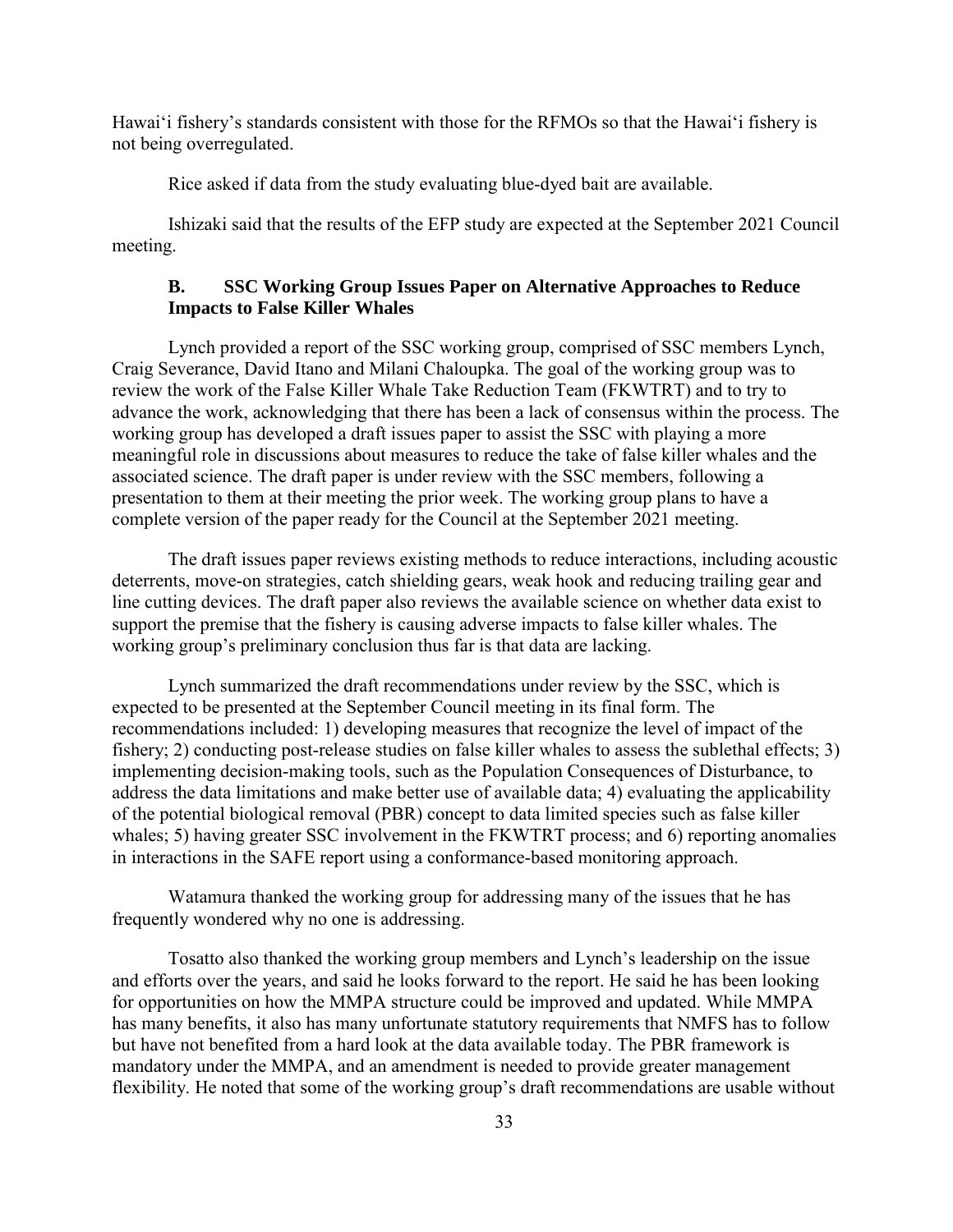an amendment to the MMPA. He said that the Council's conduit for these ideas is through its representation on the FKWTRT, and he committed his part in convening the FKWTRT to consider these issues to make the False Killer Whale Take Reduction Plan effective and meet the objectives of the MMPA, even if they are outdated.

Lynch said that part of his job as the SSC chair is to educate its members on the constraints of the law but also not stop there. If the law needs to be changed, it is the SSC's job as scientists to inform the policymakers, legislators, Congressmen and the president that changes are necessary, and to challenge things that do not make sense. Another part of the working group's effort is to put the information in one place to make it useful to guide the studies necessary to answer some of the questions. Many of the issues will benefit from collaboration with PIFSC and PIRO, as will be publishing the report in the literature.

Rice said he hopes all of the information will come together to will help address the issues surrounding false killer whales and the MMPA.

## **C. Integration of the Endangered Species Act Section 7 Under the Magnuson-Stevens Act**

Ishizaki provided an overview of the recent CCC discussion on the status of the 2015 NMFS Policy Directive on the Integration of ESA Section 7 with MSA Processes. The policy directive recognizes the unique role councils have in ESA consultations, and provides for a process to allow reviews of draft BiOps as well as draft reasonable and prudent measures (RPMs)/reasonable and prudent alternatives (RPAs) in advance of the draft BiOp. The Council has been requesting opportunities to review the draft BiOps and have received them, but not in advance of a public draft.

The eight RFMCs have utilized the policy directive to differing degrees. The CCC discussion highlighted continuing issues with the lack of communication and coordination from NMFS on fishery consultations. One council has had a more positive experience. The West Coast Regional Office typically initiates the request for the Pacific Fishery Management Council's assistance and coordinates before reinitiating consultations to develop mitigation measures ahead of time to proactively address the issues through the Council process, if necessary. The CCC recommended that NMFS work to strengthen the relationship with the councils on fishery consultations by updating the policy directive to improve the process and timing for council involvement in ESA consultations. Ishizaki noted that at the CCC meeting Rauch indicated interest in pursuing the recommendations with the councils.

Soliai asked if there has been a response from NMFS on the CCC recommendation.

Simonds said that the CCC is expecting one, and she has asked Rauch to provide a point of contact. She was happy that Rauch indicated he would look into ways that advance review of the draft BiOps and draft RPMs/RPAs could be provided to the Council. Rauch also suggested utilizing the Marine Fisheries Advisory Committee (MAFAC) to help address the recommendations, but MAFAC membership has changed since their initial involvement leading up to the development of the 2015 policy directive and it would be better for the CCC to work directly with NMFS.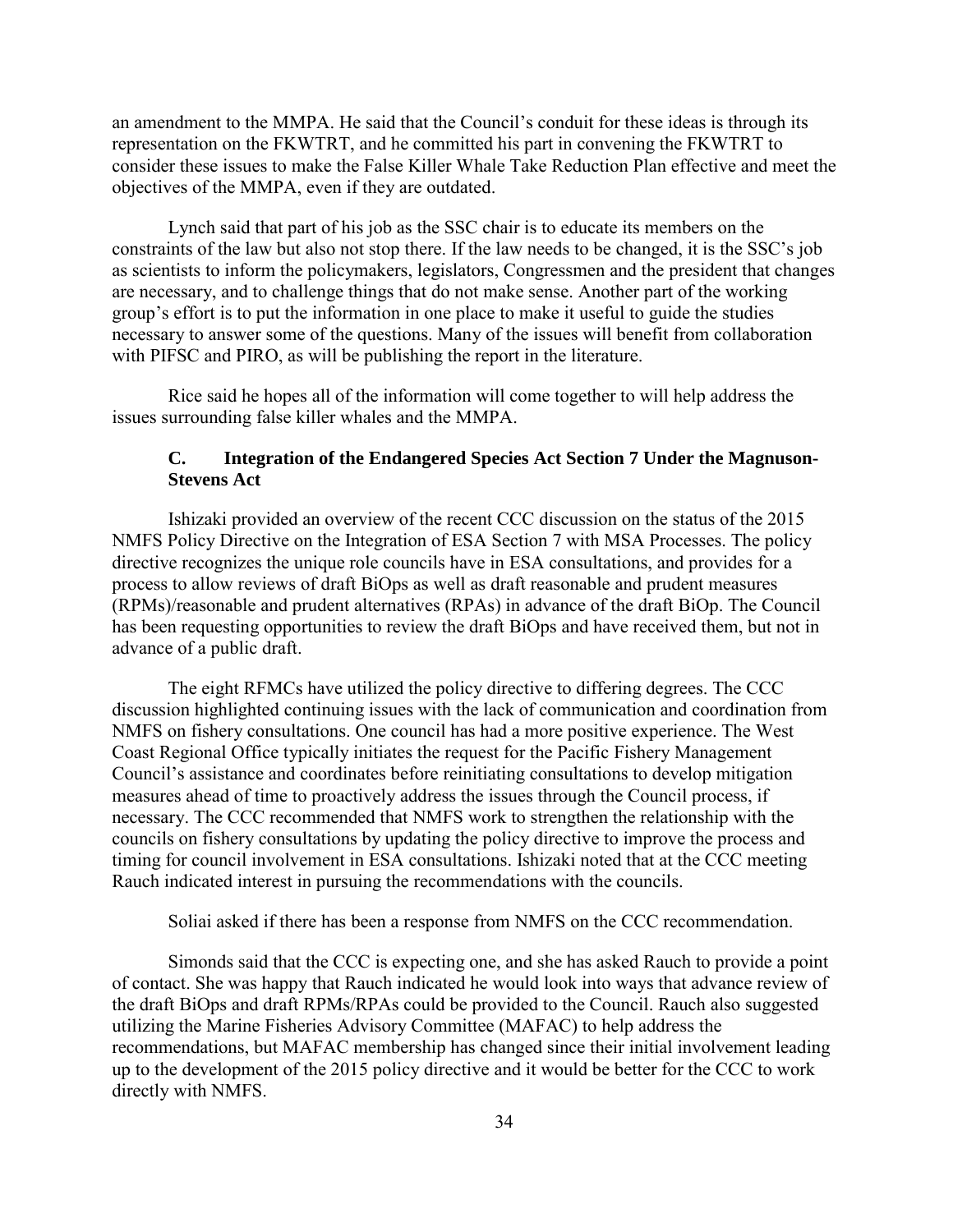Soliai agreed that working with NMFS is the right approach.

Watamura said that collaborative efforts with everyone lending their expertise are useful in all matters, and hoped that this effort continues along this path.

Tosatto said that while Rauch committed to reviewing the policy directive, there were some key issues that he raised that were missed. Specifically, Rauch made clear that the Council's special relationship is based on its special function in fisheries management, and that the councils have no special role in consultations, which reinforces the Council's connection being with the action agency. It is through the action agency that NMFS is inviting the Council in to integrate MSA and ESA. Tosatto also said that the relationship is with the voting members of the Council, not Council staff, and he advised the Council not to have high expectation on receiving drafts in advance of the public. He also said that he made an error during the shallowset consultation by breaking up pieces of the consultation document and provided it to the applicant and the Council, which was not consistent with the policy directive. The policy directive gives an opportunity to provide a draft BiOp, which would include draft RPMs, and the draft BiOp is the first opportunity for the Council to see the draft RPMs in writing and in the context of the analysis. The intent is for the action agency to work with the Council to consider the draft RPMs as the agency is going through the consultation. He urged the Council to work with the action agency, as he has been doing in recent months, to consider what RPMs are necessary to reduce impacts. Those measures may be needed in the development of RPAs if the consultation concludes with a jeopardy BiOp, or they may be used as RPMs.

Soliai said the CCC recommendation pertaining to Council staff receiving drafts should not hold up the Council receiving a draft BiOp in advance of the public.

Gourley asked if the Council chair could form a working group for specific BiOps and request early consultation for BiOps and draft RPMs.

Tosatto said the Council has different ways to operationalize its special role, and that can involve Council staff, but that needs to be directed through a Council decision, which may include forming a subcommittee or directing Council staff to review and provide input to the Council members. However, breaking up the BiOp and providing them in pieces would be contrary to the policy directive, as the intent is to present the justification for the RPMs in the rest of the BiOp. He reiterated that the Council has the opportunity to be involved through the action agency.

#### **D. Endangered Species Act Consultations for the Hawaiʻi Deep-Set Longline Fishery, American Samoa Longline Fishery and Bottomfish Fisheries**

Diana Kramer, PIRO Protected Resources Division, provided a brief update on the ESA consultations. Kramer presented the anticipated completion dates for the BiOps as follows: Hawaiʻi deep-set longline, January 2022 (anticipating new information on the transition from wire leader to monofilament); U.S. Pacific purse seine, August 2021; American Samoa longline, August 2021; and bottomfish, July 2021.

Soliai asked what is causing the delays for the BiOps.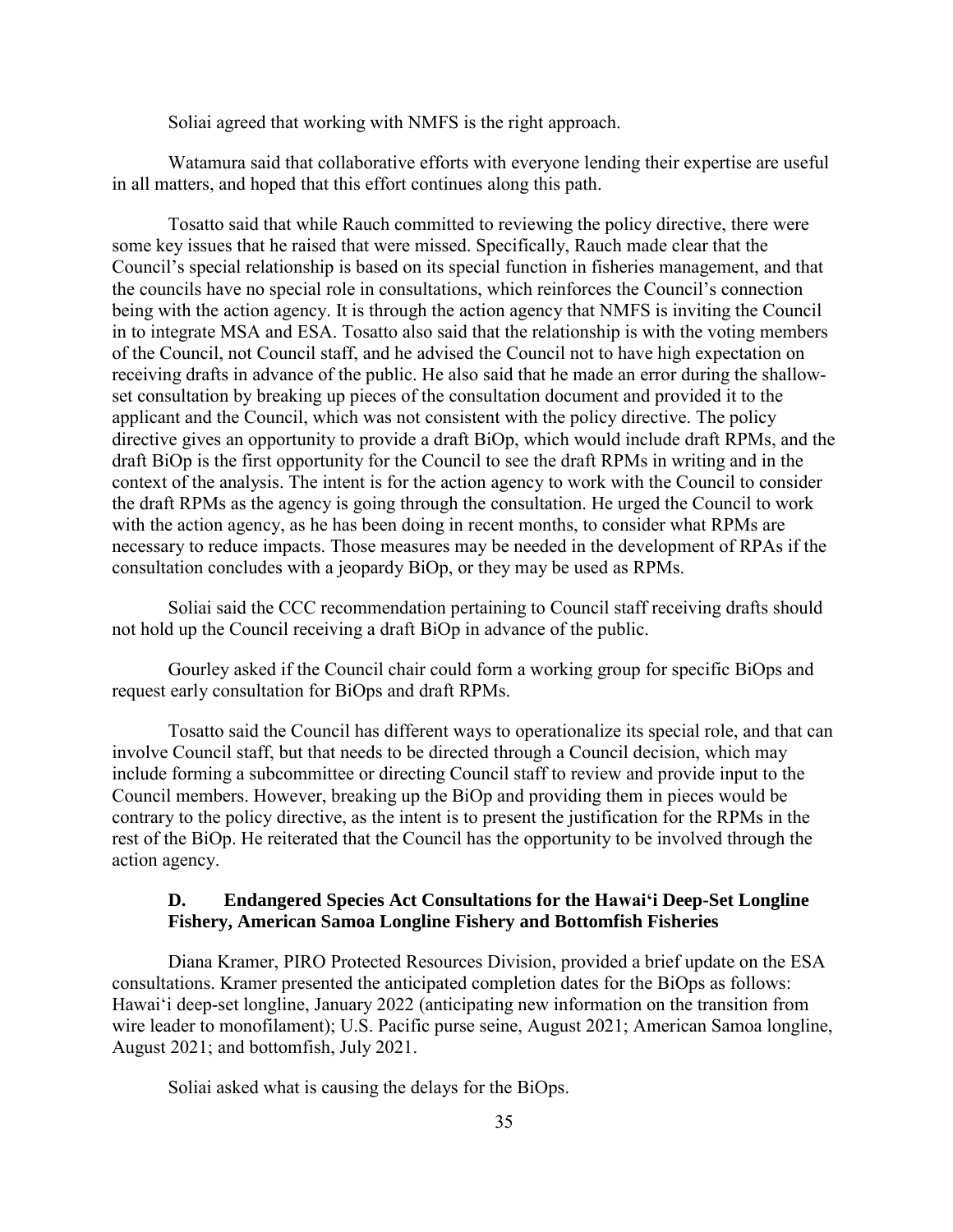Tosatto said that there are a variety of issues. The largest overarching factor is that these consultations are being conducted at the same time while having chronic staffing shortfalls combined with overtasking of consultation requirements. Consultations require a lot of work with only a few people with the expertise to do the work. For the deep-set longline consultation, there have been at least three occasions of awaiting new information, which the Council has been well informed and involved in some of the delays awaiting the new information. He said that technically, even updating the information restarts the consultation clock (of 135 days), and he does not want to argue over whether PIRO is statutorily still on a clock. He acknowledged that the BiOps are overdue. The delays in the deep-set longline fishery involved waiting for the turtle model that PIFSC chose to do, and the Council and the applicant wanted, as well as the change to monofilament leaders changing the nature of the fishery and updating the action. For the purseseine fishery, NMFS was sued in the middle of the process, which provided a draft BiOp review opportunity for the American Tunaboat Association, and is now addressing a series of comments. The nature of the action has also changed for the purse-seine fishery, as that fishery has changed since 2018 and the consultation needs to be conducted on what the fishery is expected to be in the future. The American Samoa longline consultation was initiated the latest, but the general staff and time limitations have led to slow progress. As many of these fisheries are alike in terms of the species affected, what is learned from one consultation analysis is being applied to the others. He said that the consultations are in the last stages, with a few individuals from PIRO and GCPI still pending reviews, but not necessarily being able to do two things at once. He will be prioritizing getting one done before moving to the next one.

Soliai said that the moving targets with the completion dates having moved over the last couple of years is a concern, and asked if the American Samoa longline and the bottomfish consultation completion dates are definite.

Tosatto said they are as definite as their estimates are, noting that they have draft BiOps that are in their final stages of review prior to making them available for review by the Council and the industry representatives in American Samoa. He said he is working on fine-tuning the timing for when the draft BiOp will be provided, and he did not have those exact dates. He reiterated that the purse seine draft BiOp was already reviewed by the American Tunaboat Association, and staff is working to finalize the draft to start the final reviews. He said that only an estimated timing at the month level can be provided, but those days may change, as the reviews will take as long as they need to get it right.

Simonds said that the ESA statutory requirement is 135 days for the consultations. If the Hawaiʻi deep-set longline BiOp is completed Jan. 1, 2021, that would be 1,187 days from the initiated date. She asked why Tosatto has not asked NMFS headquarters to help with the consultations if there is a staff shortage. She expressed her disappointment, noting that there are only three main fisheries to manage in the region, and that the Council has offered to help. If staff shortage is the bottom line issue, it is not anyone else's fault, and PIFSC should not be blamed for the delays. Simonds said that the delays point to a management flaw, because the longer the consultations take, the longer it takes for any necessary management measures to be implemented to reduce the interactions with the species of concern. She offered to reach out to headquarters to help fill the staff shortage.

# **E. Endangered Species Act and Marine Mammal Protection Act Updates**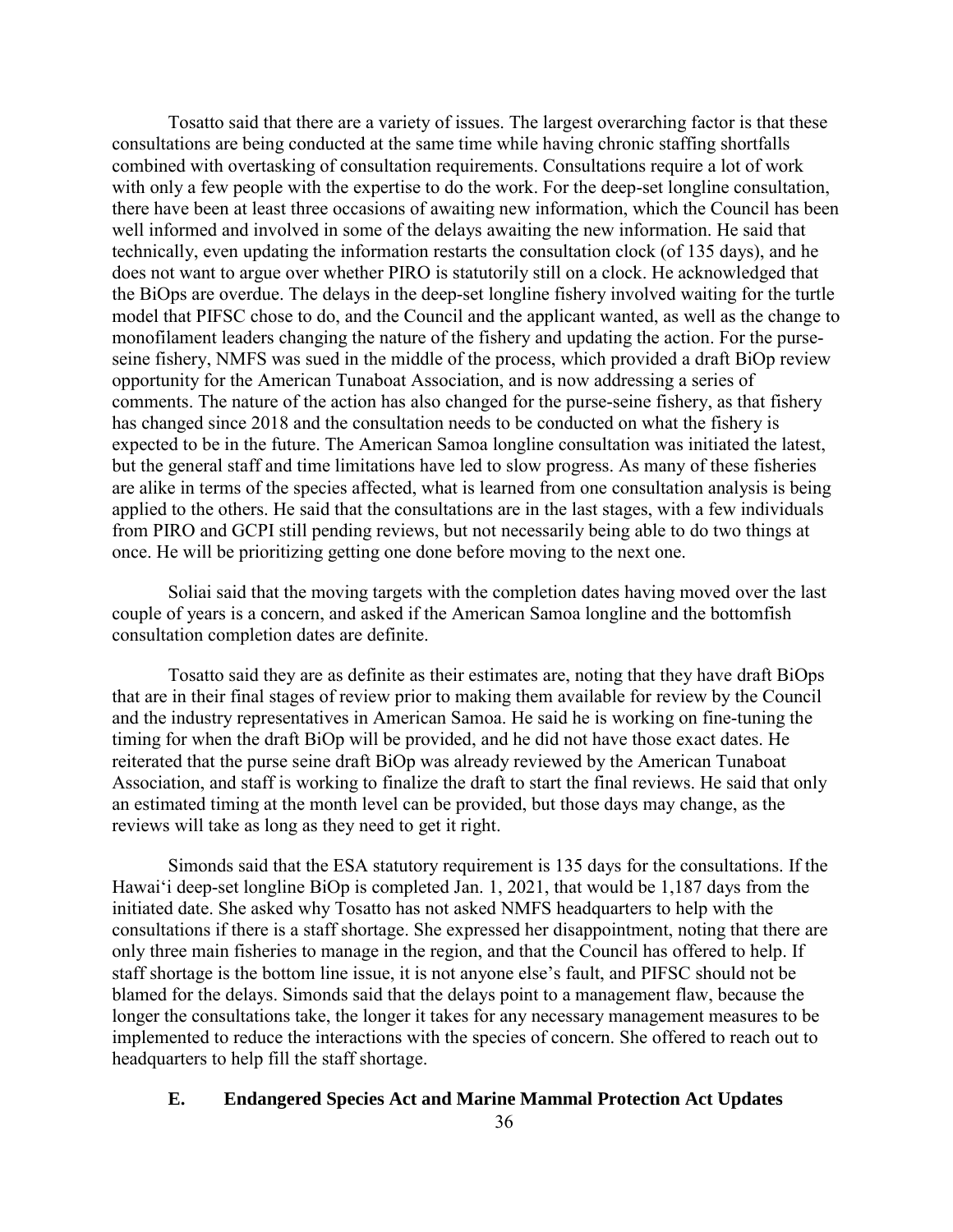Kramer presented on other ESA and MMPA updates. She provided an overview of the recovery planning workshop for the 15 ESA-listed Indo-Pacific corals convened in May 2021 through a series of four virtual sessions. The workshop goal was to connect stakeholders and experts to harness their collective expertise to inform the development of an effective and practical coral recovery plan. Sixty experts participated. Workshop topics included identifying: approaches to help address the challenges in coral recovery planning and implementation, such as options for identifying management units; recovery criteria that need to be met to delist the coral species; and recovery actions to reduce the threats to the listed corals, and prioritization of recovery actions to ensure actions are implemented in an order that is most effective for achieving recovery.

NMFS published a positive 90-day finding April 15, 2021, on a petition from Defenders of Wildlife to list the shortfin mako shark as threatened or endangered under the ESA. NMFS has subsequently initiated a status review to determine whether listing is warranted. Public comment to solicit scientific and commercial information regarding the species was closed June 14, 2021. Kramer provided a brief overview of the ESA listing petition response process.

NMFS published a final rule April 21, 2021, designating critical habitat for three listed distinct population segments (DPSs) of humpback whales. No critical habitat has been designated in in the Pacific Islands Region.

NMFS received \$1 million from the fiscal year 2021 federal appropriations bill to study interactions between the U.S. fishing fleet and false killer whales in the Western Pacific Region. Selected projects under this funding included the following: 1) acoustic monitoring of the longline fleet to identify and mitigate potential acoustic cues leading to false killer whale depredation; 2) telemetry deployments on pelagic false killer whales to examine interaction rates and response to longline vessels; 3) analysis and reporting of hook corrosion rates and breaking strength; 4) development and testing of a camera system to document how a whale is hooked; 5) development and assessment of tools for safer handling of hooked or entangled whales; and 6) EM to examine rates of empty hooks per longline set.

NMFS initiated a false killer whale "weak" hook study to compare 4.5 mm and 4.2 mm hooks in March 2021, and approximately 75% of the target trips have been completed or are underway. The study is projected to be completed by around July 15, 2021, with a draft report due at the end of August 2021. Kramer reported that seven confirmed false killer whale interactions were observed from Jan. 1, 2021, to present in the Hawaiʻi deep-set longline fishery— three of which occurred inside the U.S. EEZ and were determined to be mortalities or serious injuries. The current Southern Exclusion Zone trigger under the False Killer Whale Take Reduction Plan is four observed mortalities or serious injuries inside the EEZ.

Gourley asked if John Veron, a word renowned coral expert, was invited to the recovery workshop.

Kramer said she was not sure, but said that the workshop was attended by a number of participants and the organizers made an extensive effort to invite as many experts as possible.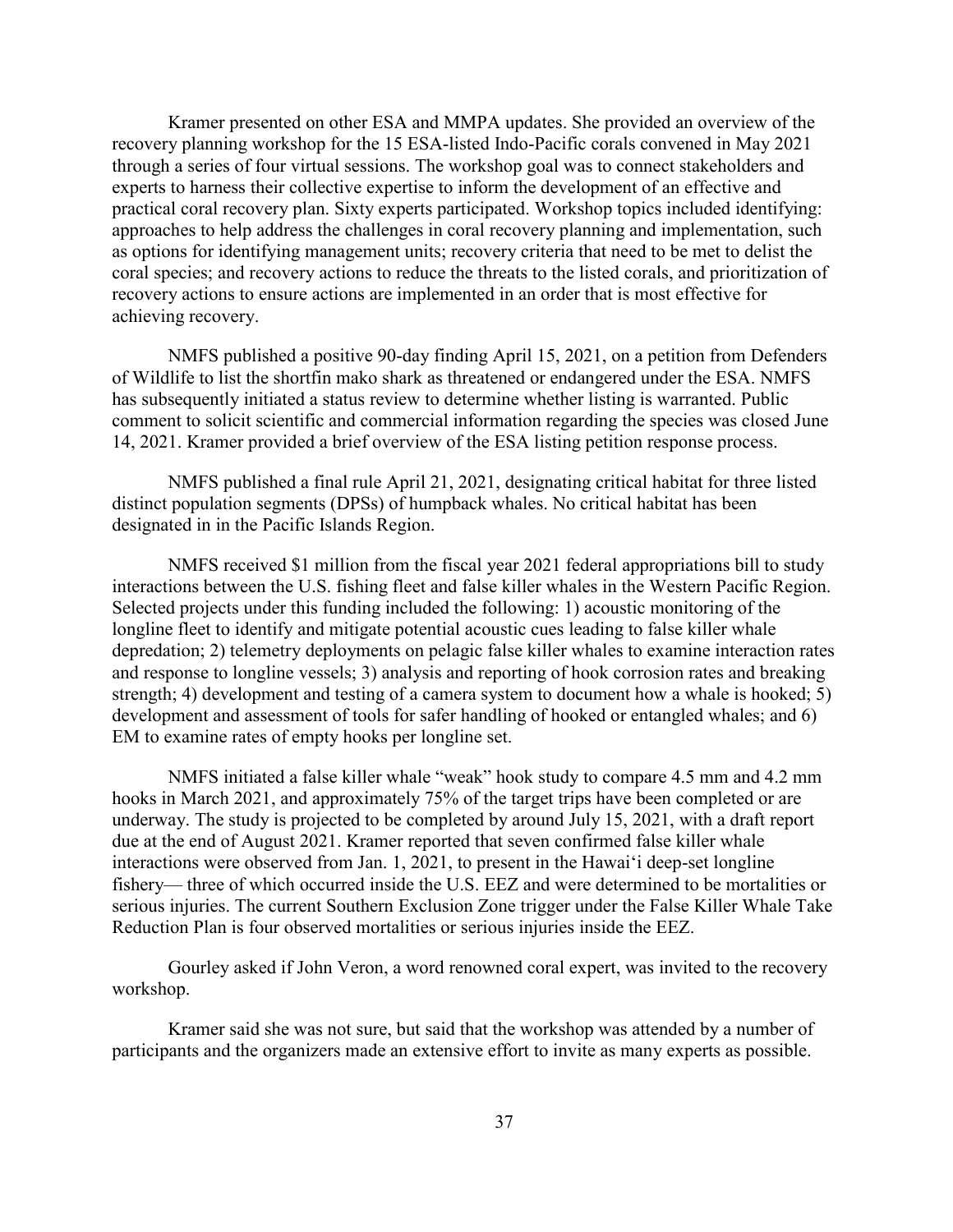Gourley said that he was curious if Veron was invited to the workshop, because NMFS did not contact the expert for the coral critical habitat issue. He asked how the U.S. would recover threatened coral species when U.S. waters in the Mariana Archipelago and American Samoa represent approximately 1% of the range.

Kramer said that the question was discussed in multiple workshop sessions, but did not elaborate on the details, given that the workshop summary report was still in preparation and had not yet been shared with the participants for their review.

Gourley asked if the draft workshop report could be provided to the Council prior to publication on the NMFS website.

Tosatto said no, because the Council, while it is a key constituent, is not the responsible manger of the listed corals. He said that it would only be fair to other constituents like the state and territories to make it available equally and evenly. Regarding Gourley's question about the small proportion of the listed corals' range being in U.S. waters, Tosatto said that the characteristic is not unique to corals, and few marine species that NMFS conserves as a threatened or endangered species occur solely within the U.S. jurisdiction. NMFS nonetheless has an obligation under the ESA to develop recovery plans and pursue recovery of the species. The range issue adds complexity to the impact of the recovery actions, including engaging internationally with partners where recovery actions can benefit the species.

Gourley said that it seems like a waste of energy for the U.S. to develop a recovery plan when it only has control over 1%, and that energy could be used toward completing the BiOps. He expressed his concern that splitting species up into DPSs and getting into the smaller details give NMFS more opportunity to claim them as threatened or endangered.

Muña-Brecht asked what the status review or peer review during the petition response process entails.

Kramer said that a status review considers the best available scientific and commercial data, and covers species information and evaluates the ESA risk factors.

Tosatto said that NMFS may put the status review through a peer-review process, although the peer review is not statutorily required.

Muña-Brecht asked if the status review requires updating the BSIA, recognizing that the information is sometimes decades old.

Tosatto said that even if the BSIA is decades old, that would still be considered the best available. The obligation is not necessarily to generate new science, but to use the best available. For new information, such as the evolving scientific studies on corals, a draft status review can be updated before it is finalized to reflect the latest studies, if those are significant enough to change the outcome of an issue. For the coral critical habitat, NMFS will consider any new information before a final decision is made.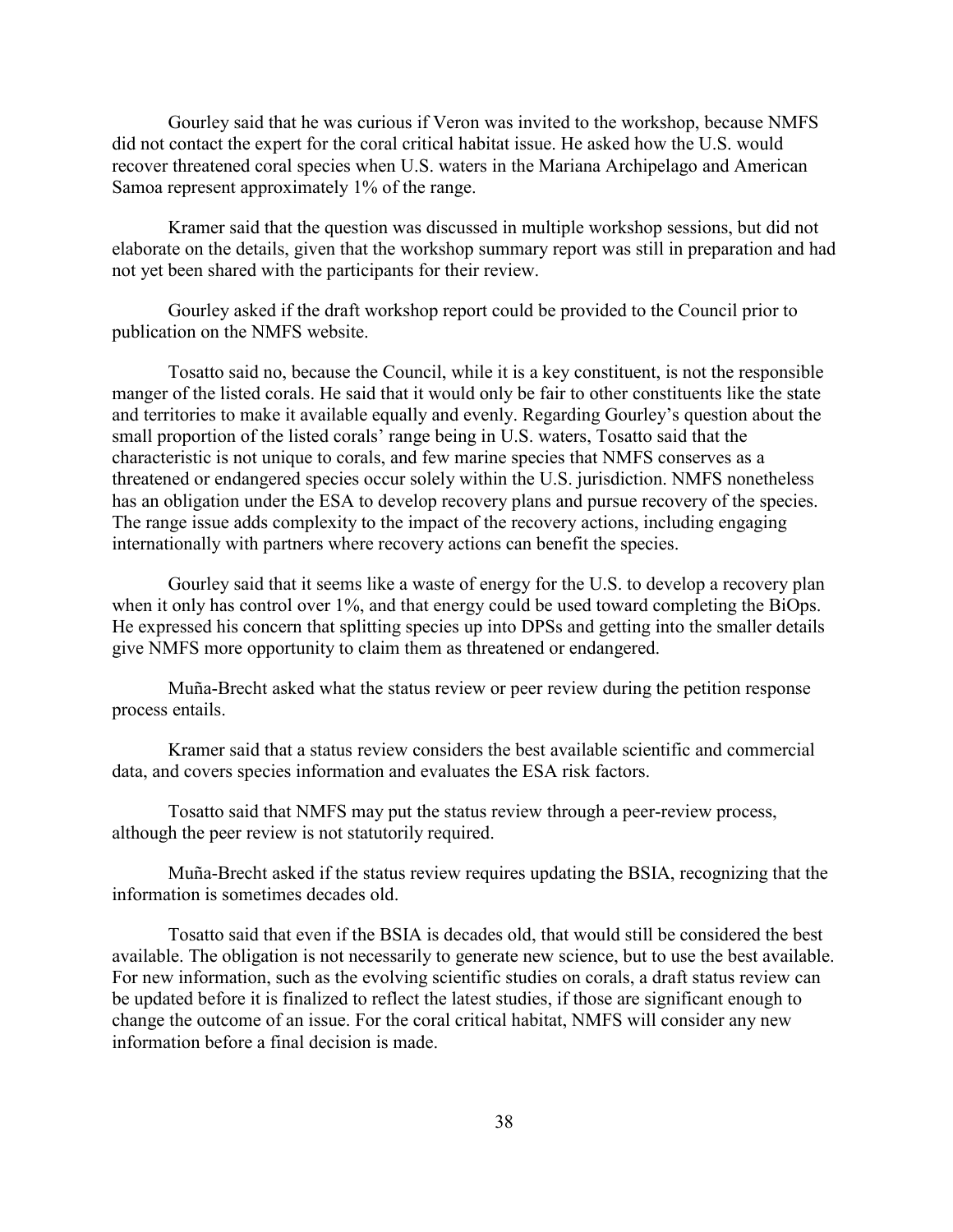Gourley agreed, and said that NMFS should not designate the critical habitat until all of the information is available. The coral status review report is underway, but it is expected to be completed after the coral critical habitat is finalized.

Tosatto said that the two documents have different purposes; one to identify habitat features that are essential, and the other an overall status review. Until NMFS designates critical habitat, the status of that habitat cannot be evaluated.

Gourley said that any management decision, such as a critical habitat designation, should have all the information available before the final decision, especially if there are ongoing research projects.

Muña-Brecht asked if it is possible to review the documents from the petition process for a species that has been listed.

Tosatto said yes, that they would be part of the record made available when a listing decision is made.

Muña-Brecht asked if a slide on the process for delisting a species could be provided.

Tosatto said that the delisting criteria are developed by a recovery team and included in the recovery plan, and when those criteria are determined to be met, NMFS would consider delisting. He said a slide on the process could be provided if necessary.

Muña-Brecht asked if that information would be included in the recovery workshop report.

Tosatto said that the workshop likely has not gotten to the point of considering the delisting criteria, but the criteria are part of the recovery planning process, and that will be described in the recovery plan. He said that the recovery planning process is evolutionary, and the plans should be addressed periodically to ensure the BSIA is incorporated in the decisionmaking, including when the species may be prepared to delist.

Kramer said that NMFS can also be petitioned to delist a species, in which case the process is the same as the listing petition response.

Watamura echoed Gourley's comments regarding the energy and effort directed toward the 1% when the main impacts are occurring outside of the U.S. He said that the top threat for corals is global warming, followed by ocean acidification, pollution and fishing. In Hawaiʻi and in U.S. waters, coral depletion is not being caused by fishing. He said that resources should be redirected to efforts that can make meaningful changes. Regarding false killer whales, Watamura asked if the PBR includes the insular false killer whale population, or if it is considered as a whole.

Tosatto said that PBR is an MMPA concept, and false killer whales are protected broadly by the MMPA. The insular population is a DPS that is listed under the ESA, which receives extra protection. In general the PBR requirement and MMPA obligations apply to marine mammal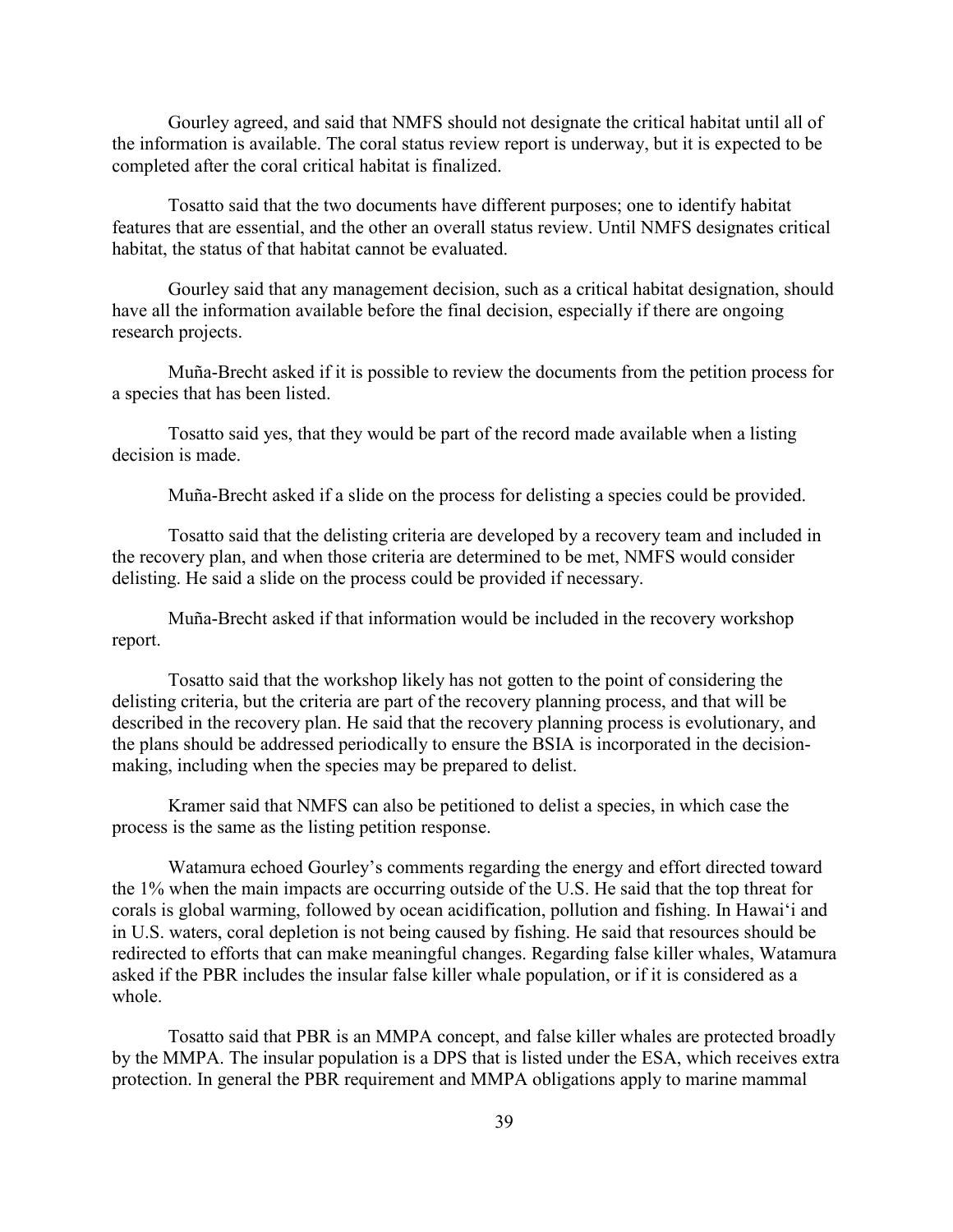stocks in the U.S. EEZ, which is further complicated by the understanding that pelagic false killer whales occur inside and outside of the EEZ. Additionally, under the MSA, the Council has a requirement to minimize bycatch wherever the fishery exists, adding another layer of relevance for a false killer whale population. Regarding corals, Tosatto reiterated that the ESA is a statute that has extraterritorial responsibilities on NMFS, and it compels NMFS to participate in international management and structures. He acknowledged that the problems for corals are global and that some problems, such as fishing, may be worse elsewhere, but listing decisions are based on the extinction risk. NMFS is prioritizing resources based on those with critical conservation issues, have litigation risks or have priorities by the administrations.

Rice asked if the \$1 million funding was provided to private contractors.

Tosatto said that federal contracting rules are followed for any contract or grant that NMFS issues to any organization, and NMFS looks for its contracts or grants to produce reliable and reputable science with integrity. He said he would need to look for the list for who was funded for each project, but noted that some of the funded projects are led by PIFSC, in conjunction with the cooperative institute at the University of Hawaiʻi.

### Rice said a list of the funded entities, as well as any additional projects that could be funded out of the \$1 million, would be useful for the next Council meeting.

Simonds asked Tosatto to provide information on a contract to develop a coral tool from several years ago, which was in the amount of approximately \$500,000.

Tosatto said that it was not \$500,000, but it was a series of efforts over a number of years to develop a tool that would be used by the regulatory agencies such as the DOD and Army Corps of Engineers. The tool would be used when projects are occurring in the coral reef environment to meet ESA, EFH and Clean Water Act requirements, and describe how project areas should be assessed in terms of impacts, and how those impacts could be prevented, minimized, mitigated or compensated. While the tool was envisioned as a multi-agency collaborative tool, NMFS has been doing a lot of the development work. The tool is near completion and will be vetted by the other agencies, after which it will be fine-tuned for adoption in the region. Tosatto said that PIRO could provide the Council with a more thorough update on the coral tool at the September 2021 Council meeting.

Simonds said that her understanding was that the contract was with Craig Johnson.

Tosatto said that Johnson was key to integrating the assessment and assessing listed coral impacts under the ESA, and how to merge the ESA aspect with the other requirements, such as EFH and the Clean Water Act.

Simonds asked Council members to consider whether the coral issue should be included in the letter to the president about the EO on underserved communities.

## **F. Coral Critical Habitat Working Group Update**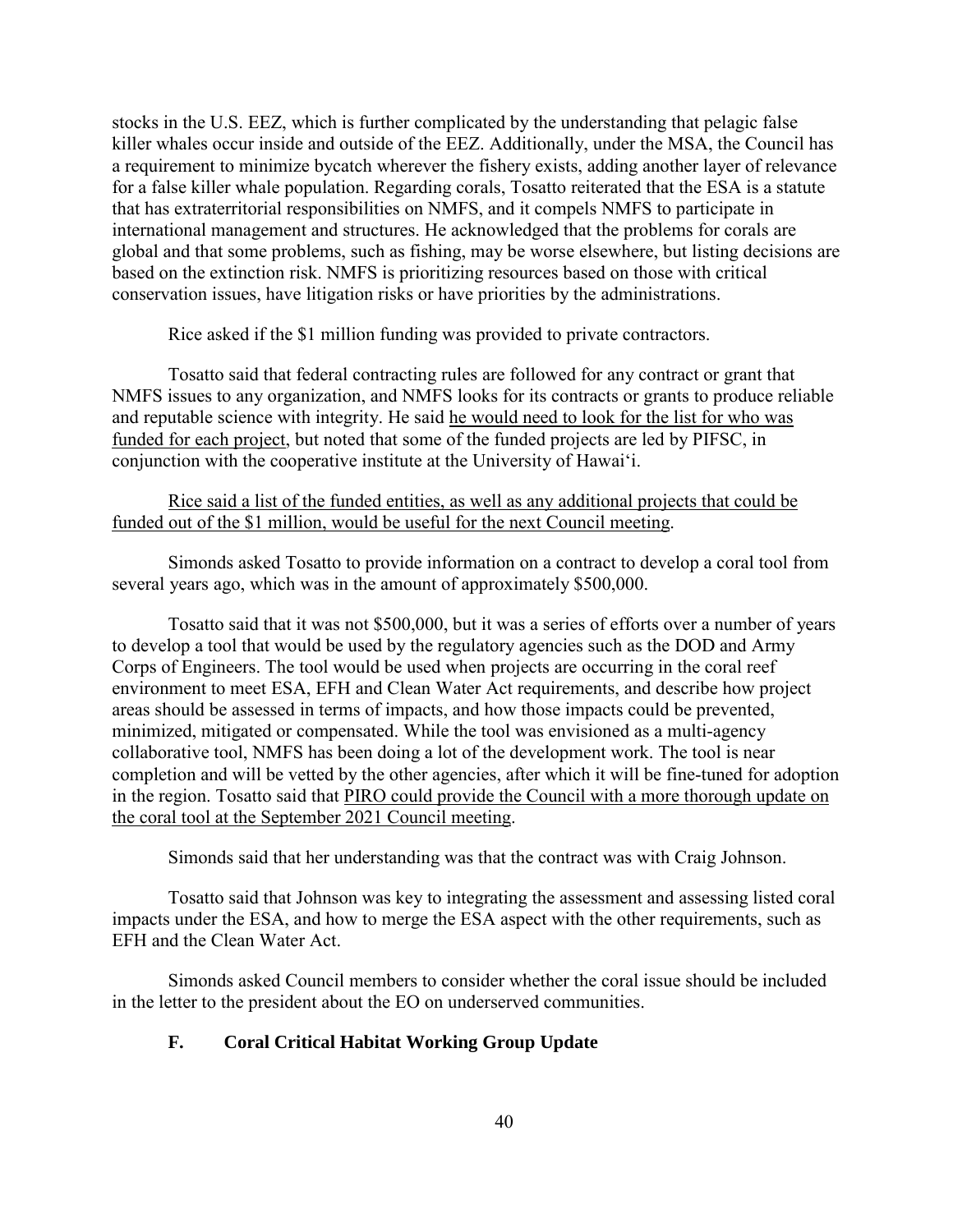Gourley provided a report of the ad hoc Coral Critical Habitat Working Group comprised of Soliai, Muña-Brecht, Tenorio and himself, and the responses to the proposed rule from the governments of American Samoa, Guam and the CNMI. The comment period for the proposed rule ended May 26, 2021, after being extended in response to requests from the Council, governor and head of the resource agency from each area. NMFS received 64 public comments. NMFS conducted two public hearings in January 2021, also in response to requests. Local newspapers ran stories on the issue, including *Pacific Daily News*, *Marianas Variety*, *Samoa News*, *Honolulu Civil Beat* and *Saving Seafood*, highlighting the concerns from the affected communities about the potential impacts of critical habitat designation. The head of the resource agency from each area additionally requested a meeting with NMFS headquarters to ask NMFS to reconsider the prudence of determining whether the coral critical habitat is needed, or to postpone the designation until the status report and recovery plan are completed. In response, NMFS extended the comment period through May, and indicated their staff would work directly with the resource agencies. However, NMFS still has not made any contact to date. NMFS also indicated that it cannot delay the critical habitat action due to time constraints under the ESA.

The letters from the Council, American Samoa, Guam and the CNMI highlighted common themes, including the lack of courtesy consultation with local resource agencies, the lack of BSIA used in determining critical habitat, redundancy of critical habitat with existing local regulations and poorly drawn maps. Guam DOAG requested shape file maps of the critical habitat, but did not receive them. The CNMI and Guam Coastal Zone Management Program managers rejected the negative federal consistency determination that was submitted by NMFS for the proposed critical habitat, and NMFS has not yet responded to date. The governors suggested convening a workshop with American Samoa, Guam and CNMI resource agencies to address the issues. The resource agencies provided revised maps and technical information to help identify areas that should be exempted from the designation. The regional legislatures also passed resolutions requesting a delay in the designation.

The Council's comment letter included a review of NMFS' critical habitat information by Veron, a world-renowned coral taxonomist and ecologist. NMFS did not contact Veron in developing the critical habitat. Veron's review indicates that the information report does not support the proposed designation of critical habitat for the seven coral species considered, and the report omits critical scientific information about these species. Veron also found that the information report fails to provide a global context, and does not consider the range-wide distribution of the species. The U.S. territories considered for designation have a minor global importance for the seven species' conservation and recovery, and six of the seven species are considered to be least concern in terms of conservation status. Veron also indicated that the proposed designations are overly broad because large areas of the ocean around the reef areas are not essential for the conservation or recovery of the species, and that habitat delineation should be based on maps that have been verified on the ground for accuracy of reef areas.

Gourley said that the coral critical habitat rollout was disappointing at best, and alienated the affected island communities with mistrust and highlighted the federal agency's top-down approach on the underserved communities. He added that the process is undermining the credibility of critical habitat as a tool under the ESA, and hoped that the process is improved for the pending green sea turtle critical habitat.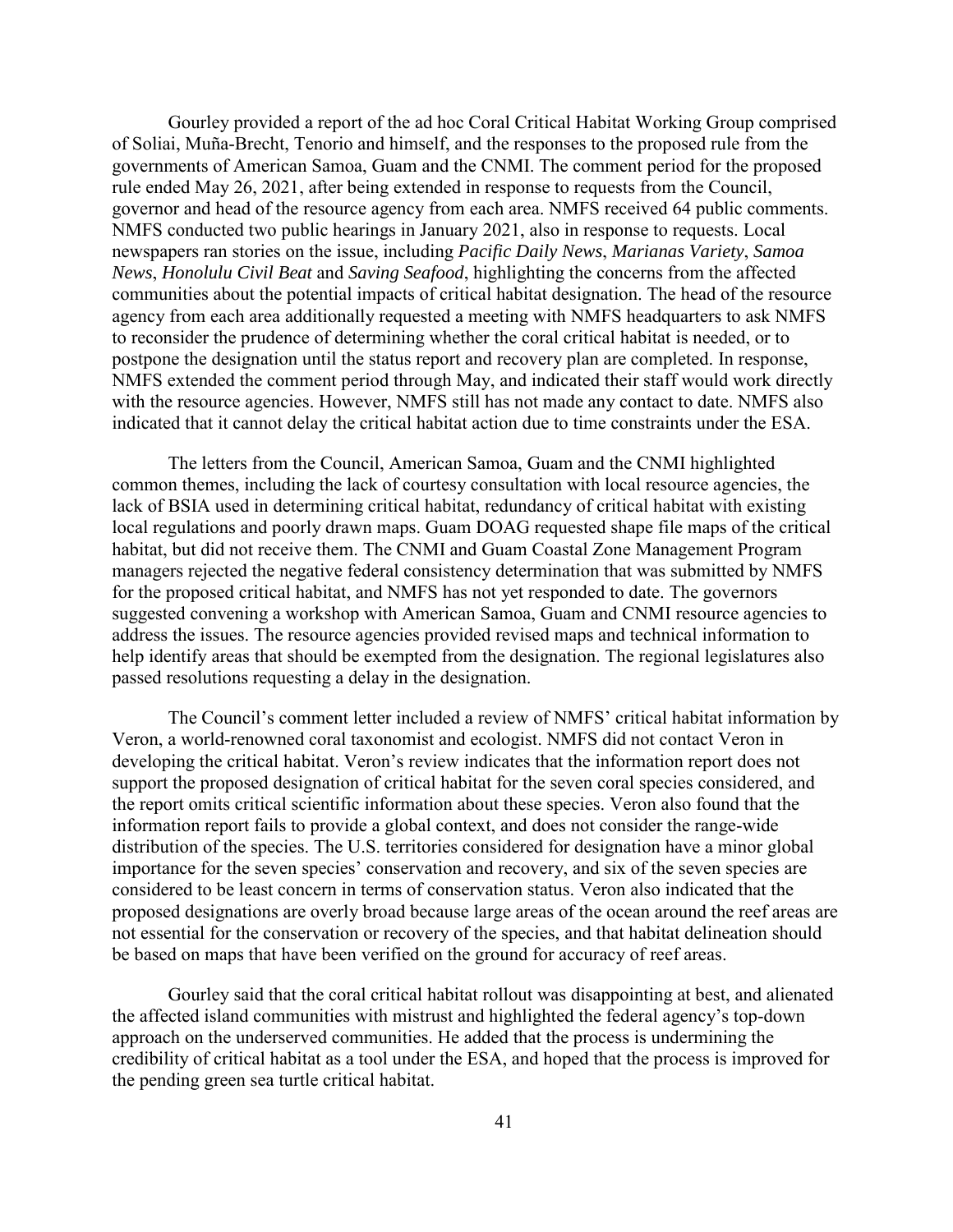Tosatto said that Veron is one of many coral experts in the world whose information were used in the development of the critical habitat proposal, but not contacted in person as that would not have been necessary or useful in the process. He acknowledged receiving the territories' comments and said that NMFS will be considering them. He was baffled by Veron and others actually reading the proposed rule, as he was certain that they are not experts in the obligations of the ESA in the way that NMFS is. He said that the working group could use a refresher on the requirements and obligations under the ESA as it appeared that the sense of what NMFS needs to do in considering critical habitat is not coming across clearly.

Soliai said that consultation with the local agencies is a necessity for these issues, noting that American Samoa holds more recent datasets that were not taken into consideration. He hoped that information could still be considered.

Muña-Brecht said that while Veron may be one of many international experts, local experts were also not consulted, with the exception of one scientist who provided information for the initial ESA listing process, indicating that he saw some of the corals but species identification was uncertain. NOAA used maps from 2004, but more recent and ground-truthed benthic habitat maps funded by NOAA are available. She said that the local agencies should have been consulted.

Soliai read a quote from the American Samoa governor's letter; "Although I support conservation efforts, I do not support additional federal regulations for coral critical habitat when these protections are covered under the local statute."

## **G. Advisory Group Report and Recommendations**

## **1. Advisory Panel**

Clay Tam, AP chair, presented the AP report and recommendation.

*Regarding the draft tori line specification,* the Hawaiʻi AP supported the preliminary draft tori line specifications, with the length to be specified as a 50-meter aerial length and a total length of three times the vessel length.

## **2. Fishing Industry Advisory Committee**

There were no FIAC recommendations.

## **3. Non-Commercial Fishing Advisory Committee**

There were no NCFAC recommendations.

## **4. Scientific and Statistical Committee**

Lynch presented the SSC report and recommendation.

*Regarding ESA and MMPA updates,* the SSC requested that the committee be provided with an opportunity to provide advanced input on projects under future funding opportunities for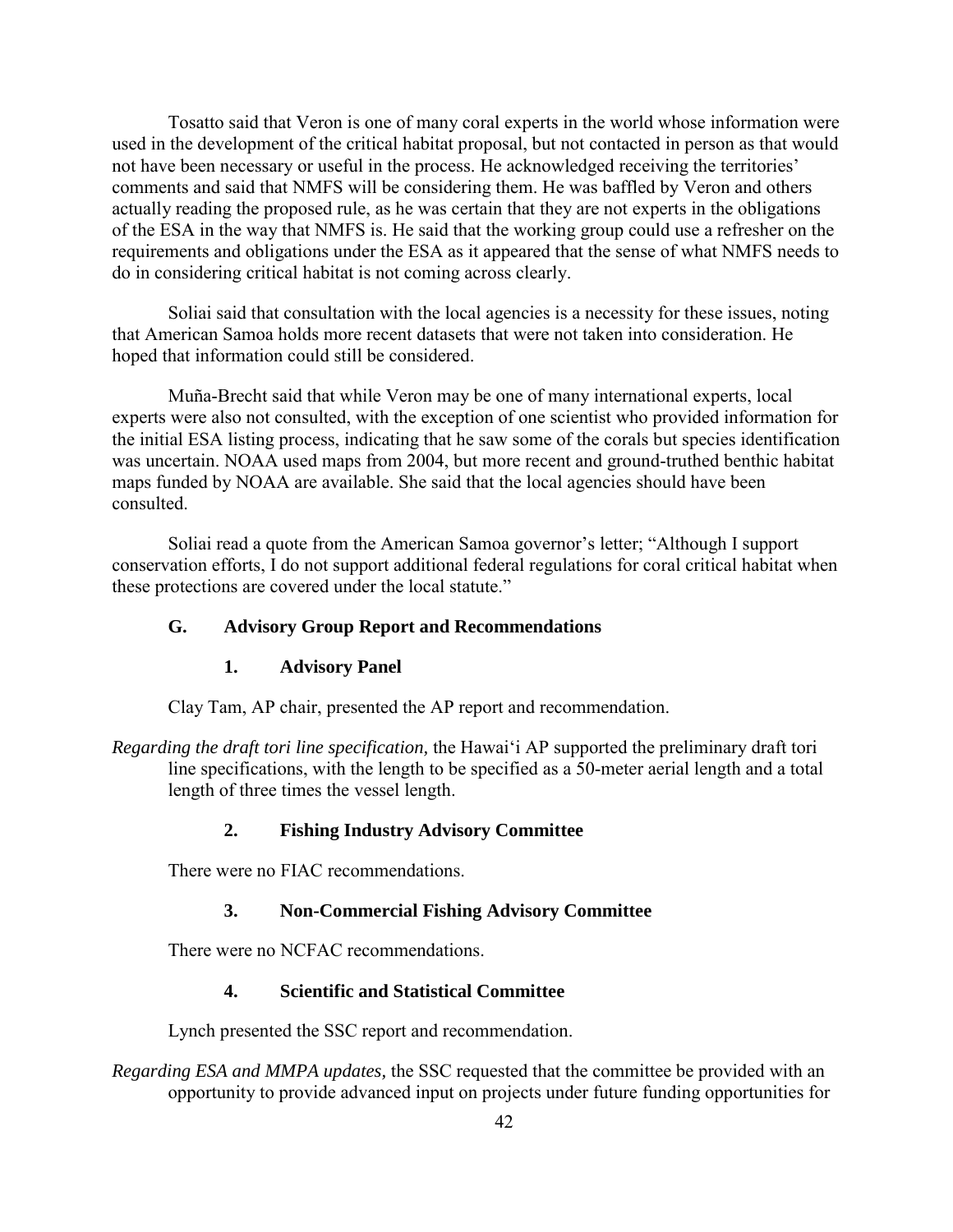false killer whale research. The SSC further requested that NMFS provide a presentation on the results of the weak hook study at the September 2021 meeting.

# **H. Public Comment**

There were no public comments.

# **I. Council Discussion and Action**

*Regarding draft tori line specifications for the Hawaiʻi deep-set longline fishery, the Council* **concurred with the approach of focusing the regulatory requirements on tori line length, attachment point height and streamer design, and having additional design and safety recommendations as nonregulatory guidelines. The Council directed staff to refine the draft specifications and nonregulatory design guidance for inclusion in the Council action to revise seabird mitigation measures at a future meeting.**

# *Moved by Rice; seconded by Dunham. Motion passed.*

# *Regarding the proposed coral critical habitat designation, the Council* **directed staff to address the critical habitat issues in the letter to the Biden Administration regarding EO 13985.**

Tosatto asked staff to make sure that the comments on this issue are informed as best as possible by a good understanding of NMFS' obligations under the ESA. He acknowledged that addressing the many issues under the EO in the underserved region is important.

Simonds said that the staff will draft a letter.

# *Moved by Rice; seconded by Dunham. Motion passed.*

# *Regarding false killer whales, the Council* **requested NMFS PIRO to provide a presentation on the weak hook study results at the September SSC and Council meetings.**

# **The Council requested NMFS PIRO to provide an opportunity to the SSC and Council to provide advanced input on projects under future funding opportunities for false killer whale research.**

Tosatto clarified for the record that the recommendation involves studies that PIFSC is participating in and that research by nature is under PIFSC's purview, so it would be involved in addressing these recommendations.

*Moved by Rice; seconded by Dunham. Motion passed.*

# **IX. American Samoa Archipelago**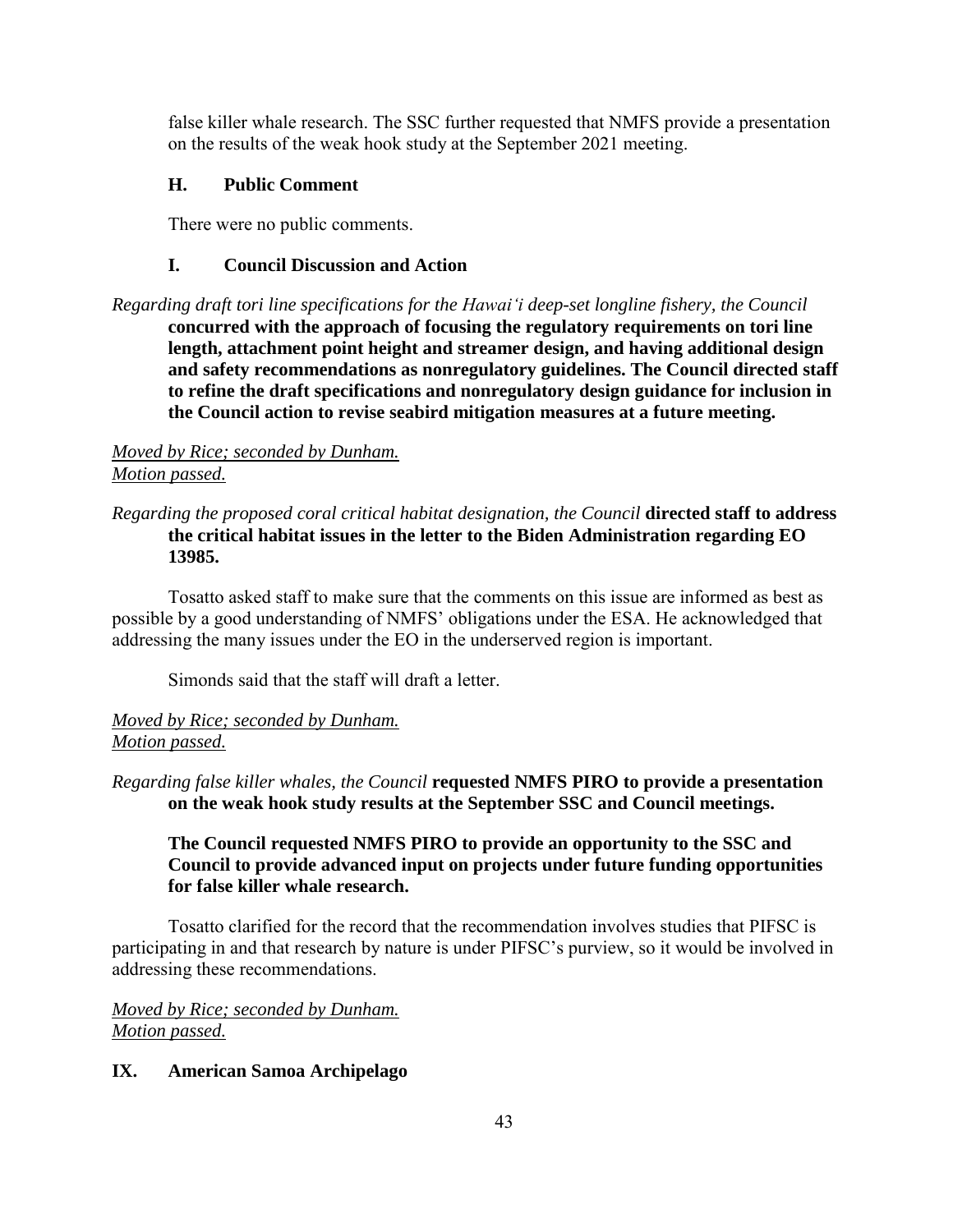#### **A. Motu Lipoti**

Dunham provided an update on island fisheries in the Territory of American Samoa. Alia fishermen caught large amounts of yellowfin, wahoo and skipjack tuna. Fishermen experienced good weather and calm waters in April and May, with bad weather in June. According to Dunham, one commercial alia was bottom fishing, one alia used longlining and another alia used trolling gears for yellowfin and skipjack. Fishermen still had issues with shark depredation.

The longline fleet has experienced a worker shortage since the beginning of 2021. Dunham said that longline owners hired foreign nationals to work on their vessels due to crew members not showing up for work. Some vessels experienced a slowdown in repairs due to COVID-19 causing a delay in shipping and fewer cargo flights.

The StarKist Samoa facility has had a shortage of workers since the last Council meeting in March 2021. The American Samoa government allowed foreigners with expired immigration documents to get their documents renewed on the condition that they would work for StarKist Samoa. The government also issued entry permits for workers from Samoa to fill the labor shortage. StarKist operated at a 60% workforce after the release of the third Economic Impact Payment from the American Rescue Plan Act of 2021.

The Catchit Logit Flag Day Fishing Tournament was hosted by the Pago Pago Game Fishing Association and DMWR as part of the territory's holiday celebration. The tournament, held April 15-16, 2021, was the first of its kind in recent years. Captains and anglers were trained to use the Catchit Logit app prior to the tournament. Nineteen boats were registered, and nearly 100 anglers participated, mostly catching wahoo, yellowfin tuna and masi masi.

The Alia Vessel Upgrade Project was funded through the SFF to upgrade the current alia design and introduce technology to improve catchability. This has been identified as a priority by the local government, the American Samoa Alia Fishing Association and as part of the American Samoa MCP. The project would provide large insulated coolers and weather-proof electronics to improve their operating efficacy, safety-at-sea and chances of catching fish. DMWR has developed a vessel criteria and application that will soon be available to the public.

Soliai said the cannery was operating at one-third of their staffing level and the American Samoa government was supporting with recruiting workers from Samoa to fill staff vacancies.

Simonds asked why the cannery was not hiring the same people that were employed from Samoa before the COVID-19 outbreak.

Soliai said cannery employees are predominantly from the Independent State of Samoa, and those that were hired before the COVID-19 outbreak are still in American Samoa. Some cannery workers have not reported to work because of the economic stimulus payments and other social programs.

Simonds asked if the Ronald Reagan Marine Slipway facility is operating since there are reports of vessel repair delays, preventing boat owners from going out to fish.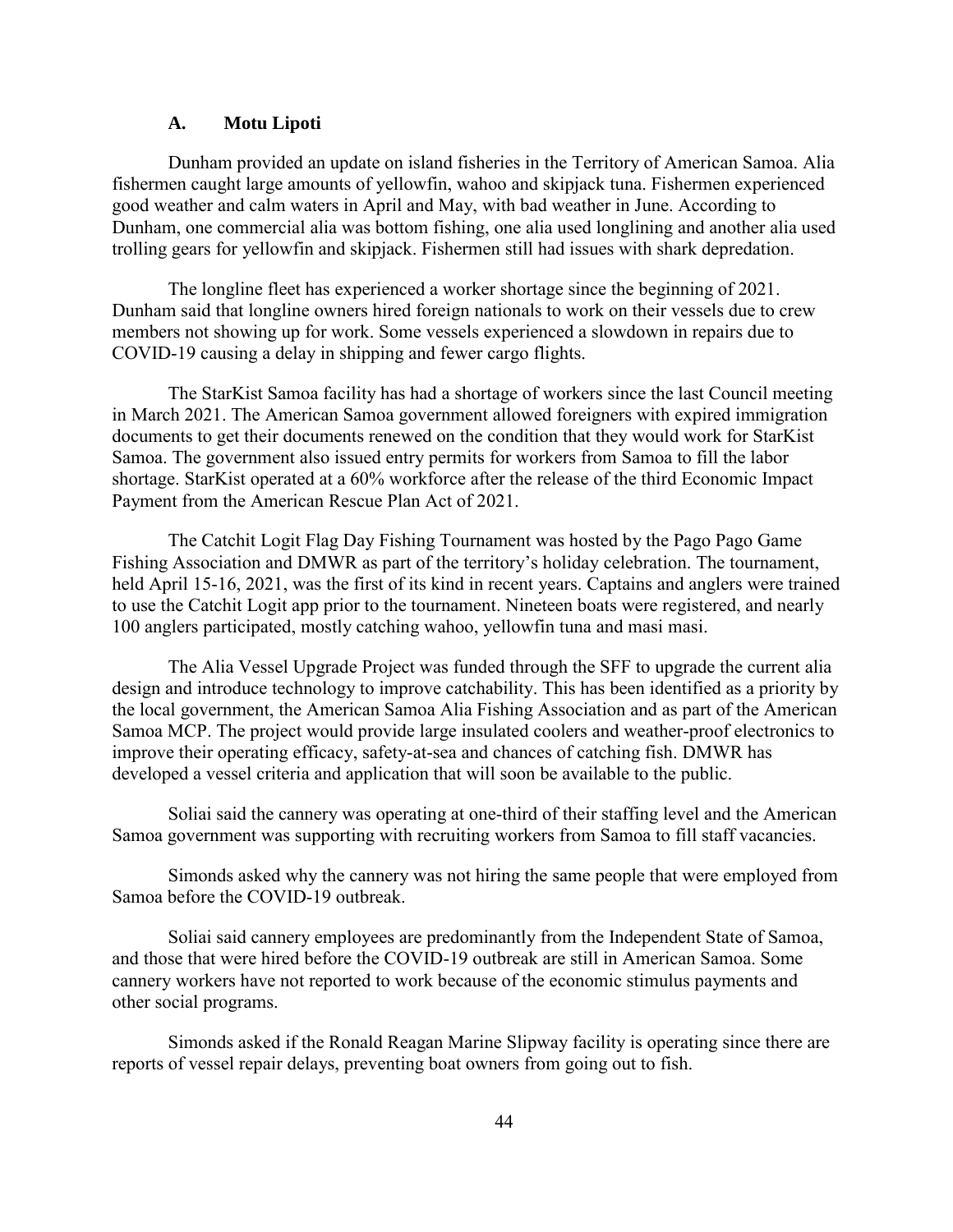Soliai said he does not have direct knowledge on the operations of the slipway and completion dates for repairs. He said that there are government boats and fishing vessels waiting for repairs since the first boat was brought on the slipway.

Simonds asked if that meant only a few vessels were albacore fishing.

Soliai said the majority of the longliners are out fishing for albacore, with some vessels waiting for repairs.

#### **B. Department of Marine and Wildlife Resources Report**

Domingo Ochavillo, DMWR, provided the agency report. The shore-based spearfish fishery landed 1,280 pounds and rod and reel landed 8,800 pounds from January to March 2021. Top subsistence species were *Myripristis berndti* (6,900 pounds), octopus (500 pounds), *Caranx lugubris* (400 pounds), *Acanthurs lineatus* (400 pounds), *Myripristis murdjan* (300 pounds) and atule (300 pounds).

Boat-based creel data covered a longer period from October 2020 to March 2021. Pelagic fisheries landed 20,000 pounds of fish from 11 alia boats. Top species caught were albacore (7,600 pounds), mahimahi (4,600 pounds) and skipjack (4,200 pounds). Commercial invoices showed 59,000 pounds of pelagic species, which were mostly caught by larger pelagic fishing boats. Top species reported through commercial invoices were marlin (22,000 pounds), wahoo (10,600 pounds), sailfish (8,000 pounds), swordfish (6,000 pounds), tunas (3,700 pounds), bigeye tuna (2,300 pounds), yellowfin tuna (1,800 pounds) and mahimahi (1,400 pounds). The bottomfish fishery landed 1,600 pounds. Top species caught were grey jobfish (460 pounds), humpback snapper (350 pounds) and assorted bottomfish (700 pounds). The majority of the landings (1,145 pounds) were caught during mixed bottomfishing-trolling trips. Commercial invoices showed that only 450 pounds of bottomfish were sold. Soliai said this indicates that most of the landed bottomfish is consumed by the fishermen and their families. 350 pounds from the commercial invoices are pink snapper imported from Samoa. Another 40 pounds from the commercial invoices are resold fish.

Boat-based spearfishing landed 1,300 pounds of fish in the six-month period. Top species include red-lipped parrotfish (260 pounds), unicornfish (200 pounds) and *Acanthurus lineatus* (200 pounds). Commercial invoices reported 4,600 pounds of reef fish. This means that most of the spearfishermen are missed during creel surveys, as they usually return in the early morning.

DMWR has been working with Joseph O'Malley, PIFSC, on life history data of bottomfish in American Samoa. Ochavillo said for *Lutjanua kasmira,* the data shows an asymptotic growth curve. The species grows quickly in the first three years and then stops growing in length until the maximum recorded age of 13 years. In comparison to data from Hawaiʻi, *L*. *kasmira* in American Samoa live longer and grow faster.

Ochavillo reported on the plasticity in life history of surgeonfish between Manu'a and Tutuila. Female surgeonfish in Manu'a have a higher maximum size than those in Tutuila. Female fish also have a lower growth curve than male fish on both islands. Ochavillo said one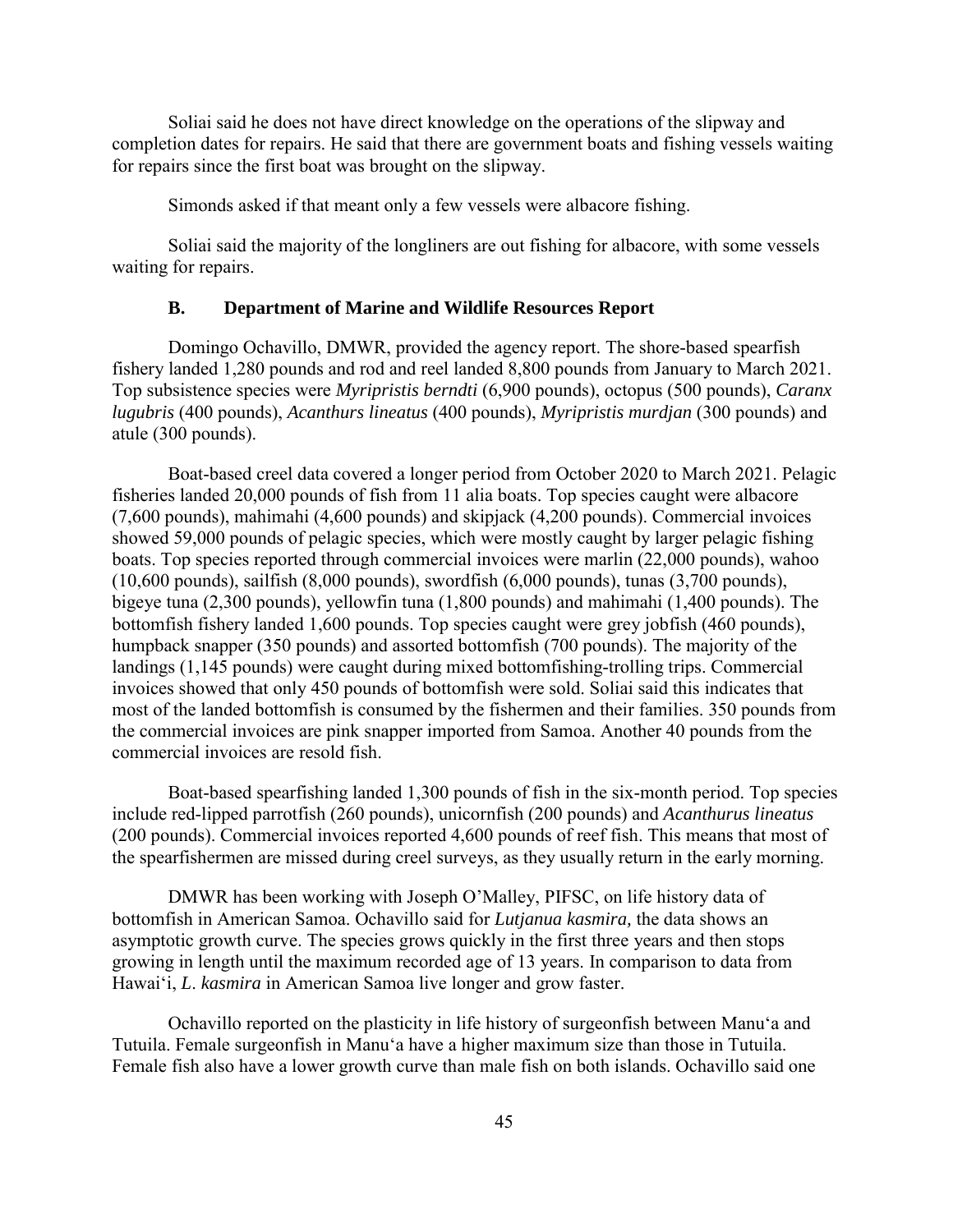possible reason for differences in life history between the sexes and between islands is Tutuila might have a higher chlorophyll a productivity compared to Manu'a.

DMWR received and deployed new FADs shipped from New Zealand. The new design is much cheaper than previously deployed FADs, although modifications had to be made to the lighting system due to poor visibility. DMWR faces problems with vandalism and a loss of marker buoys.

Other initiatives include working with PIRO on the American Samoa Coral Reef FMP. Ochavillo said DMWR staff is being trained with FishPath to diagnose the reef fishery and explore management options. DMWR has also worked on developing the Territorial Bottomfish Management Plan and MCP for American Samoa.

DMWR Enforcement Division inspected 17 stores and restaurants, giving out two citations. The division also conducted 33 land patrols and eight at-sea patrols, inspected 58 fish containers and boarded seven longline, one purse seiner and four carriers. The division also confiscated undersized gillnets.

DMWR made an official statement to NMFS regarding the coral critical habitat designation for American Samoa. The agency worked with the American Samoa Department of Commerce (ASDOC) GIS Team to generate a historical critical habitat map for the territory. Instead of the coral critical habitat map proposed by NMFS, the map generated by ASDOC shows that the ESA-listed corals are only found in certain areas around the Islands of Tutuila, Ofu, Olosega and Ta'u.

Ochavillo said that the Catchit Logit Flag Day Fishing Tournament, cohosted by the agency, was a big success. Governor Lemanu Mauga attended the award ceremony to congratulate anglers for a great tournament.

## **C. American Samoa Marine Conservation Plan (Action Item)**

Ochavillo reported on the American Samoa MCP developed pursuant to Section 204 of the MSA. The MCP was vetted by the American Samoa AP, ASDOC and American Samoa Port Administration. DMWR developed six objectives for the MCP:

- 1 Maximize social and economic benefits through sustainable fisheries.
- 2 Support quality scientific research to assess and manage fisheries.
- 3 Promote and ecosystem approach in fisheries management.
- 4 Recognize the importance of island culture and traditional fishing in managing fishery resources and foster opportunities for participation.
- 5 Promote education and outreach activities and regional collaboration regarding fisheries conservation.
- 6 Encourage development of technologies and methods to achieve the most effective level of enforcement and to ensure safety at sea.

Ochavillo said that during the vetting process, ASDOC recommended the MCP prioritize identifying domestic and international markets for local fishery products.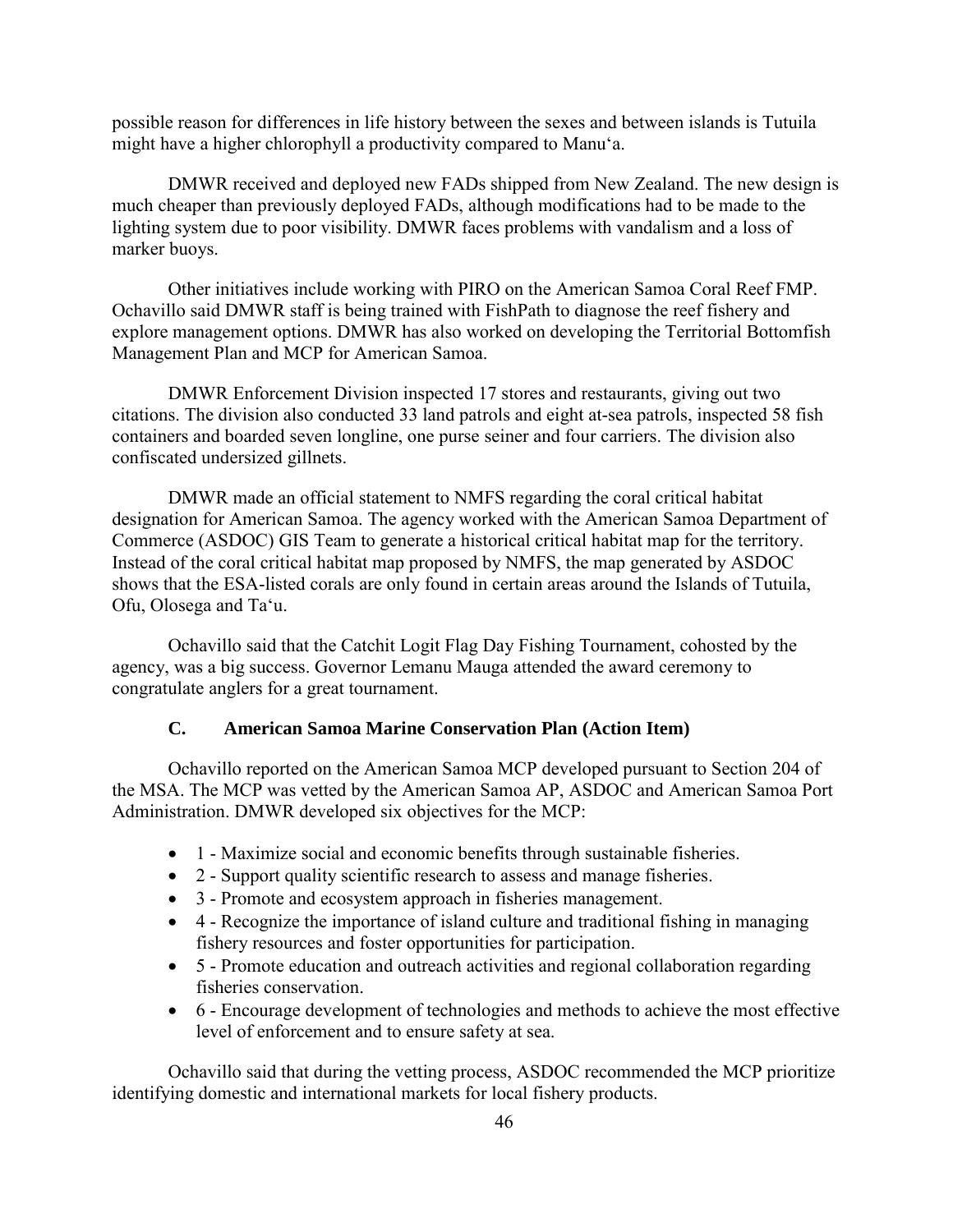Soliai added there is no market for fish from Manu'a and small markets for fish from Tutuila.

#### **D. American Samoa Bottomfish Fisheries**

#### **1. American Samoa Bottomfish Rebuilding Plan (Final Action)**

Marlowe Sabater presented on the American Samoa Bottomfish Rebuilding Plan, reviewing the options presented at the March 2021 Council meeting. The first option was the status quo of retaining the interim measure catch limit level of 13,000 pounds, with a post-season accountability measure (AM) and no in-season AM. The second option was an ACL of 1,500 pounds with an in-season AM. The third option was a moratorium on bottomfish fishing in federal waters.

Sabater also discussed the impact analysis that looked at the effects on the activities of the fishery, physical resources, biological resources, EFH, the socioeconomic setting, biodiversity, invasive species, management setting and environmental justice. During the review of the EA, the action team requested that PIFSC provide a projection on the highest level of catch that would allow rebuilding.

The stock assessment estimated that the biomass at maximum sustainable yield  $(B_{MSY})$  is 272,800 pounds. The highest level of catch by which the stock is allowed to rebuild with a target of 10 years ( $T_{\text{max}}$ ) is at 5,000 pounds. The minimum time of rebuilding is eight years in absence of fishing mortality. The average catch based on recent data is at 12,687 pounds, which also accounts for other BMUS harvested using other methods. Under an ACL of 5,000 pounds, the expected catch in the first year will be 11,534 pounds. After the first year, federal waters would close if there is no complementary management applied, and rebuilding time would be 19 to 21 years.

Expected revenue if fishing still continues with no complementary measure is around \$3,313 per year. If there is complementary management of territorial waters with the Territorial Bottomfish Management Plan, the fishery can expect to catch 5,000 pounds a year. With a 13,000-pound ACL (alternative 1), the catch is approximately 12,687 pounds, and revenue generated would be \$3,645, since most of the catch is noncommercial. For alternative 2, with a 1,500-pound ACL, the revenue generated the first year would be minute, and in subsequent years it would be zero after the closure of the fishery in both territorial and federal waters. For alternative 3 no revenue would be generated due to complete closure. Alternative 4, with a 5,000-pound limit, would generate approximately \$1,400 during the first year, and no revenue during subsequent years.

The Council was asked to provide direction on whether an alternative for 5,000 pounds should be included in the EA. Adding an alternative for a 5,000-pound ACL would add an additional year to the rebuilding timeline compared to the previous alternative of 1,500 pounds. This allows more catch in federal waters, which American Samoa can apply to a community development plan (CDP).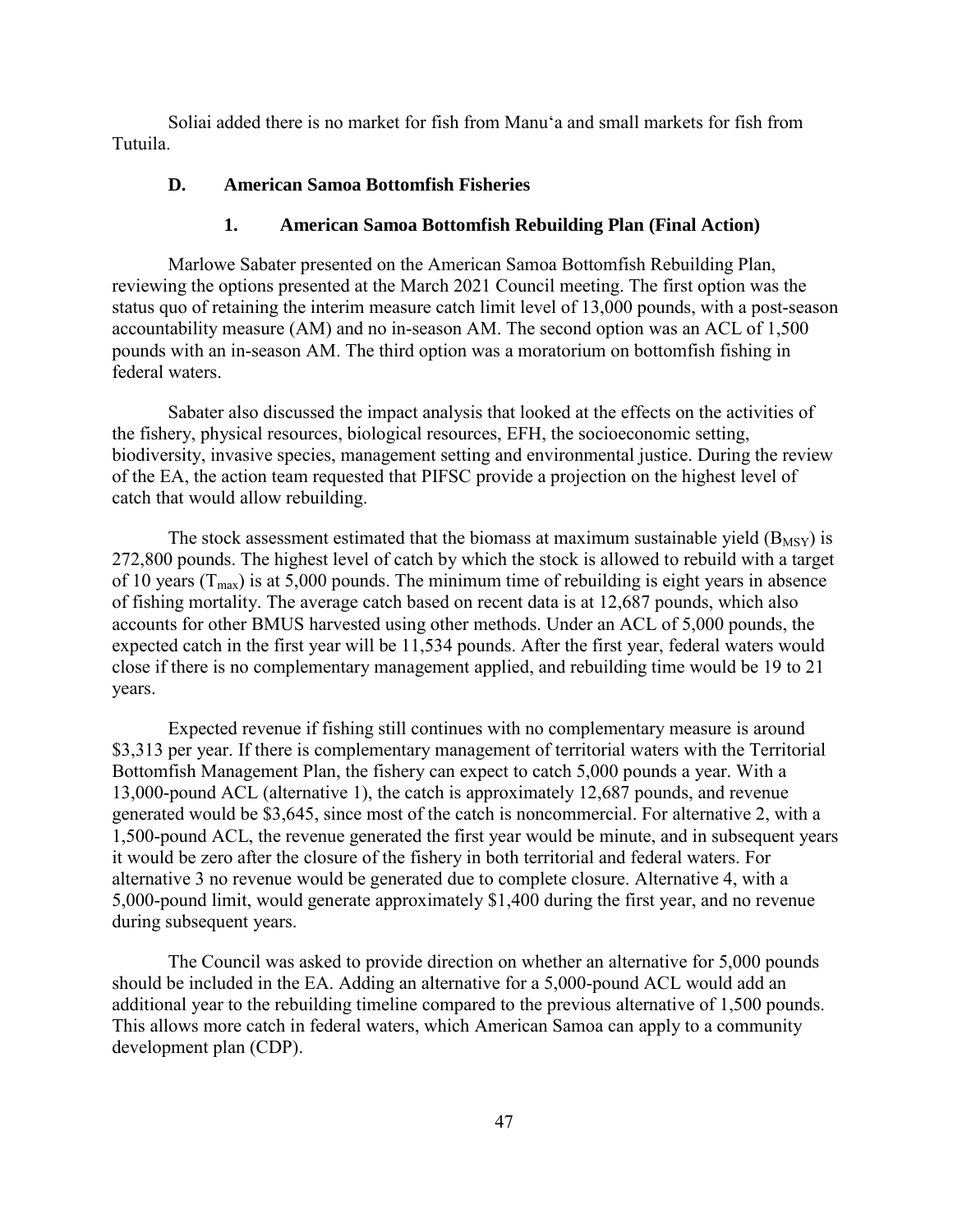Gourley asked what percentage of bottomfish is caught in federal versus territorial waters.

Marlowe said the current survey system does not separate bottomfish caught in territorial waters from federal waters.

Watamura commented the boats in American Samoa lack electronics and electric gear used in Hawaiʻi. The CPUE measurement should be different across the regions, given the different gear used during fishing.

Dunham echoed concerns raised by Watamura, that American Samoa fishermen use manual fishing gear and therefore the effort is different than if fishermen were to use electric reels.

Soliai said bottomfish fishermen start their fishing trips by trolling for bait. He said that time trolling and fishing for bait is attributed to determining bottomfish CPUE. He added that there are few bottomfish fishermen so the data can be obtained by approaching the fishermen directly.

Simonds suggested that fishermen use the workshops to bring up issues like different types of gear and catchability so scientists understand what goes into the models.

Tosatto said he supports adding the alternative of 5,000 pounds and reminded the Council of the upcoming deadline of the requirement to address the overfished status. He said there is a need to better understand how the status quo alternative is characterized. The current interim catch limit put in by DMWR should not be characterized as a sustainable alternative. He said any ACL based on catch histories or previous formulations should not be an alternative given the current stock status. He encouraged the incorporation of new information into the rebuilding plan to rebuild the stock.

## **2. American Samoa Bottomfish Community Development Program Request**

Ochavillo reported on DMWR's Bottomfish Community Development Program request. There is an MSA provision that authorizes the Council and NMFS to establish a Western Pacific Community Development Program for any fishery under their authority. The intent of the program is to provide Western Pacific communities access to fisheries that they have traditionally depended upon, but may not have the capabilities to support continued and substantial participation in, possibly due to economic, regulatory or other barriers.

In preparation for the bottomfish rebuilding plan catch limits, DMWR will work with fishermen and fishing communities to develop a CDP to preserve and protect cultural fishing practices, support customary and ceremonial fish distribution and provide a framework for culturally informed fishery management. EFH for bottomfish is located in closed areas upon which fishermen have customarily relied. The CDP will include options to ease the burden on fishermen when catch limits are low. Ochavillo stated that some of these options may be fisheries diversification or economic assistance for fishermen. A permitting system for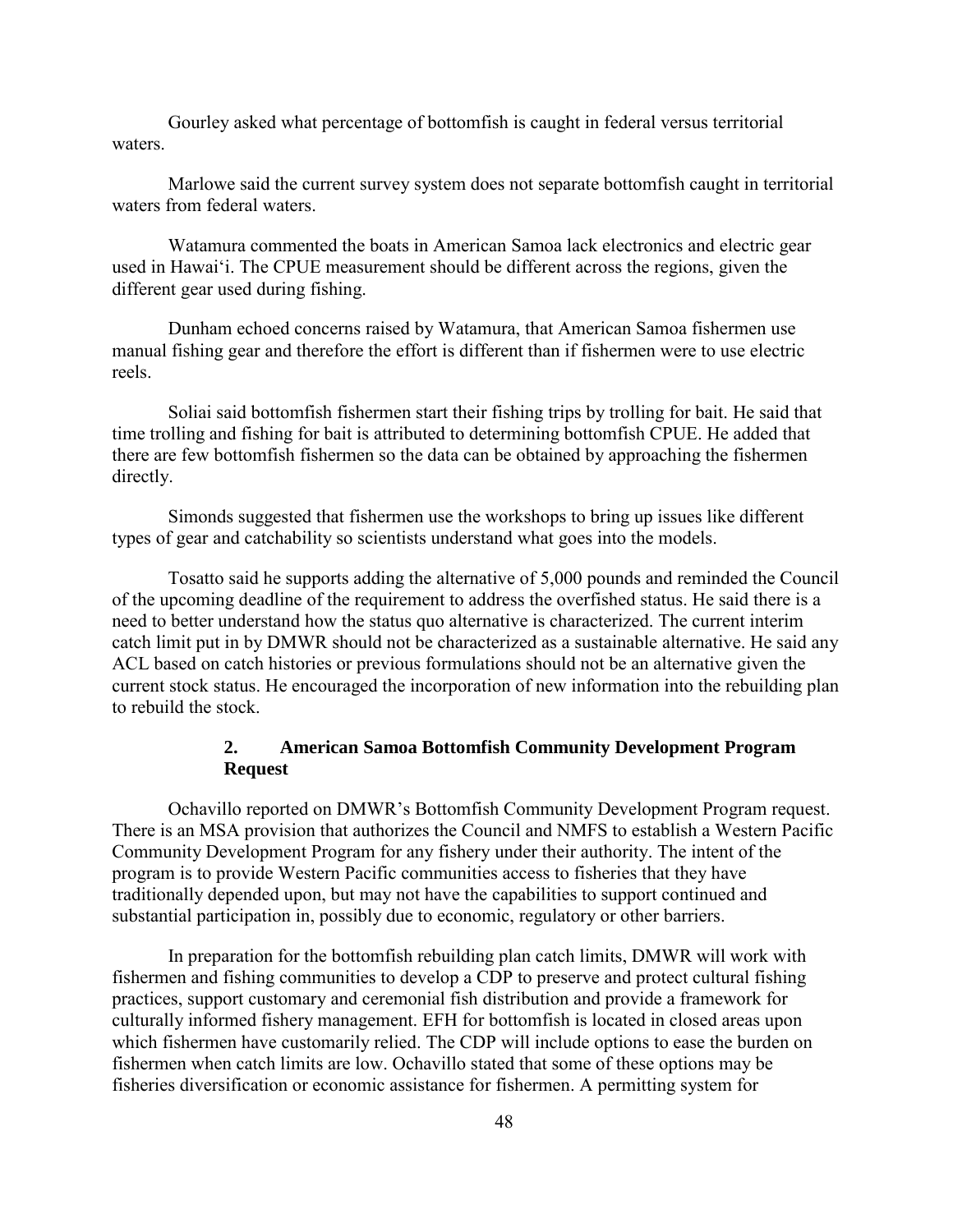bottomfish subsistence, cultural and commercial fishing will be incorporated into the plan. DMWR is working to develop regulations for mandatory catch reporting.

Watamura commented that bottomfish fishermen in Hawaiʻi did not know how to properly report fishing data. It is important for fishermen to have a consultation with PIFSC scientists, as fishermen need to know how the data are used so they can report accordingly. He said that it is important for DMWR to have a consultation with PISFC to develop mandatory reporting regulations so that accurate data are being captured.

Soliai said that effort may not be accurately captured since most bottomfish boats spend time catching bait and transitioning to fishing grounds.

Tosatto said that the provision in place goes along with the EO discussion on why these regions are unique and need special accommodations.

Soliai asked Tosatto if NMFS would consider providing economic relief or benefit to the fishermen if the bottomfish fisheries were closed.

Tosatto said that there are provisions for fishery disasters due to stock status, however there are still discussions to be had regarding what is needed by undeserved communities under the EO.

#### **E. Advisory Group Report and Recommendations**

#### **1. Advisory Panel**

William Sword, American Samoa AP Chair, presented the AP report and recommendations.

- *Regarding American Samoa bottomfish,* the American Samoa AP recommended the Council include alternative 4 into the rebuilding plan for analysis.
- *Regarding American Samoa bottomfish,* the American Samoa AP recommended the Council request DMWR to complete a CDP that includes opportunities for stock enhancement, economic relief and more frequent assessments.
- *Regarding American Samoa fisheries issues,* the American Samoa AP recommended the Council request DMWR to assist fishermen by putting a boat ramp on the far east side (between Faga'itua and Lauli'i) and the far west side (Leone).
- *Regarding American Samoa fisheries issues,* the American Samoa AP recommended the Council commend American Samoa Power Authority on including ice machines in Ofu and encourages them to do something similar in Ta'u.
- *Regarding American Samoa fisheries issues,* the American Samoa AP recommended the Council ensure that DMWR includes infrastructure improvements in the American Samoa MCP.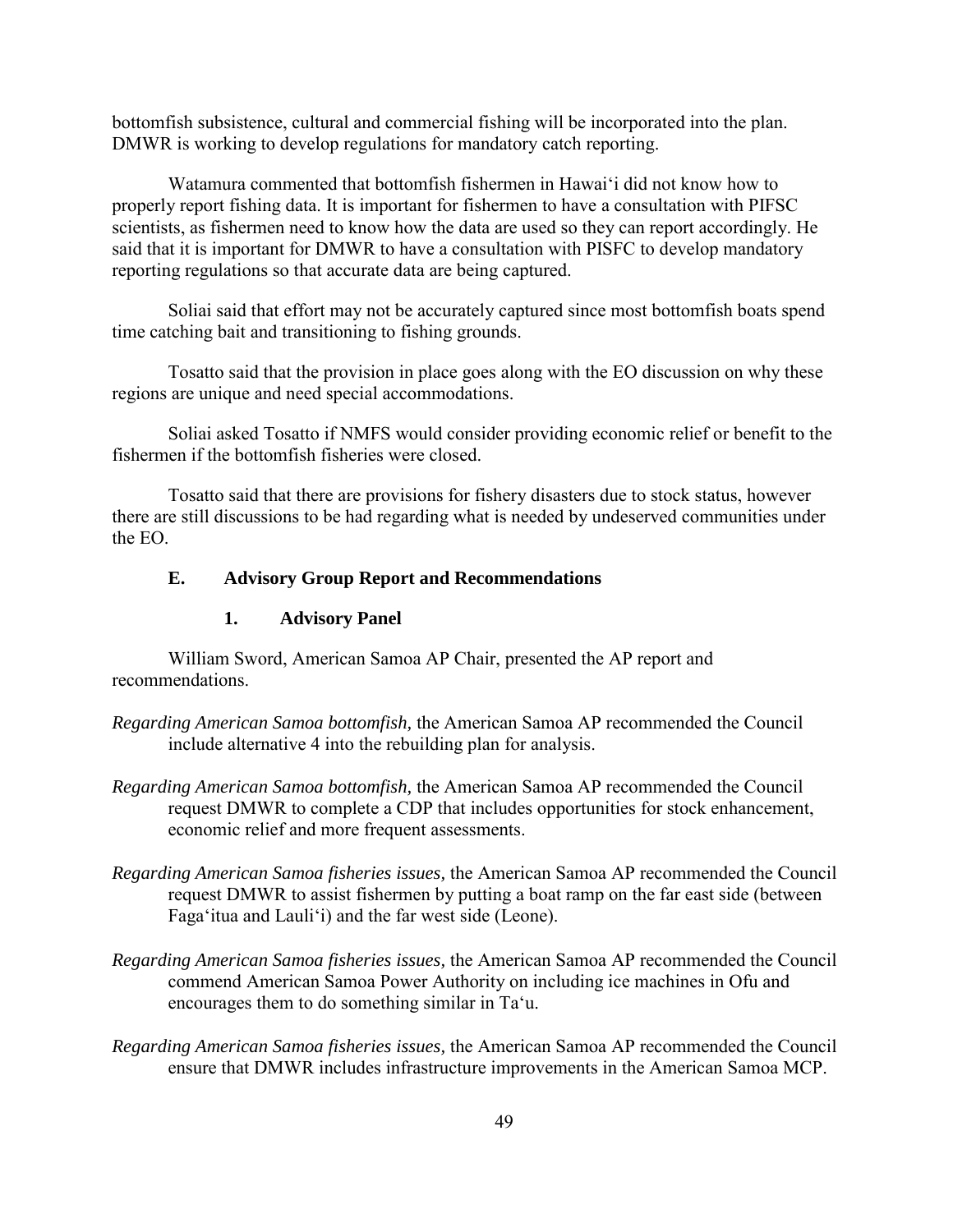*Regarding American Samoa AP administrative matters,* the American Samoa AP recommended the Council appoint Nate Ilaoa, former Council staff, to the AP as an alternate member.

# **2. Fishing Industry Advisory Committee**

There were no FIAC recommendations.

## **3. Non-Commercial Fishing Advisory Committee**

There were no NCFAC recommendations.

#### **4. Scientific and Statistical Committee**

There were no SSC recommendations.

## **F. Public Comment**

Jones, director for the PIFSC Fisheries Research and Monitoring Division, addressed comments made by Council members. He stated that scientists work with fishermen and territorial agencies that are responsible for collecting data to provide the best science assessments and advice possible. He said that CPUE standardization does not include time for an entire fishing trip, rather, on time fishing only. He invited Council members to join in the Western Pacific Stock Assessment Review of the bottomfish assessment to have a stronger understanding of the quantitative analysis that goes into stock assessments.

Watamura added that that is why it is important for fishermen to report data correctly, because the time recorded does not include time transitioning to fishing grounds or fishing for bait.

## **G. Council Discussion and Action**

*Regarding the American Samoa Bottomfish Rebuilding Plan, the Council* **directed staff to add the 5,000-pound ACL as an alternative in the rebuilding plan for Council consideration. Further, the Council directs staff to analyze the environmental impacts of a 5,000-pound ACL in the EA. The Council will review the EA for final action at the 187th meeting in September 2021.** 

# **The Council encouraged DMWR to complete the American Samoa Territorial Bottomfish FMP and the CDP for presentation at the 187th meeting in September 2021.**

Tosatto said that he supports both of the recommendations. For the recommendation on the CDP, he said that it is important for Council and PIRO staff to go over the framework for CDPs to help develop the American Samoa Territorial Bottomfish FMP and CDP. He encourages DMWR to complete the CDP and submit it for review.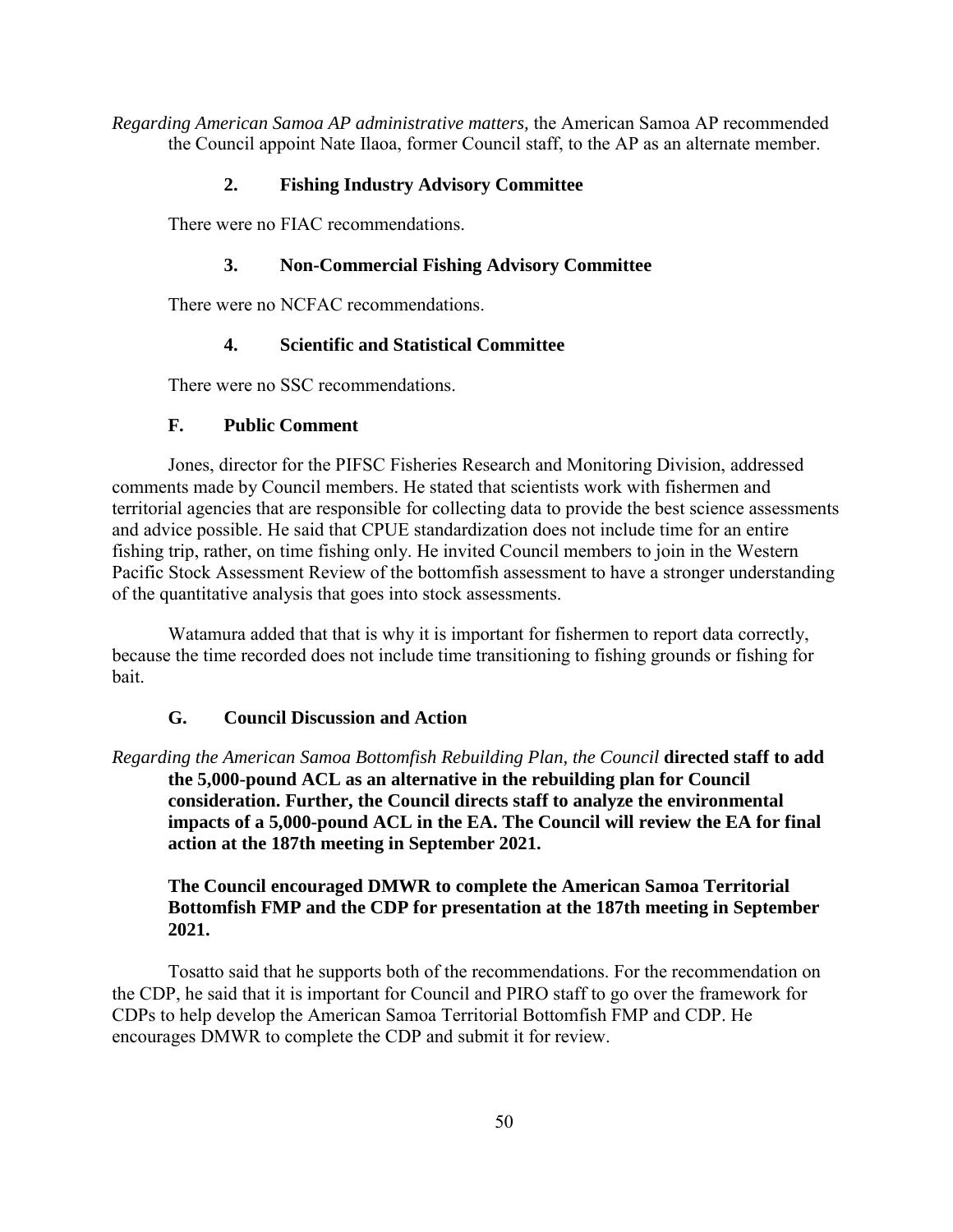Simonds said that the Council and PIRO staffs have been following the outline and guidelines provided for CDPs.

### *Moved by Dunham; seconded by Rice. Motion passed.*

*Regarding American Samoa fisheries issues, the Council* **requested DMWR to support the fishermen by constructing a boat ramp on the far east side (between Faga'itua and Breaker's Point) and the far west side (Leone).**

**The Council requested DMWR to report on the status of the boat repair infrastructure that affects the repair of fishing vessels preventing fishermen from fishing.**

### *Moved by Dunham; seconded by Rice. Motion passed.*

*Regarding the American Samoa MCP, the Council* **directed staff to write to the governor of American Samoa indicating the Council's review and concurrence with the MCP at its 186th meeting and request the governor provide the MCP to NMFS for approval.**

*Moved by Dunham; seconded by Rice. Motion passed.* 

#### **X. Mariana Archipelago**

#### **A. Guam**

#### **1. Isla Informe**

Dueñas reported on the status of Guam fishing. With the arrival of the summer months, more marlin was caught. Although it is not yet in full season, small catches of atulai (akule) were brought in by a few fishers doing night fishing. A lot of bonita were caught at the banks and FADs. A fisherman caught a bonita May 22, 2021, tagged in the Sea of Japan by a Japanese high school student Nov. 15, 2019. During its nearly year and a half journey, it grew 8.8 cm from its original 55 cm. There is no known record of tagged fish caught in Guam's waters. Regarding the status of Guam's marinas, the Port Authority of Guam is addressing issues related to the corrosion of the railings at the Agaña Marina near the boat launch ramp, height of the railings and the electronic pressurized pump for the water wash down.

The cost for the new Guam Fishermen's Cooperative Association's building is estimated at approximately \$6 million, of which \$900,000 has already been expended. The contractor is proceeding with preparations to build a seawall behind the existing facility with a short boardwalk and fish offloading area. With the additional funding, engineers were able to build a temporary structure nearby, allowing the boating community to continue to fuel their boats and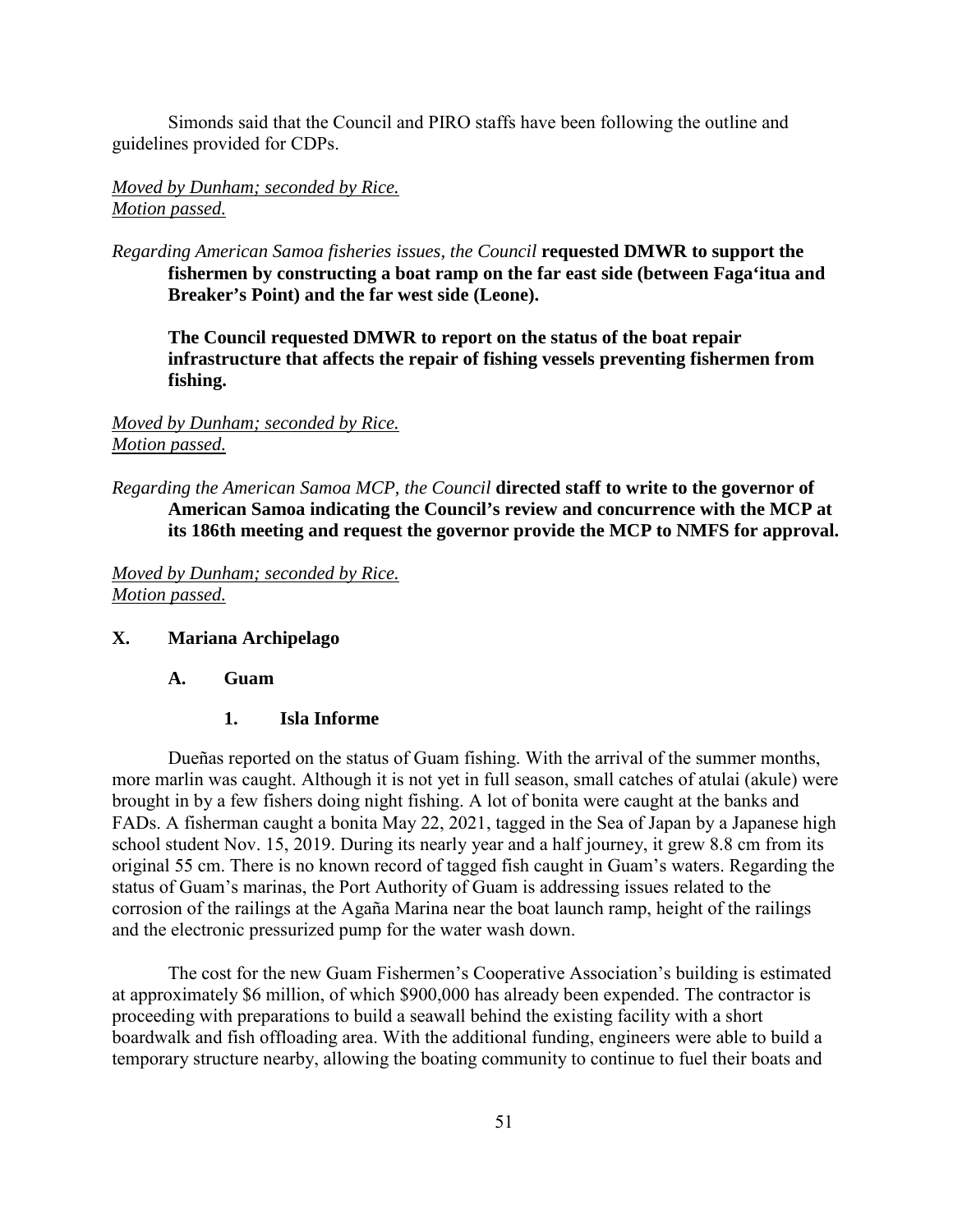sell their fish. The new building will be further away from the seawall than originally planned due to poor soil which would be costly to reinforce.

Dueñas reported that Guam had one of the biggest runs of mañahak (juvenile rabbitfish) in recent years, with some gallon-sized bags initially selling for \$40 before dropping to approximately \$25.

Amani reported the Guam DAWR is hosting two kids fishing derbies—one July 17, 2021, for ages 7 to 12, and one July 31, 2021, for ages 13 to 16. Shut Up & Fish Guam will host a pelagic fishing derby June 26, 2021. The Council plans to support these events with outreach materials and promotional items.

Three teams from Guam, including Amani, will participate in the freshwater World Spearfishing Championship to be held in Arkansas from July 19 to 22, 2021. This will be the third time Team Guam will join this event and is the only available spearfishing event this year. Guam placed in the last two events, held in Lake Taupo, New Zealand in 2019 and Lake Mead in 2018.

Amani added there are plans to host spearfishing training for ages 13 and up in Guam targeting December 2021 as the start date. The program was created to address deaths with the younger spearfishers who are trying to learn the sport and will augment a current initiative hosted by the University of Guam 4-H Program.

## **2. Department of Agriculture / Division of Wildlife and Aquatic Resources Report**

Muña-Brecht presented the Guam DOAG DAWR report. Restrictions from the COVID-19 pandemic were eased for boat-based surveys. Six participation surveys were initially conducted with four out of six surveys done between January and March 2021. Trolling was the dominant fishing method and made up 73% of all trips, 79% of all fishing hours and 70% of the fishers interviewed, followed by bottomfish fishing and spearfishing. The top five species caught were skipjack tuna at 51.8-mt and yellowfin tuna at 15-mt landed, followed by barracuda, mahimahi and dogtooth tuna. Jigging had the highest CPUE of all methods. Shore-based survey data for January through March 2021 were not available. Staff was unable to retrieve the data due to a computer hard drive issue. Data are being reentered and will be included in the report at the next Council meeting.

DAWR is still waiting for the Guam Economic Development Authority to finalize their feasibility study of the Talofofo Boat Ramp. The agency has an engineer working on the design and is drafting a request for proposal package for new design bids which should be completed by August 2021. The Agat Marina memorandum of understanding was signed by Muña-Brecht and the Port Authority of Guam, and is being routed to the attorney general and the governor for their final signatures. The procurement and bidding process for the Harbor of Refuge project and the Merizo Pier and Boat Ramp project are moving forward.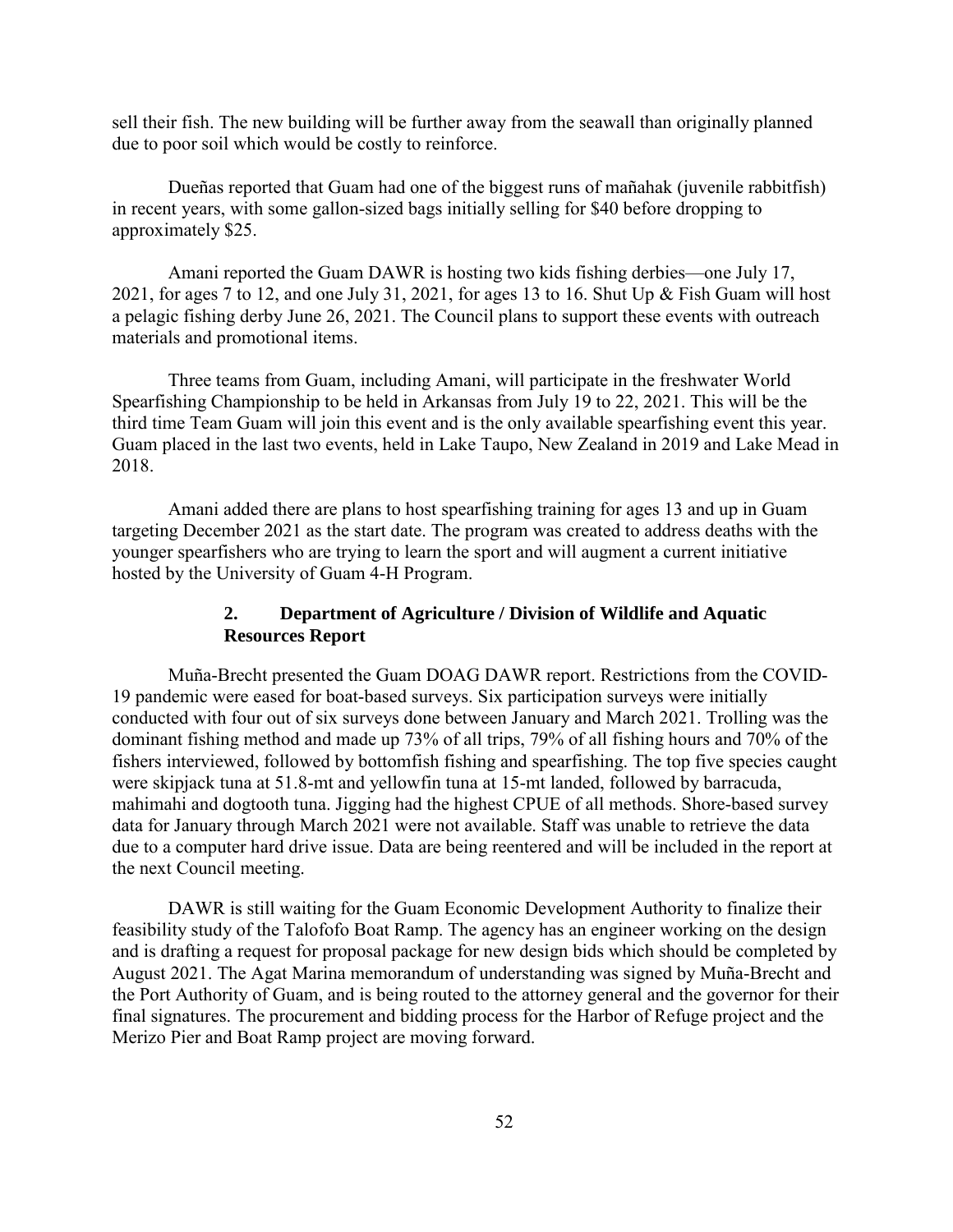DAWR hired two fisheries technicians assigned to work on removal of algae at the launch ramps using pressure washers, which has been well received by boaters who are happy the maintenance frequency has increased.

Muña-Brecht reported on arrests made by conservations officers in February and April, both for illegal spearfishing in the marine preserves. The April arrest resulted in the seizure of a motorized vessel. Fishermen recovered their seized vessel by going to the attorney general's office and paying a \$500 fine. She has stated her concern regarding this issue at legislative public hearings and during media interviews. Going forward, DOAG will do what it can to hold vessels and vehicles if someone breaks the law by fishing in the marine preserves.

Regarding fishing licenses, DOAG's dialogue with oversight chair Senator Clynton Ridgell about necessary changes to the statute continues. The senator asked DOAG to have the governor appoint individuals to sit on the fishing council. To address this, the agency formed a group to work on the Guam Territorial FMP and created a subgroup that was tasked with drafting a list of recommended names for the governor. The Guam Territorial FMP may provide an alternative approach for implementing permitting regulations and mandatory reporting. The five subgroups of the FMP are Science and Data, Economy and Business, Enforcement and Regulations, Community and Outreach and Education. Subgroup meetings included DAWR staff, members of the community and stakeholder groups. The main team will meet monthly to go over inputs from the subgroups with the next meeting in July 2021.

The Coronavirus Aid, Relief and Economic Security (CARES) Act funding for Guam was divided into three categories. The first category is commercial businesses operating for five years or more, which can include charter-for-hire businesses or commercial fishers. A subcategory was created in this group to allow fishers who had been operating for less than five years to qualify. The second category was subsistence fishers with sales, which include fishers who may sell fish but do not have a business license. The third category is subsistence fishers. DOAG requested and received approval for several deadline extensions to allow more fishermen to submit applications. The agency did extensive outreach to the fishing community, resulting in 468 applications received by the May 31, 2021, deadline. Eleven tier 1 commercial fishers will share \$205,788.72, six subsistence fishers with sales will share \$7,200, and 451 subsistence fishers will share \$471,619, totaling \$684,608.44 out of the \$988,803 CARES Act I funding. The spend plan was amended to allow distribution of the remaining \$340,194.56 across all 468 applicants who may receive a second check of \$649.98. Work on the CARES Act II spend plan, with an allocation of \$783,727, will be submitted by Monday.

Muña-Brecht also reported on sea turtle interactions with five strandings between February and May 2021. Two were found in the Naval Base Guam's Apra Harbor area, one on Cocos Island and two in Talafofo Bay. Three of the five had fibropapillomatosis. At least seven live sea turtles have been observed with tumors, all in the Piti Bomb Holes/Piti Marine Preserve. Discussions with DAWR biologists are being held to determine if the tumors have been observed in that area of the island only. Findings from laboratory tests show the sea turtles have a 31 to 43 week-incubation period before the tumors start to develop. The tumors develop quicker in warmer waters and may be a result of global warming. Active nests were found at two locations on Guam, four at Achugao Point and 11 at Sagua Beach.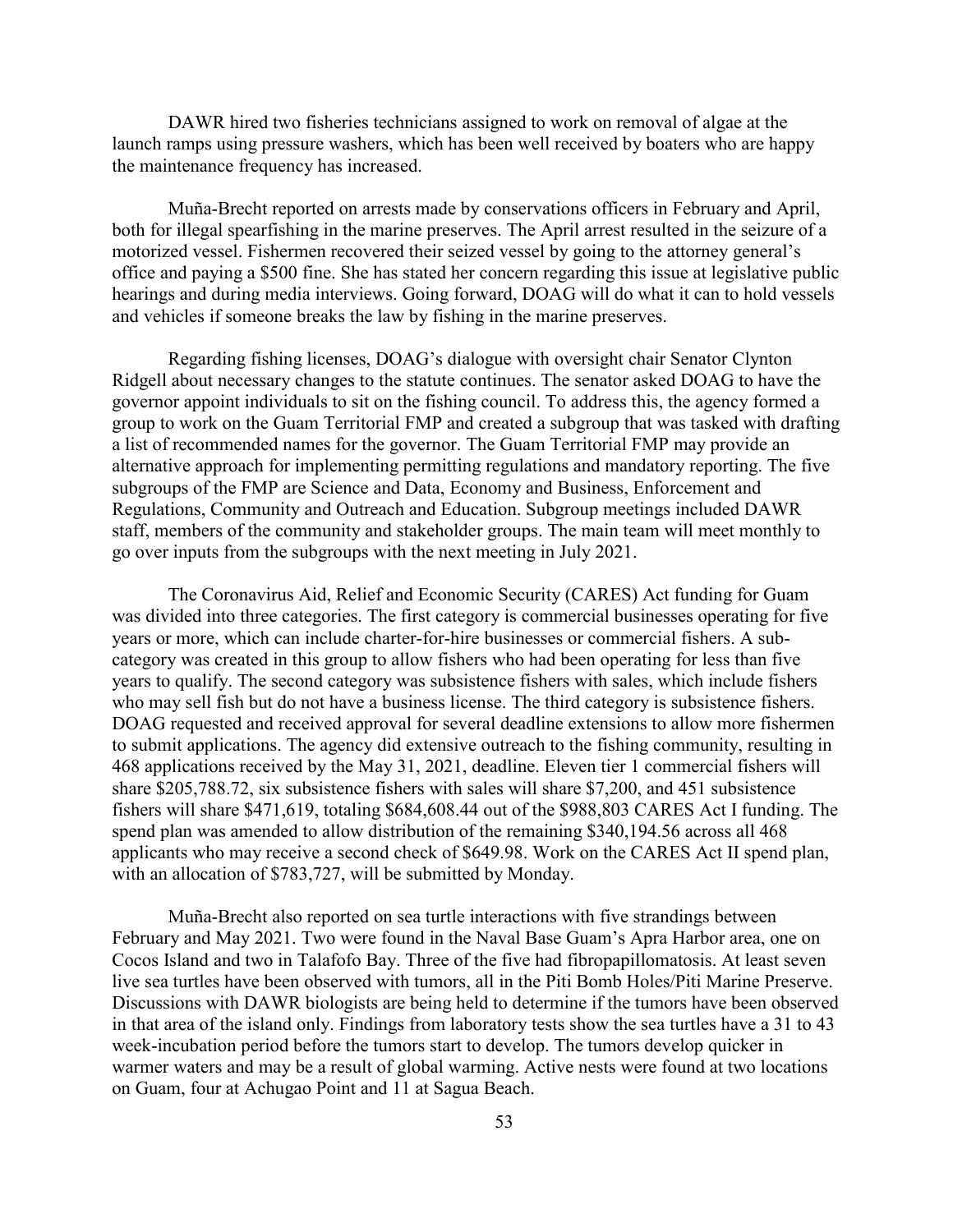Muña-Brecht also reported on DAWR's issuance of special fishing permits for atulai, i'e, ti'ao and mañahak, progress on FAD deployments, status of shallow-water mooring buoys, installation progress of solar-powered lights atop the Paseo Fishing Platform and replacement of cultural signs.

Rice asked if tourism has returned.

Muña-Brecht said Guam's reopening is slow. The government was considering offering vouchers to have people fly to Guam. A drive through Tumon show it is completely empty except for locals and the military who are staying and eating at hotels.

Dunham asked if the cause for the sea turtle tumors has been found since there is worry it might be contagious. Such instances are not present in American Samoa.

Muña-Brecht said not yet. The testing on how the tumors developed used extractions from some of the tumor cells. When these samples were used to inoculate other sea turtles, tumors did not start to grow until between 31 and 43 weeks after inoculation. It may seem contagious, but it remains unknown.

## **3. Guam Bottomfish Fishery Management**

### **a) Guam Bottomfish Rebuilding Plan (Final Action)**

Sabater presented on the Guam Bottomfish Rebuilding Plan. Sabater provided a brief history of the action to date. At the March 2021 meeting, staff informed the Council of the new projections generated by PIFSC that made the Council's preliminary preferred alternative of 31,000 pounds no longer viable because the rebuilding time frame for that amount would be 19 years. The projection used a three-year average catch from 2017-2019 to fill in the estimates for 2020 and 2021. In April 2021, PIFSC provided the 2020 BMUS catch estimates for the annual SAFE report, which was low at around 19,000 pounds due to COVID-19 impacts. The updated catch estimates also included a reestimation for 2019, from the earlier 41,000 pounds down to 31,000 pounds. Staff requested PIFSC to run the projection again based on the updated catch estimates rather than the 2017-2019 average catch used in the earlier projections. The low catch means more biomass in the water resulting in a more optimistic biomass projection, and the Council's preliminary preferred alternative has become a viable alternative again.

Based on the updated projections, the minimum time of rebuilding for the alternatives considered is two years, and the maximum time is 10 years. The probability of overfishing ranges from a 35% to 40% risk. The highest catch that would rebuild the stock within the maximum 10 years is 31,500 pounds. Comparing this with the Council's preliminary preferred alternative of 31,000 pounds, it would only gain 500 pounds per year of catch, but it would also extend the rebuilding timeline by two years.

In terms of AMs, Council, NMFS and DAWR staffs would track the catch in-season, which requires timely data transcription from DAWR. Staffs will conduct a pulse-check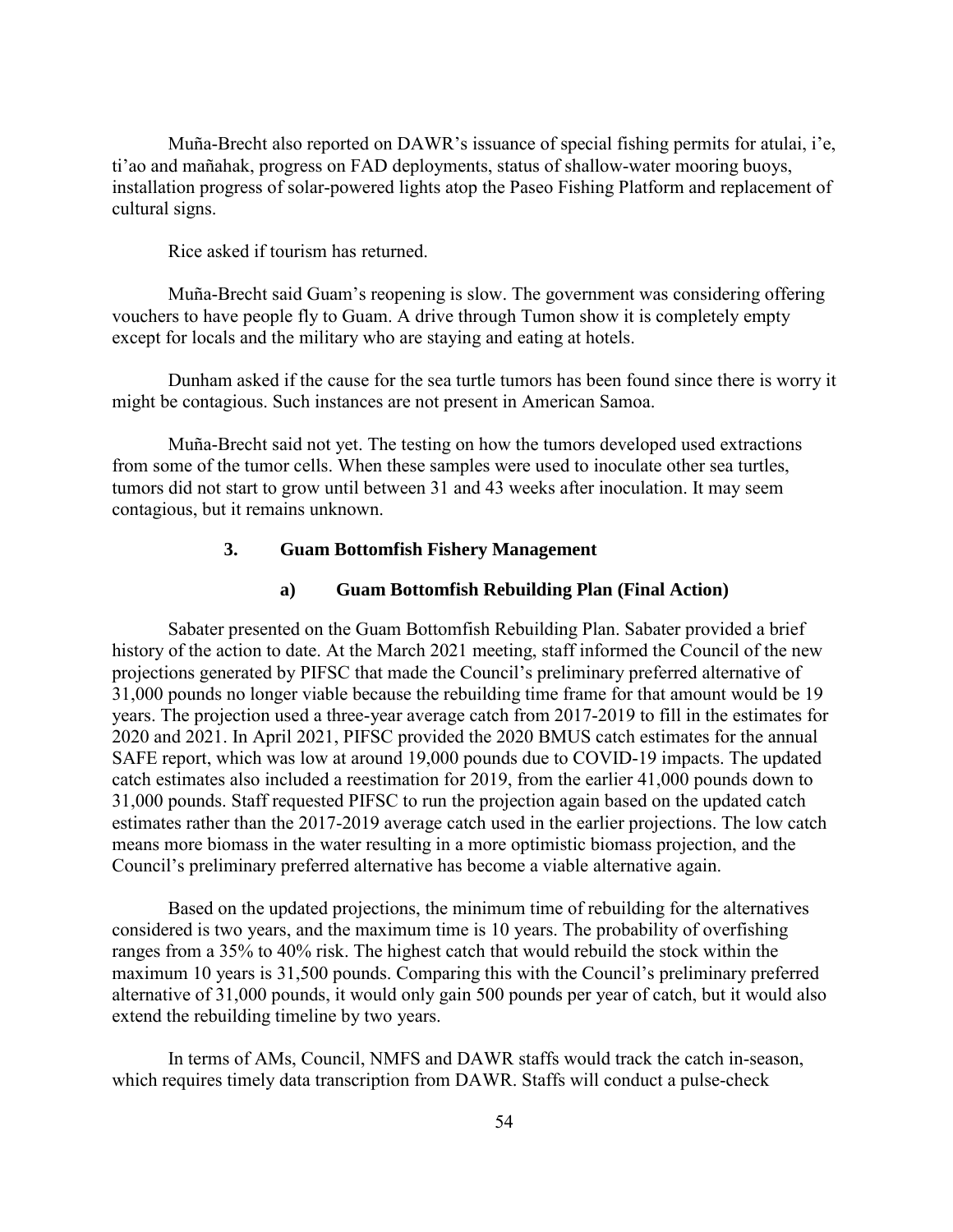approach by looking at the number of catch interviews as the year progresses. Once there are enough catch interviews, then the expansion would be done. The alternatives that would apply a higher performance standard would close federal waters once the ACL is reached and the waters would not reopen until the rebuilding period or complementary measure is put in place that would control the catch below the Council's recommended level.

Alternative 1 is the status quo with an ACL of 27,000 pounds, with a post-season adjustment, but no in-season AM. The stock would be rebuilt in five years—the effect would be the same as in previous years and would not concern the fishery. The fishery will likely exceed this level based on the average recent catch of 27,306 pounds, and the five-year rebuilding timeframe would likely be extended.

Alternative 2 would also set the ACL at 27,000 pounds, but has an in-season AM and a higher performance standard. This would rebuild the stock in five years at a 35% risk of overfishing, assuming there is complementary management in place and the catch is controlled in territorial waters. There are currently no FMPs for bottomfish within zero to three miles in Guam that would control this scenario, and thus the ACL would likely be reached and would constrain the fishery assuming that a complementary measure is applied. There would be an effort displacement once federal waters close, which would extend the target timeframe of rebuilding because the ACL would be exceeded. The federal waters would remain closed until the stock is rebuilt or a new management measure is developed. This would provide the level of catch to rebuild, but also takes into account the needs of the fishing community.

Alternative 3 is more conservative with a 16,299-pound ACL, the shortest rebuild time (three years) and an approximately 24% risk of overfishing. Assuming there is complementary management, there would be some effort displacement. Federal waters would remain closed until the stock is rebuilt or a new management measure is developed.

Alternative 4, which is the Council's preliminary preferred alternative, would set the ACL at 31,000 pounds and take eight years to rebuild at a 40% risk of overfishing. If an assumption is made that there is complementary management in place, there is no effort displacement that would occur because the most recent three-year average is approximately 27,000 pounds. Federal waters would remain open and the fishery would not likely reach the ACL. This would promote rebuilding but may take longer compared to alternatives 2 and 3. This would also provide a higher level of catch to address the needs of the community. The higher risk of overfishing would allow the maximum economic and cultural benefit for the community while preventing overfishing.

Alternative 5 would put a moratorium in place with an ACL of zero and a rebuild target timeframe of two years, making it the alternative with the shortest rebuild time. Risk of overfishing is also zero and there is no need for an in-season AM because the fishery would be closed. Assuming there is complementary management, there should not be any bottomfish catch with a moratorium in place. However, it is expected that fishing will continue because there is no complementary management in place to control catch in territorial waters. A catch of around 20,000 pounds instead of zero is expected. At this level, the stock would be rebuilt in three years.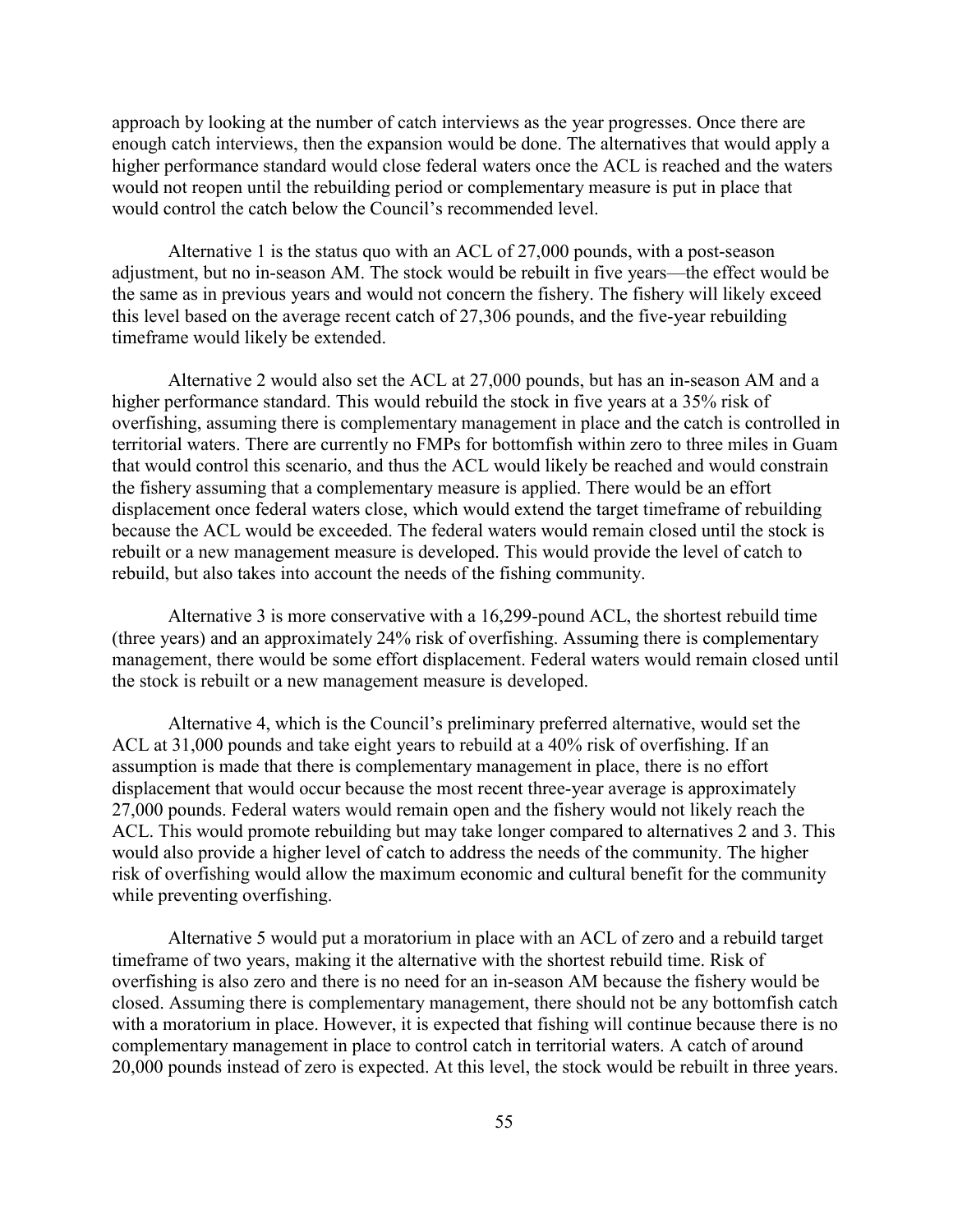This is also the highest action the Council can take to rebuild the stock in the shortest possible time.

Sabater presented a summary of the impact analysis. Regarding impacts to the fishery, alternative 5 would have the biggest change because the fishery would be closed. Changes to the fishery would decrease with higher catch limits, while a lower ACL with complementary measures in place would increase the impact. Alternative 4, with an average catch of 27,306 pounds, would not change the fishery.

In terms of fishing operations, effects on fishing gear, fishery participation and fishery intensity, a substantial change is expected in both territorial and federal waters if a complementary measure is in place. Without complementary measures, only a slight change on the fishery operation would be expected. Alternative 4 would not change the fishery operations regardless of the complementary measures.

In terms of target species, a substantial decrease in catch would be expected if a complementary measure is in place due to the closure on territorial and federal waters, although this would have the largest biological benefit for the target stocks. If there is no complementary measure in place, a slight decrease in catch would occur due to the closure of only the federal waters in which 26% of the habitat occurs and thus will have a lower biological benefit. In terms of nontarget species, this fishery is target-specific and has a low bycatch rate.

For management setting, additional burden would be expected on DAWR to manage the fishery within territorial waters if complementary measures are in place. Without complementary measures, no change is expected because there is existing administrative cost to implement the ACLs. There are also additional costs if the fishery closes.

On the socioeconomic side, if complementary measures are in place, the revenue would decrease by 100% because of the total closure. Without complementary measures in place, revenue would decrease from less than 1% to 26%. On environmental justice, if complementary measures are in place, members of the fishing community could be significantly impacted due to loss of locally harvested bottomfish resources.

No significant effects are expected on the physical environment, protected species, public health and safety, biodiversity, EFH, habitat areas of particular concern or vulnerable ecosystems.

In terms of the 31,500-pound ACL, the highest catch possible to rebuild within 10 years, the effects would be roughly close to the 31,000-pound preferred alternative since there is only a 500-pound difference. This would generate slightly higher revenue, but other effects are probably going to be the same as the 31,000-pound ACL.

Muña-Brecht asked if the information presented by Sabater has already been shared with the AP.

Sabater said that it was presented at their recent meeting.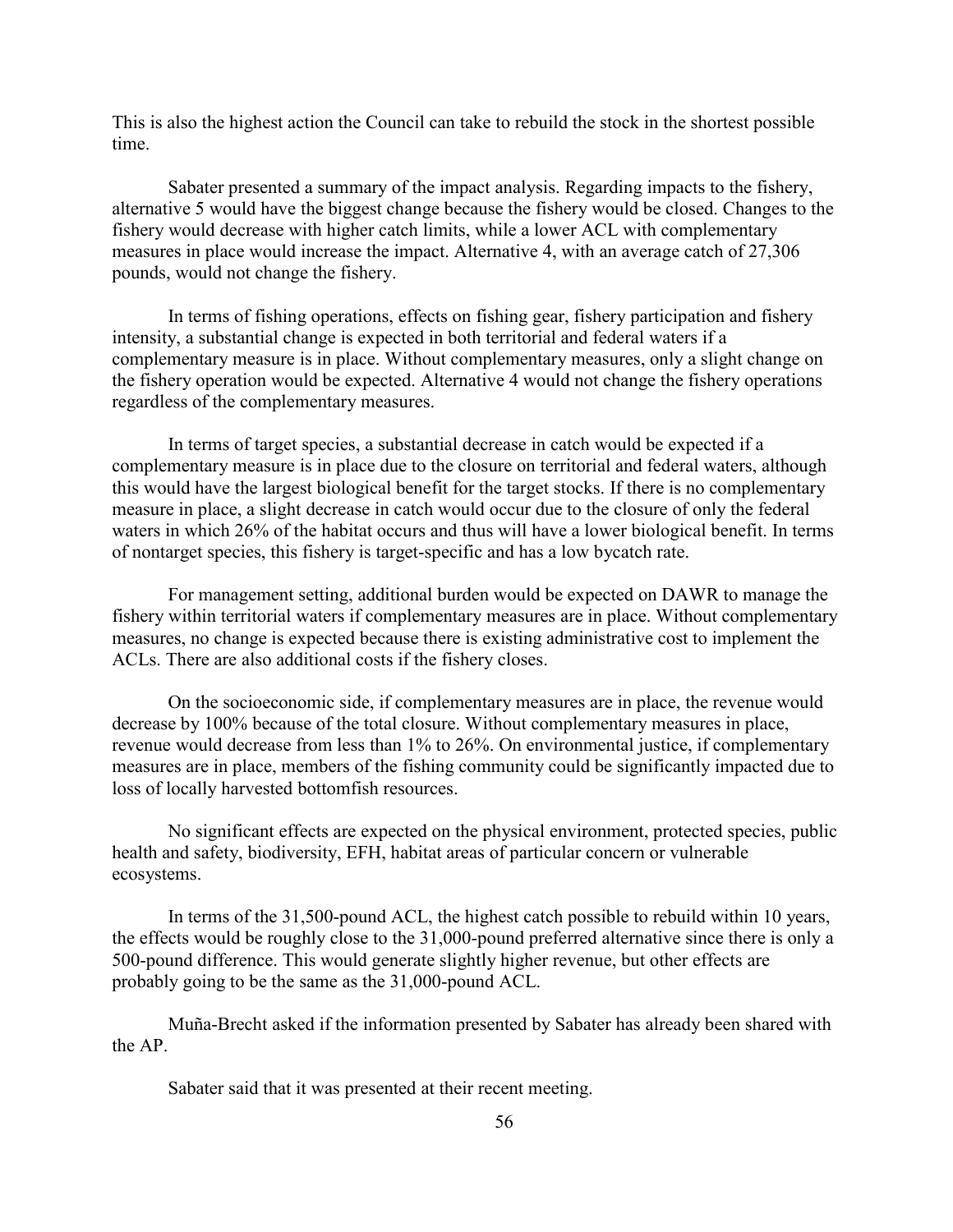Soliai asked what percentage of the catches are from local waters compared to federal waters.

Sabater said the current creel surveys cannot split the catch from local and federal waters because there is no grid system. The surveys are not currently collecting information on where the fish was caught. Therefore, a proxy based on the ratio of EFH in territorial and federal waters is being used.

Sakoda asked if the ACLs are based on a calendar year or on a fiscal year and if the fishery is already halfway into the 2021 season. Sakoda also asked if the Council decides on any of the alternatives, if there is a possibility to update the data as was done in 2020 to reflect the COVID-19 impacts so the rebuilding timeframe is shorter.

Sabater said Guam's bottomfish fishing year is on a calendar year, but the rebuilding plan will not start until 2022. NS1 requires a review of the rebuilding performance every two years and an evaluation can be done through the annual SAFE report.

Muña-Brecht asked if alternative 4 is selected, whether it would be possible to conduct a new stock assessment within four to five years to see if the stock or the data has improved to reevaluate the rebuilding time of eight years.

Sabater said Guam is scheduled for a new benchmark stock assessment in 2024, three years into the rebuilding period. There is also a data workshop that will start in 2022. He said there would be an opportunity to remove the eight-year rebuilding time frame, noting that such an action would be based on the new benchmark stock assessment as a starting point.

#### **b) Guam Territorial Bottomfish Fishery Management Plan**

This item was discussed in the DOAG DAWR Report.

# **B. Commonwealth of the Northern Mariana Islands**

#### **1. Arongol Falú**

Gourley provided the CNMI island report. The CNMI is currently in COVID-19 Travel Health Notice Level 1, or state of green, with 60% of the population being vaccinated. Effective May 17, 2021, off-island travelers from other level 1 jurisdictions who have been vaccinated will be allowed to enter without the quarantine restriction. Travelers from level 2 jurisdictions or higher must quarantine for five days. All travelers will be encouraged to complete a health declaration. Due to the current green level, there will no longer be curfew restrictions at this time. This means that fishing activities will no longer directly be impacted by COVID-19, however they will still be affected indirectly due to the markets being dependent only on the local population for their fish sales.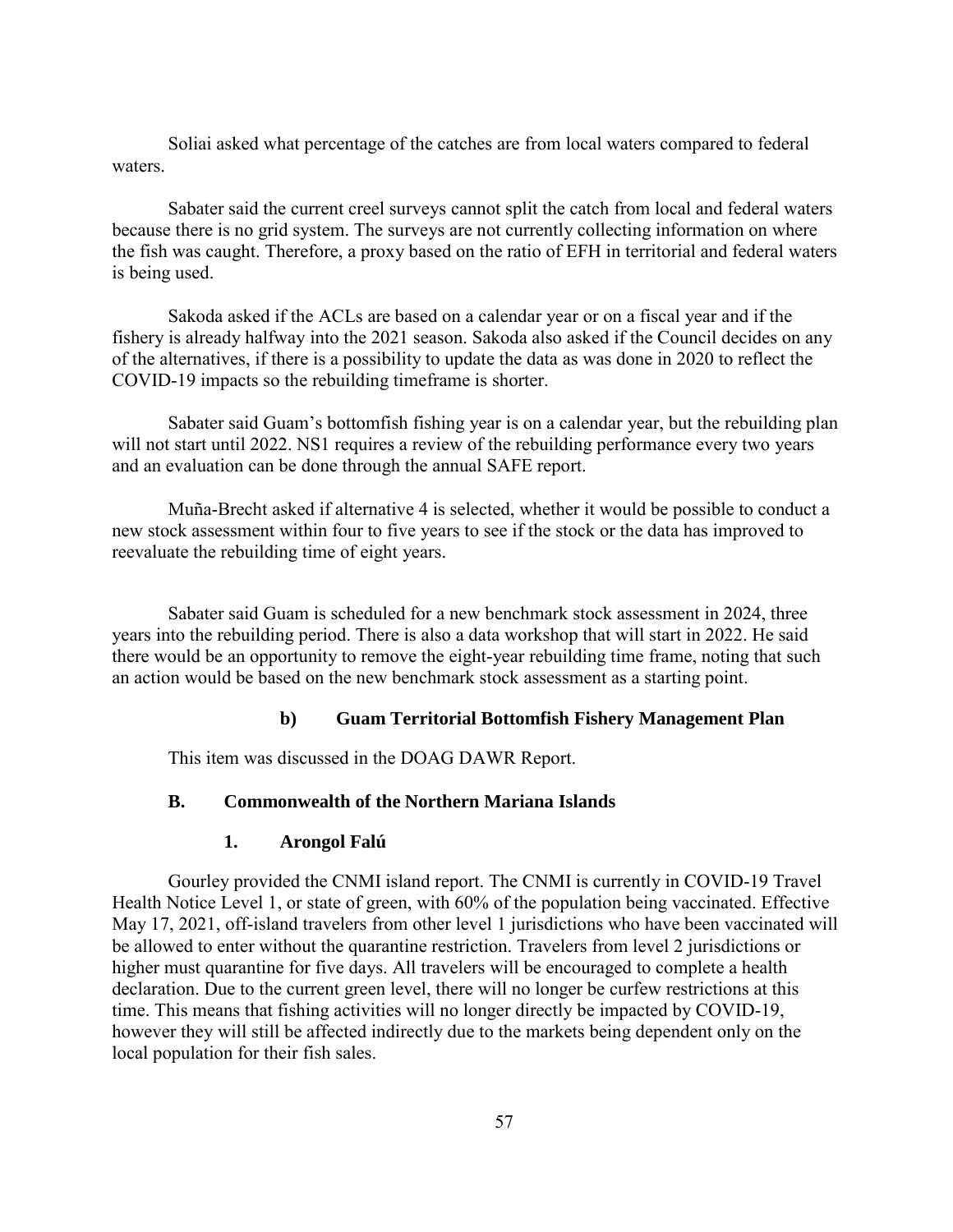A boat supplying bottomfish samples from the Northern Islands for the CNMI Biosampling Program sank a couple of weeks prior. The CNMI Department of Public Safety, along with a cargo vessel that was traveling nearby, helped rescue the crew and dropped the fishermen off on Saipan; no one was injured.

Conversations within the administration are in progress to bring in South Korean tourists into the island. CNMI issued a request for proposal to identify which hotel will be accommodating all of the tourists during their stay, and a COVID-19 protocol will be implemented for the tourists. There is speculation that the duration of their stay will be one to two weeks rather than the typical four to five days. The target month for Saipan to start opening up for South Korea is July. Federal disaster funds are starting to flow into the economy and are providing support for construction and other segments of the economy.

The Garapan Fishing Base Improvement Project funded under SFF IX is ongoing with a list of construction bids, and the CNMI DLNR working group is working with the CNMI Procurement Office to issue a contract for the winning bidder. The Shoreline Revetment Project is also ongoing. A team is working with NOAA and the state permitting agency to fulfill all permitting requirements.

The bottomfish training and demonstration project funded under SFF XI is tentatively ending June 30, 2021. The bottomfish team from Micronesian Environmental Services, accompanied by one Division of Fish and Wildlife (DFW) staff, went to Rota June 4-5, 2021, to conduct a few bottomfish training sessions. The Micronesian Environmental Services biosampling staff accompanied the trip to process the catch and samples. Prior to June 2021, CNMI DLNR completed a series of training for more than 40 individuals with presentations on a range of topics related to bottomfishing and hands-on practice. The training was well received and the bottomfish stocks are in good shape.

SFF XII will add new funds for fishery development projects, such as the continuation of the Garapan Fishing Base Improvement Project, which includes building a fishing platform, walkway and railings. SFF XII will also be used to help improve the first fishery resource monitoring to improve fishery data collection, and hire an SFF project coordinator. The SFF XIII has four projects: the U.S. Pacific Territories Fishery Capacity-Building Scholarship Program, Smiling Cove Transient Dock Repairs, vessel maintenance and operations for Rota and Saipan and an MCP project coordinator.

### **2. Department of Lands and Natural Resources/Division of Fish and Wildlife Report**

Tenorio reported provided the CNMI DLNR report covering fishery activities between March and May 2021. The Fishery Dependent Data Collection Program has hired a new data officer, Maria Angela Dela Cruz, and the hiring process for two additional data technicians is in progress with a target to fill the positions by July 2021. An intern, Jude Lizama, has also been assisting the new data officer with organizing the data in the Fishery Data Section. The DFW information technology staffer trained Lizama on the development and implementation of the the mandatory data reporting program and trained fishery and data staff on operating the identity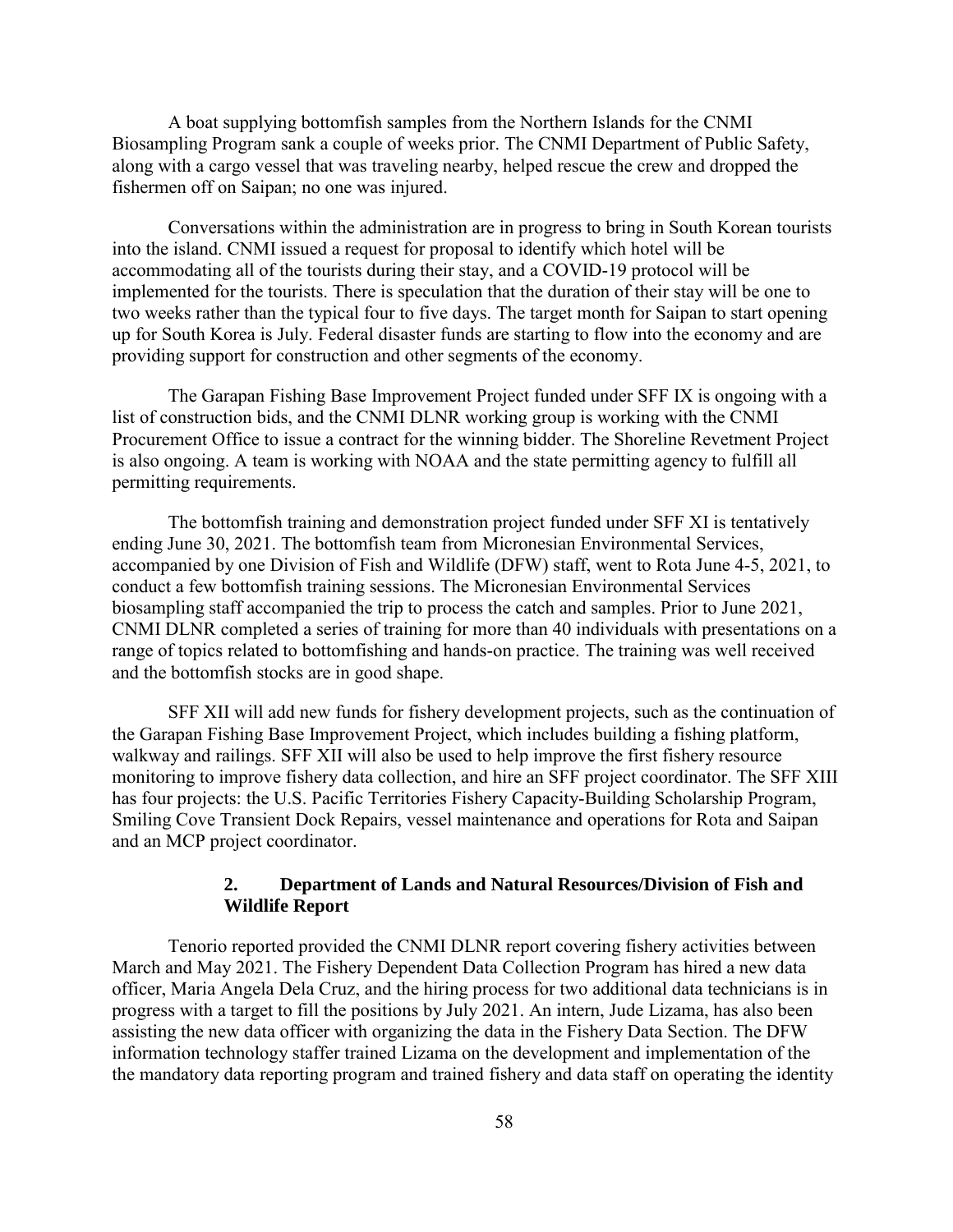card machine at the agency's office. In addition, there is a research section biologist who continues to provide assistance and a pending recruitment of a permanent data section manager.

 DFW is working on improving participation with the new vendors within the commercial receipts system, and with the CNMI Customs Office on improving access to the importation data that they hold. In addition, DFW submitted a proposal to install a camera system at the Smiling Cove Marina to improve the documentation of ramp usage by fishers.

 Shore-based creel program surveys are being conducted during the scheduled hours of midnight and 6 a.m, with the temporarily suspended 2 a.m. to 4 a.m time slot to resume due to the lifting of curfew restrictions. Sixty-three shore-based interviews were conducted between March and May 2021, with 47 hook-and-line fishermen, eight fishers using catch-nets and eight more spearfishing. For the boat-based surveys, 48 interviews were conducted, with 27 trollers, 14 bottomfishers, three hook-and-line fishers and four spearfishers.

 DFW compiled receipts into the commercial purchase data collection system from participating vendors, hotels and restaurants through May 2021. A reported 7,079 pounds of bottomfish, 2,530 pounds of reef fish and 30,165 pounds of pelagic fish were sold.

Enforcement staff has been reinstated, increasing from two to ten personnel, and are performing regular patrols and vendor visits. Staff provides education and outreach on state and local regulations during community events and individual interactions.

 Tenorio noted that plans are in place to continue the maintenance of existing FAD systems and replace the FADs at the inactive sites. DFW has also developed a proposal to fund the development of a CNMI Territorial Coral Reef FMP in collaboration with other natural resource agencies and nongovernmental organizations, as well as the recruitment of a coral restoration coordinator.

Saipan Marina and Dock's plans to repair the revetment within the Smiling Cove Marina are ongoing. The National Park Service is spearheading the effort and received additional funding for repairs to the marina caused by previous storms.

#### **C. Advisory Group Report and Recommendations**

#### **1. Advisory Panel**

Ken Borja, Guam AP vice chair, presented the AP report and recommendations.

- *Regarding the Guam Bottomfish Rebuilding Plan,* the Guam AP recommended the Council select alternative 4, the 31,000-pound ACL, to provide the fishery with less of a chance of exceeding the ACL while still allowing the stock to rebuild.
- *Regarding territory bigeye specifications*, the Guam AP recommended the Council select alternative 2, but with an allocation limit for each territory of 1,000 mt to allow Guam a chance to participate in the agreements.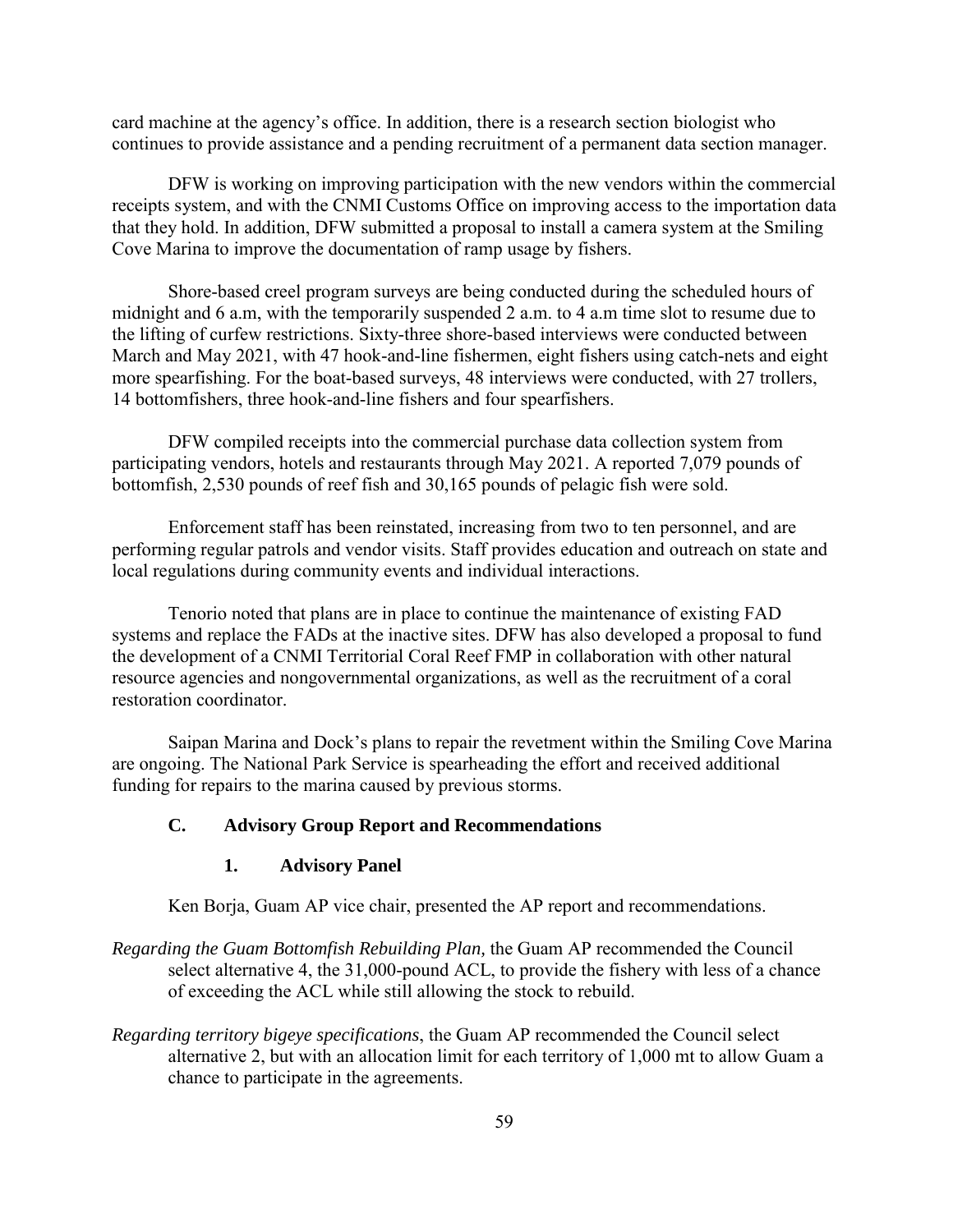- *Regarding Guam fishery issues,* the Guam AP recommended the Council communicate to NMFS PIFSC that the fishery research priorities for Guam should include bottomfish biomass and habitat research, i.e., mapping habitat, movement and genetic structure, as well as baseline information.
- *Regarding the territory bigeye specifications,* the CNMI AP recommended the Council maintain the status quo and select alternative 2.
- *Regarding the CNMI fishery issues,* the CNMI AP recommended the Council request USCG invite local enforcement agencies to join them on surveillance training around the region.

# **2. Fishing Industry Advisory Committee**

There were no FIAC recommendations.

#### **3. Non-Commercial Fishing Advisory Committee**

There were no NCFAC recommendations.

#### **4. Scientific and Statistical Committee**

There were no SSC recommendations.

#### **D. Public Comment**

There were no public comments.

## **E. Council Discussion and Action**

*Regarding the Guam Bottomfish Rebuilding Plan, the Council* **selected alternative 4 that implements an ACL of 31,000 pounds that would rebuild the stock in eight years (Ttarget) an in-season AM and a higher performance standard to rebuild the stock to**  B<sub>MSY</sub>. The T<sub>min</sub> and T<sub>max</sub> are two and 10 years, respectively. The ACL shall provide **the highest level of catch to rebuild the stock in the shortest time practicable and prevents overfishing at a 41% risk "taking into account the status and biology of the stock, the needs of fishing communities, and interaction of the stock within the marine ecosystem" consistent with MSA§304(e)(3) and 304(e)(4).**

**Alternative 4 includes an in-season AM that would track the catch relative to the ACL and close federal waters once the ACL is projected to be reached. Catches from both federal and territorial waters would be counted toward the ACL. This alternative would implement a higher performance standard in which, if the ACL is exceeded during any fishing year over the course of the rebuilding plan, NMFS would close the fishery in federal waters until a coordinated management approach is developed that ensures catch in both federal and territorial waters can be maintained at levels that allow the stock to rebuild.**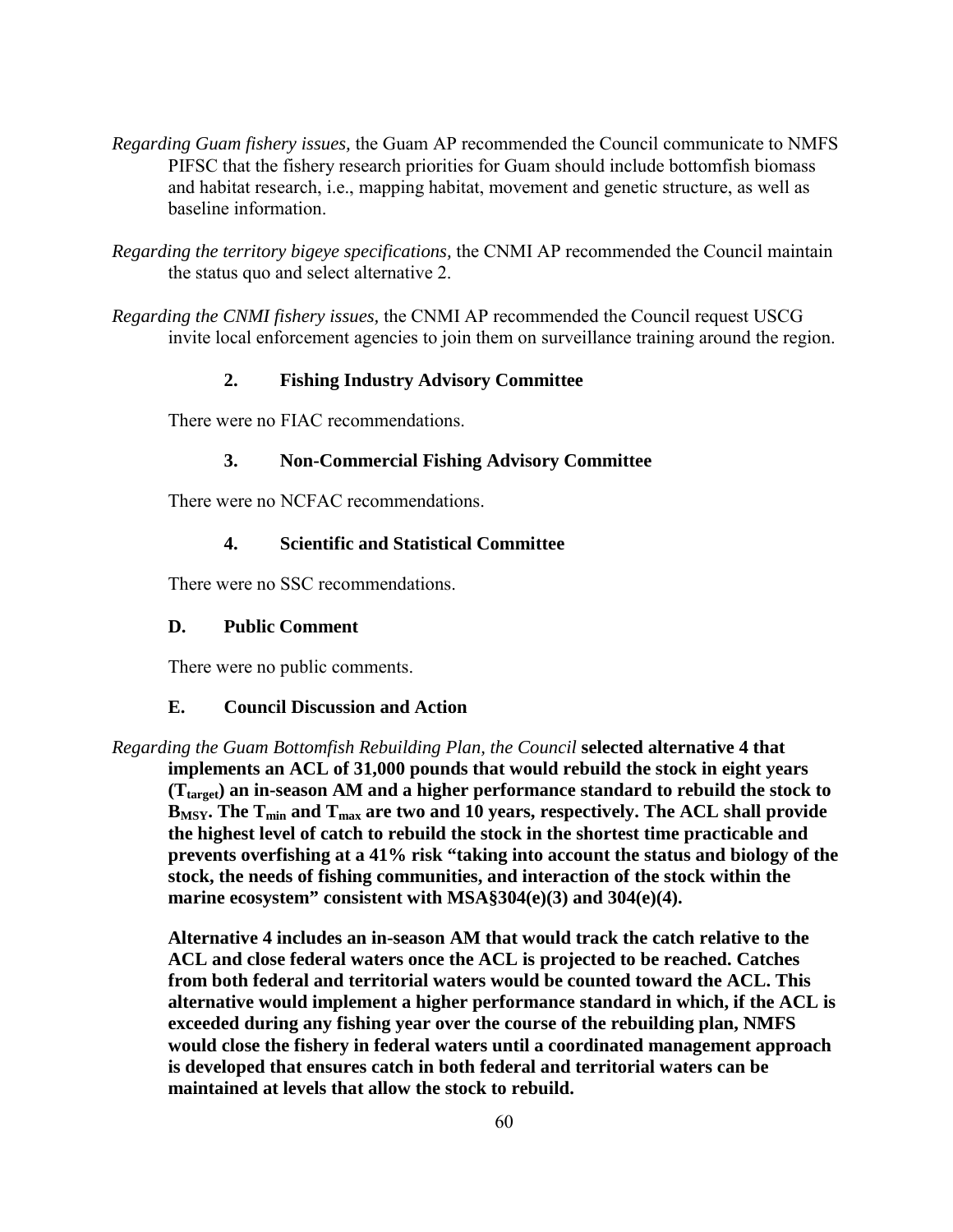**Further, the Council deems that the regulations implementing the recommendations are necessary or appropriate in accordance with Section 303(c) of the MSA. In doing so, the Council directs Council staff to work with NMFS to complete regulatory language to implement the Council's final action. Unless otherwise explicitly directed by the Council, the Council authorizes the executive director and the chair to review the draft regulations to verify that they are consistent with the Council action before submitting them, along with this determination, to the secretary on behalf of the Council. The executive director and the chair are authorized to withhold submission of the Council action and/or proposed regulations and take the action back to the Council if, in their determination, the proposed regulations are not consistent with the Council action.** 

## *Moved by Dunham; seconded by Rice. Motion passed with Tosatto abstaining*

## **XI. Program Planning and Research**

# **A. National Standard 1 Technical Guidance Memorandum on Data-Limited Stocks**

Stephanie Hunt, NMFS Office of Sustainable Fisheries, presented the NS1 Technical Guidance on data-limited stocks, a product of the NMFS subgroup three to provide guidance on the application of the 50 CFR 600.310(h)(2) flexibility of NS1. Jason Cope, NMFS Office of Science and Technology, and Kobayashi, PIFSC, were present to answer questions. NMFS discussed this technical guidance with the CCC in May 2021 and requested comments from the RFMCs by Oct. 1, 2021. The technical guidance provides the legal context of the 600.310(h)(2) provision in light of the need to prevent overfishing and to specify the ACL expressed as amounts of fish (either weight or number). The (h)(2) flexibilities allow the Council to recommend an alternative approach that complies with the MSA, which must be in the FMP through an amendment. Hunt described the details of the flexibility provision and the situations under which it can be used.

Improvements in the stock assessment methods for data-limited stocks allow scientists and managers to effectively use the data that are available, identify manageable metrics and increase the understanding of uncertainties. NMFS developed a decision tree to guide users on the type of data-limited assessment that can be applied depending on data availability. Hunt reviewed the subgroup recommendations, such as identifying data and research gaps, improving data and exploring uncertainties in the input data. If other data-limited methods are used, such as length-based and indicator-based approaches that have limited ability in defining removal targets in terms of amount of fish, this can support the use of the (h)(2) provision since it provides a science-based metric and reference point to support compliance with the MSA.

For stocks that lack data needed to effectively specify or manage with an ACL expressed as amount of fish, councils may use ACLs expressed as rate, such as fishing mortality or maximum fishing mortality threshold. An example is using length data applied to a length-based spawning potential ratio assessment, where mean length is monitored against fishing mortality by reference points. Management options could include size limits, time/area closures, or gear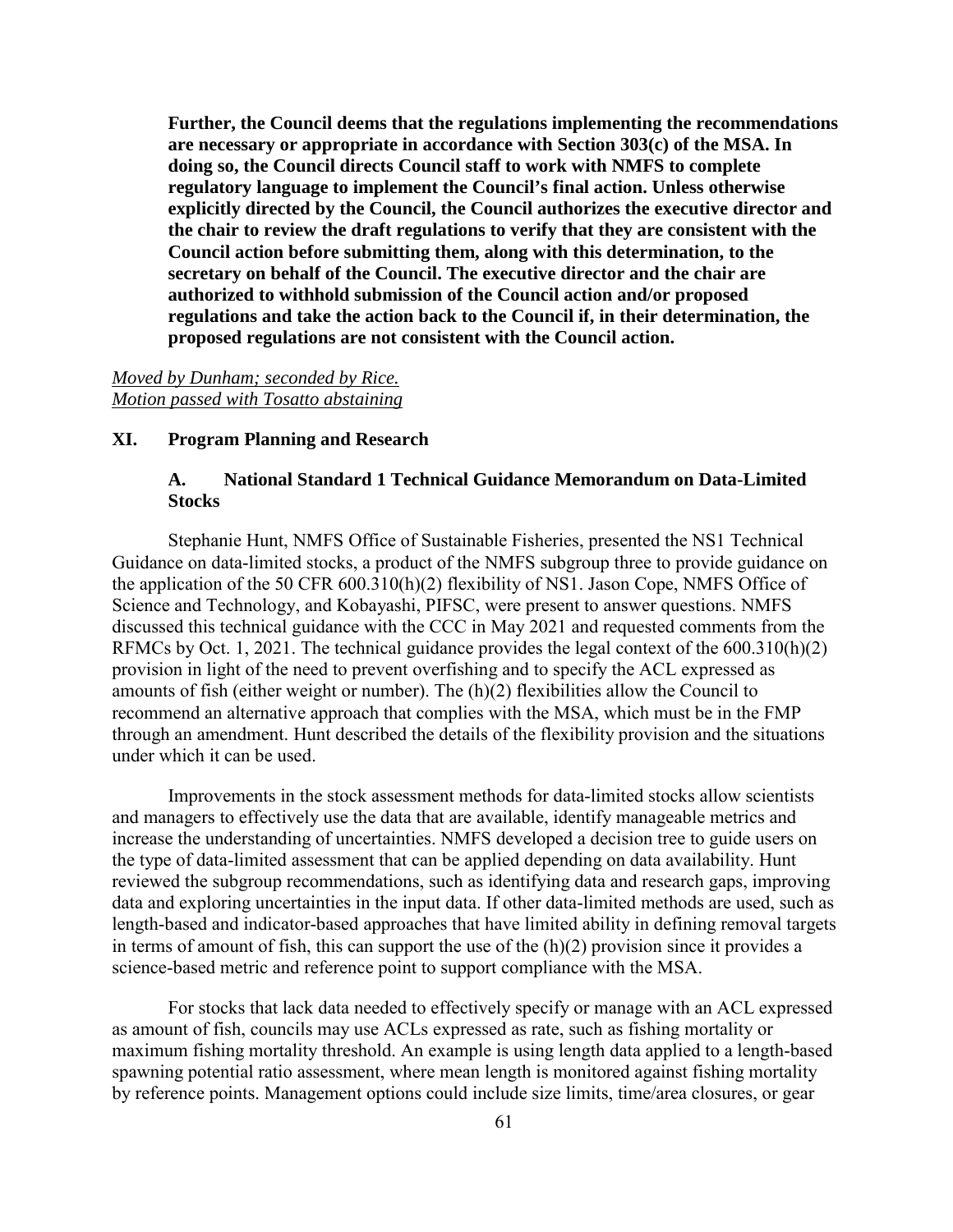modifications. If a council utilizes the  $(h)(2)$  provision, it must amend its FMP to describe how monitoring would ensure compliance with the MSA. An example is running the data-limited model to compare F to  $F_{\text{ACL}}$  annually or monitor the indicator (in this case, mean lengths). The amendment must also include AMs.

Stocks that would qualify for (h)(2) but lack rate data must comply with MSA by using the BSIA and consider whether a data-collection program to support movement toward ratebased ACL would be appropriate. In the end, the goal is to progress toward the use of the standard ACL approach.

Gourley asked if existing data is BSIA when they are unreliable, referencing the data used for the recent American Samoa bottomfish benchmark stock assessment. Gourley asked about the threshold between unreliable data and BSIA, and if a length-based assessment approach is acceptable, if the data are deemed unreliable.

Hunt said NS2 Guidance discusses how managers should determine BSIA, including a peer-review process among various other steps, and the Council's SSC determined that the American Samoa bottomfish stock assessment data were BSIA.

Cope said managers should be critical about the data incorporated into any model because poor data inputs can lead to poor result outputs, but different types of issues with data exist. Data may be unreliable because of uncertainty due to variance or because of major bias in the collection of the data. Each data issue would be handled differently in the context of a stock assessment. One method is that NMFS spends a lot of time analyzing the uncertainty of data and the sensitivity of assessment results to different data treatments. Another method is utilizing risk policy decisions by choosing to acknowledge the uncertainty of the data despite being BSIA. Determining why data may be unreliable is also important.

Gourley said the Council's attempts to specify certain datasets as BSIA may be misguided since poor data inputs lead to poor result outputs. The amount of uncertainty in current datasets for territorial bottomfish is high. Data quality is an important issue for bottomfish in the Western Pacific Region because challenges exist in collecting appropriate data and determining whether the data are BSIA. Discussing the data with fishermen is important to get their perspective, but the perspective of fishermen and the perspective of scientists are two different things.

Cope said the Council should prioritize including those who might be able to help collect better data, such as fishermen on the water. If only bad data are available for a particular stock, the quality of information to generate a number-based ACL may not exist, and the Council may utilize options from 600.310(h)(2), such as fishing rate options. The Council can implement a new sampling protocol to support a different method of assessment as specified in 600.310(h)(2). For example, the Council can establish a sampling protocol for fish lengths with the fishing community or through scientific surveys to obtain an unbiased sample of fish lengths. Such an effort could be a stepping stone to allow fishery managers to provide information to make good management decisions while setting better data collection protocols for the future. The options in in 600.310(h)(2) provide a more hopeful way of viewing unreliable data and may inspire a new, simple data collection method to allow progress.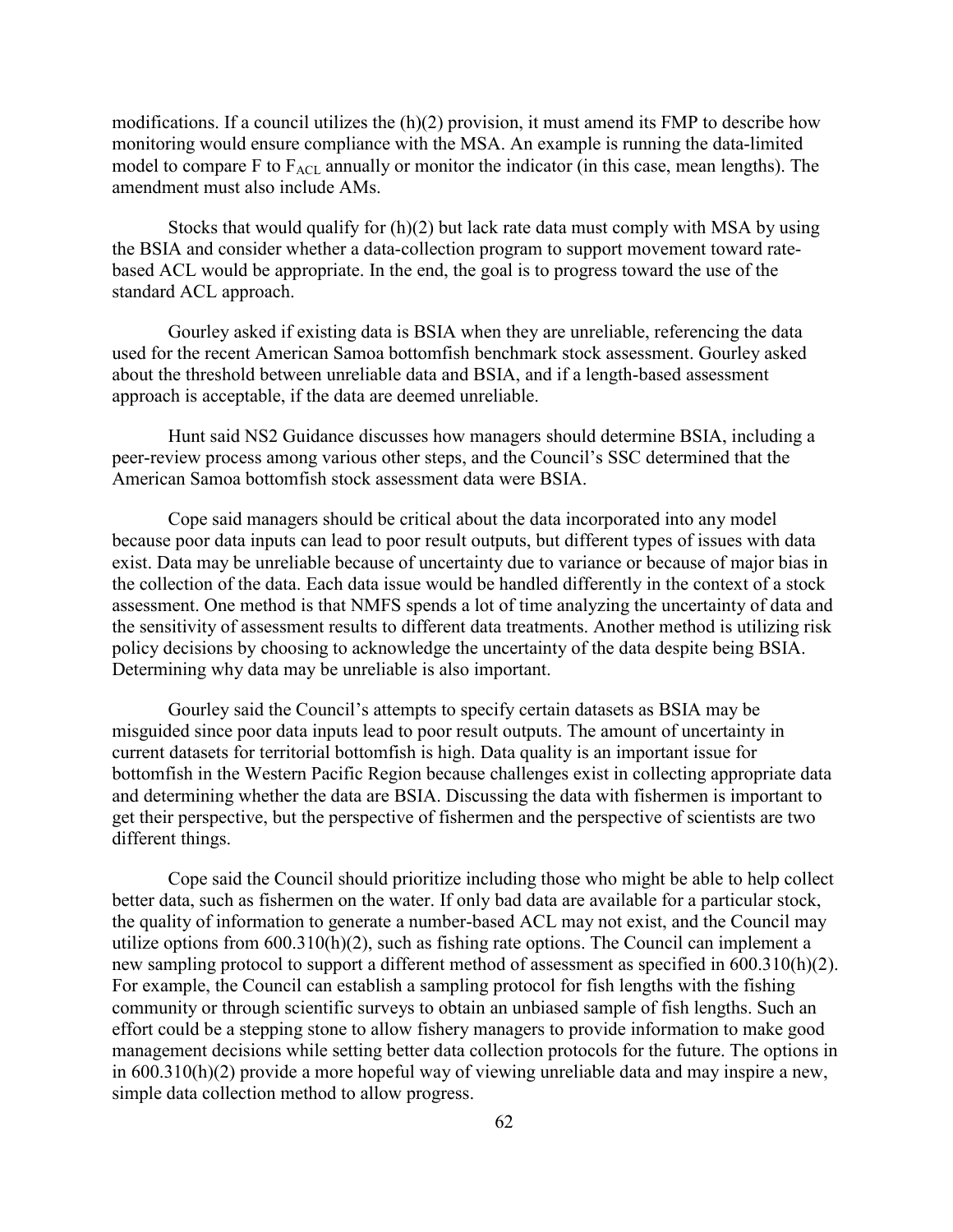Soliai asked if Cope could clarify if he was referring to the territories when he mentioned starting off with bad data.

Cope said he was making a general remark for anyone using data in a stock assessment. If issues with the data for a stock assessment exist, fisheries managers can take several different possible actions as outlined in the NS1 Technical Guidance Memorandum.

Soliai said that the determination of unreliable bottomfish data to be BSIA is a similar situation to the designation of critical habitat for threatened coral, given that consultations with the local governments were not as effective as they should have been.

Gourley asked about the viability of utilizing the FishPath framework for Western Pacific MUS.

Cope said the purpose of FishPath, which is a decision-support tool that combines knowledge from scientists, managers, stakeholders and the local community to determine the best methods for data collection, assessment and management, is for situations where the best path forward is unclear because of unreliable data or issues with data collection. In the NS1 Technical Guidance Memorandum, NMFS provided examples of applying FishPath. The tool holds promise to help synergize available information and expertise from people working together to manage fisheries and should be considered.

Gourley asked when comments are due on the NS1 Technical Guidance Memorandum.

Hunt said the deadline is Oct. 1, 2021.

## **B. Draft Electronic Monitoring Procedural Directive on Applying Information Law**

Brett Alger, NMFS Office of Science and Technology, provided an update on EM and the repercussions of other information law to the data generated through EM. Alger described the different EM programs around the various council regions. He then described the relationship between the EM Procedural Directive with the existing policies particularly the National ET Policy Directive, EM Cost Allocation Procedural Directive, and EM 3rd Party Data Retention Procedural Directive. He explained the difference between a federal record and nonfederal record, what is part of a third-party agreement and when the Freedom of Information Act (FOIA) applies. The Federal Records Act, MSA 402(b) and FOIA all apply to NMFS data, while only the MSA 402(b) applies to NMFS contractors, NMFS financial assistance recipients and fishing industry contractors.

The EM Procedural Directive explains the role of web portals for video review. This is to monitor the EM service provider performance and ensure data quality is met. Section 2 of the directive describes the third-party reporting requirements, which would be established by the FMP and the monitoring programs. The FMP and monitoring programs drive the video review standards and sampling rates. Section 2 also includes access and use of information submitted to the system. Other use of this information includes nonfishing-related events like enforcement and data-sharing for other purposes. Access may be given to other federal agencies, but must be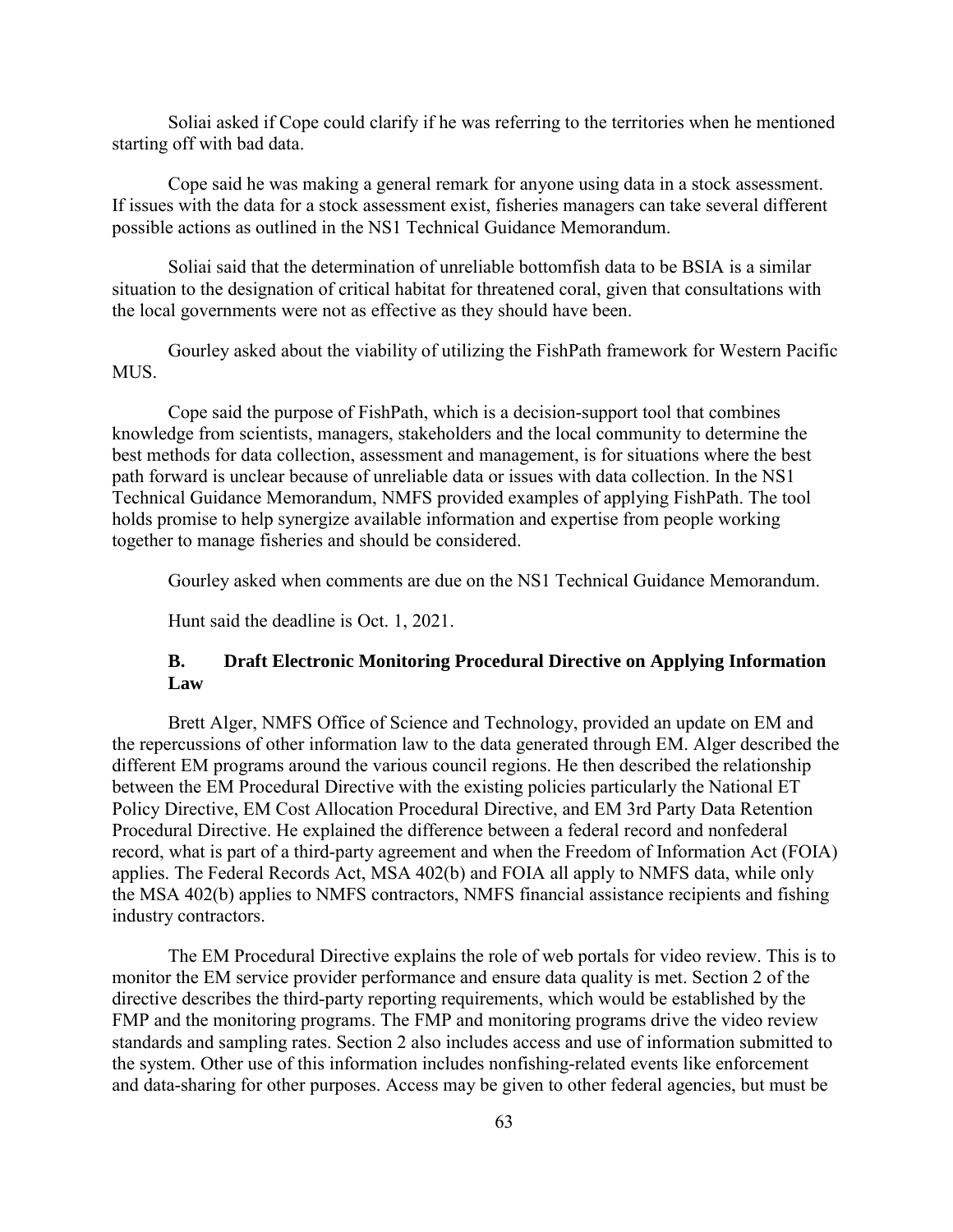in support of fisheries conservation and management, or under the exceptions for confidential data authorized under the MSA.

As next steps, NMFS and councils should develop appropriate regulations and guidance for EM programs, as soon as practicable. The EM programs should examine current practices, data collected under pilot projects and EFPs. NMFS requests feedback on the procedural directive by July 15, 2021, and the agency will develop and publish the final directive in fall 2021.

Watamura asked if EM is a live event or recorded for later review.

Alger said NMFS records everything and watches it afterwards. However, the use of artificial intelligence within EM programs may allow processing of the data in near-real-time in the future. NMFS could use satellites and other forms of data transmission to send information back to scientists and managers, moving away from the situation where NMFS records data and reviews it weeks later.

Dang asked if a FOIA request for EM would result in the requester receiving the video or just the data.

Alger said NMFS to date has received few, if any, FOIA requests for EM programs, but the product would be dependent on what is requested. NMFS would need to examine whether the full video, portions of the video or images from the video are necessary. The question leads into discussion about how NMFS would obscure the confidential information on the video. Since NMFS has no precedent about how to treat this kind of request, the agency has no complete answer. Alger said he would follow-up with a better answer.

Dang said he is curious what a FOIA request for EM information would hypothetically look like.

Tosatto said the answer depends on what the individual making the FOIA request is looking for, as FOIA requests can be either relatively general or more specific. The EM program is just beginning, but as the program becomes more sophisticated, FOIA requests could also become sophisticated.

Gourley said the Council looks forward to reviewing the draft EM Procedural Directive and developing comments before the July 15, 2021, deadline.

## **C. National Legislative Report**

## **1. Update on Congressional Actions**

Gourley provided a brief update on the bills that have fishery and resource management relevance. The Grijalva Ocean-Based Climate Solutions Act will have a great impact in the island areas as it will affect everything including oil and gas. The Council should pay attention to sections 303, 304, 308 and 1408. The House Natural Resource Committee held a hearing June 22, 2021, on 12 different House bills. Dave Whaley noted that the democrats will be considering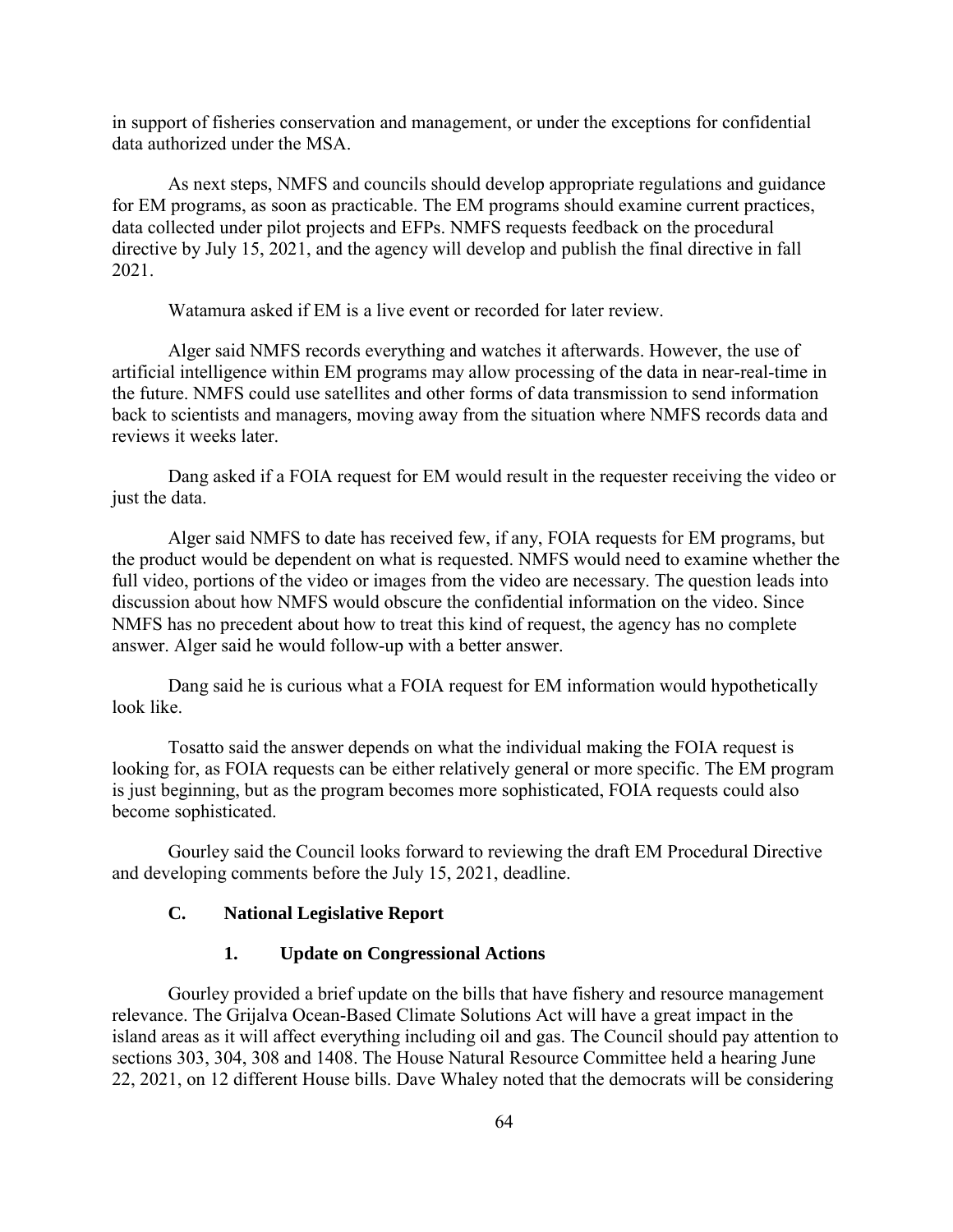the larger omnibus bill to have this pass Congress. Gourley pointed to the EO sections of the agenda for more details on the presidential EOs.

Rice said the increase in fuel price is problematic for fishermen. The cost of fuel increased a dollar from the previous summer, and the recreational and charter fleets consider this increase a notable issue.

# **2. Update on Executive Orders**

# **a) Executive Order 14008 – National Marine Fisheries Service Report and Council Coordination Committee Area-Based Management Working Group \*This item will be taken up as the first item on Thursday**

Rauch, NMFS Regulatory Programs, briefed the Council on President Biden's EO 14008. Of particular interest to the Council is Section 216(a) that requires identified agencies to submit a report to the Task Force within 90 days, in consultation with various stakeholder groups and local governments, to achieve the goal of conserving at least 30% of the U.S. lands and waters by 2030. The U.S. Department of the Interior, NOAA, U.S. Department of Agriculture and the Council on Environmental Quality conducted outreach, engaged in listening sessions and received feedback from a wide range of stakeholders. The preliminary engagement helped in the drafting of the "Conserving and Restoring America the Beautiful" inter-agency report that was released May 6, 2021. The report affirms the need to pursue a first-ever national conservation goal to combat key threats, particularly, loss of natural areas and resources, climate change and disparities in access to the outdoors.

The report described the eight core principles: 1) pursue collaborative and inclusive approach; 2) conserve for the benefit of all people; 3) support locally led efforts; 4) honor tribal sovereignty; 5) pursue approaches that create jobs; 6) honor private property rights and voluntary stewardship efforts; 7) use science as a guide; and 8) build on existing tools and strategies. The agencies involved are establishing baselines (American Conservation and Stewardship Atlas) and metrics to monitor progress (America the Beautiful annual reports). The report also described the six areas of focus: 1) create more parks and safe outdoor opportunities in nature-deprived communities; 2) support tribally led conservation and restoration priorities; 3) expand collaborative conservation of fish and wildlife habitat and corridors; 4) increase access for outdoor recreation; 5) incentivize and reward the voluntary conservation efforts of fishermen, ranchers, farmers and forest owners; and 6) create jobs by investing in restoration and resilience. The next steps include formal and informal engagement of tribes, states, territories, stakeholders and the American public through tribal consultations, public comment, advisory councils and federal-state and federal-tribal working groups. Rauch posed four key questions for future engagement that the Council members responded to in the discussion.

Gourley asked if the federal government would give Pacific Island indigenous people equal status as federally recognized groups in the U.S. mainland.

Rauch said that granting Pacific Island indigenous people equal status is a complicated issue given the Deeds of Cession versus tribal treaties and other related concerns. Any answer he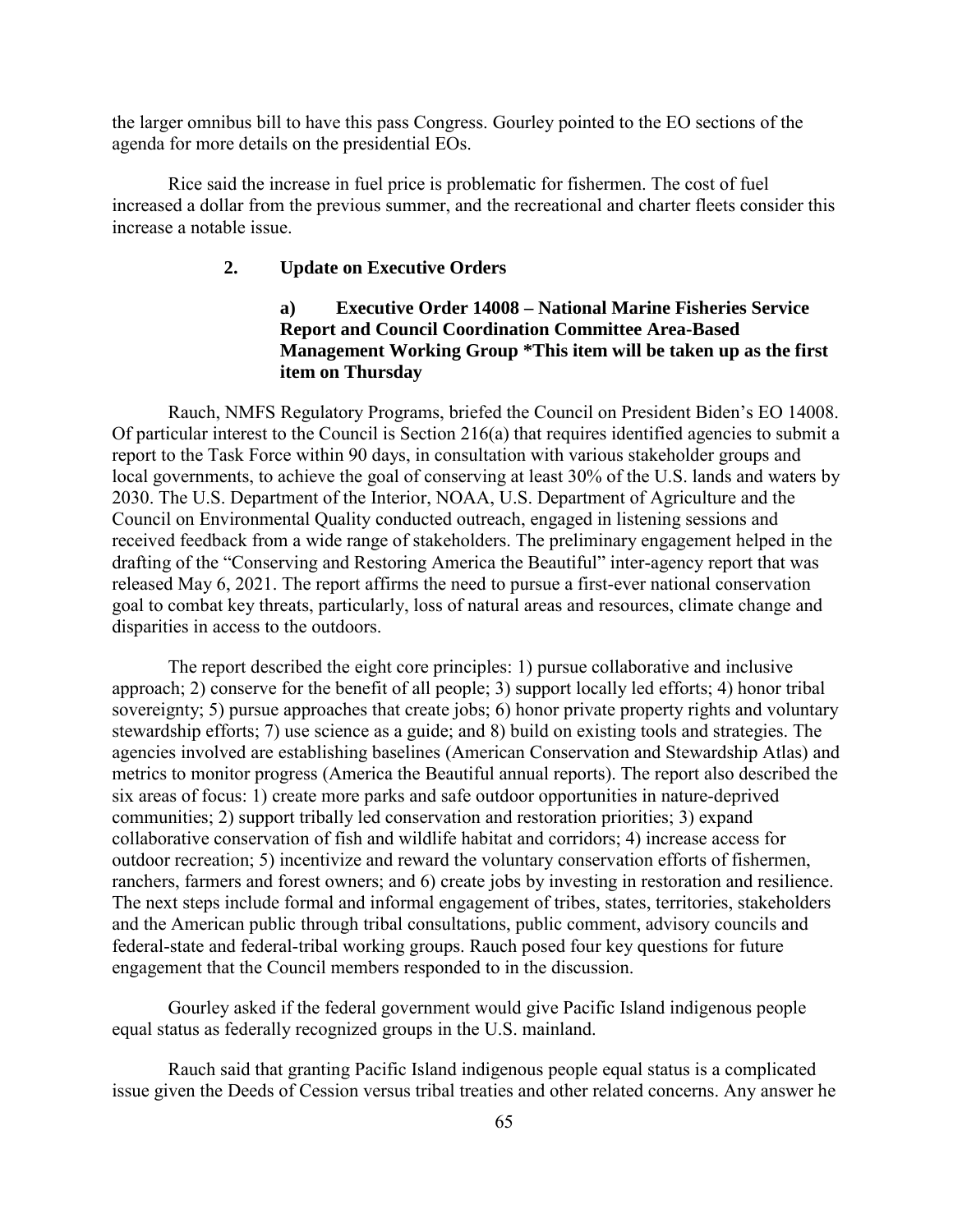would be able to provide on the fly may be incorrect because the meaning of the statuses has been developed across long periods of time. The report focuses on tribes and other indigenous groups with respect to equitable access, indigenous communities and what comprises a tribe. NMFS would like to consider the needs of indigenous groups during the design of the system.

Gourley said that the involvement of the regional councils in the early discussions to determine what constitutes conservation and what actions are acceptable for conservations measures will be important. The Western Pacific Region has area-based management in the form of the marine monuments, and NMFS could use the region as a model to determine the effectiveness of area-based management and its impacts on indigenous peoples. Discussions on what constitutes conservation could include examining whether the designation of marine monuments was based on science or political motivations. The Council implemented regulations to prohibit certain fishing activities that were destructive to habitat, such as trawling, drift net fishing and indiscriminate catch. The Western Pacific Region has policies that meet EO 14008 and could guide remaining participants to meet the order's objectives.

Rice said conservation is in place for two-thirds of the U.S. EEZ around Hawaiʻi in the form of area-based management. Rice asked if the federal government would remove regulations for the proportion of the U.S. EEZ around Hawaiʻi that is in excess of what is specified in EO 14008. Rice said monument areas could remain monuments while allowing for other use, including fishing outside of the 50-mile boundary previously designated. A monument would still be a conservation area. Rice also said the federal government should involve regional councils in the effort to address EO 14008 since foreign fleets surround the U.S. EEZ around Western Pacific island areas. U.S. fishermen fish outside of the U.S. EEZ, but the foreign fleets do not adhere to the same regulations as U.S. fishermen. If NMFS implements additional regulations on U.S. fishing fleets, it would indicate that NMFS has no desire to support and collaborate with stakeholders.

Rauch said NMFS would be interested in the Council's perspective about the use of monuments as conservation tools that could meet the overall goals of EO 14008. The kinds of questions posed by Council members are the kind of questions the president would like addressed in achieving the objective of the EO. The ultimate goal is not necessarily hitting 30% of areas being conserved, but to address natural resources laws, climate change resiliency and equitable access. NMFS welcomes the Council's views on whether marine monuments address these issues. NMFS does not expect that this process would be the forum in which any Council action, monument action or state action for national parks would be revisited or amended. The EO states that the president does not view the EO as superseding any of these actions. The process may create questions for NMFS to consider for each action. Whether large-area marine monuments effectively meet the objectives of the president as stated by the EO is a legitimate question.

Dueñas, in reference to the question of what baseline conservation actions are currently effective, said that the Western Pacific Region banned the use of drift gill nets, bottom trawling and the use of explosives, and NMFS should recognize these longstanding prohibitions. Additionally, NMFS should consider both temporary and permanent longline prohibitions as a conservation baseline since the measures are highly surveilled and enforced.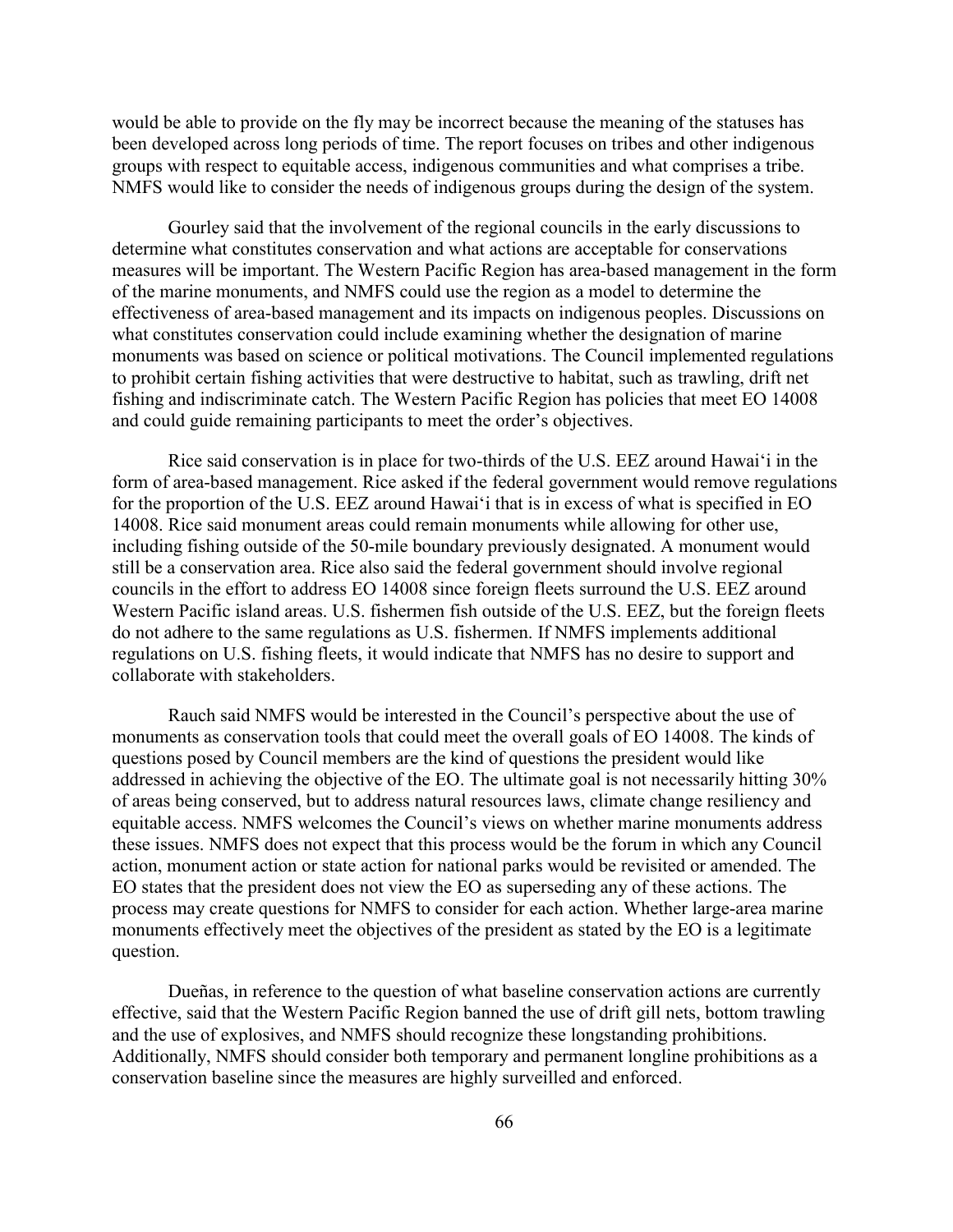Muña-Brecht said, with regard to the aspects of the EO that address social justice, especially in native communities, that one of the core principles of the EO is addressing voluntary stewardship efforts. The federal government should also consider the efforts of fisheries managers. Muña-Brecht asked if these considerations would provide guiding criteria for issues such as the ongoing critical habitat designation for threatened species of Indo-Pacific corals. The proposed rule for the critical habitat designation does not seem to consider the efforts of local fisheries managers, but accounts for efforts by the DOD and Integrated Natural Resource Management Plan in consideration of the Sikes Act. Muña-Brecht asked if EO 14008 would provide a foundation to allow for the consideration of efforts by local fisheries managements in their own intent to preserve coral species.

Rauch said the relevant questions are if the designation of critical habitat contributes to the conservation actions specified by the president and how NMFS should consider it with respect to conservation. NMFS made efforts to reach out to the Guam government to get its perspective on the critical habitat designation proposed for threatened corals around Guam. NMFS also extended the public comment period to better understand how to amend the proposed rule to reflect local management efforts and where the corals are situated. Local management efforts do not have the same statutory provision as the DOD because requirements exist for consideration under the national defense exception. NMFS did not issue the final rule for the threatened coral critical habitat designation yet, so how NMFS will consider these comments and considerations in the final rule remains unclear.

Muña-Brecht referenced the eight core principles guiding the intent of the EO, which included voluntary stewardship efforts and the efforts of local fishery managers, and asked if NMFS will include considerations for efforts by local fishery managers and existing laws in the final rule. The coral critical habitat designation is duplicative of processes already in place in the territories while adding more restrictions on local management agencies.

Rauch said the EO will govern whether measures that NMFS considers, including the designation of critical habitat, would be included in the 30% specified by the EO. Other, preexisting EOs encourage NMFS to consider the impacts of state, territorial and other local efforts with respect to the designation of critical habitat and other applications of the ESA. NMFS extended the comment period for the designation of coral critical habitat explicitly to get more information from the territories, but how NMFS will address the issues raised by the comments is unclear. NMFS considers territorial governance and processes as a guide, but territorial governance and processes are separate with respect to other various procedural mechanisms that NMFS must also consider.

Soliai said NMFS should develop a definition of conservation or explicit goals since conservation goals may not be universally applicable. With respect to spatial accounting, NMFS should consider areas with existing area-based management such that the addition of another bureaucratic layer may not necessarily enhance conservation management for that area. NMFS and the Council need to evaluate the effectiveness of existing area-based management and improve it with better monitoring and regular evaluation. NMFS should also account for areas that are managed on a temporal basis. Additionally, NMFS should account for areas with existing management measures in place to develop the equivalencies and determine how the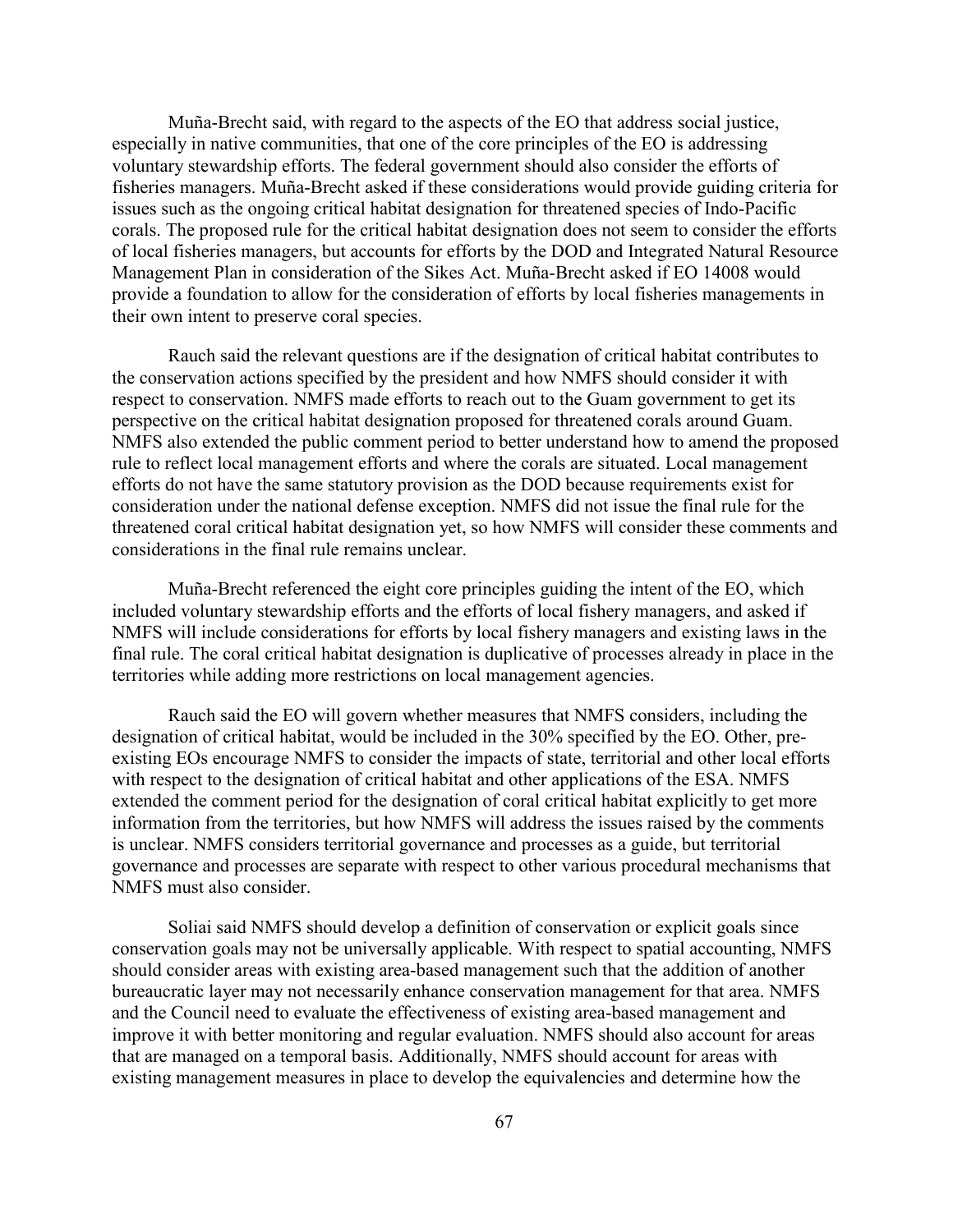measures contribute to the conservation goals of the EO. The Western Pacific Region already fulfilled the mandate of conserving 30% of its area.

Rauch said a unified definition of conservation that is equally applicable to all areas would be difficult to develop. NMFS has interest in determining what a singular definition could be or, if a singular definition does not exist, what principles should a conservation area meet or try to achieve. A singular definition may not exist because it cannot be broad enough, but a list of important criteria could be meaningful. NMFS would appreciate recommendations from the Council about these criteria.

Watamura said, in reference to Rauch's question about how NMFS should support and collaborate with stakeholders, that the regional councils are bottom-up fishery management organizations that already collaborate with stakeholders. Additionally, since the EO is a national initiative inclusive of both state and federal waters, NMFS should consider that Hawaiʻi has an existing initiative to actively manage 30% of its nearshore waters. Watamura asked if NMFS would collaborate with the State of Hawaiʻi with respect to EO 14008 and what kind of authority NMFS possesses to initiate such collaboration given the authority that the state has over its waters.

Rauch said NMFS would like to involve the Council since, in addition to the expertise it provides, the Council plays an important role in outreach, stakeholder engagement and other activities within the Council process that are difficult for NMFS. Because a representative of the State of Hawaiʻi is on the Council, collaboration with the state on federal fishery issues already occurs. NMFS efforts to fulfill EO 14008 recognize the important leadership and sovereignty roles that the state and territorial governments have over their lands and waters and recognizes the desire of the federal government to collaborate to the extent that the Council allows. NMFS does not currently have the structure to determine how discussions could be held with each state, territory and local landowner, but NMFS will likely develop a structure as needed. The federal government will not dictate the implementation of EO 14008, and the provided report mentions the need to respect local processes and help state and territorial agencies meet their objectives.

Simonds said that initiatives like EO 14008 typically include how the Council conducts work under the MSA. The Council embraces the EO and will fully participate in joining the work it has done in the past 40 years with the objectives of the EO. Simonds asked if Rauch would be present at the September 2021 Council meeting in person.

Rauch said his presence at the September 2021 Council meeting is doubtful given the pace at which the Department of Commerce is dealing with COVID-19, and travel restrictions for most federal employees have not been lifted. Rauch said the difference in EO 14008 from past EO processes is the explicit recognition of the regional councils, which is a tribute to the work of the Council by the new administration.

Fitchett, Council staff, reported on the workgroup created by the CCC to deal with areabased management. This was in response to the "Conserving and Restoring America the Beautiful" report, where the 30x30 initiative has the potential to greatly impact fisheries and fisheries management in the U.S. The councils should be involved in the planning and implementation of achieving the goal of conserving 30% of the ocean by 2030. The report directs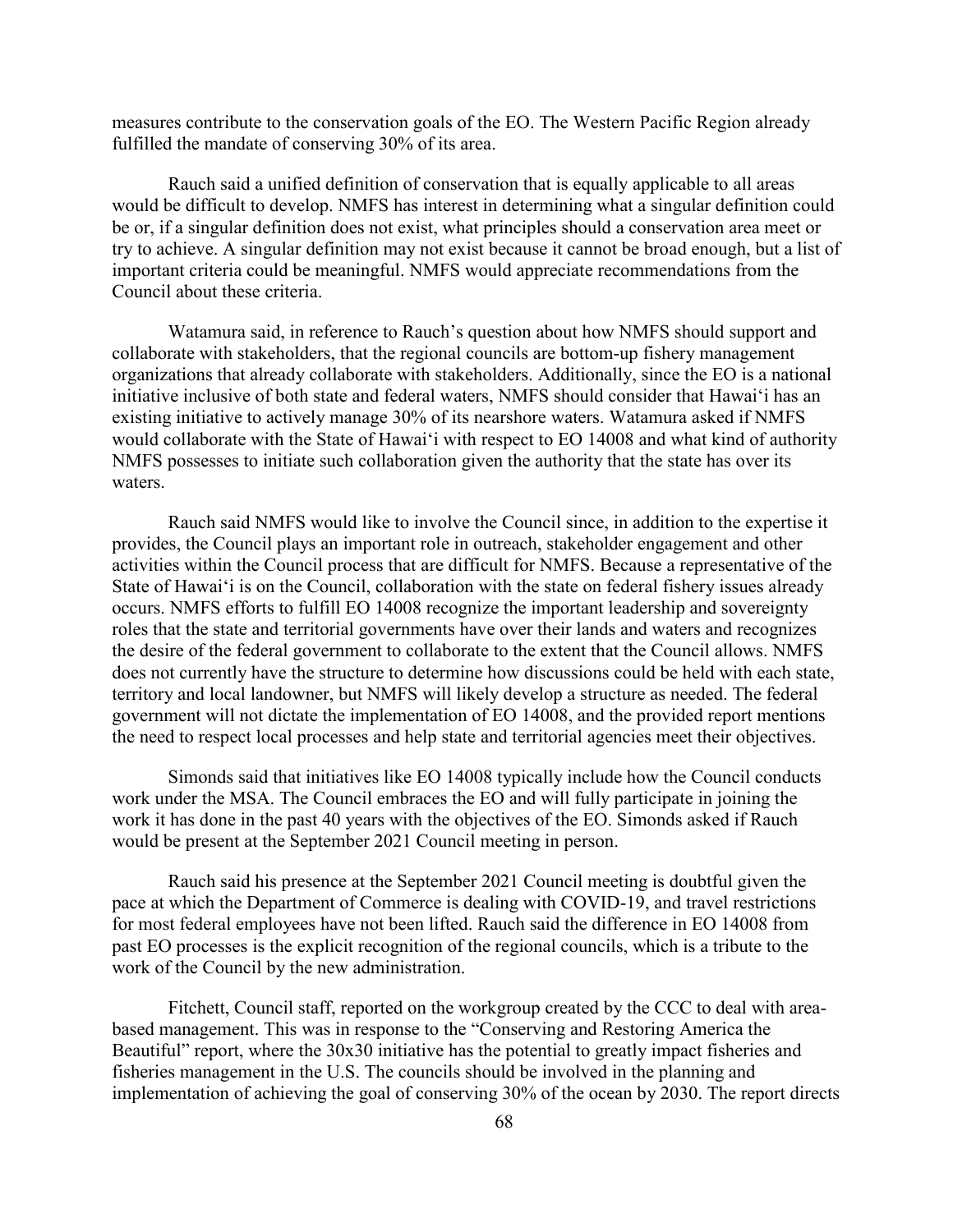that "NOAA should work closely with the RFMCs to identify areas or networks of areas where their fisheries management efforts would support long-term conservation goals." The CCC intends to elevate the councils' position to inform agency decisions about area-based management. The CCC proposed to develop a common understanding among the regional councils of area-based management measures, and assist the councils in coordinating with NOAA to achieve these goals. The CCC Working Group would assist the CCC with tracking and reacting to the 30x30 initiative and associated America the Beautiful annual reports. The working group intends to publish a journal article on U.S. fishery conservation areas that would become the authoritative reference from which all can base future CCC letters on monuments, sanctuaries and other area designations. Council staff described the tasks and the scope of the committee work identified in the first meeting. The working group also identified the issues for further discussion.

Gourley said that the CCC Working Group could play an important role in helping the Council protect the integrity of the MSA and for implementation of EO 14008.

Muña-Brecht asked Fitchett to elaborate on the option not to include state managed areas.

Fitchett said the CCC wants to focus first on federal waters since the councils' responsibility lies outside state-mandated areas. The CCC also wants to work in coordination with the states and allow them to contribute.

Watamura said having baseline data about an area, such as the abundance of fish and other marine species, is important when implementing closures. Without these data, determining the effectiveness of the closure is difficult. For example, Hawaiʻi implemented bottomfish restricted fishing areas without an established baseline, so any new data cannot be compared to the conditions of the areas prior to being closed.

Tosatto said, in reference to Muña-Brecht's question to Rauch, the U.S. EEZ acts as the boundary for state waters under the MSA. The U.S. waters include inland areas, including fresh and estuarine waters within three miles, as well as offshore areas. While states have authority in their waters, the federal government still has some authority in those waters, such as under the ESA or for EFH designation. For the EO briefing, the Council considers the MSA such that federal authority ends where state waters begin, and the Council's focus on the U.S. EEZ is a good effort. The Council should monitor the advancement of the EO to determine how to incorporate what is known from other areas.

### **b) Executive Order 13985 - Advancing Racial Equity and Support for Underserved Communities**

Zach Yamada, Council staff, presented the review on EO 13985 Advancing Racial Equity and Support for Underserved Communities Through the Federal Government as applied to the Council's FEPs, programs and communities. At the May CCC meeting, NOAA reported developing a roadmap and has created a working group in response to this EO. At that meeting, the Council chair pointed out that the Pacific Islanders are continuously faced with barriers. NOAA recognized that the Western Pacific Region is disadvantaged and will look at ways to address barriers. Following the CCC meeting, President Biden issued EO 14031, which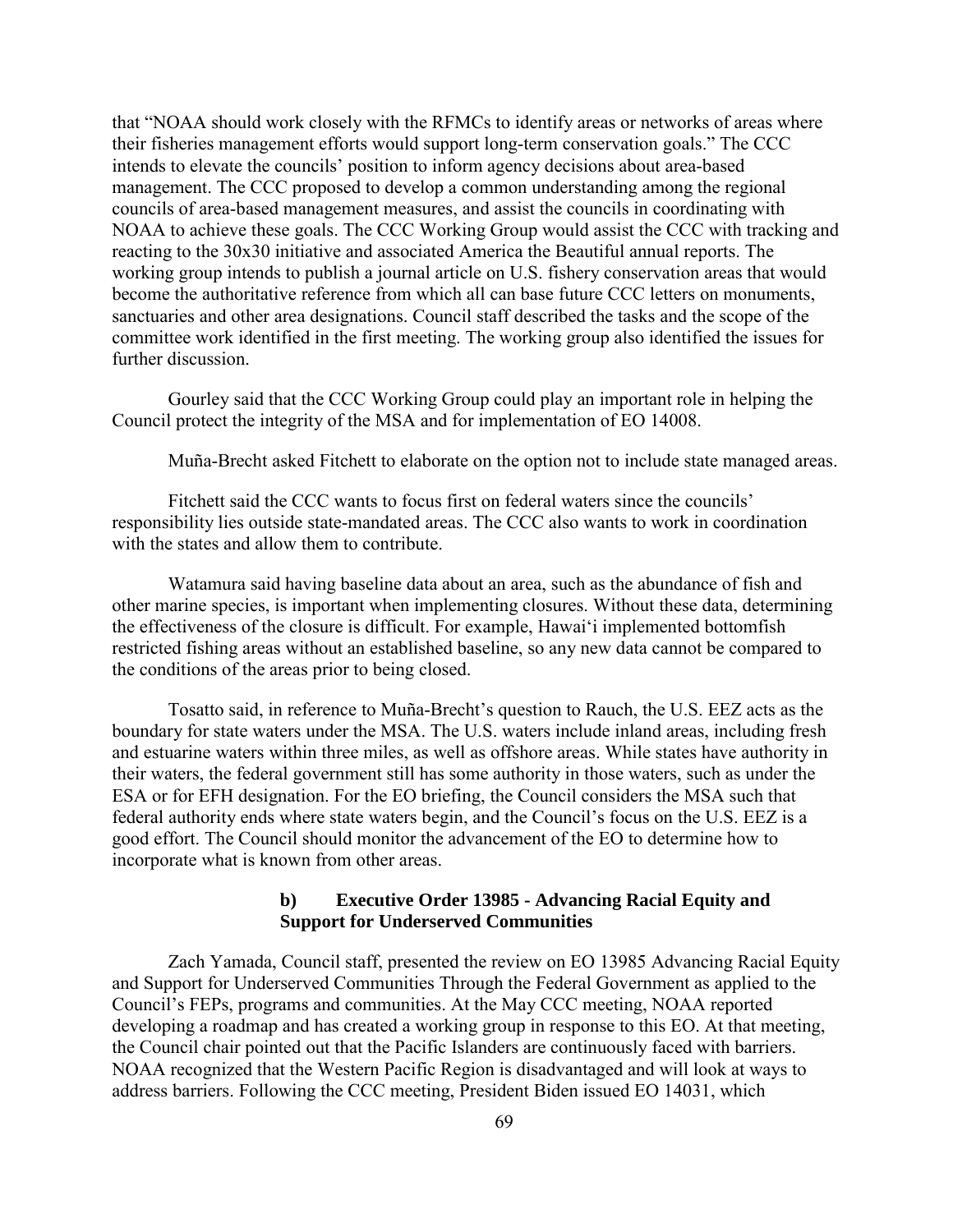explicitly identifies AA and NHPI. Section 5 and 7 of EO 13985 call for the head of agencies to identify and produce a plan for addressing barriers to participation in programs, procurements and contracts.

The Council has previously identified many of the barriers that it has to overcome at the regional level. The barriers to access federal programs and benefits have two common themes limited technical and administrative capacity to compete for national funds, and meaningful engagement, which requires different strategies to address diverse cultural protocols and community structures. Recent changes to government procurement created a list of prequalified contractors, bypassing the requirements to consider minority and women's qualifications.

Section 5 also calls for a review of new policies, regulations or guidance to advance equity. Yamada said that policy designs need to provide an equal and meaningful representation of Western Pacific perspectives, noting the need for greater regional representation on groups such as the MAFAC and the U.S. Coral Reef Task Force. Policies, regulations and guidance should be flexible and responsive to meet the region's needs, such as in the case of NS1 guidance.

There are opportunities to better support underserved communities and mechanisms exist that are underutilized, such as the Western Pacific Community Demonstration Project Program. There are also opportunities for the federal government to incorporate traditional perspectives by hiring local island people.

Over the years, the Council has continued to address these barriers through capacity building with its scholarship program, high school summer course and multilingual outreach. There have been many SFF projects for fishery development in the different island areas. The Council hosted 10 conferences for Hawaiian practitioners to develop the Aha Moku consultation process. Yamada concluded that the Council is not asking for more, but asking for different.

Dueñas said the coronavirus pandemic unemployment and fisheries funding application processes are relevant to the presentation. Initially, Guam had only 270 applications from fishermen. Six months later, after extensive outreach with help from the Council, the number of fishermen who applied for financial assistance increased to more than 468. The increase in applications by fishermen illustrates some of the barriers that the territories face in accessing technology.

Muña-Brecht said Guam had more than 800 people registered for the CARES Act fisheries relief, but only 160 people turned in applications. The Guam government implemented several extensions and performed extensive outreach to increase the number of applicants to 468. Language and education barriers, and application requirements, such as signing an affidavit for an upcoming federal audit, intimidated many in the Guam fishing community. The significant barriers that exist in providing financial assistance to the fishing community surprised the Guam government.

Watamura asked about possible solutions to address the barriers that have been identified. The pandemic emphasized a possible need to subsidize fishermen since fishing is an expensive activity and the cost of fishing is continuously rising, which can be observed through increasing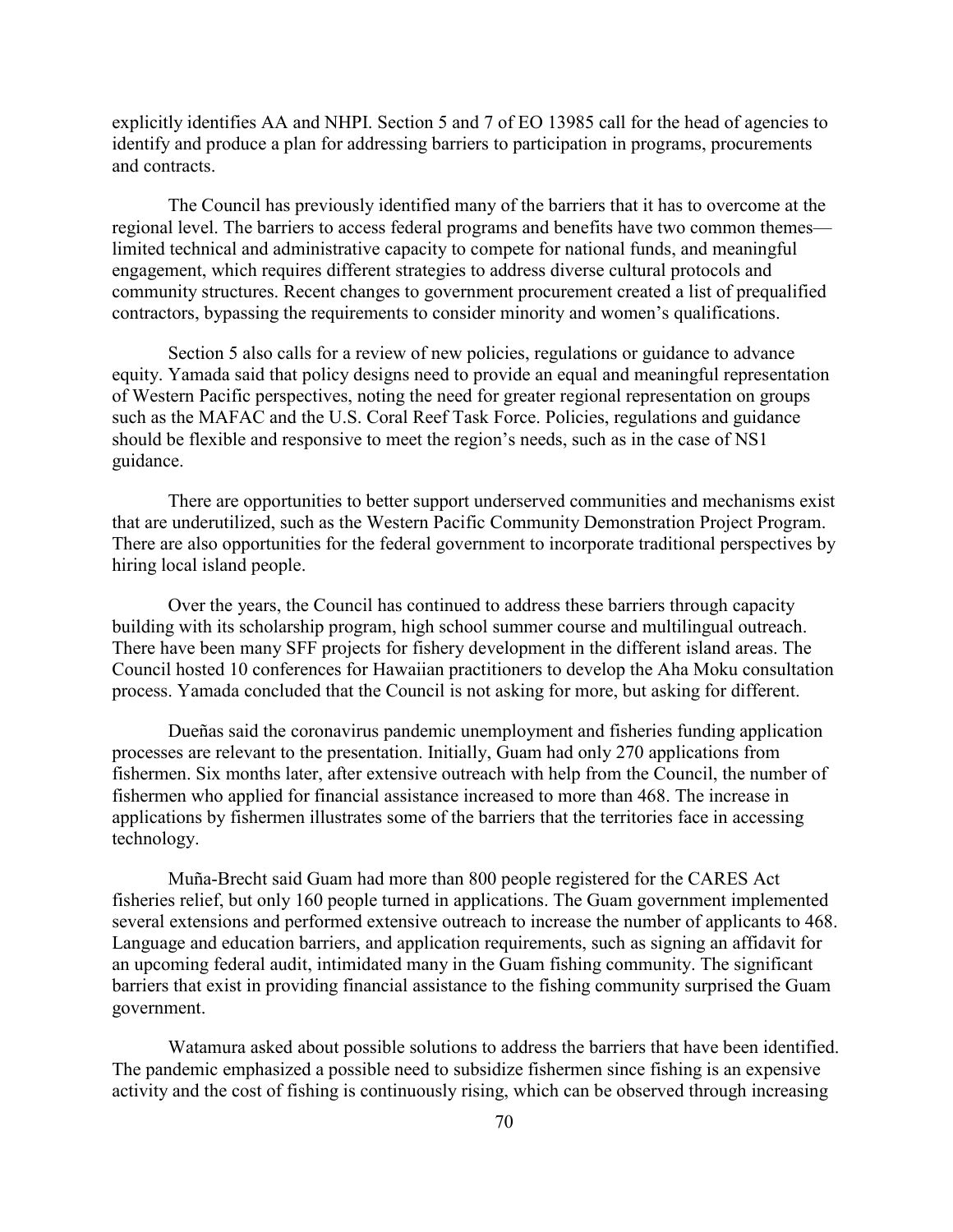fuel prices. Other countries subsidize their fishermen, and it could be time for the U.S. to start thinking about assisting compromised fishing communities.

Simonds said the World Trade Organization attempted to develop recommendations to reduce fishing subsidies in countries like China and Japan that subsidize their fisheries with billions of dollars. The U.S. does not subsidize their fisheries. The Western Pacific longline fisheries have no subsidies, and no one is paying for access for the longliners to fish anywhere. The U.S. does aid at least five countries in the WCPFC at a cost of about \$1.6 billion. While issues are apparent, they may not be resolved by subsidizing U.S. fisheries.

## **D. Standardized Bycatch Reporting Methods and Fishery Ecosystem Plan Amendments for Updating Consistency (Initial Action)**

Sarah Pautzke, Council contractor, presented the outcome of the joint Council-NMFS review of the Council's FEPs for consistency with the requirements of the standardized bycatch reporting methodology (SBRM) rule published in 2017. The review includes how the FEPs describe the bycatch characteristics, the feasibility of monitoring bycatch, data uncertainty and data use. Pautzke described the content of the review document. The next step is to amend the FEPs to the consistency language in each of the FEPs and update the SBRM tables.

Muña-Brecht asked if NMFS would require federal logbooks for those harvesting coral reef ecosystem species, crustaceans or precious corals in the U.S. EEZ around the Mariana Archipelago.

Pautzke said the Council is not implementing anything new. The data sources listed in the presented table mean that logbooks could be used to determine bycatch.

Ishizaki said that there is an existing federal coral reef ecosystem species permit and a federal logbook associated with that permit, but few fishermen operate under that federal permit. For fisheries targeting ecosystem component species, the proposal under consideration would not identify SBRM explicitly in the FEP. Existing data collection methods would remain in place because those data collection methods are not being removed from the FEP.

#### **E. Draft 2020 Annual Stock Assessment and Fishery Evaluation Report**

#### **1. Archipelagic Report Overview and Highlights**

Thomas Remington, Council contractor, presented the highlights of the combined Annual Archipelagic and Pelagic SAFE Reports. Fishery performance, landings, effort and participation were presented for bottomfish fisheries in American Samoa, Guam, the CNMI and Hawaiʻi and for crustacean fisheries in Hawaiʻi. He also presented the data for the top-10 ecosystem component species harvested and time series of prioritized species. In American Samoa, total estimated catch from creel surveys, commercial catch from the receipt books, effort and CPUE for BMUS declined in 2020. Sampling was slightly hindered due to restrictions associated with COVID-19. In the CNMI, there was a substantial increase in total estimated catch of BMUS from the creel surveys and effort, but commercial catch only slightly increased. In Guam, total estimated catch from creel surveys, effort and CPUE decreased, and commercial data were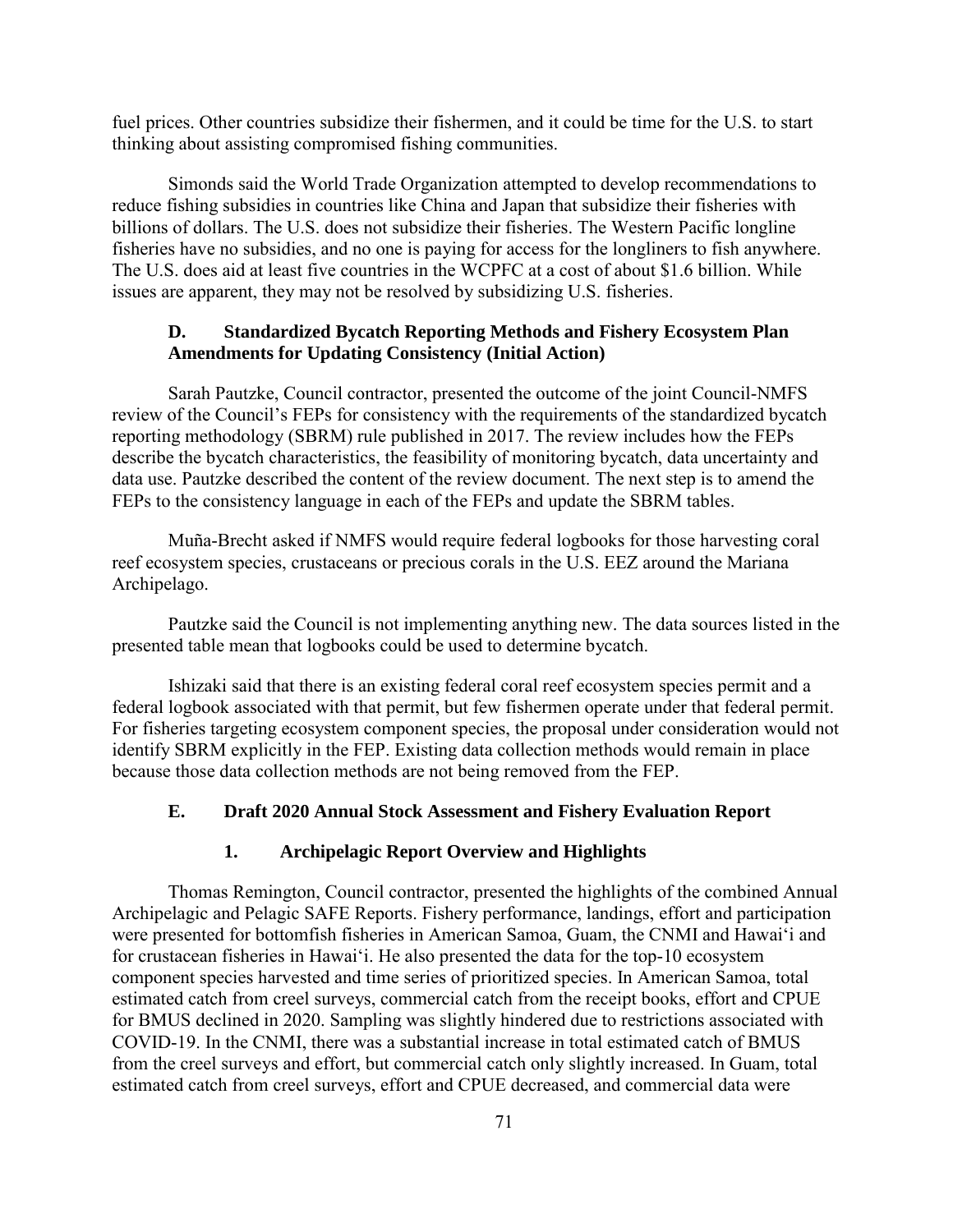confidential. The COVID-19 government shutdown paused several months of creel survey interviews, which may have caused decreases in the creel survey data values. In Hawaiʻi, all presented catch, effort and CPUE parameters for bottomfish species decreased relative to historical averages. Data for MUS crustaceans also showed decreases in catch and effort relative to historical averages, but CPUE for Kona crab increased. Data for deep-water shrimp were confidential in 2020.

Regarding the pelagic fisheries performance, in American Samoa, there was an overall decrease in pelagic catch and effort. In the CNMI, there were increases in both pelagic catch and effort. In Guam, pelagic fishing effort was consistent with 2019 in 2020, but there was a large decrease in total estimated catch. In Hawaiʻi, catch and effort decreased for the deep-set longline fishery. The shallow-set longline fishery had the same number of active vessels as 2020 and an increase in the number of fishing trips. Though the module presenting noncommercial pelagic data was still under development, Hawaiʻi Marine Recreational Fishing Survey (HMRFS) data showed an increase in boat-based pelagic catch and effort. The international catch data showed a record high catch in 2019. In 2020, there were new stock assessments for North Pacific albacore, Pacific bluefin tuna, WCPO bigeye tuna and WCPO yellowfin tuna. Each stock assessment indicated that the stock is not overfished or experiencing overfishing except for bluefin tuna, which is both overfished and experiencing overfishing.

In the archipelagic fisheries socioeconomics module, the data showed that commercial revenues and price per pound for Hawaiʻi MUS generally declined in 2020 relative to 2019. For American Samoa, BMUS revenue and price dropped significantly. In Guam, BMUS revenue and price increased, despite the data being confidential. For the CNMI, BMUS revenue decreased substantially, and price per pound for BMUS decreased. Across island areas, the cost of a bottomfish fishing trip in 2020 was relatively consistent with 2019 except for in the CNMI.

In the pelagic fisheries socioeconomics module, for American Samoa, the total longline and nonlongline pelagic MUS revenue decreased. The cost of a fishing trip and the price for both longline and nonlongline pelagic MUS decreased as well. Revenues for the CNMI trolling fishery and the price per pound decreased in 2020, with trip cost remaining relatively consistent. In Guam, revenues decreased substantially due to reduced commercial landings. Fish price per pound, however, slightly increased, and the cost per fishing trip decreased. The total revenue from Hawaiʻi's pelagic fisheries decreased, both longline and nonlongline. Net revenue for longline fisheries decreased, and fish price for bigeye and yellowfin dropped but rose for swordfish.

Regarding the protected species section, insular fisheries remain low-risk. For pelagic fisheries, the COVID-19 pandemic had an impact on observer coverage, which affected protected species interaction data. Notable trends in longline interactions included fur seal interactions in the Hawaiʻi shallow-set longline fishery, lower false killer whale interactions but higher rough-toothed dolphin interactions in the Hawaiʻi deep-set longline fishery, and continuing higher black-footed albatross interactions in the deep-set longline fishery since 2015. While these are noted in the report, there is no immediate biological concern for these species, and their interactions will continue to be monitored through the SAFE report. The protected species module in the pelagic report now includes tracking of fishery performance against the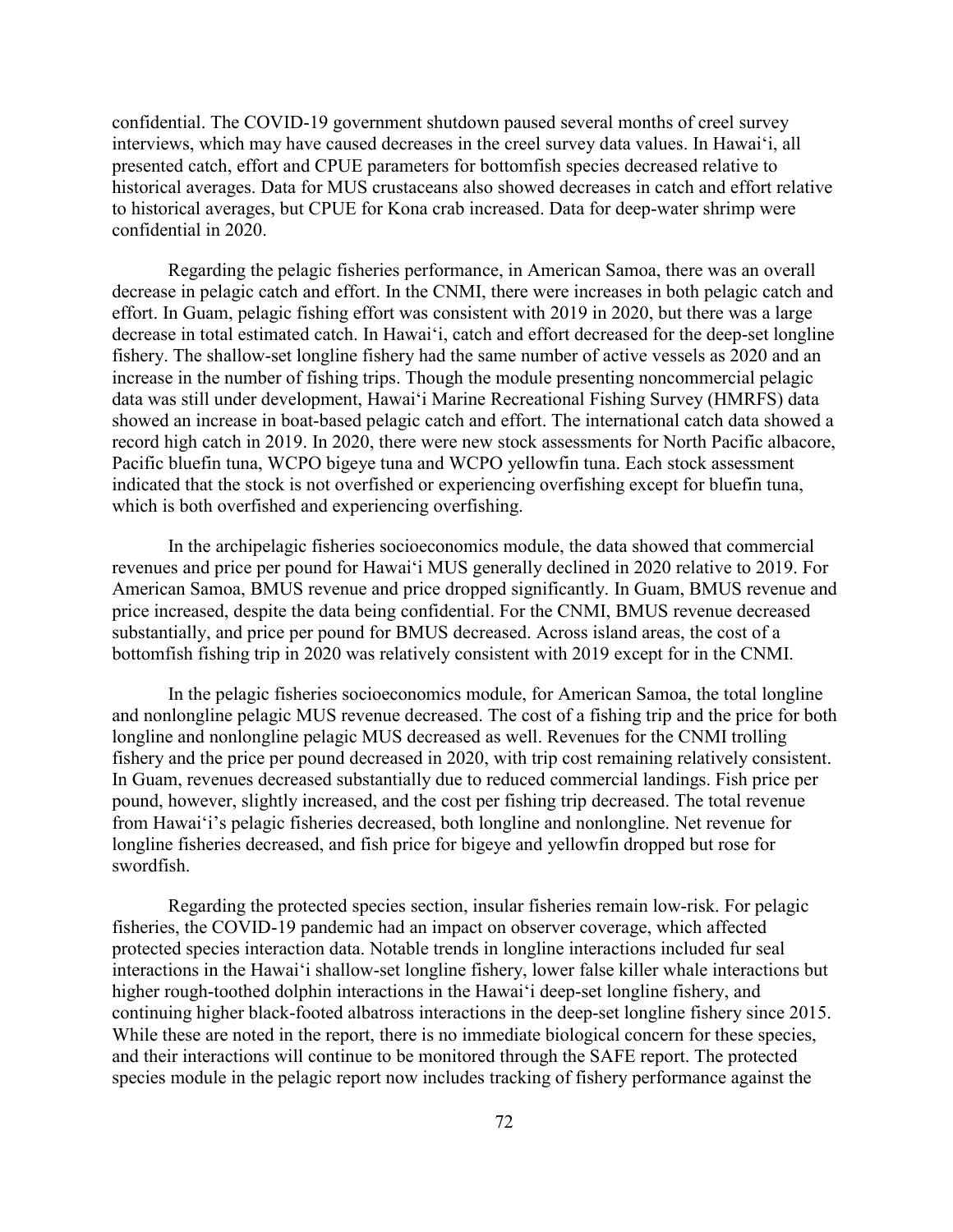new loggerhead and leatherback turtle trip interaction limits implemented in the Hawaiʻi shallow-set longline fishery in September 2020.

The climate and oceanic indicators module for the archipelagic and pelagic fisheries were updated with 2020 data. Atmospheric carbon dioxide continued to increase exponentially, and pH continued to decrease. The El Niño Southern Oscillation transitioned from neutral to La Niña, while the Pacific Decadal Oscillation was in a negative phase. Sea surface temperature continued to increase, and there were associated mass mortality events for corals in the Mariana Archipelago and American Samoa. Chlorophyll a concentration had weak negative anomalies. Generally, tropical storm activity was below average, and precipitation had more negative anomalies in the first half of the year than the second half. Sea surface temperature in the area in which the Hawaiʻi longline fishery operates continued to increase in 2020, exceeding the longterm average. Temperature at 200 to 300 meters depth was within historical averages. The North Pacific Subtropical Front was north of average to the west and south of average to the east, and the Transition Zone Chlorophyll Front was north of average along most of the front. The median phytoplankton size was within historical averages. Fish community size structure showed that pelagic species were slightly larger than usual. The bigeye tuna weight per unit effort showed that there is no expected peak of four to five-year old bigeye expected in 2021 or 2022. The bigeye recruitment index indicated that there was no recruitment pulse observed. The bigeye catch rate forecast showed that catch rates for bigeye may increase over the next four years.

Fishermen observation sections were added to the Annual Archipelagic and Pelagic SAFE Reports for the first time in 2020 along with catch from federal logbooks for archipelagic fisheries, however there were no available federal logbook data. The fishermen observation sections described information that fishermen provided regarding their "on the water" experience over the previous year. Additionally, a module on the impacts of COVID-19 to fisheries and fishing communities was added to the reports in 2020 as a limited-time section.

Watamura said the increased emphasis on fishermen's input is good to see because much of what is reported can be tied to information fishermen provide.

Tosatto said that the annual SAFE reports currently do not track fishery performance against imports, noting that bottomfish were not imported during the pandemic. He wondered why local fish were not sold when imports ceased and if the market dried up. A good fishery performance indicator could be to compare fishery performance against imports in the annual SAFE reports to determine if the gap between imports and local fishery production is closing.

### **2. Pelagic Report Overview and Highlights**

Note: this agenda item was included with agenda item 10.E.1.

## **F. Update on Aquaculture Management Programmatic Environmental Impact Statement**

Tori Spence, PIRO Sustainable Fisheries Division (SFD), presented the status of the Aquaculture Management Programmatic Environmental Impact Statement (PEIS). The Council first recommended an aquaculture program in 2009. NMFS held six scoping listening sessions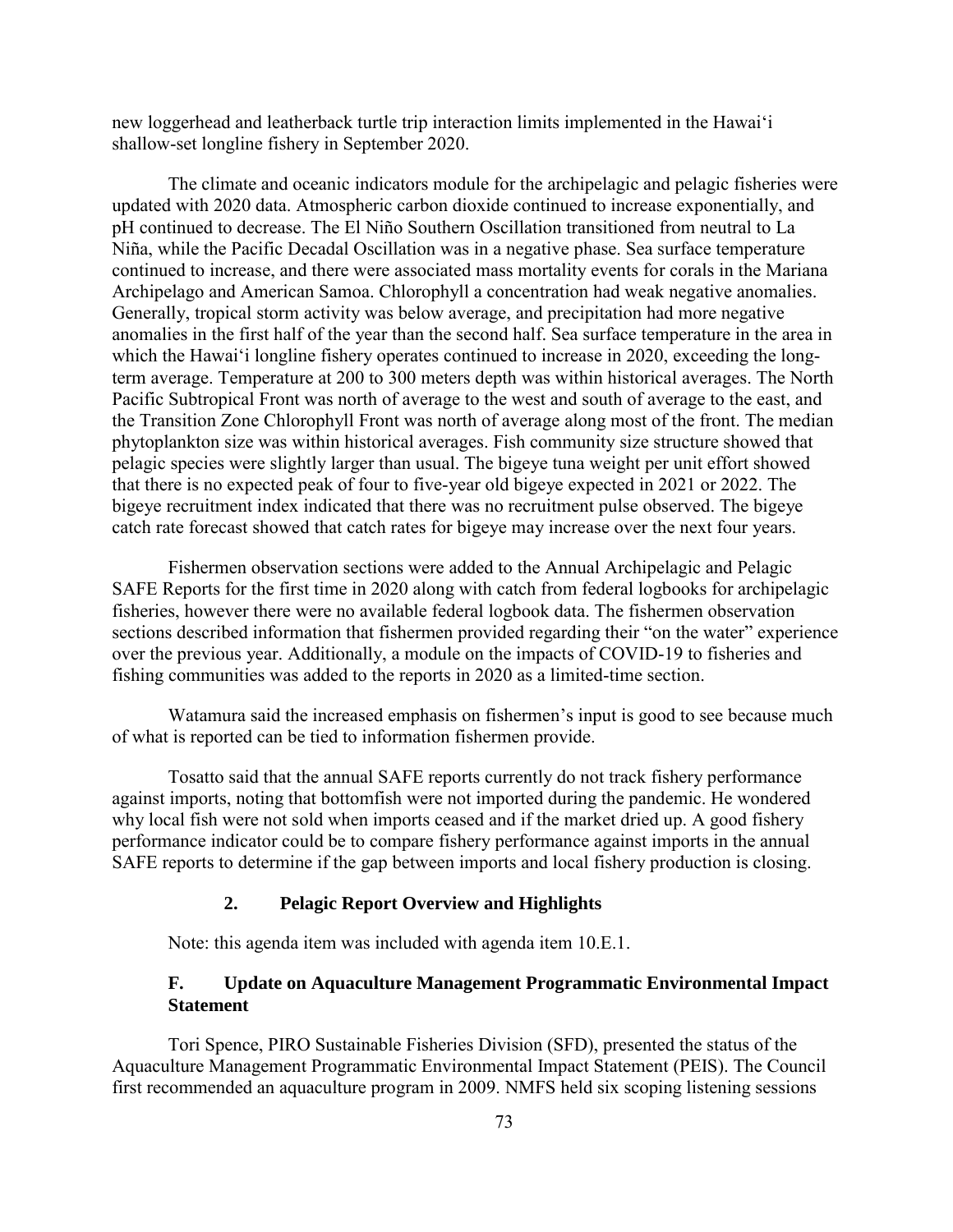throughout the region in 2016. NMFS was preparing the draft PEIS from 2017 to 2021, and is out for public comment until Aug. 5, 2021. The draft PEIS includes three alternatives: 1) no action or no program; 2) establish a limited program; and 3) establish an expanded program. The main differences between alternatives 2 and 3 are the key management features, duration of the permits and allowable species and gear types. The document also describes the 13 management features and Spence highlighted the commercial and research permit durations and the allowable systems and species sections. The impact analysis covered effects on effluents, ecosystem function, wild fish stocks, socioeconomics and other wildlife and protected species. There were several public meetings held virtually from June 15 to 24, 2021.

Soliai asked if NMFS has local sites for people to attend the public hearings.

Spence said that NMFS did not organize host space because doing so was not aligned with their current policy, and she was not sure if any were organized by the Council.

Joshua DeMello, Council staff, said that the Council did not set up host sites, mainly because of the time differences as well as the overlap with SSC and Council meetings. The Council members can ask the Council's island coordinators if they can attend the public hearings.

Soliai said he would suggest the island coordinators attend since the deadline for comments is in August 2021. Holding virtual meetings is challenging since a number of people do not have internet access. NMFS could engage more people from the outer villages by organizing a host site.

Spence said she would see if NMFS or its partners can do anything, but NMFS was unsuccessful in securing host sites so far.

Soliai reiterated that holding host sites are important to reach key stakeholders, especially for those without technological capabilities such as in American Samoa.

Watamura said that NMFS should consider open ocean pen escapees as part of the impact analysis, as fishermen in the waters around Hawaiʻi experience this issue. The escapees, including kahala, impact catch composition and bottomfish fishermen have trouble fishing for their target species, 'opakapaka. Both 'opakapaka and kahala inhabit the same depth, and kahala are much more aggressive. Watamura said he had to move his vessel away from a school of what he thought was 'opakapaka due to the influx of kahala.

Spence said NMFS considered escapees under the impact criteria for both wild fish stocks and ecosystem function. The impacts depend on whether the concern is the effects of the escapees as competition for resources or a competition among genetics, either for the same species or a different species. Spence said she welcomes any additional data or information about impacts from escaped kahala.

Watamura said that fishermen know that the impacts are a result of escaped kahalas, because out of the two types of kahala caught around Hawaiʻi, fishermen are catching the type of kahala utilized in aquaculture operations.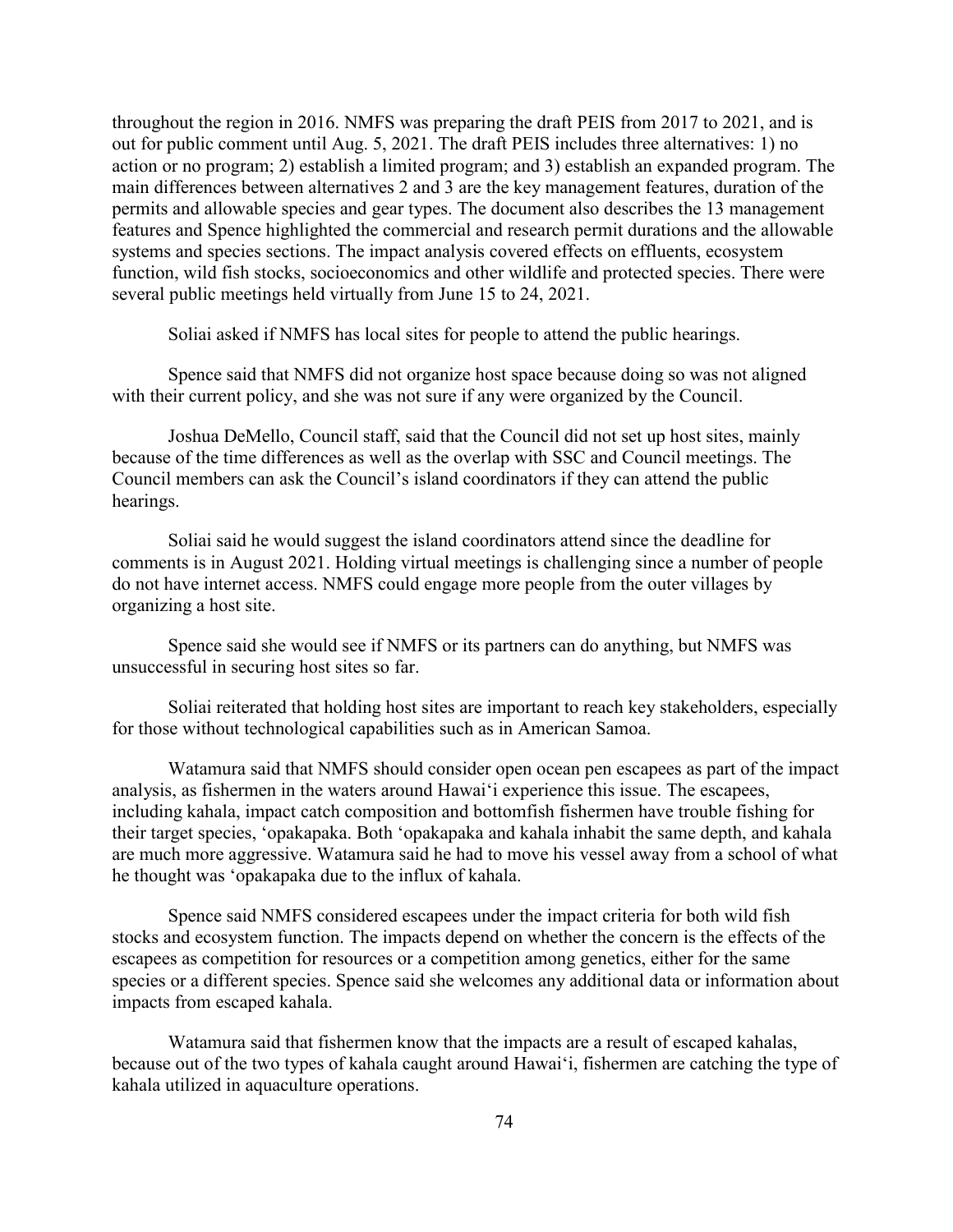Spence asked if Watamura would be willing to submit a public comment.

Watamura said he would.

Rice asked if NMFS has considered the impacts of aquaculture activities on migratory patterns relevant to fishing. Fishermen are concerned with placement of offshore energy in good fishing areas, which could act as FADs, move fish from their ko'a and disrupt their migratory patterns throughout the island chain. Tunas typically first arrive around O'ahu before going to the Big Island, and if the tunas get stuck around the structures, the disruption would impact tuna fishing everywhere in the state except for O'ahu. Fishermen have already observed a similar problem with illegal FADs. Additionally, the structures could accumulate sharks, including endangered species.

Spence said NMFS considered the impacts of aquaculture facilities as FADs frequently throughout the impact analysis, and Rice's comment illustrates many important components for considerations regarding specific sites that could be used for aquaculture. NMFS hopes that incorporating the potential for certain sites as FADs in the PEIS would allow future analyses to also incorporate these considerations.

# **G. Endorsement of the Scientific and Statistical Committee Three-Year Plan**

Lynch, SSC chair, provided an update on the status of the development of the new SSC Three-Year Research Plan. The comments from PIFSC and the Council Social Science Planning Committee (SSPC) were incorporated into the June draft. The chair intends to enhance the SSC's ability to provide scientific advice through better coordination with the PIFSC programs and other science providers.

Lynch said that he asked members for comments on the current version of the SSC Three-Year Research Plan. Lynch plans to conduct additional discussions before presenting a final version of the plan, and the SSC hopes to produce a plan that shows how the committee can best use its resources in the next three years.

# **H. Regional Communications and Outreach Report**

Amy Vandehey, Council staff, presented the communications and outreach efforts conducted between the March and June 2021 Council meetings, which included the spring issue of the *Pacific Islands Fishery News*, articles published in *Hawaiʻi Fishing News* and three fact sheets coordinated with the other RFMCs. Vandehey also described the summer projects for the 2021 student interns from American Samoa and the CNMI. Regional initiatives included fishing tournaments, student outreach and radio interviews.

# **I. Advisory Group Report and Recommendations**

# **1. Advisory Panel**

There were no AP recommendations.

# **2. Archipelagic Plan Team**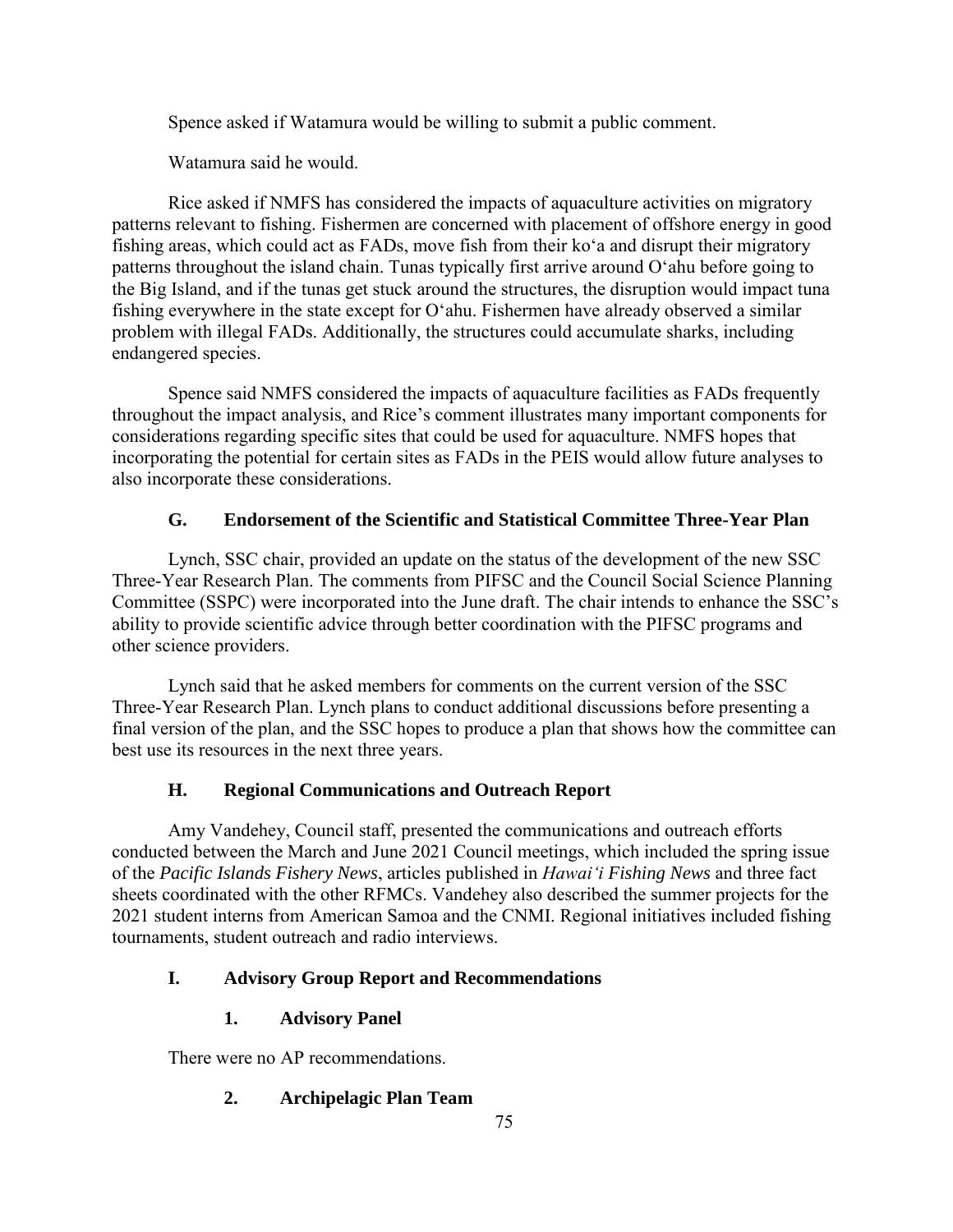Jones, APT chair, presented the APT report and recommendations.

- *Regarding the Mariana Archipelago Annual SAFE Report*, the APT recommended the Council work with DAWR, DFW and PIFSC to improve the accounting of the catches and fishing activities occurring in Rota Banks that may have an effect on the catch attribution against their respective ACLs.
- *Regarding the Mariana Archipelago Annual SAFE Report*, the APT noted the importance of reducing noise from the fishery-dependent data. The APT recommended the Council direct staff to work with the territory fishery agencies, in collaboration with PIFSC, to review and improve the survey sampling design to reduce the noise attributed to sampling biases.
- *Regarding the development of the noncommercial modules in the annual SAFE reports*, the APT recommended the Council request PIFSC analyze the fishery-dependent data: 1) total estimated creel catch minus commercial receipts for noncommercial catch; and 2) expand the creel intended sold and unsold, and determine which approach could be used for the noncommercial estimates in the annual SAFE reports. The progress of this work will determine if an intersessional meeting of the APT is warranted and where noncommercial estimates may be incorporated into the annual SAFE reports, such as into an existing module or require the development of an additional module.
- *Regarding changes to the BMUS complex and feasibility of an archipelagic-wide assessment*, the APT formed a working group composed of PIFSC Fisheries Research and Monitoring Division and Ecosystem Sciences Division, territory and state agencies and PIRO members to analyze existing data and solicit inputs from the AP members and representatives of the bottomfishing community to revise the list of species caught in the bottomfish fishery.
- *Regarding changes to the BMUS complex and feasibility of an archipelagic-wide assessment*, the APT recommended that, after the development of the new BMUS list, the working group evaluate the available information to determine the feasibility of conducting an archipelago-wide assessment in the Mariana Archipelago. The progress of the working group will determine if an intersessional meeting of the APT is warranted.
- *Regarding changes to the BMUS complex and feasibility of an archipelagic-wide assessment*, the APT recommended the Council direct staff work with the APT Working Group to develop an options paper for revising the territory BMUS list and present it at a future intersessional APT meeting.
- *Regarding the improvement of the HMRFS data collection*, the APT recommended the Council request the Hawaiʻi Division of Aquatic Resources (DAR) consider, as part of the certification process, increasing the resolution of the type of fishing activity in the data collection, to provide catch estimates for more specific fishing activities. This could involve adding slightly more information on the type of boat-fishing activity (e.g., bottomfishing, trolling) and shore-fishing activity (e.g., spearfishing, hook-and-line). The current "Fishing Mode'' categories are only "Shore," "Private/Rental Boat" and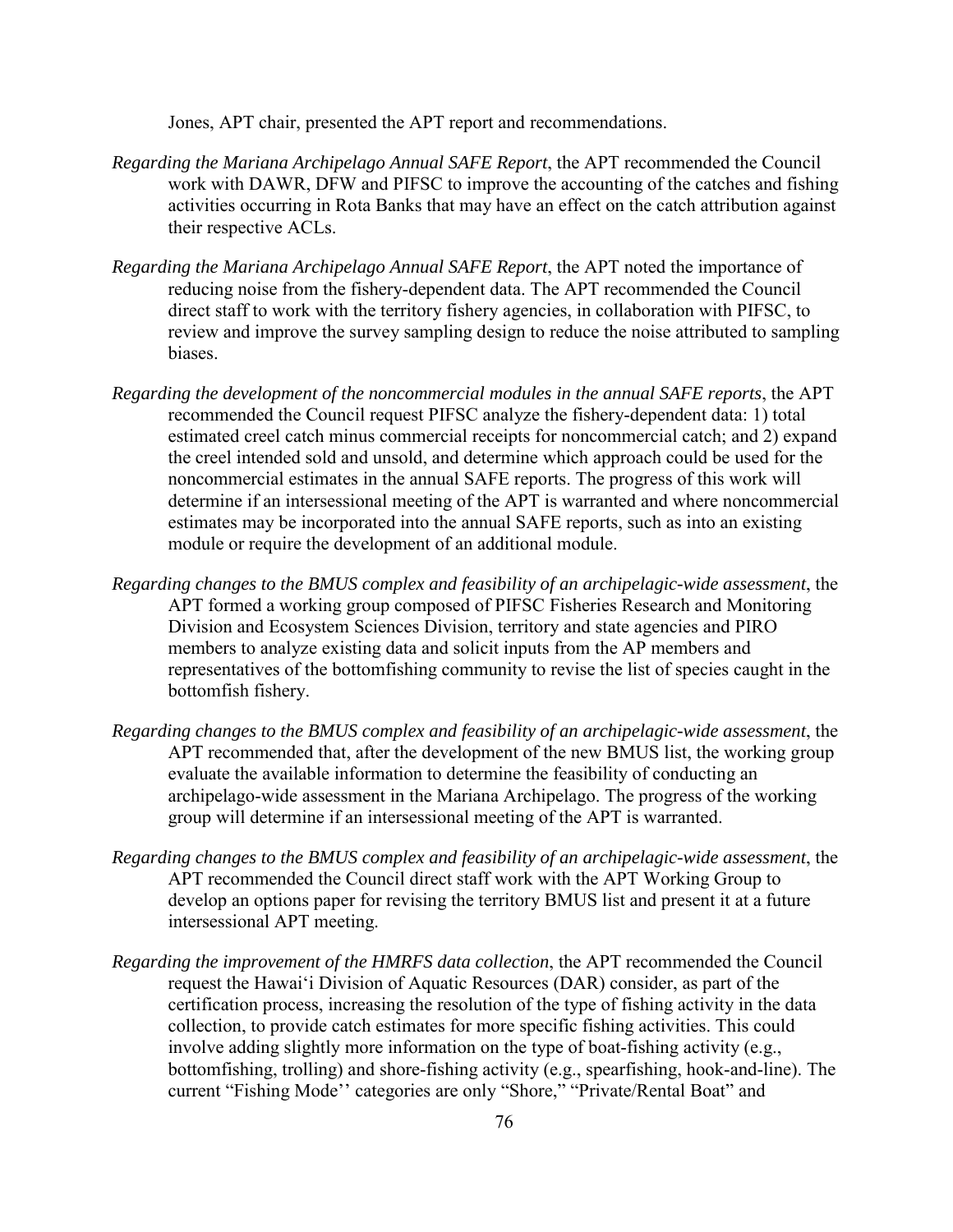"Party/Charter Boat," which likely contribute to the high variability of noncommercial catch estimates.

- *Regarding updates to the EFH modules of the Archipelagic Annual SAFE Reports*, the APT formed a working group composed of Frank Parrish, Tom Oliver and Michael Parke to review and advise efforts to update and improve the EFH modules in accordance with Lynker's final report to the Council.
- *Regarding updates to the EFH modules of the Archipelagic Annual SAFE Reports*, the APT recommended that the Council work with NMFS regarding funding allocation for implementing updates to the EFH modules.

## **3. Pelagic Plan Team**

Kobayashi, PPT chair, presented the PPT report and recommendations.

- *Regarding bycatch data tables in the Pelagic Annual SAFE Report*, the PPT formed a working group composed of PIRO, PIFSC and Council staff to consider inclusion of longline bycatch data using observer data for future reports. The working group may identify priority species for generating expanded estimates from the prior year in time for the SAFE report, and a list of species and species groupings for remaining fish bycatch to supplement the existing tables based on logbook data.
- *Regarding the development of the noncommercial modules in the annual SAFE reports*, the PPT recommended the Council request PIFSC analyze the fishery-dependent data: 1) total estimated creel catch minus commercial receipts for noncommercial catch; and 2) expand the creel intended sold and unsold, and determine which approach could be used for the noncommercial estimates in the annual SAFE reports. The PPT noted that there may also be discrepancies in the commercial data for the American Samoa nonlongline sector stemming from the estimation of pounds sold from the creel survey expansion.
- *Regarding the fishermen observations section of the annual SAFE reports*, the PPT recommended the Council consider directing its SSPC to work with the APs to explore conducting periodic check-ins with the fishing communities to provide information for this section.

## **4. Social Science Planning Committee**

Severance, SSPC chair, presented the SSPC report and recommendations.

*The SSPC* supported the next steps identified by the Working Group on Integrating Socioeconomic Considerations for Council Actions:

- a. Explicitly identify socioeconomic expertise in the Regional Operating Agreement/Action Team process.
- b. Explore potential for updating community profiles, including SAFE reports, community snapshot tool and regional fishing directories.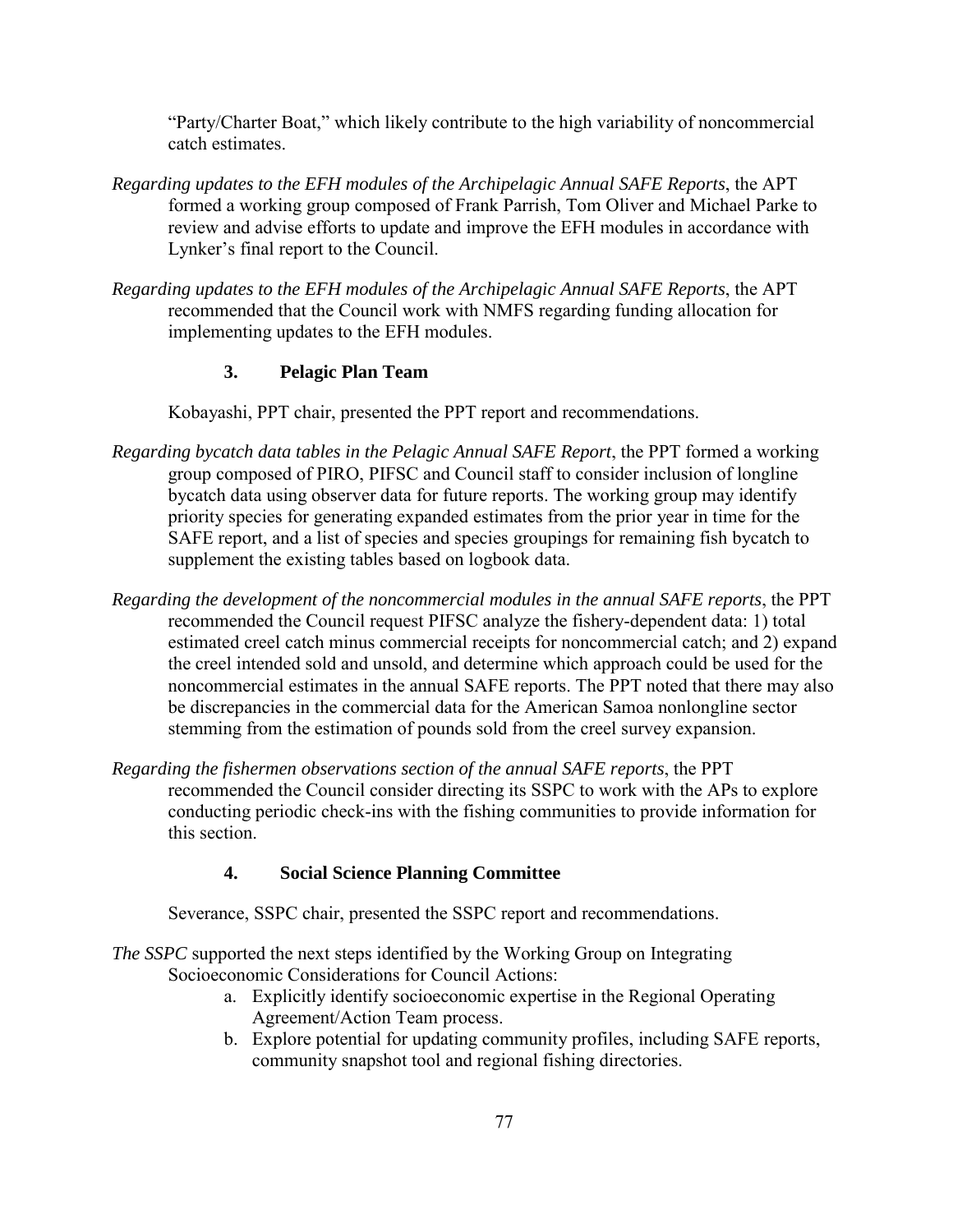*The SSPC* identified the following emerging priorities for the near-term:

- 1) Explore socioeconomic context for regional data collection programs, including:
	- a. Evaluate factors that affect participation in existing and new data collection, especially with the Catchit Logit application in the context of American Samoa and Guam bottomfish fisheries.
	- b. Identify incentives and barriers linked to factors that affect participation in new data collection programs, such as the application.
	- c. Evaluate community understanding of importance of data reporting (commercial, noncommercial and subsistence).
- 2) Support community engagement throughout the bottomfish stock assessment process, including:
	- a. Gathering information relevant to the community.
	- b. Building capacity of stock assessment scientists to communicate and engage with the fishing community at milestones throughout the stock assessment process.
	- c. Sharing and validating scientific results with the fishing community and creating opportunities for feedback on results prior to results being used in management decisions.
- 3) Monitor changes resulting from COVID-19 impacts and resilience/adaptation to future natural or social disasters that disrupt fishery production, supply chains and markets, or otherwise act as external shocks to fishing communities.
- *The SSPC* formed a working group to assist council staff for American Samoa bottomfish socioeconomic information comprised of Severance, Hospital, Debra Cabrera and Kirsten Leong.
- *The SSPC* recommended that new members from American Samoa and the CNMI be added to the committee.
- *The SSPC* recommended holding an intersessional meeting to focus on SAFE report updates and any updates to the strategic plan.

## **5. Fishing Industry Advisory Committee**

There were no FIAC recommendations.

## **6. Non-Commercial Fishing Advisory Committee**

Dean Sensui, NCFAC chair, presented the NCFAC report and recommendations.

*Regarding noncommercial fishery data collection*, the NCFAC recommended the Council request MRIP calibrate the HMRFS data prior to 2018 to account for the switch from telephone to mail in the effort survey. Further, the NCFAC recommended the Council request MRIP to determine the feasibility of HMRFS to increase the frequency of catch interview surveys to allow for increased coverage.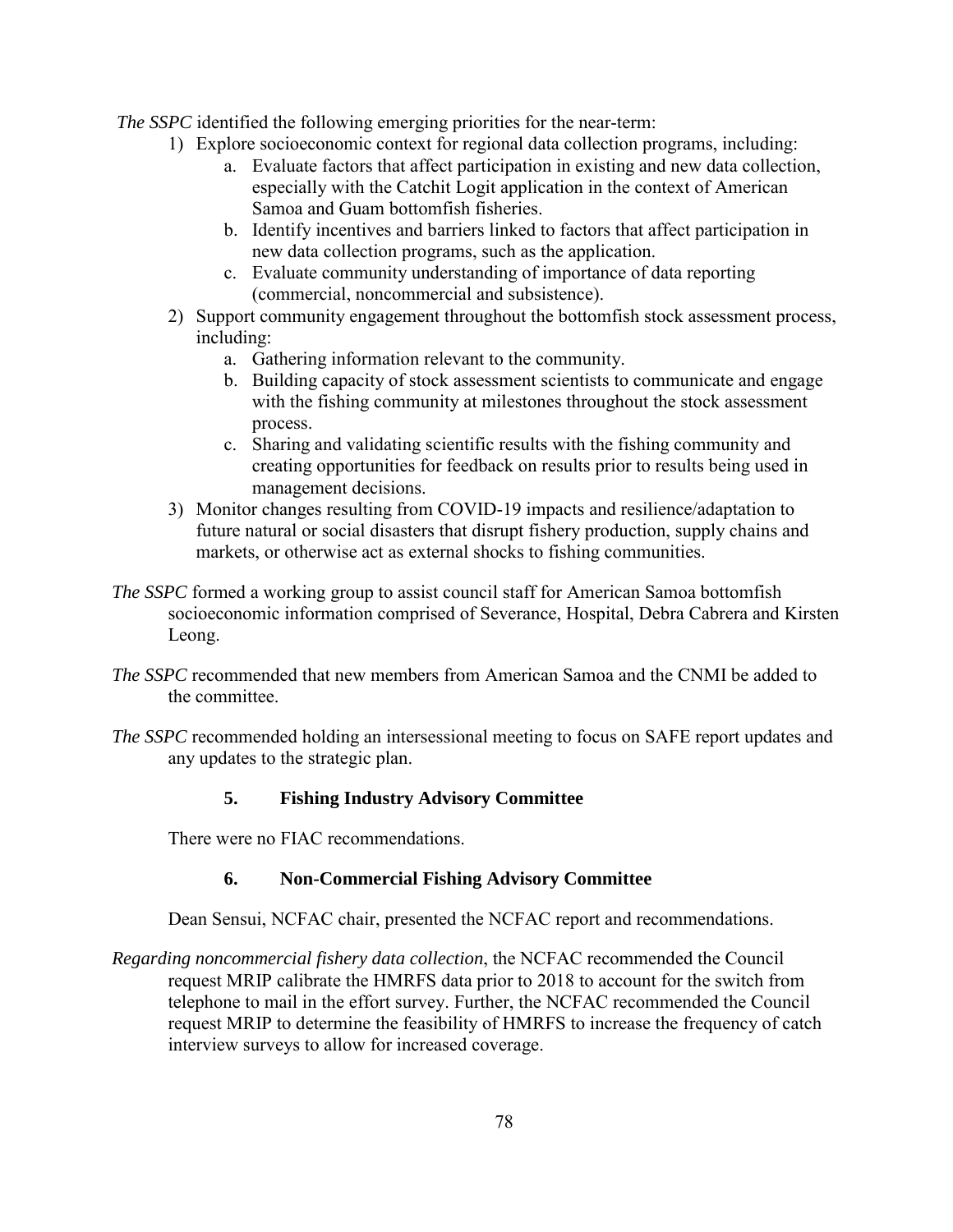*Regarding noncommercial fishery data collection*, the NCFAC recommended the Council look at participatory mapping of noncommercial fisheries to allow noncommercial fishermen to have a seat at the table in ocean-use discussions.

## **7. Scientific and Statistical Committee**

Hospital, SSC member, presented the SSC report and recommendations.

*Regarding the Archipelagic Annual SAFE Reports*, the SSC supported the inclusion of a fishermen observation module in the SAFE reports, but recommended standardizing the topics covered by the fisher observations to allow for archipelagic comparisons.

### **8. Fishery Data Collection and Research Committee Technical Committee**

Ochavillo, Fishery Data Collection and Research Committee Technical Committee (FDCRC-TC) Data Collection Subpanel chair, presented the subpanel's report and recommendations.

- *Regarding fishery data collection,* the Data Collection Subpanel of the FDCRC-TC recommended the Council request DMWR, DFW and DAWR to develop a registry of fishermen to support the improvements in the data collection in the territories. The subpanel requested the Council, in collaboration with PIFSC, support the agencies in this endeavor.
- *Regarding fishery data collection,* the Data Collection Subpanel of the FDCRC-TC recommended the Council support a third-party service provider to work with the FDCRC-TC to conduct a crosswalk of the 2015-2019 FDCRC Strategic Plan, the PIFMAPS recommendations and the needs identified by the FDCRC-TC from the individual agency consultation and the 2021 FDCRC-TC meeting.
- *Regarding fishery data collection,* the Data Collection Subpanel of the FDCRC-TC recommended the FDCRC at its 2021 regular meeting consider the adoption of the Catchit Logit app as one of the official tools in its data collection toolbox.
- *Regarding fishery data collection,* the Data Collection Subpanel of the FDCRC-TC recommended the Council request PIFSC to provide information on the logistics involved to increase the resolution of the spatial reporting grids to better account for territorial/state and federal catches.

Amani said she supports the Catchit Logit app and the number of users in Guam is rising. Amani asked when the app will take effect, and if it will replace the creel surveys or work together with the creel surveys.

Sabater said the Council cloud server stores the app data, and the Council would like to have an official transfer of the ownership of the cloud systems to local management agencies. The application will be an additional tool in the data collection toolbox, but it will not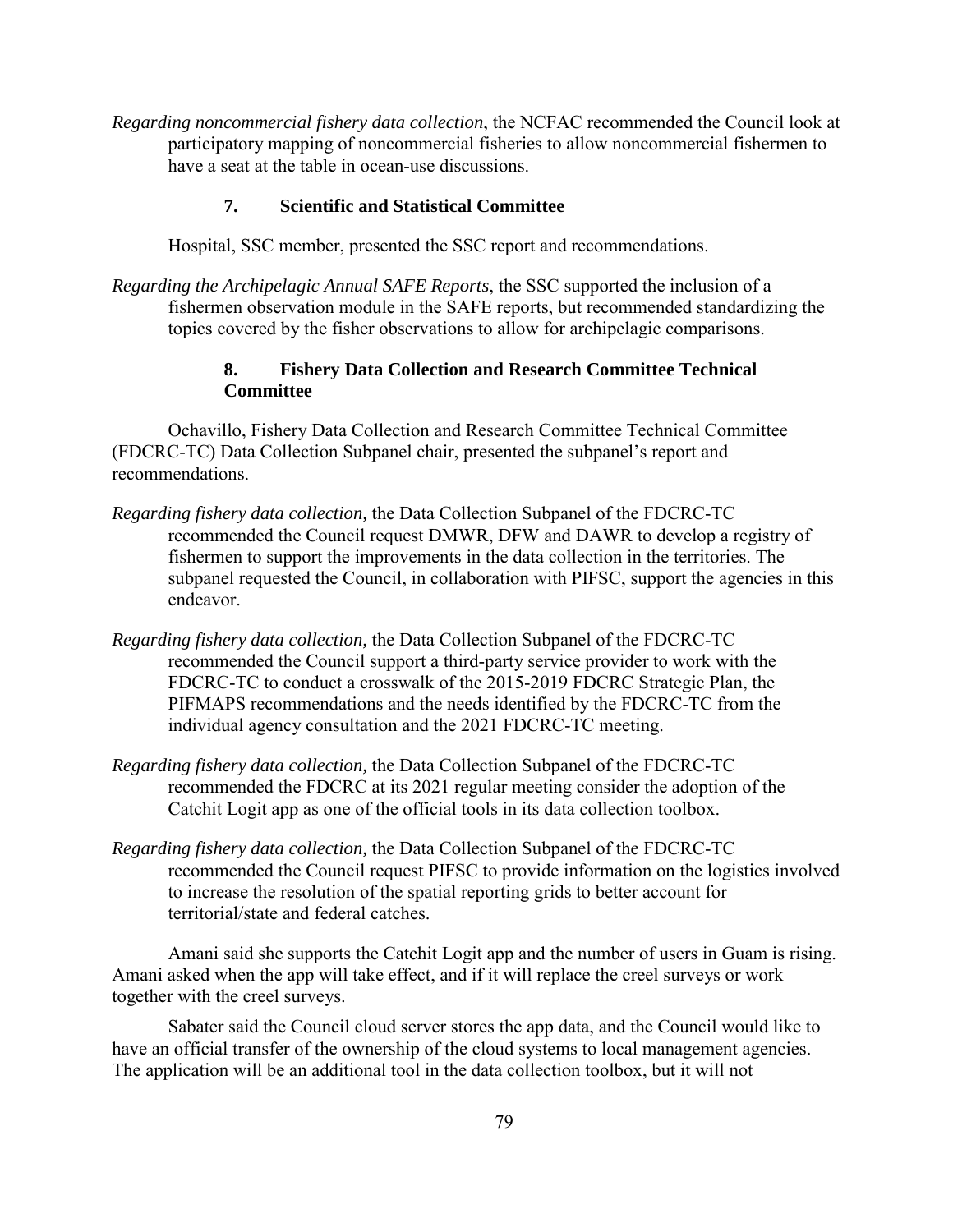necessarily replace the creel surveys. It will help cover the commercial portion of data collection once the territories enact mandatory license and reporting regulations.

Jones said the app cannot replace the creel surveys due to the nature of the noncommercial portions of the region's fisheries. It will work in tandem with the creel surveys due to the inability to expand self-reported data if the territorial governments do not implement a mandate for complete reporting.

Amani said the creel surveys will help by cross-checking the data from the app. It also has fishermen information for those that participate.

#### **J. Public Comment**

There were no public comments.

#### **K. Council Discussion and Action**

*Regarding the NS1 Technical Guidance Memorandum on data-limited stocks, the Council* 

**directed staff to draft the comment letter for SSC review of the draft memo on datalimited stocks and submit the comments to NMFS Office of Sustainable Fisheries prior to the Oct. 1, 2021, deadline.** 

**The Council directed staff to convene a workshop with the territories, in collaboration with NMFS, on the application of the NS1 Technical Guidance Memorandum on data-limited stocks to the Western Pacific MUS.** 

### *Moved by Rice; seconded by Gourley. Motion passed.*

*Regarding the draft EM Procedural Directive on Applying Information Law, the Council*  **directed staff to draft comments responding to the procedural directive prior to the July 15, 2021, deadline, including a request to NMFS to clarify whether FOIA requests for EM data would include release of video imagery.**

*Moved by Rice; seconded by Gourley. Motion passed.* 

*Regarding the SBRM review, the Council* **directed staff to work with PIRO SFD to develop a draft omnibus amendment to update the SBRMs and associated descriptions in the FEP for consistency with the 2017 final rule, and as identified in the consistency review document.** 

*Moved by Rice; seconded by Gourley. Motion passed.* 

*Regarding the annual SAFE reports, the Council* **endorsed the APT and PPT recommendations regarding improving the data used to monitor the fisheries performance and improve the reporting in the annual SAFE reports: 1) better**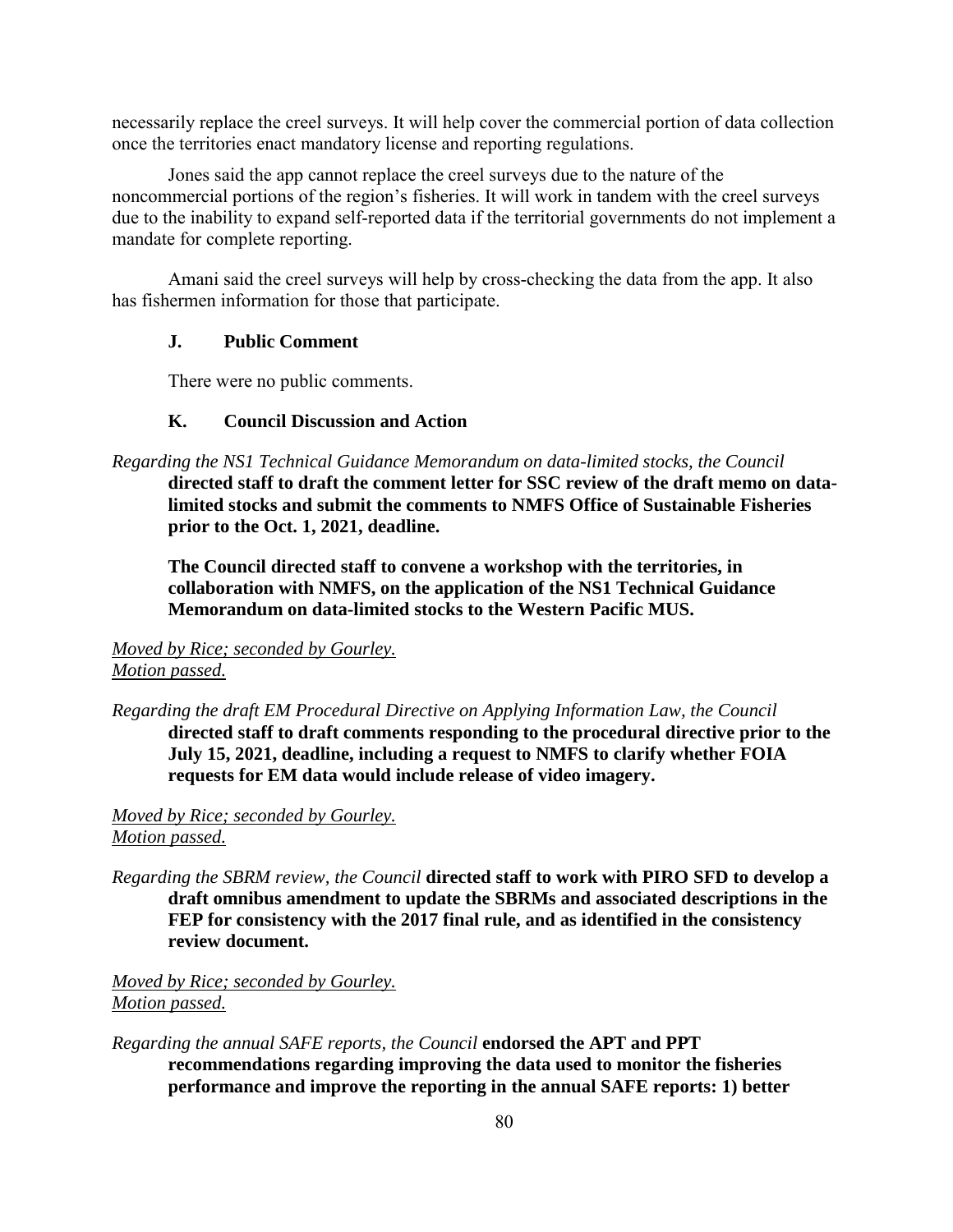**accounting of catches from Rota Banks; 2) improvements in the creel sampling survey design to reduce bias and noise; 3) development of the noncommercial fishery modules; 4) revision of the EFH module; and 5) inclusion of the longline bycatch data from the PIROP. The plan teams are to report back to the Council on the status of the actions at the September 2021 meeting.** 

## **The Council directed the SSPC to work with the APs to explore conducting periodic check-ins with the fishing communities to provide information for the fishery observations section of the annual SAFE report.**

Tosatto said that he did not have a problem with endorsing the recommendations, but noted that they lack an action component. Some of the recommended items would go back to the plan teams, but the Council's recommendations should lead to things that the Council can do. He asked that Council staff break out the list into several different items so they do not get lost, and the Council could consider what external drivers are needed.

[The Council took a vote on an earlier version of the above motion, and later reopened the motion to vote on a revised version that provides further direction to the recommendations. The maker, the seconder, and the results of the original and revised motions were the same.]

## *Moved by Rice; seconded by Gourley. Motion passed.*

*Regarding fishery data collection, the Council* **endorsed the FDCRC-TC's recommendations for improvements in the data collection systems: 1) increasing the resolution of the type of fishing activity in the HMRFS data collection; 2) development of a fisherman registry; and 3) adoption of the Catchit Logit app by the territorial agencies. The FDCRC-TC is to report back to the Council on the status of the actions at the September 2021 meeting.** 

**The Council requested MRIP to calibrate the HMRFS data prior to 2018 to account for the switch from telephone to mail in the effort survey. Further, the Council requested MRIP to determine the feasibility of HMRFS to increase the frequency of catch interview surveys to allow for increased coverage.** 

## **The Council directed staff to engage the AP and other Council advisory groups to look at developing participatory mapping efforts to assist fishermen in identifying important fishing locations.**

Tosatto said that he had a similar concern as the previous recommendation. If the Council simply endorses something like the development of a fishermen registry, it sits idle since the Council is not directing anybody to create that directory. There is a variety of work that does not come from the Council's endorsement of a recommendation, and it does not become an action unless the Council makes it an action. If there is an action, the Council needs to ensure the action is specified.

Soliai asked if the language for the recommendation should be revised.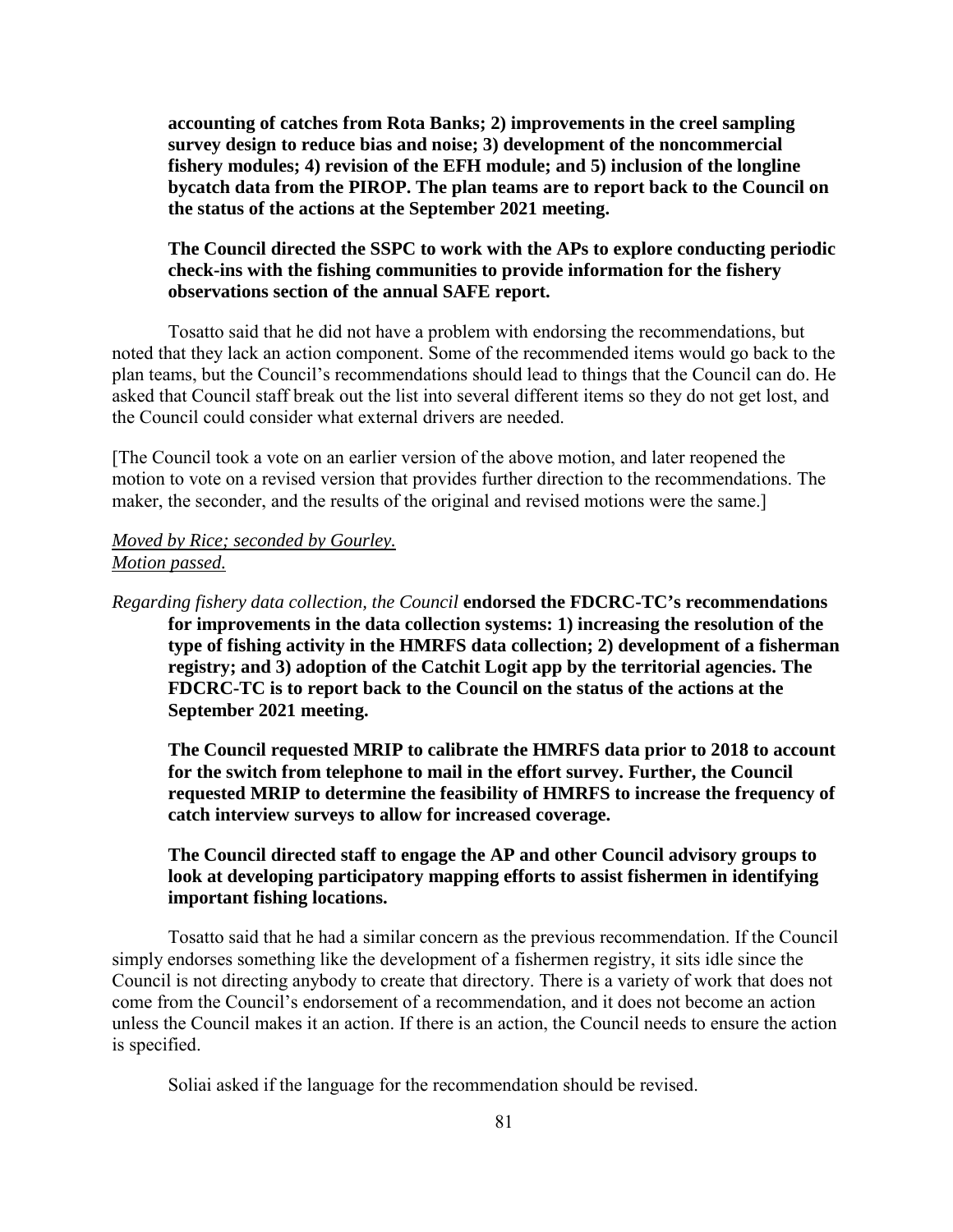Tosatto said that some of the recommendations are written such that the Council would endorse its committees to take further action, while others look like they could get lost. The recommendation could state that the Council suggests or recommends the territories to develop a fishermen registry, for example. Tosatto said he had no issues with the intent of the motion, but some of the recommendations may require an action verb.

Rice asked if a fishermen registry would be similar to the State of Hawaiʻi's bottomfish registry.

 Tosatto said yes, but the recommendation, as written, simply endorses a recommendation of a subordinate committee, which could mean the recommendation sits. If the Council wants an action to result from it, the Council must write the recommendations as actions.

 Simonds said that the committees should be asked to report to the Council at its next meeting on the status of these projects.

Tosatto agreed with the suggested language.

 Soliai asked Council staff to revise the language of the recommendation to add that the committee reports back to the Council at its September 2021 meeting.

 Onaga agreed with Tosatto's concern and suggested a grammatical change to the recommendations.

Rice and Gourley agreed to the language changes.

Onaga asked if previous recommendations would also be amended.

 Tosatto said that the previous recommendation would have to be reopened to revise the language.

## *Moved by Rice; seconded by Gourley. Motion passed.*

*Regarding the changes to the BMUS complex and feasibility of an archipelagic-wide assessment, the Council* **directed staff to work with the APT working group composed of staff from PIFSC Fishery Research and Monitoring Division, Ecosystem Science Division, territory and state agencies and PIRO members to analyze existing data and solicit inputs from the AP members and representatives of the bottomfishing community to revise the list of species caught in the bottomfish fishery.** 

**After the development of the new BMUS list, the Council directed staff to work with the APT Working Group to evaluate the available information for the new BMUS list and determine the feasibility of conducting an archipelago-wide assessment in the Mariana Archipelago.**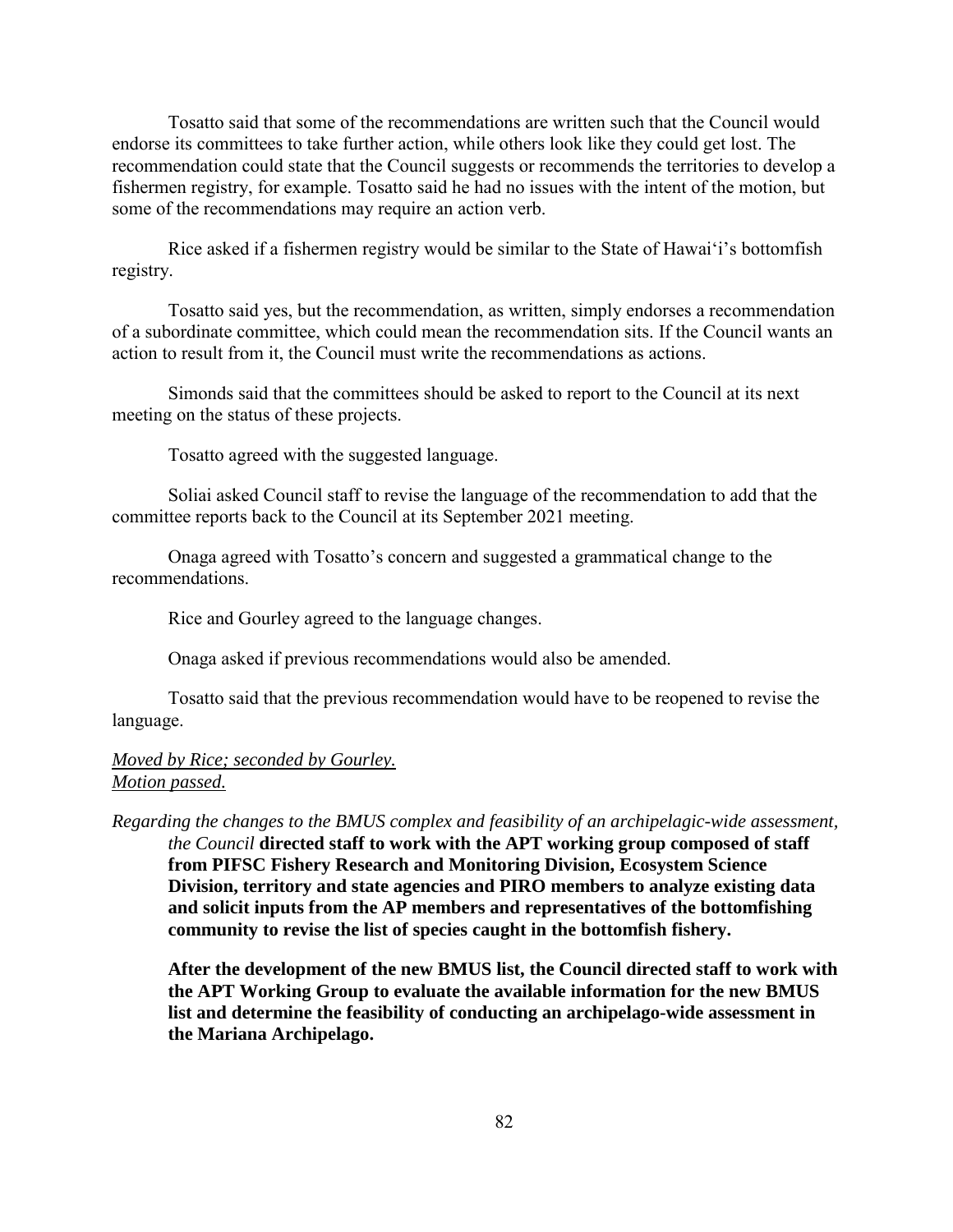**The Council directed staff to work with the APT Working Group to develop an options paper for revising the territory BMUS list and present the options paper at the December 2021 Council meeting.** 

### *Moved by Rice; seconded by Gourley. Motion passed.*

*Regarding social science planning and research, the Council* **endorsed the SSPC** 

**recommendations for improving the integration of socioeconomic considerations into Council actions: 1) include socioeconomic expertise in the Regional Operating Agreement/Action Team process; and 2) request PIFSC to explore potential for updating community profiles. The SSPC is to report back to the Council on the status of the actions at the September 2021 meeting.** 

**The Council endorsed the following emerging socioeconomic priorities identified by the SSPC and directs staff to incorporate the priorities into the Council's priority and planning documents as appropriate: 1) explore socioeconomic context for regional data collection programs; 2) support community engagement throughout the bottomfish stock assessment process; and 3) monitor changes resulting from COVID-19 impacts and resilience/adaptation to future natural or social disasters. The SSPC is to report back to the Council on the status of the actions at the September 2021 meeting.** 

Simonds suggested that the same language about reporting back to the Council at its September 2021 meeting be added to the recommendation, similar to the previous recommendations.

## *Moved by Rice; seconded by Gourley. Motion passed.*

*Regarding Biden Administration EO 13985 and 14031, the Council* **directed staff to send the Council's letter to President Biden's Administration on EO 13985, incorporating policy areas and directives outlined in EO 14031 that identify barriers to providing equity, justice and opportunity to the underserved communities of the Western Pacific Region.** 

*Moved by Rice; seconded by Gourley. Motion passed*.

#### **XII. Hawai'i Archipelago and Pacific Remote Island Areas**

### **A. Moku Pepa**

Watamura provided a report on fisheries in Hawaiʻi, noting that things are getting closer to normal as vaccinations increase. The Waialua Boat Club held its annual Memorial Day Tournament May 29-31, 2021, and the next tournament, called Old Futs versus Young Punks, is scheduled for the fourth of July weekend. However, due to COVID-19 protocols limiting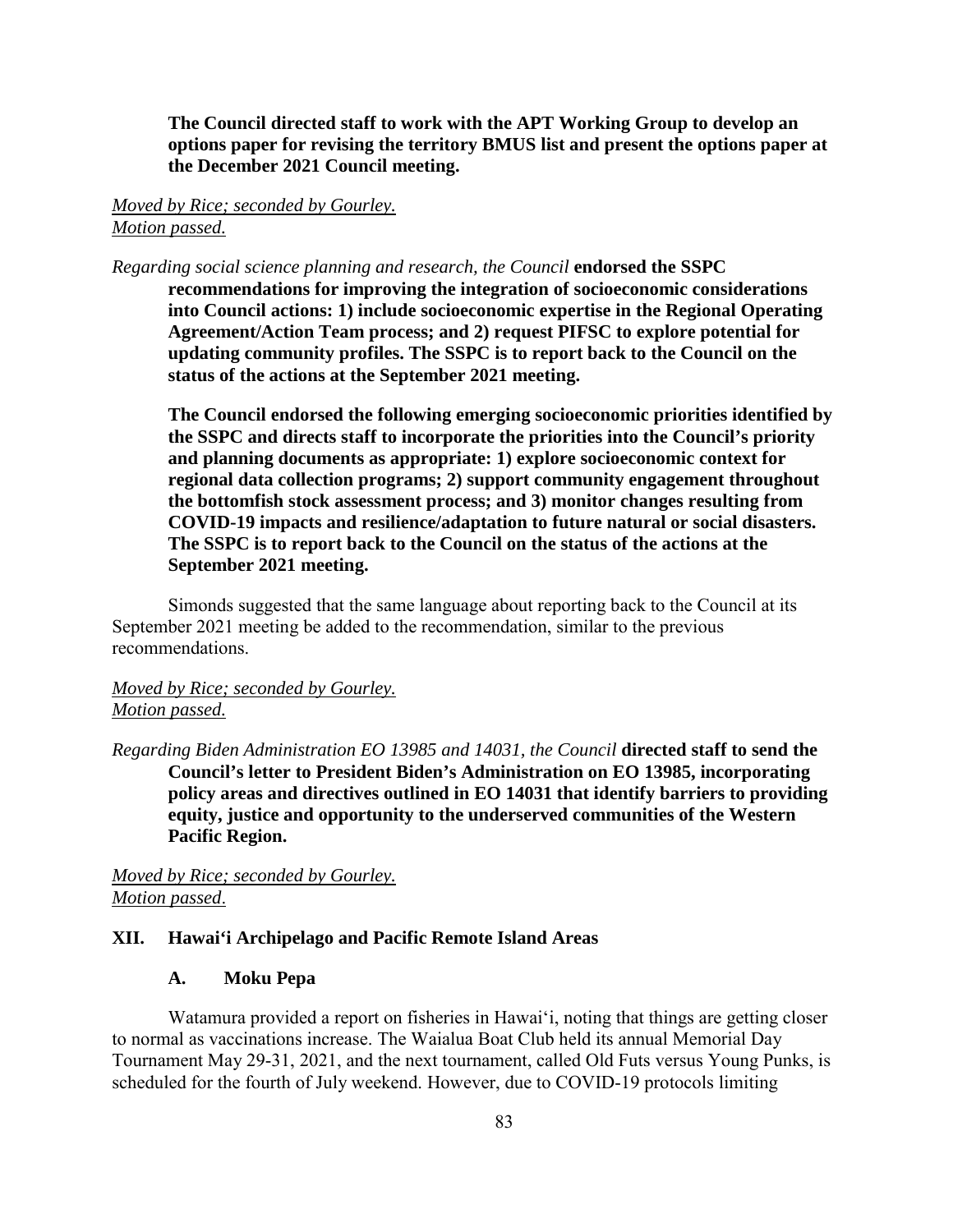gatherings, the annual picnic will not be held. The Lokahi fishing app is growing with currently 1,700 members, and Watamura acknowledged the sponsors and prizes for the virtual tournaments run on the app. The annual 'ahi run is a little later this year as they have yet to see the big busts of fish in the nearshore waters with catches being sporadic and in Kane'ohe and Hale'iwa rather than Wai'anae like normal.

Rice reported that with COVID restrictions easing, the charter fleet has had a really good run in the last four months. The small-boat fishermen who sell their fish have been lucky because the prices have been up and Kona is booming due to the increase in tourists. He said that the charter industry was concerned about the legislation that was passed that would mandate fishing permits for tourists.

Dang reported that tourist numbers have increased but restaurants were still capped at 50% of capacity. He was hopeful that the capacity would increase with the increase in vaccinations, and an eventual removal of all restrictions. Fish production was still 20 to 30% lower compared to previous years as the fish is not running as usual. Fish prices have been at the highest sustained prices in a long time for close to three months. Based on his observations, the prices have remained high because the two largest distributors in the region that source the majority of their product from Southeast Asia and the South Pacific are unable to access those resources due to low production in those fleets and challenges with logistics out of Southeast Asia. This has resulted in increased presence of those two distributors at the auction and a large increase in their purchase for the last few months. He expected prices to remain high even with the reopening of tourism due to those reasons. Dang said that there is a need to look at the impacts of foreign imports on local fish production and this would be the time to do it because foreign fish imports have been low for the last couple of months.

## **B. Department of Land and Natural Resources/ Division of Aquatic Resources Report**

Bryan Ishida, Hawaiʻi DAR commercial fisheries biologist, provided the State of Hawaiʻi report for March through April 2021. As of the end of April, the deep-seven bottomfish fishery 2020-21 season had 292 commercial marine licenses (CMLs) reporting 1,699 trips and catching 133,314 pounds of bottomfish. The fishery is below the past five-year average but similar to the 2019-20 season. Typically, 'opakapaka represents approximately 50% of the catch, but in the current year, it is unusually low at approximately 35%. The difference in weight corresponds with the difference in catch percentage—where the fishery normally catches 104,000 pounds by this time of the year, this season the total is less than 50,000 pounds. However, this low catch is not seen across all of the other six species. Ehu is near or above average catch but gindai is well over the five-year average.

The 2021 Kona crab season has had 14 CMLs reporting 41 trips and catching 2,853 pounds, as of the end of April. The catch is high in comparison to the past five years but relatively low compared to historical catches. The uku fishery in 2021 has had 109 CMLs reporting 344 trips and 16,881 pounds landed, as of the end of April. The fishery is tracking closely with the 2019 season and the catch for May and June is expected to follow the normal trend, with an increase in the summer months or relatively flat similar to the 2020 season. That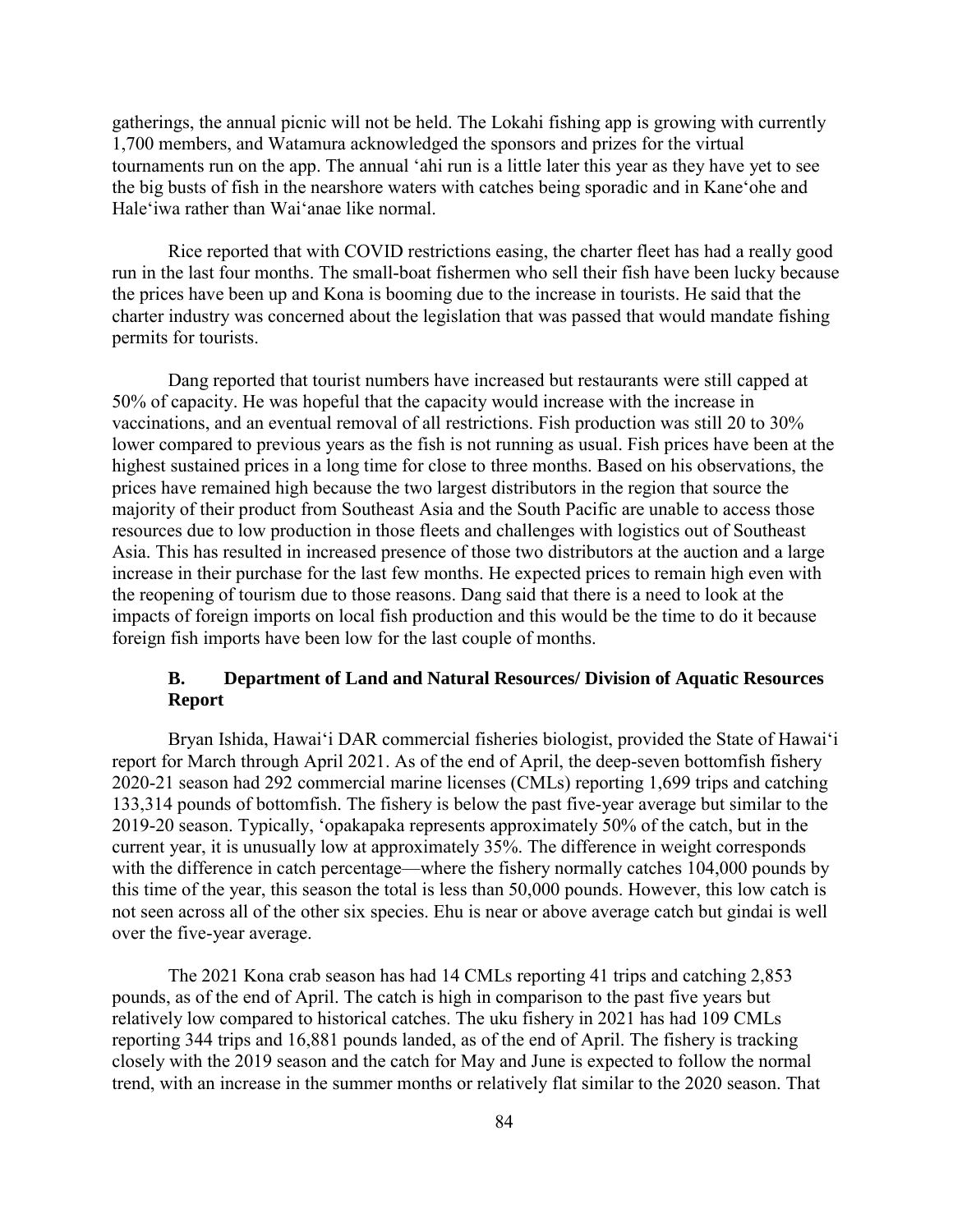bump in catch in the summer months is typically from the banks. As of the end of April, a total of 1,146 CMLs were issued or renewed for total revenue of \$114,450. The number of licenses and revenue for 2021 is about average, but most requests for licenses come in the summer months.

Ishida reported that three access permits, one research permit, one education permit and one native Hawaiian practices permit were granted for the PMNM. As COVID-19 restrictions began to ease, there was an initial increase in the number of access permits requested as people planned to resume their activities in the monument. Requests for the next application period of late summer or fall 2021 are coming in at a normal rate. The number of permits DAR grants will likely be contingent on state and national infection rates and the policies of the agencies accessing the monument. The Permit Working Group and the Resource Protection Working Group met and discussed potential revisions to two monument best management practices, both in response to the risk and trying to stop the spread of an invasive algae within the monument.

March was an uneventful month for FADs as one was reported missing at the Hale'iwa buoy, but April had more activity as the Kane'ohe buoy was reporting missing and FADs D and U were recovered. The Vessel Incidental Discharge Act is being discussed again as the Environmental Protection Act intends to reengage with states regarding the proposed National Standards of Performance, which came out in October 2020. The next steps will be initial meetings with state governors to seek input on the best approach for more in-depth discussion of proposed standards.

The Board of Land and Natural Resources adopted June 10, 2021, a rule amendment to increase the nonresident CML fee from \$100 to \$250. The amendment is pending final approval by the governor. Hawaiʻi DLNR will also be busy developing rules for legislation that passed this session, including bills to develop a CML and changes to spiny lobster and Kona crab rules. HB 1023 passed, which would establish a recreational marine fishing license for nonresidents of Hawaiʻi. Any nonresident fishing in the ocean will need to have a license, including fishing charter customers. Fees are \$20 for a one-day license, \$40 for seven days and \$70 for an annual license. Children under 15 and active duty military and their families are exempt. Revenues will go to the state for use in marine fisheries management.

An additional \$3.6 million in federal CARES Act funding has been allocated to Hawaiʻi fishery participants. Eligibility requirements will generally be the same as the first round of CARES Act funds. Ishida said DAR is in the process of updating the Hawaiʻi spend plan, which must be reviewed and approved by NOAA, and anticipates applications becoming available in July 2021.

Rice said that he liked the commercial marine vessel license as it helps the charter fishery not be required to have individual licenses for everyone on the boat, including customers. However, HB 1023, which would establish a nonresident recreational fishing license, would affect the charter fleet. Ninety percent of the money coming from those licenses will be coming from the charter fleet because of the inability to identify those nonresidents that conduct fishing from shore. He recommended that when DAR implements the rules that that they involve stakeholders, including charter-boat owners and captains, as part of the process. The charter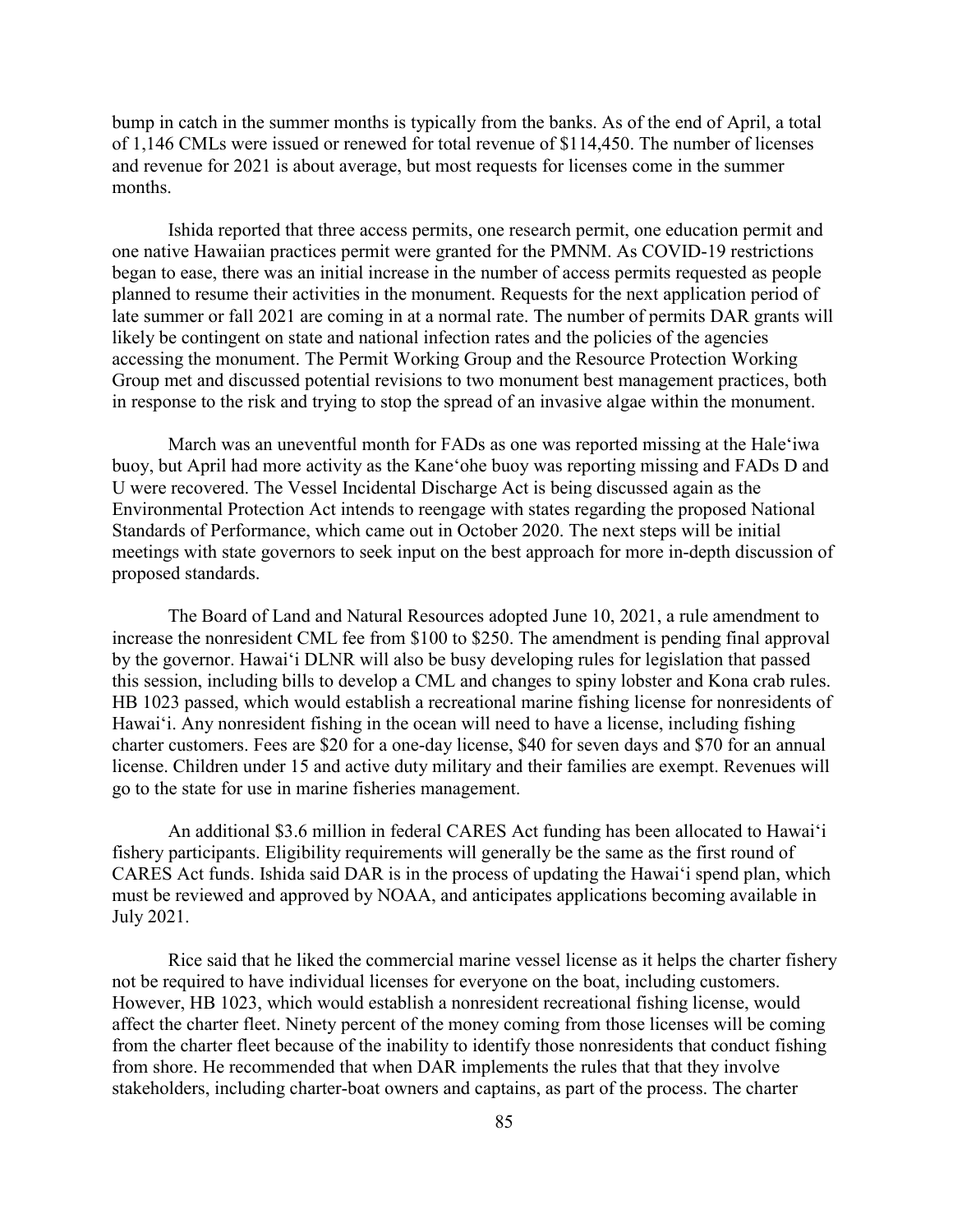fishing industry will have to make accommodations more than anyone else so they want to be involved early in the process to make sure that it is done right and efficiently. Rice said the industry would also like to have input on where the money goes. The revenue from the licenses will go to DAR but the harbors are covered by the Division of Boating and Ocean Recreation (DOBOR). He asked if DOBOR would get funds to improve harbor facilities, seeing that the charter fishery would be contributing most of that funding. He said that the charter fishery does not see where the existing funds are going through the Sport Fish Restoration Program.

Sakoda replied that the point is well taken and said that DAR is hiring a contractor to do an implementation plan and learn from other jurisdictions that have recreational license experiences. He noted that direct meetings with boat operators can be incorporated into the plan. He said that the commercial marine vessel license will cover commercial fishers, not recreational fishing clients. The licenses will be online so charter fishing patrons can purchase the licenses themselves as long as they have internet access. Sakoda also said that DAR will be required to put the funds from the nonresident recreational fishing licenses into the Sport Fish Special Fund. DOBOR has their own source of funding for harbor improvements that comes from commercialuse permits. This source of funding will likely not go toward that, but rather other fishery management projects with input from fishers.

Rice said that the funding needs to be looked at to be equitable to the charter industry. He said that the charter and recreational fishermen should get together to see where the funding could be most helpful to the fisheries.

Muña-Brecht said that Guam could look at Hawaiʻi's legislation as examples, noting that DOAG cannot do fishing permits, but a commercial license may be an alternative.

Watamura said that there were a lot more missing FADs than what was reported. He said that on Maui, FADs DD, JJ, SO, K, FF, N and NL were missing; on Hawaiʻi Island, FADs C, D, OT and TT were missing; on O'ahu, FADs R, U, V, T, CO, HH, P, BO, J, and II were missing; and on Kaua'i, BB, DK, Z and WK were missing. He said he understands that the FAD program is waiting for parts from overseas to replace those FADs, but wanted to include those missing FADs as part of the report.

 Tosatto noted that a couple of the bills presented were a long time coming and that the adaptability law is one that Guam might want to look at to be able to respond to climate change or new resource extractions and have in the toolbox for management purposes. He offered assistance to DAR for the second round of the CARES Act funding if they needed advice or assistance.

#### **C. Main Hawaiian Islands Deep-Seven Bottomfish Fishery Annual Catch Limits for Fishing Years 2021-23 (Final Action)**

Sabater presented the specification for the next three-year ACL for the deep-seven bottomfish fishery in the MHI for Council's final action consideration. He provided a recap of the SSC's review of the stock assessment update and its recommendation at the 139th SSC meeting in March 2021 to retain the 42% risk of overfishing, which corresponds to an acceptable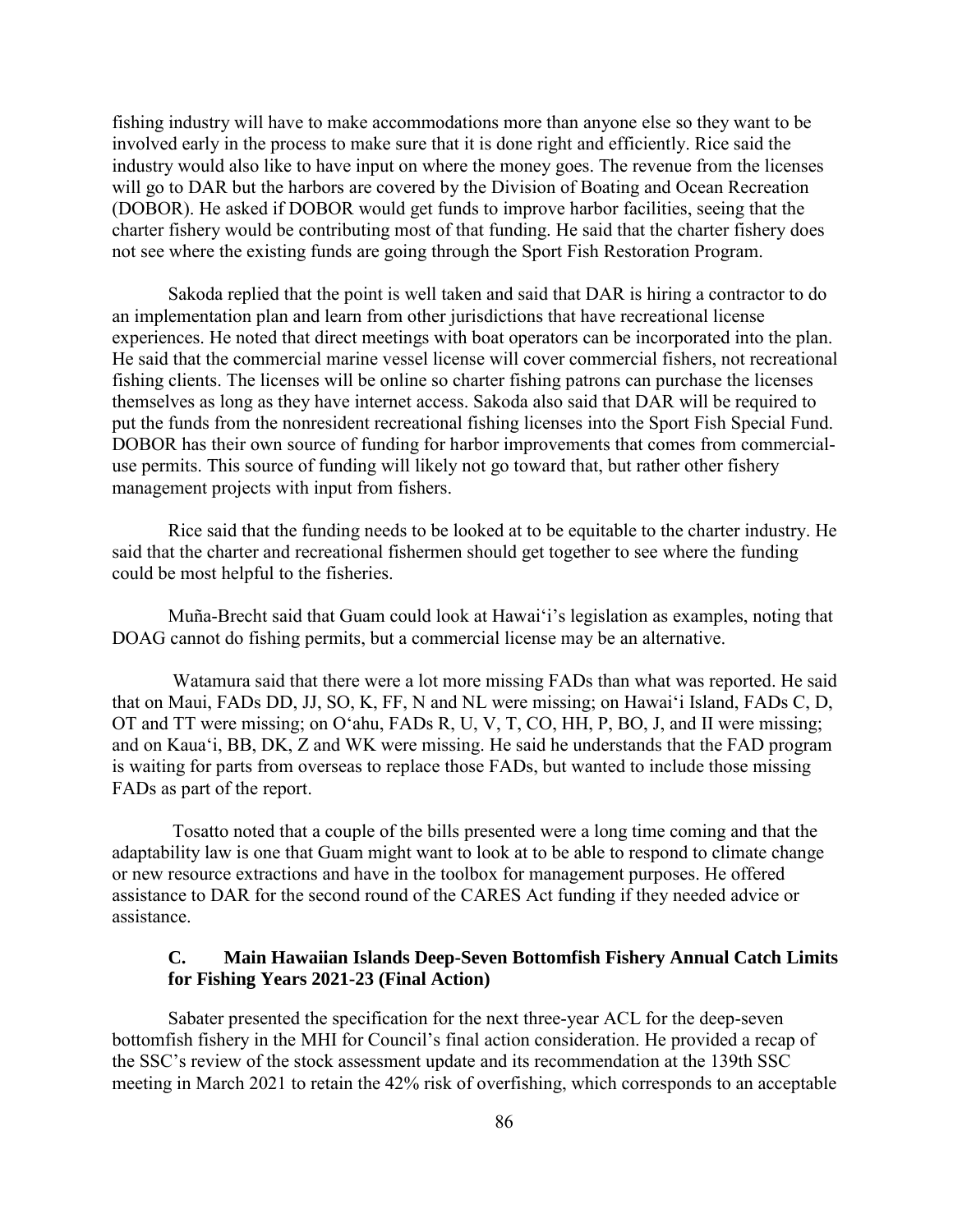biological catch (ABC) of 510,000 pounds. The Council at its 185th meeting in March 2021 recommended retaining the 492,000-pound ACL and the in-season AM, which is tracking the catch using the trip level reporting relative to the ACL and closing the federal waters**,** along with the state closing its waters, when the ACL is projected to be reached. Since then, Council staff had worked with the action team to develop a supplemental EA.

Sabater presented a summary of the supplemental EA. There are no significant impacts on physical resources, since this fishery fishes at depth and is comprised of small vessels. Regarding the target stock, new information from the stock assessment indicate that the stock is still not overfished and is still not experiencing overfishing. While  $B_{MSY}$  slightly decreased, biomass increased from 20.3 million pounds to 21.88 million pounds. The uku stock is not overfished, nor experiencing overfishing, and uku as a bycatch in the deep-seven bottomfish fishery is low. Retention of the 492,000-pound ACL would not change the interaction rates for protected resources and that the bottomfish fishery is currently undergoing an ESA Section 7 consultation for oceanic whitetip sharks and giant manta rays. The recommended ACL would not change the potential revenue that could be generated if the ACL is maximized and this level of ACL would continue to provide the highest economic benefit for the deep-seven fishery. Cumulatively, all five parameters are not likely to have any adverse effects on these resources.

Rice said that three of the high-liners from Hawai'i Island have been catching ono and 'ahi instead of bottomfish because of the price being so high. This might help to explain why bottomfish catch has been lower recently.

### **D. Monitoring and Managing the Hawaiʻi Uku Fishery**

Sabater presented on the monitoring and management of the Hawaiʻi uku fishery. Existing federal management measures for the uku fishery includes an ACL, a noncommercial fishing permit for BMUS, a prohibition on the use of destructive gear and an at-sea observer requirement if need is determined by the regional administrator. A recent benchmark assessment by Marc Nadon, PIFSC, and colleagues in 2020 showed that the uku stock is not overfished and not subject to overfishing. However, this assessment also included a noncommercial data input rather than a ratio estimator used in the deep-seven stock assessment, and generated a total catch and a total ACL. The SSC accepted it as BSIA after the assessment went through a Western Pacific Stock Assessment Review process.

In September 2020, the SSC set the ABC at a 43% risk of overfishing, corresponding to 297,624 pounds. The Council then recommended an ACL of 294,419 pounds based on a risk of overfishing 2% lower than the ABC at 41%, due to the management uncertainty. The Council also recommended an acceptable catch target (ACT) for the fishery of 291,010 pounds, which lowered the risk of overfishing by 5% to 36%, due to the monthly level reporting. The Council also recommended that the in-season AM be applied to the commercial fisheries only. This AM would be implemented using the Fisher Reporting System (FRS) monthly report to project when the commercial ACT would be reached. A post-season adjustment would be made by comparing the three-year average of commercial catch with the commercial portion of the ACT. No overage adjustment would be made if the catch is above the ACT but below the ACL, whereas a downward adjustment would be applied by the amount of the overage if the catch is above the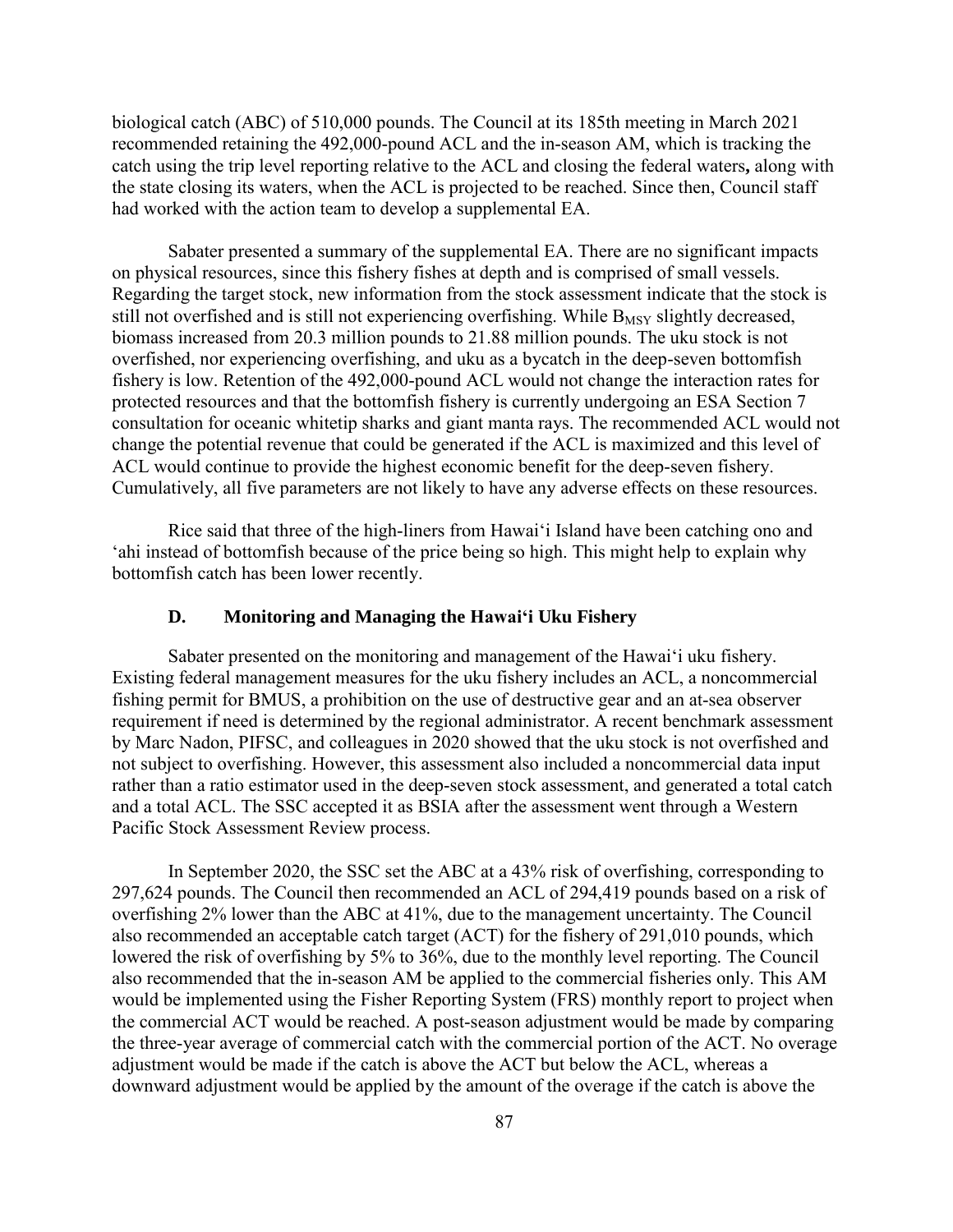ACT and ACL. For evaluation purposes, the FRS commercial data would be combined with the HMRFS noncommercial data to compare the overall fishery performance against the total ACT. However, this method presents issues in monitoring.

Sabater presented a time series of catch from the commercial FRS and compared it to the noncommercial HMRFS catch, noting that the commercial catch is more stable in the last five years before a gradual decline, whereas the noncommercial data has higher variability. Combining the two datasets with the total ACT of 291,010 pounds over time, there is only one year (2012) in which the total catch surpassed the limit. This results in a 10% chance of exceeding the ACT, if the data sets are combined. The commercial FRS reports could experience a two-week delay in estimates due to the monthly reporting. If the catch were split evenly between the two sectors, the commercial FRS data shows that a commercial ACT would not be reached, but the commercial reporting frequency would need to be increased to trip-level reporting similar to the deep-seven bottomfish fishery to reduce uncertainty and provide a timely closure. The noncommercial HMRFS data is expanded by the MRIP and estimates are produced every two months. Assuming the same even split between sectors, there are some years in the historical dataset that the limit would have been reached in the first three to four months, others during the middle of the year and some toward the end of the year. Taking three- or five-year averages can dampen the effects of the fluctuations, but the noncommercial sector ACT would still be exceeded in some scenarios. The issue then is to determine if an in-season approach is needed to track the noncommercial catch of uku to avoid the sudden jumps in data, or whether sector allocation needs to be done at all.

Sabater provided an analysis of uku fishery data from 2003 to 2020 to show the difference in the sector allocations depending on how the data is evaluated, and showed that the shorter the length of time used for the average, the greater the noncommercial sector allocation. Depending on the ratio used, the chance of the commercial fishery exceeding the ACT would be 50 to 60%, whereas the chance of the noncommercial sector exceeding the ACT would be 20 to 30%. However, complementary closure through parallel management with the State of Hawaiʻi similar to the deep-seven bottomfish fishery would be needed to lower the risk of exceeding the total ACL. At the 183rd Council meeting, the State of Hawaiʻi indicated that it is not interested in closing the noncommercial sector of the uku fishery, so sector allocation could provide for post-season adjustments to be applied separately to each sector. However, the risk of exceeding the total ACL without a sector allocation is lower than either of the sectors alone, so by keeping the fishery to a total ACL would reduce conflict between sectors and reduce the chance of a closure. The state is interested in bag limits rather than an ACL for the noncommercial sector, but that bag limit would need to be calculated and monitored against a total ACL. Sabater asked the Council to provide direction on whether the fishery should be managed as a whole or by sector, and if by sector, what ratio scenario should be used and what management measures should be used to avoid reaching the ACT.

Rice said the 2012 catch was high because the deep-seven bottomfish fishery was closed. This resulted in restaurants and hotels finding out that uku was a good fish to cook and an increase in catch due to the commercial and noncommercial sectors fishing specifically for uku. Now that chefs like uku, more people are targeting that species.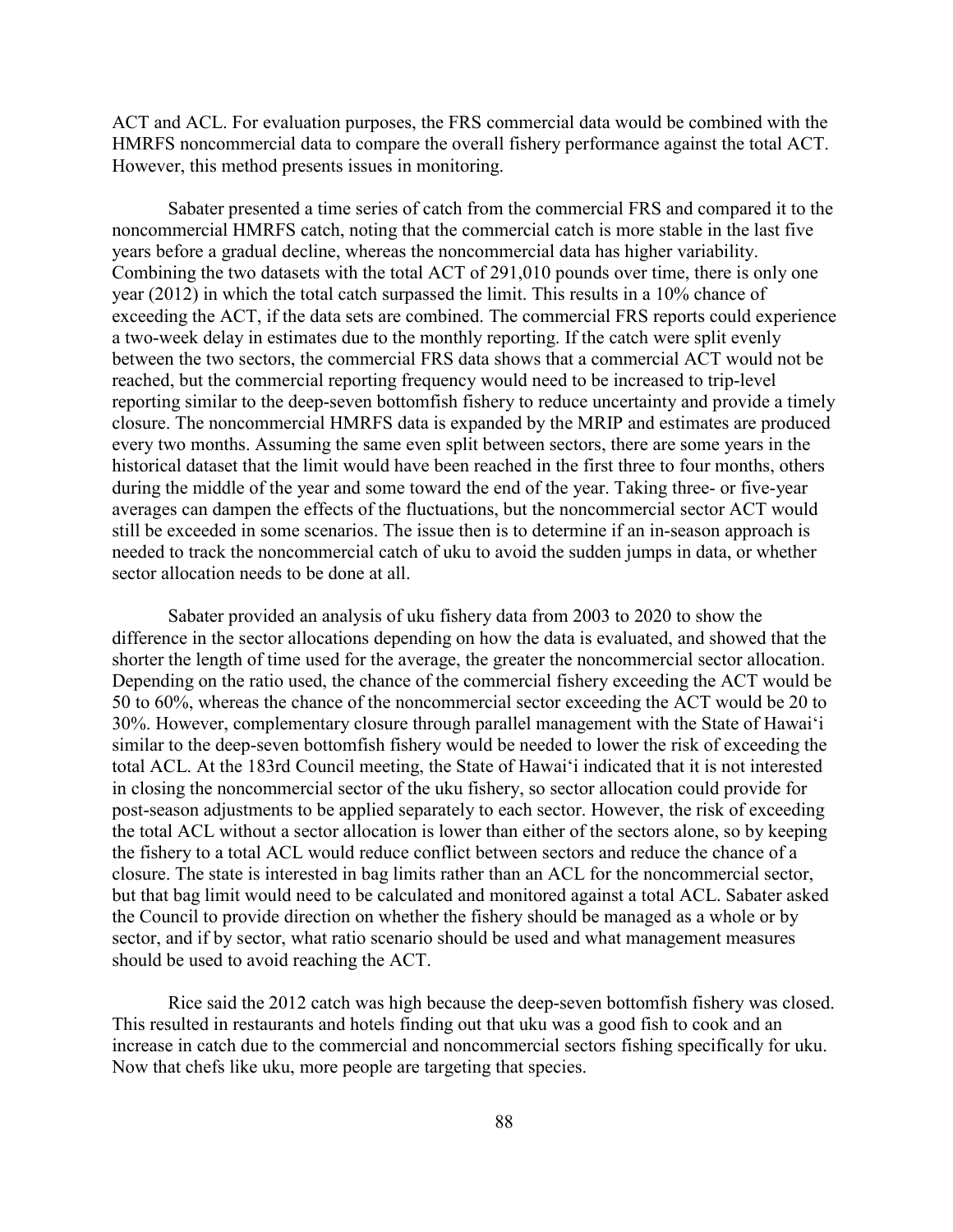Sakoda said that the state's position is that the uku fishery should be managed as a whole rather than allocated by sector. A lot of the past issues with the variability in the data have been with the HMRFS data. He said that DAR is looking at ways to get more accurate information and the idea behind a noncommercial bag limit is to temper that variability. Regarding trip level reporting, Sakoda said that it may be difficult because uku is caught using many different gear types so compliance will be a challenge. DAR would consider requiring trip level reporting for certain methods, but an alternative approach to improving delayed reporting is to build in that uncertainty into the model when looking at projecting the catch, which would provide a conservative estimate.

Watamura said that the HMRFS data are bothersome and may not be reliable. The commercial catch is believable because he can personally attest to what many bottomfish fishers are doing in the fishery. The commercial catch is more indicative of what the fishery is experiencing. He said that incidences of shark depredation have grown, especially out at the banks where most of the uku is being caught. A lot of fishermen will start fishing for uku, but switch methods and target other species due to depredation. He said that expanding the existing State of Hawaiʻi bottomfish registry to include uku would allow scientists and managers to have a better pulse on who the fishing universe is and the fishing of both commercial and noncommercial sectors. The next steps would be to ask those fishers on the registry about what they catch and hopefully someday evolve into a mandatory reporting system.

#### **E. Proposed National Marine Sanctuary for the Northwestern Hawaiian Islands**

Eric Roberts, PMNM deputy superintendent, provided an overview of NOAA's process to designate the monument as a national marine sanctuary. Historically, NOAA would have waited to engage the Council until it issued a Notice of Intent to initiate the formal National Marine Sanctuaries Act (NMSA) section 304(a)(5) fishing regulation process. Recognizing that the Council is an important partner in sanctuary designation, the presentation was provided as part of the preplanning process to give an overview of how the Council will be incorporated into the overall process. He provided the current boundaries of the PMN, noting the original PMNM from 0 to 50 miles as well as the expansion area designated in 2016 from 50 to 200 miles. There have been several presidential documents, including an EO and proclamation, asking the secretary of commerce to either consider or initiate a process to designate the NWHI as a national marine sanctuary.

Roberts said the law directs NOAA to initiate the process to designate PMNM as a national marine sanctuary and to "supplement and complement rather than supplant existing authorities." He highlighted current restrictions and regulated activities in PMNM specifically relating to fishing and native Hawaiian practices, noting the prohibition on removing or harvesting any living or nonliving monument resources unless otherwise allowed under regulated activities. Commercial lobster harvest and commercial bottomfish fishing was phased out in 2011 and commercial fishing is prohibited in the expansion area. A joint permitting process exists that includes for review and approval from NOAA ONMS, NMFS, USFWS, the State of Hawaiʻi and the Office of Hawaiian Affairs. Native Hawaiian activities consisting of traditional, customary, cultural, subsistence, spiritual and religious practices are allowed, as they benefit the resources of the NWHI and the native Hawaiian community to support the local vast traditional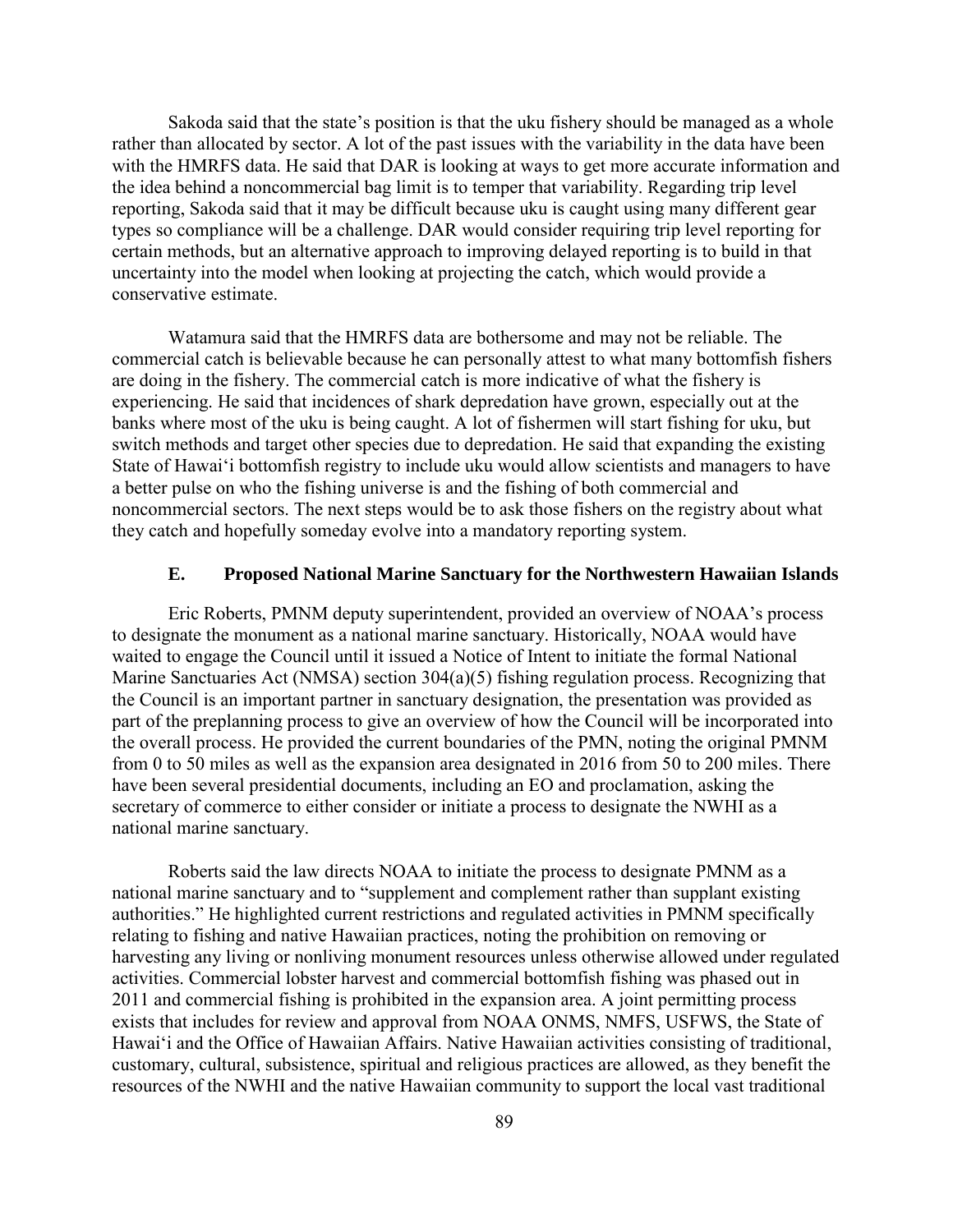knowledge. Any authorized monument resource harvested within the original monument boundary is to be consumed within the same boundary. The proclamation for the monument expansion area allows noncommercial fishing within the area, provided the fish do not enter commerce through sale, barter or trade and that the resource is managed sustainably.

The sanctuary designation process will be done collaboratively and concurrently with the PMNM Management Plan update. A sanctuary designation would be for the marine waters only, not including terrestrial areas, and would build on the monument's current resource protection framework. The comanagement structure and joint permitting process would remain in place. The benefits of a sanctuary designation are that the process: 1) is highly consultative, both for the government partners as well as the broader public; 2) provides for additional consultation requirements for federal agencies conducting activities within the sanctuary; 3) strengthens the permanence outside of the state, Midway Atoll and the Hawaiian Islands National Wildlife waters, being that it is a public process requiring congressional action; 4) would enhance enforcement through additional sanctuary tools and resources, including a civil penalty schedule that would allow violations to be pursued outside of the current limitations associated with the Antiquities Act; and 5) provides the strength in citizen engagement through the allowance of a broader National Marine Sanctuary Advisory Council.

Roberts provided the process under the NMSA section 304(a)(5), noting that NOAA expects to send the Council a formal letter in fall 2021 initiating the process and including sanctuary-specific goals and objectives. The Council will have 120 days to respond and NOAA can continue to coordinate and clarify issues and address questions, while providing preliminary feedback. Within the 120-day period, the Council will be requested to provide a response and may determine MSA regulations are not necessary and recommend that no action be taken; prepare draft fishing regulations; or decline to make a determination with the respect to a need for regulations. If the Council decides to draft fishing regulations, a projected timeline should accompany the recommendation, which does not extend beyond the time needed to designate a sanctuary. The Council action will then undergo a NOAA analysis by the ONMS, NMFS and GCPI, followed by a recommendation to the commerce secretary to either accept or reject the Council's proposal. The secretary will then make a determination of whether the proposed Council actions fulfill the purposes and policies of the NMSA and the goals and objectives of the proposed action. If NOAA accepts the Council's proposed action, fishing regulations may be issued under NMSA, MSA or both. If NOAA rejects the Council's proposed action, the agency will prepare proposed fishing regulations for the sanctuary.

Roberts said that NOAA is currently in the preplanning and early scoping phase, and the next step will be to issue a public Notice of Intent for sanctuary designation and to initiate the 304(a)(5) process with the Council. NOAA anticipates this will happen in fall 2021 and would be available to come back as desired during the December 2021 or any subsequent meeting in a more formal capacity once that process is initiated.

Gerry Davis, assistant regional administrator for the Habitat Conservation Division at PIRO, reported that NMFS is working with PMNM to help manage expectations to improve the partnership between fisheries and sanctuaries in NOAA. He said that the presentation was to provide early coordination and that there is an opportunity to develop a good strategy for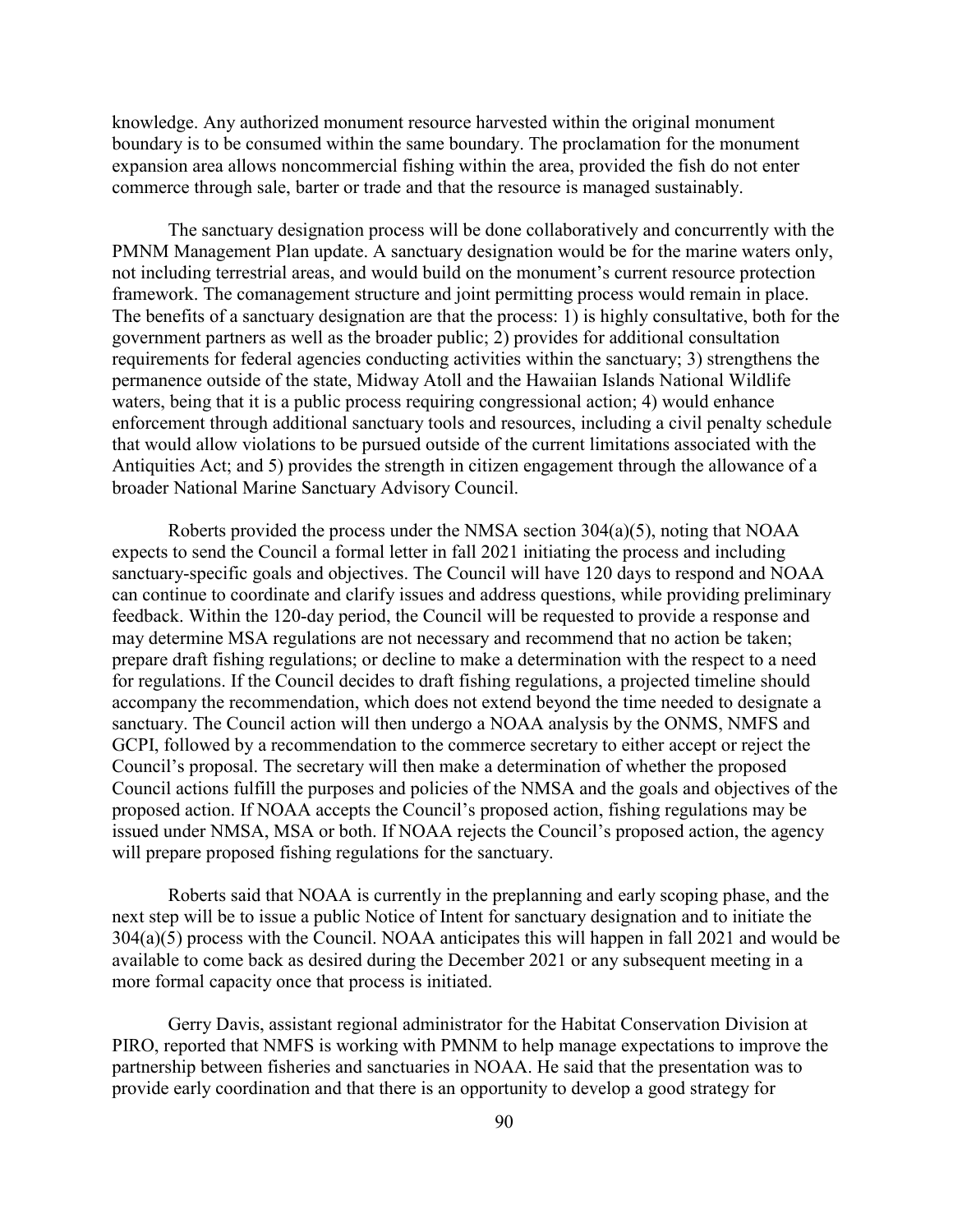working together to manage expectations. He strongly encouraged the Council to consider that and to think about how they want to define coordinating and moving forward.

Watamura asked if NOAA would be providing a draft proposal to the Council to consider.

Roberts said that the NMSA 304(a)(5) process will initiate the formal consultation, but NOAA is willing to collaborate before that formal letter goes out as well.

Watamura asked what management gaps NOAA is looking to fill with a sanctuary designation.

Roberts said that the benefits mentioned earlier are what they are looking at right now. One of the big pieces is the public engagement and interaction that did not come with the proclamation and declaration. The sanctuary process allows that public process to occur and to engage with the public throughout the process. The Reserve Advisory Council that exists under the reserve does not necessarily translate over to the monument. A sanctuary would provide the ability to create a broader National Marine Sanctuary Advisory Council that could be adapted to what is needed for current times. Another benefit is the congressional action required to create the sanctuary.

Watamura asked what the boundaries of the sanctuary will be and if it would include federal waters, state waters or both.

Roberts said that the boundaries will come out in the public process and through consultations. The public did ask NOAA to look at the entirety of the monument, which includes both the original boundaries out to the expanded area at 200 miles. That is what NOAA will be looking at and a set of proposed alternatives will come through the public process.

Watamura said the monument is presently managed by USFWS, NOAA NMFS, the State of Hawaiʻi through DLNR and the Office of Hawaiian Affairs, and asked what roles and responsibilities these members would play in the sanctuary designation process.

Roberts said that the process for initiating sanctuary designation will be collaborative with the monument comanagers. The monument management board will be consulted throughout the process and they will be just as involved in the designation process as they are under the current monument management plan.

Tosatto said that the sanctuary designation would not remove the monument structure. ONMS would be implementing the sanctuary, if designated. The monument would still exist, but NOAA would be in charge of their portion of the monument as well as the sanctuary aspect, similar to how USFWS is in charge of the refuges in the NWHI. He said that there are two management gaps in fisheries management in the area, including the prohibition of commercial fishing in the expansion area. The Council was asked to consider taking action to prohibit commercial fishing and that has not taken place yet and the secretary has not taken action outside of the Council process. The other management gap is within the original monument area, where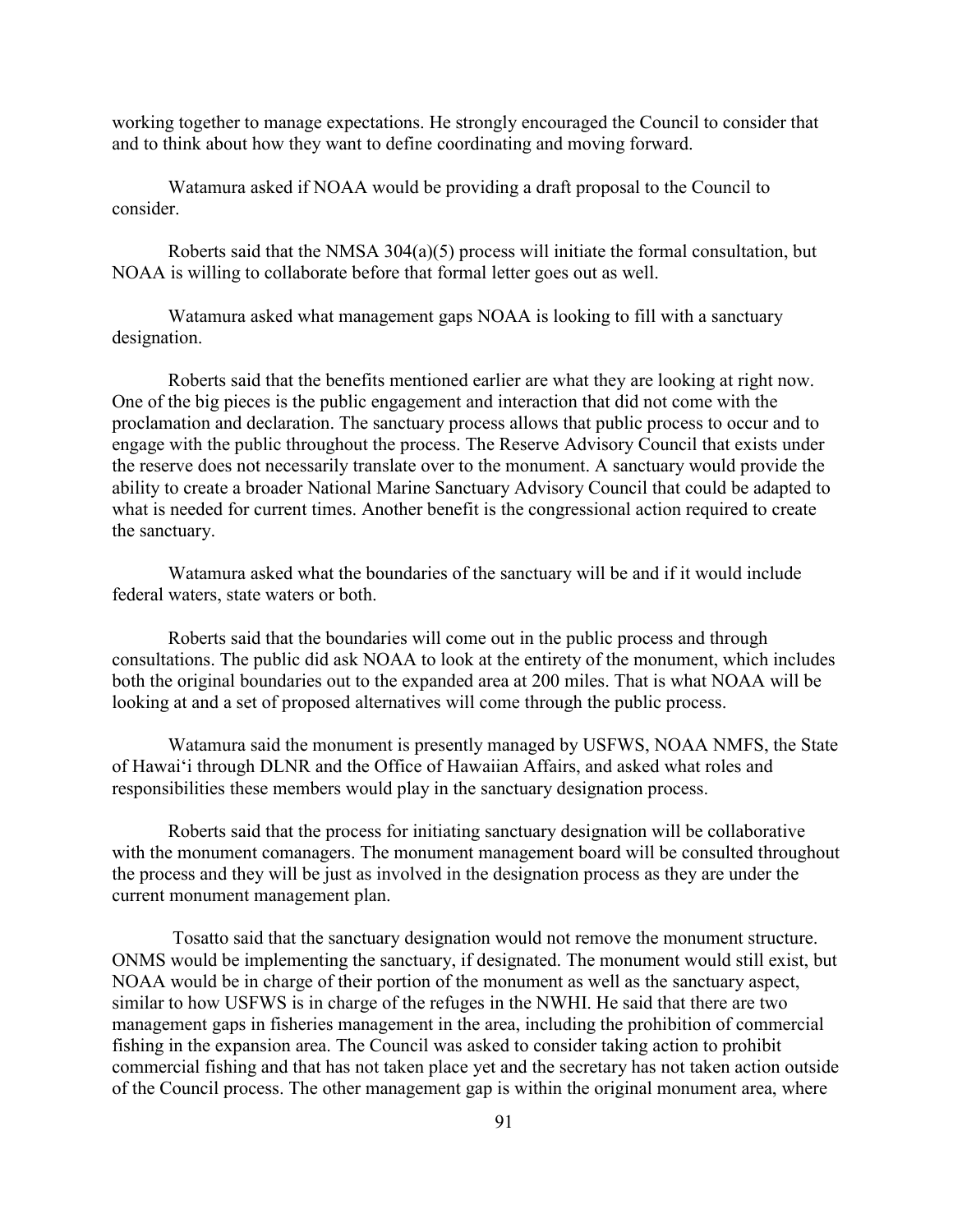a number of aspects within the Council's FMPs might need housekeeping or true management change to make sure it is living up to the objectives. He said NMFS is looking to close any gaps in existing regulations to foreclose those activities that are no longer authorized.

Rice asked for clarification on the need for the Council to prohibit commercial fishing as he thought it was unnecessary because it was prohibited by the proclamation.

Tosatto said that the president, in the proclamation, directed the commerce secretary to prohibit commercial fishing. Commensurate with that, NMFS requested the Council consider action some time ago and the Council has failed. If the Council continues to fail, secretarial action under the MSA is an option. The NMSA section  $304(a)(5)$  process allows the Council to weigh in and if the Council chooses that it does not see taking MSA action to prohibit commercial fishing in a sanctuary area, secretarial action could be taken in absence of Council action.

Simonds said that after the 2016 monument expansion, there was an opportunity to engage with fishermen and with the Hawaiian community about fishing in the expanded area. The Council did that with meetings on customary exchange, but did not get much traction. Now that the expansion is final and challenges have been exhausted, the Council will deal with the obligations. Simonds said that the expansion allows noncommercial fishing and asked what can be allowed in the zero to 50-mile area of the NWHI, and if indigenous people would be able to fish and bring back fish to their families, and if things have to stay the same as they are currently in that area.

Roberts said that is a tough question and that the Council will have an opportunity to propose regulations for the entire sanctuary and that the sanctuary could include both the original monument and the expanded area. The Council can explore that during the process and propose what it thinks would be the right set of regulations for the proposed sanctuary.

Rice said that there are owners of larger vessels that can stay out for days and would like to have the opportunity to fish noncommercially in the NWHI, particularly in the three to 50 mile area, rather than in the 50 to 200-mile area.

Tosatto said that whatever the Council recommends would be analyzed through the lens of the proclamations and the proclamations would still bind. Those are the strictest rules and it would not be fruitful for the Council to recommend commercial fishing in the expanded area because the proclamation prohibits it. The Council needs to look at the findings for permitted activities and the constraints, including the consumption within the boundaries and there might be ways to work throughout.

## **F. Advisory Group Report and Recommendations**

### **1. Advisory Panel**

Gil Kuali'i, Hawaiʻi AP vice chair, presented the AP report and recommendations.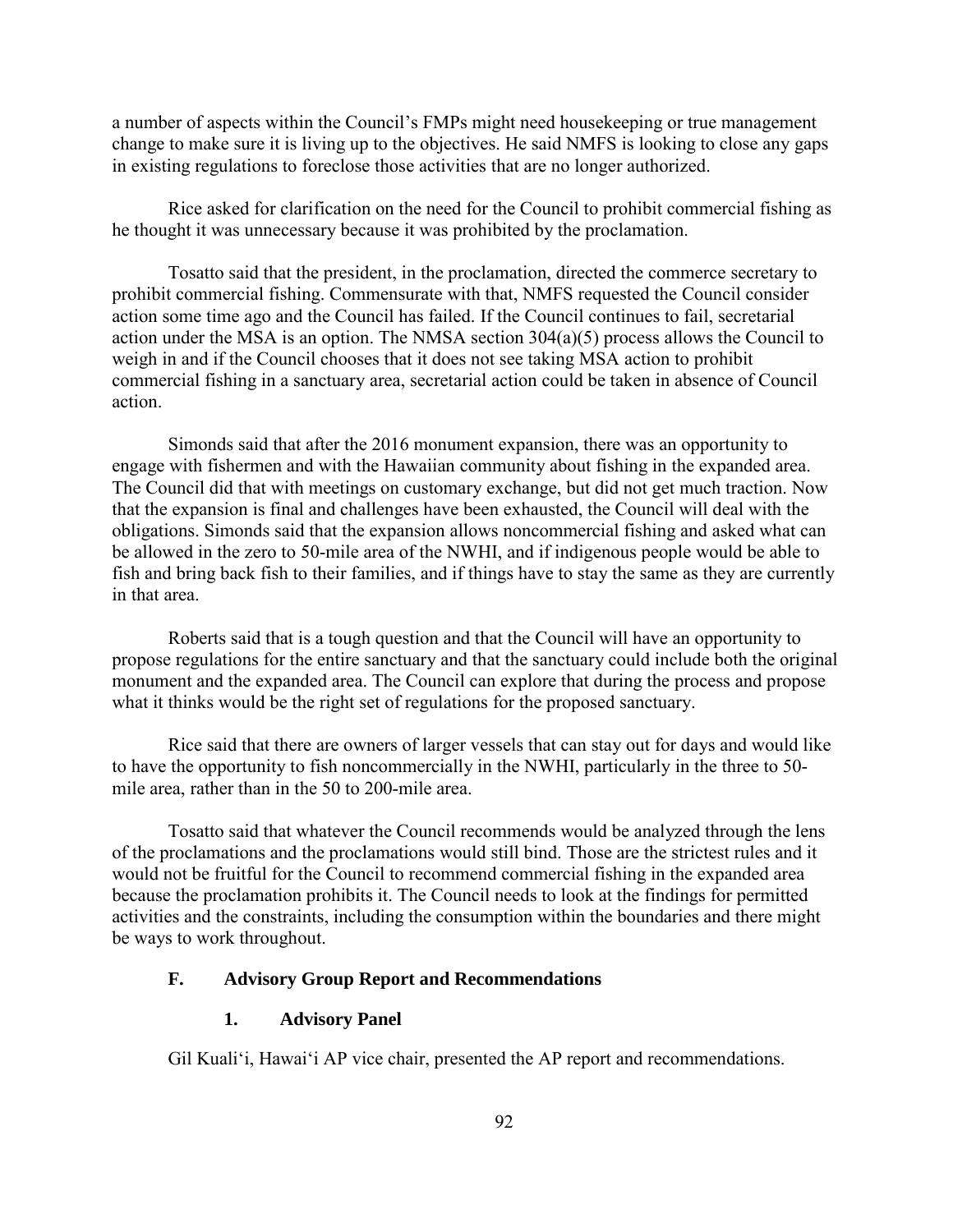- *Regarding the MHI deep-seven bottomfish,* the Hawaiʻi AP recommended the Council roll over the 492,000-pound ACL.
- *Regarding the MHI uku fishery,* the Hawaiʻi AP supported managing the uku fishery as a whole under the ACL and ACT. Sector allocation will create a user-conflict in the uku fishery. The current monitoring and enforcement are not up to par with the requirements of the sector-based management.

## **2. Archipelagic Plan Team**

Jones, APT Chair, presented the APT report and recommendation.

*Regarding the monitoring and management of the MHI uku fishery,* the APT recommended the Council work with PIRO and the State of Hawaiʻi to evaluate the need and options for implementation of sector allocation and the associated in-season monitoring, and other CMMs to manage the uku fishery.

## **3. Fishing Industry Advisory Committee**

Goto, FIAC chair, presented the FIAC report and recommendations.

- *Regarding the MHI deep-seven bottomfish ACL specification,* the FIAC supported the Council recommendation specifying the ACL at 492,000 pounds, corresponding to the 39 to 40% risk of overfishing and the in-season AM for fishing years 2021-22, 2022-23 and 2023- 24.
- *Regarding Hawaiʻi-passed legislation,* the FIAC recommended the Council encourage DAR to prioritize and put in place the new vessel license rule through the Chapter 91 rulemaking process.

## **4. Non-Commercial Fishing Advisory Committee**

Sensui, NCFAC chair, presented the NCFAC report and recommendation.

*Regarding the MHI uku ACLs,* the NCFAC recommended the Council manage the Hawaiʻi uku fishery ACL as a whole rather than split by sectors.

Sensui said that there is high variability in the noncommercial catch rates, making it difficult to conduct active monitoring for an ACT. Keeping it as a single managed unit would prevent possible conflicts between the two sectors and make it more practical to accurately track the catch.

## **5. Scientific and Statistical Committee**

Hospital, SSC member, presented the SSC report and recommendations.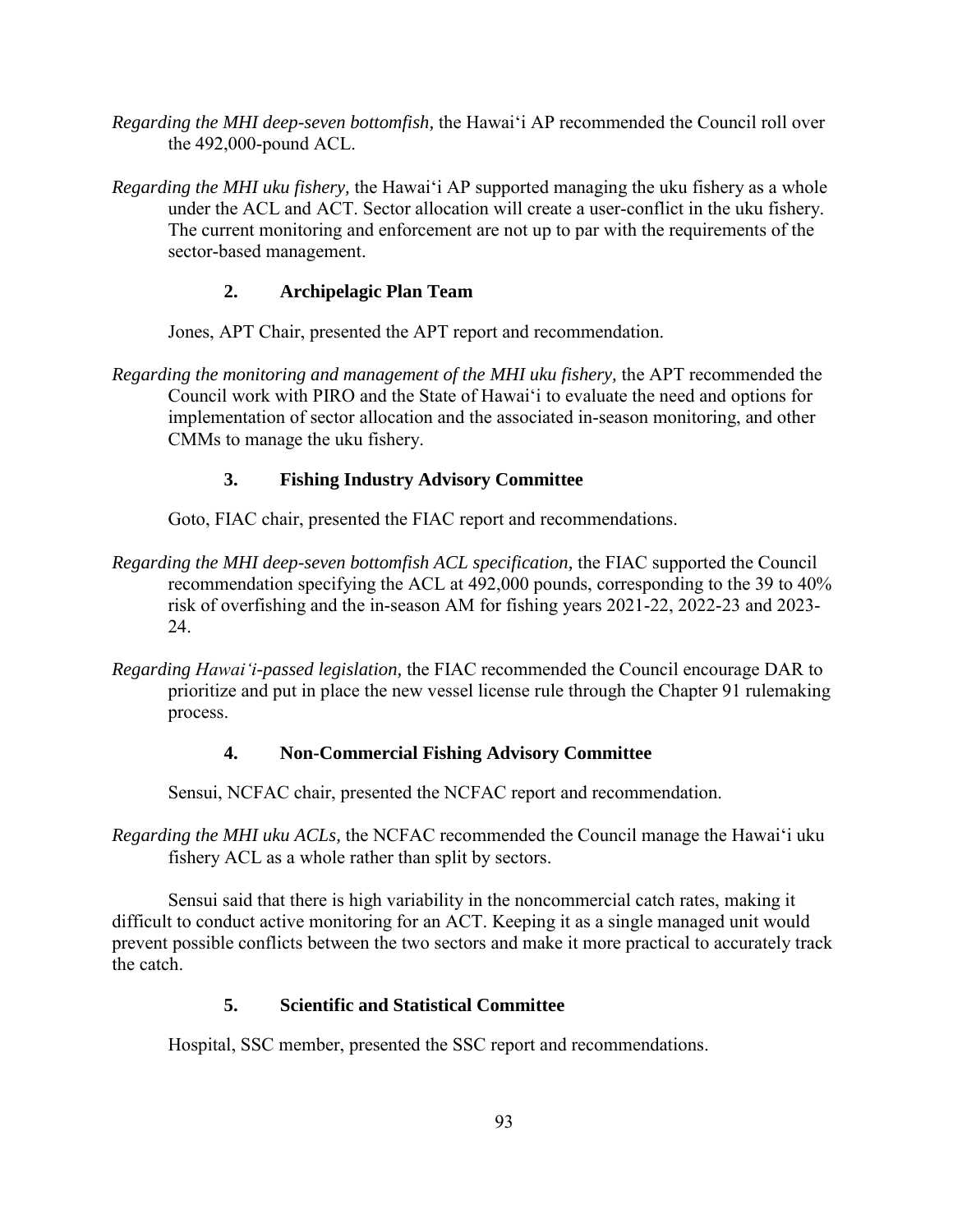*Regarding the monitoring and management of the MHI uku fishery,* given the robust status determination (neither overfished nor is overfishing occurring) from the recent benchmark assessment, the SSC recommended that the Hawaiian uku be managed as a single stock. If the Council decides to manage the commercial and noncommercial sectors separately, the SSC recommends that PIFSC conduct a risk assessment and include characterizing the size-frequency and selectivity of the two sectors and specifically address the data issues from the noncommercial sector to support the risk analysis.

#### **G. Public Comment**

There was no public comment.

#### **H. Council Discussion and Action**

*Regarding the MHI deep-seven bottomfish ACL specification, the Council* **reviewed the supplemental EA and recommended NMFS implement the 492,000-pound ACL with an in-season AM for fishing years 2021-22, 2022-23 and 2023-24. Further, the Council directed staff to transmit the supplemental EA to NMFS for review and implementation.** 

**Further, the Council deems that the regulations implementing the recommendations are necessary or appropriate in accordance with Section 303(c) of the MSA. In doing so, the Council directs Council staff to work with NMFS to complete regulatory language to implement the Council's final action. Unless otherwise explicitly directed by the Council, the Council authorizes the executive director and the chair to review the draft regulations to verify that they are consistent with the Council action before submitting them, along with this determination, to the secretary on behalf of the Council. The executive director and the chair are authorized to withhold submission of the Council action and/or proposed regulations and take the action back to the Council if, in their determination, the proposed regulations are not consistent with the Council action.**

#### *Moved by Rice; seconded by Gourley. Motion passed with Tosatto abstaining.*

*Regarding the monitoring and management of the MHI uku fishery, the Council* **recommended an in-season AM that tracks the commercial catch using the monthly FRS combined with the bimonthly wave estimates from MRIP. The total commercial and noncommercial catches will be compared against the total ACL and ACT of 295,419 pounds and 291,010 pounds, respectively.**

**The Council requested NMFS PIFSC to develop a method that determines the date when the ACT is projected to be reached using the combined FRS and MRIP data to allow for a timely closure of the federal waters.**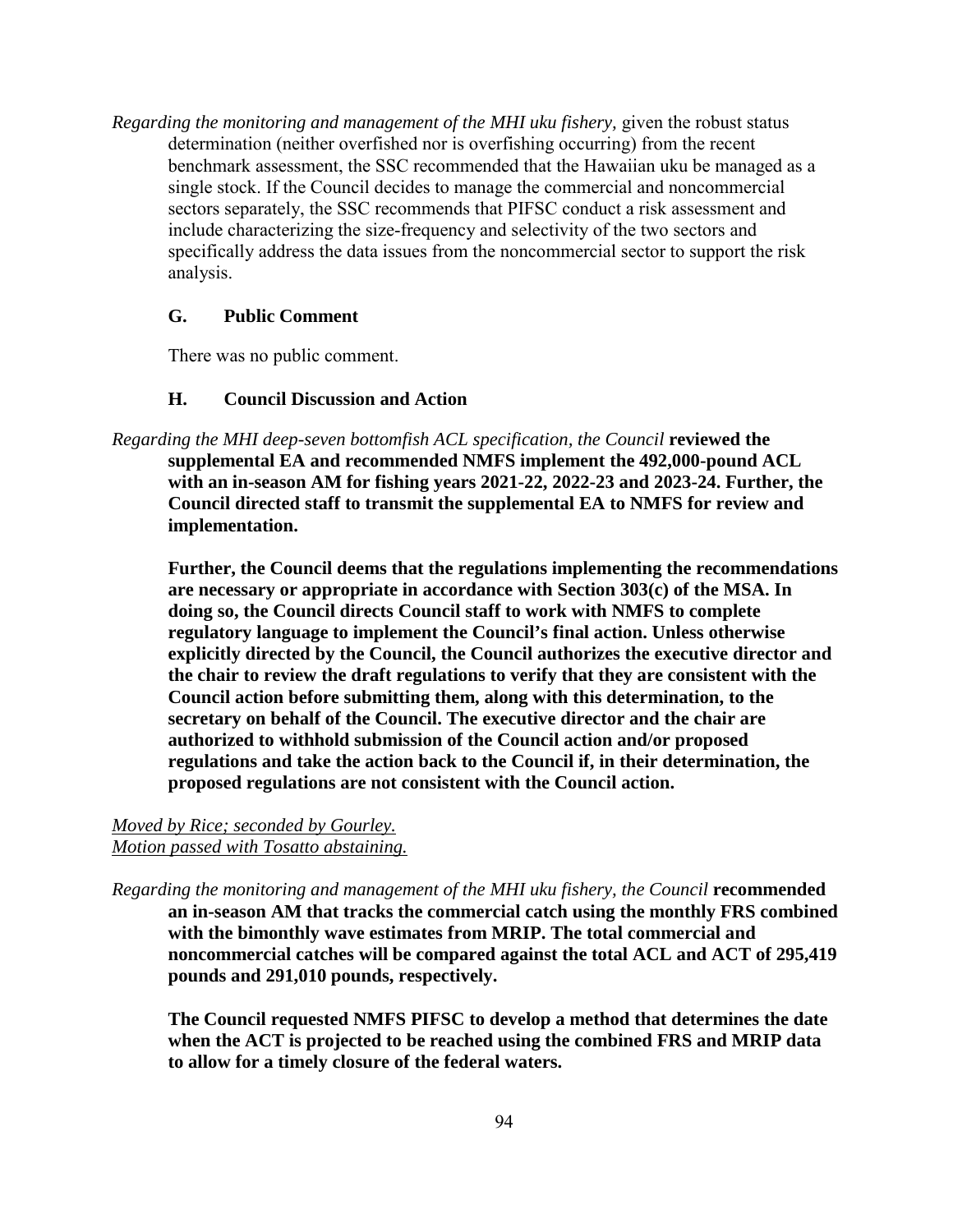**The Council requested NMFS PIFSC to conduct a management strategy evaluation of the uku fishery to quantify the risk in managing the fishery jointly versus using sector allocation and to determine the effects of incongruent objectives between state and federal management.** 

## **The Council requested the Hawaiʻi bottomfish principals to work on the uku management measures that are consistent with the deep-seven bottomfish management.**

Tosatto asked for clarification on whether the AM was included to indicate a preference or if the Council would be recommending action.

Sabater said that final action would be taken in September 2021, so the intent of this recommendation would be to indicate a preference prior to final action.

Tosatto said that conducting a management strategy evaluation is not a low resource effort. There is a PIFSC staff that is focused on this evaluation, but this could be a big ask, and PIFSC would have to take a look at what it is capable of doing to see if it is viable.

Sabater said this recommendation stems from the SSC's discussion and staff has coordinated with the PIFSC staffer to further refine the language of the recommendation.

## *Moved by Rice; seconded by Gourley. Motion passed.*

## *Regarding Hawaiʻi passed legislation, the Council* **encouraged DAR to prioritize and put in place the new vessel license rule through the Chapter 91 rulemaking process.**

Sakoda said that this is on DAR's priority list and the agency has no problem with the recommendation.

## *Moved by Rice; seconded by Gourley. Motion passed.*

*Regarding Hawaiʻi-sourced seafood production, the Council* **requested NMFS PIFSC further quantify the impacts of foreign imports on local fish supply and demand, noting the current situation has near-zero imports of foreign fish coming into the Hawaiʻi market and the stable high prices of locally caught fish, and to report back to the Council at its September 2021 meeting.** 

*Moved by Rice; seconded by Gourley. Motion passed.*

## **XIII. Administrative Matters**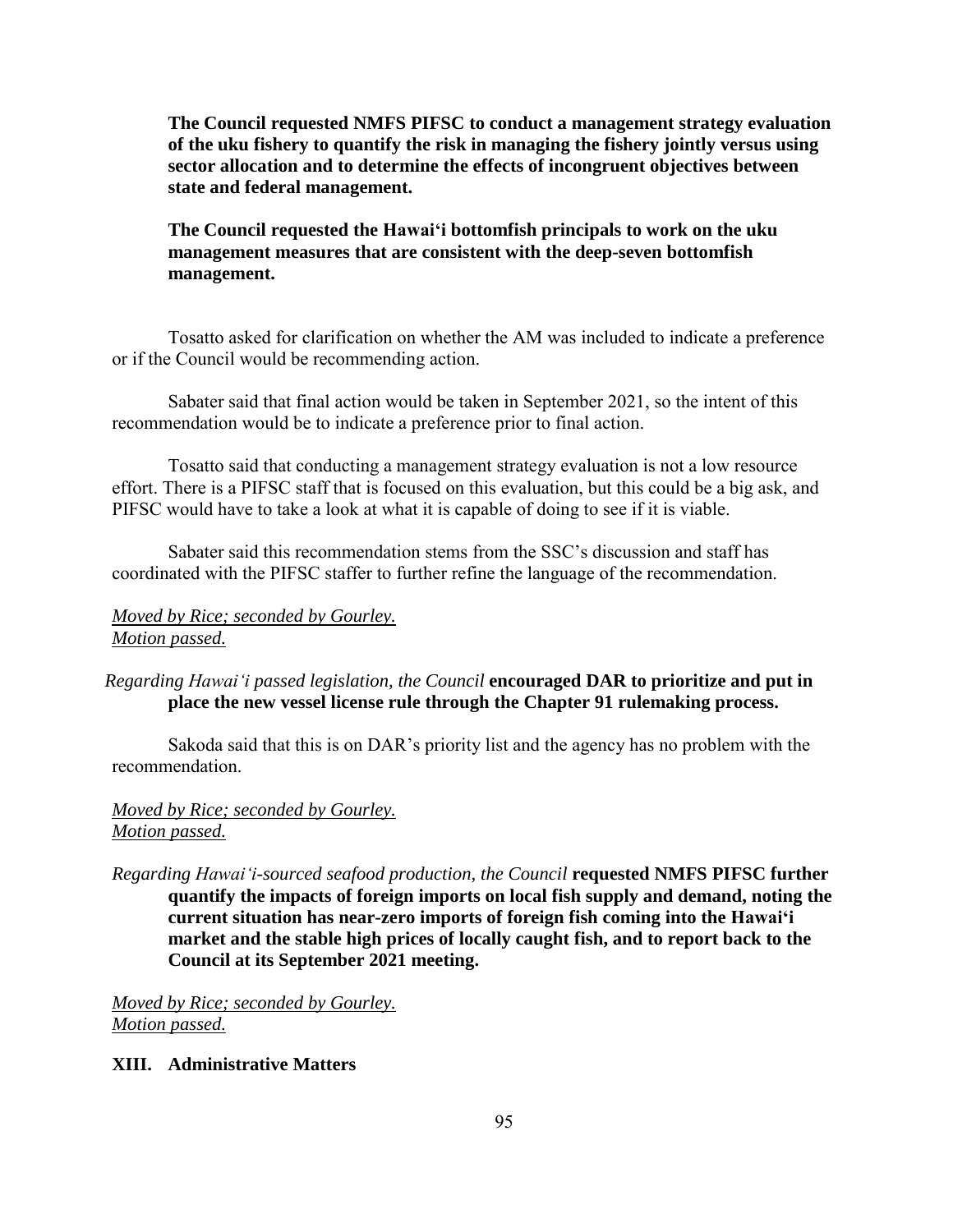### **A. Financial Reports**

Simonds reported that the Council did not receive funding in 2021 for the high school summer course and the SAFE report coordinator, and that funding for the U.S. Pacific Islands Fishery Capacity-Building Scholarship program had been reduced from \$50,000 to \$25,000. The total reduction of funding was \$117,500. Projects such as the scholarship program are part of the capacity-building shared between PIRO, PIFSC and the Council. Simonds referred to the multiyear, coral reef, protected species, sustainable fisheries and turtle programs included in the briefing materials and noted staff was available for questions.

Soliai reiterated the importance of additional funding for the scholarship program and its importance to the territories and for capacity-building.

## **B. Administrative Reports**

Simonds said the Council hired Maria Carnevale May 15, 2021 as the NEPA coordinator. Carnevale previously worked as the comanager for PMNM and was the acting state comanager for the Hawaiian Islands Humpback Whale Marine National Sanctuary with the State of Hawaiʻi.

The 2019 audit has been completed and the Council is starting on the 2020 audit. The Council is also expecting a draft report from the Office of Inspector General from the audit that started in November 2019.

Regarding recent FOIAs, the Council received a request from Nathan Eagle at *Civil Beat* for all e-mails related to the PMNM or its expansions for the years 2014 and 2016. The second request came to NMFS from the Center for Food Safety for all communications regarding the Aquaculture PEIS from the year 2016 to present.

Simonds noted that the Council renegotiated the Honolulu office lease for another five years.

## **C. Report of the Council Coordination Committee Meeting**

Soliai identified key action items from last CCC meeting which included coordination on the ESA consultations, the establishment of the Area-Based Management Subcommittee to address the EO mandates and the draft NS1 Technical Guidance Memorandum for data-limited stocks and other subcommittee activities. The Council Member Ongoing Development was endorsed by the CCC and Eric Reid from the New England Fishery Management Council was appointed chair.

#### **D. Council Family Changes**

DeMello reported the NCFAC wanted to include five new members. The Hawaiʻi AP vice chair requested the Council appoint Cody Schroeder as an alternate member and also proposed removing Michael Lee and adding him to the FIAC. The American Samoa AP vice chair requested the Council appoint Ilaoa as an alternate member. For the PPT, the staff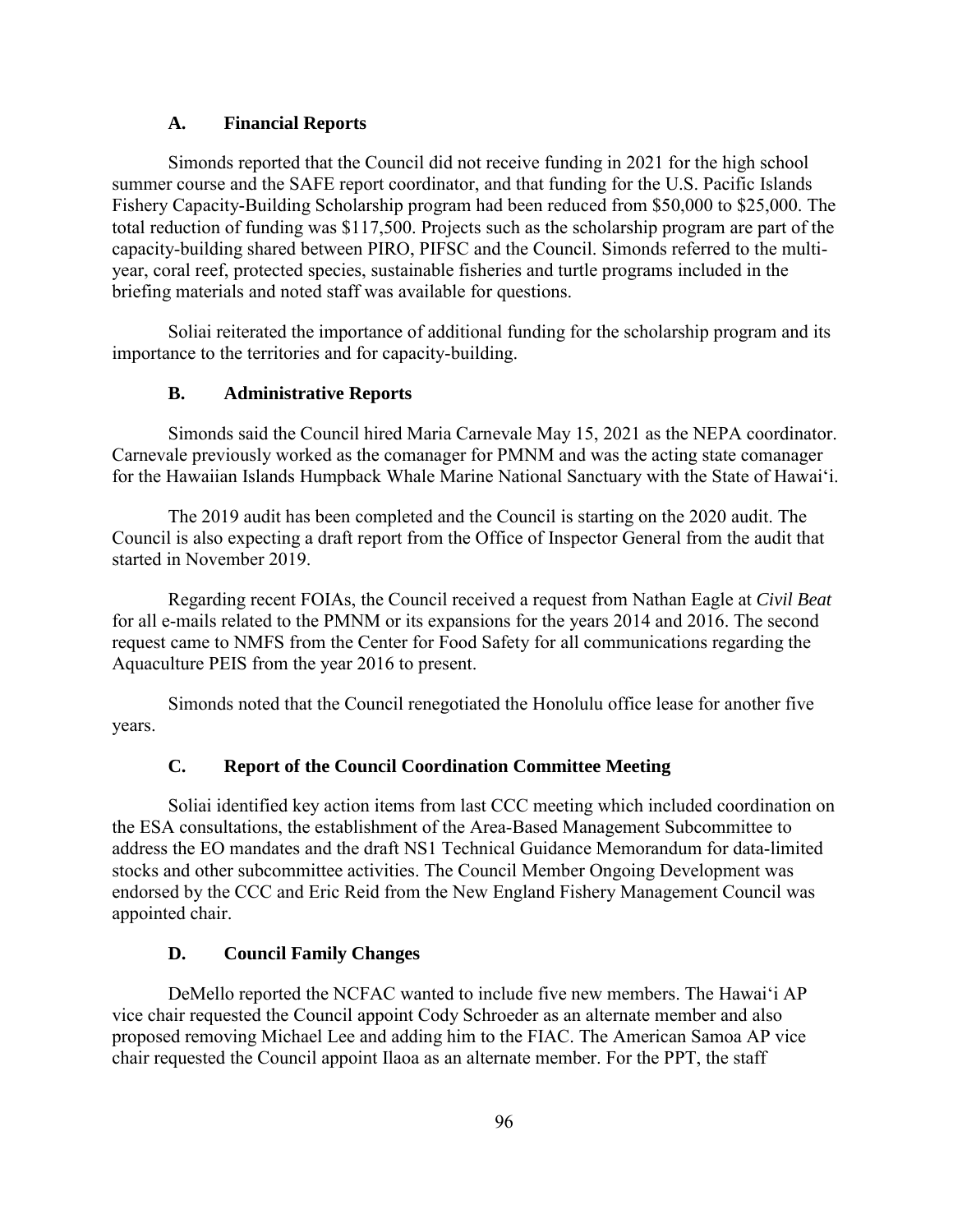requested Stephanie Dukes be removed as she is no longer with NMFS and to replace her with SFD staff Lynn Rassel.

Dueñas proposed a change to the Guam AP for the removal of Al Yanger as an alternate member and solicit his replacement. Yanger has relocated off island for work.

# **E. Meetings and Workshops**

Simonds reported the 141st SSC meeting will be held the week of Sept. 14, 2021, and that the 187th Council meeting will be the week of the Sept. 20, 2021. The CCC meeting is scheduled to be in person Oct. 19-21, 2021, in Monterey, California. The Executive Committee will be discussing this summer whether the 142nd SSC meeting in November 2021 and 188th Council meeting in December 2021 will be held in-person, but for now all meetings will be virtual.

Simonds reported that staff sent a letter to the Biden Administration to remove fishing prohibitions in response to the Council's March 2021 recommendation, and included a recommended to allow fishing from 50 to 200 miles around Johnston and Wake Atoll, and Jarvis Island. The letter is included in the briefing materials.

# **F. Standing Committee Report and Recommendations**

Soliai referred to the briefing materials for further information and that the report included the prior agenda items discussed.

# **G. Public Comment**

There were no public comments.

## **H. Council Discussion and Action**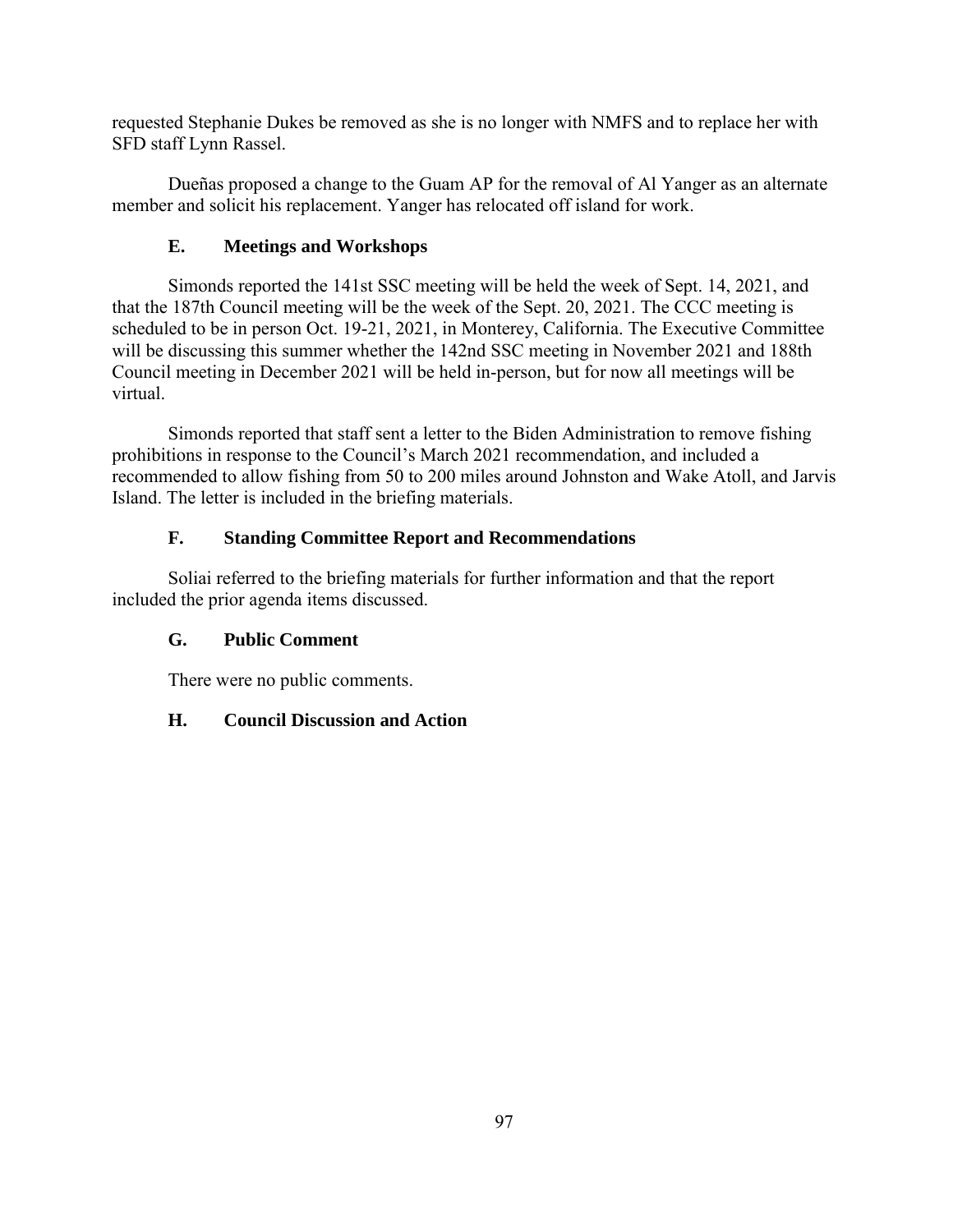## *Regarding Council family changes, the Council* **appointed the following people to the NCFAC:**

- **Lee Alameida**
- **Alex Castro, Jr.**
- **Wayne Pangelinan**
- **Leonard Yamada**
- **Brian Yoshikawa**

**The Council removed Michael Lee as a member of the Hawaiʻi AP and appointed him to the FIAC.** 

**The Council appointed Cody Schrader to the Hawaiʻi AP as an alternate member.** 

**The Council appointed Nate Ilaoa to the American Samoa AP as an alternate member.** 

**The Council removed Stefanie Dukes from the PPT and replaced her with Lynn Rassel.** 

**The Council removed Al Yanger from the Guam AP and directed staff to solicit for a replacement.** 

# *Moved by Rice; seconded by Dueñas.*

*Motion passed.*

*Regarding operations, finances, personnel and policies, the Council* **endorsed the 186th Council meeting financial and administrative reports as provided by staff.** 

**The Council recommended NMFS restore funding for the Council's undergraduate and graduate student scholarship program, high school summer course program, Territorial Science Initiative and annual SAFE report coordinator.** 

**The Council directed staff to update personnel procedures to incorporate employee criteria to allow staff that meet retirement requirements to request once per annum distribution of half of their accrued sick leave.**

**The Council directed staff to finalize the draft Financial Management System and Guidance document putting in practice award controls and procurement procedures.** 

*Moved by Rice; seconded by Dueñas. Motion passed.*

## **XIV. Other Business**